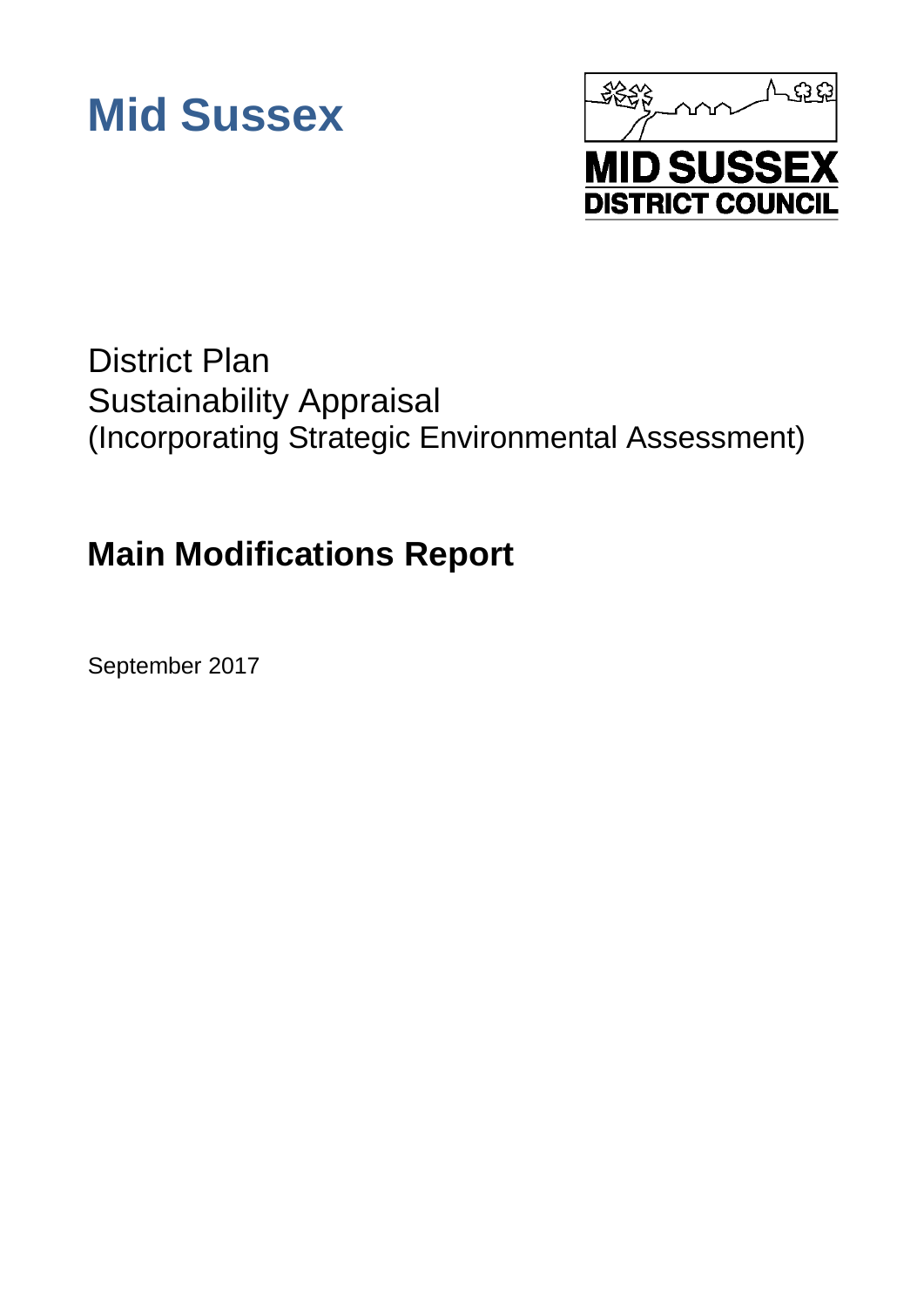# **Table of Contents**

| 6. Housing Need and Housing Provision Appraisal (policies DP5 and DP6) 19     |  |
|-------------------------------------------------------------------------------|--|
|                                                                               |  |
|                                                                               |  |
|                                                                               |  |
|                                                                               |  |
|                                                                               |  |
|                                                                               |  |
| Main Modifications - Summary of Implications for Sustainability Appraisal  41 |  |
|                                                                               |  |
|                                                                               |  |
|                                                                               |  |
|                                                                               |  |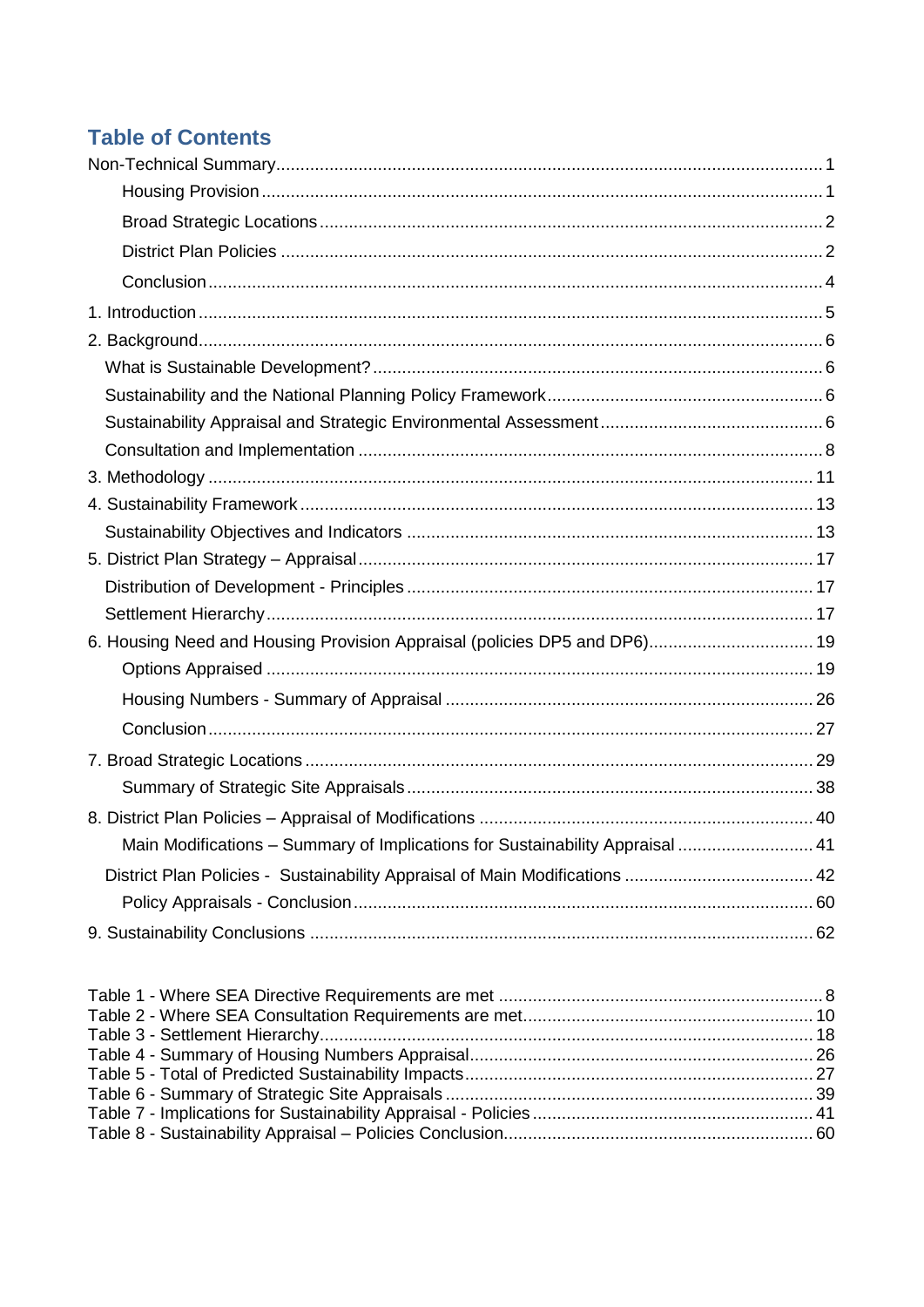# <span id="page-2-0"></span>**Non-Technical Summary**

- NTS1. This document comprises the latest iteration of the Sustainability Appraisal (incorporating a Strategic Environmental Assessment – SEA) for the Mid Sussex District Plan.
- NTS2. Following examination, the District Council has prepared a Schedule of Main Modifications setting out the changes required to make the District Plan 'sound'. In accordance with guidance, the modifications are now subject to public consultation for a period of 6 weeks. To accompany the schedule, the Sustainability Appraisal/SEA has been updated to appraise the sustainability impacts of the modifications, this is also subject to consultation.
- NTS3. The following symbols and colours are used in order to record the performance of the modification against the Sustainability Framework:

| ÆŦ             | Significant positive impact on the sustainability objective                 |
|----------------|-----------------------------------------------------------------------------|
| $+$ .          | Positive impact on the sustainability objective                             |
| $+2$           | Possible positive or slight positive impact on the sustainability objective |
| $\overline{0}$ | No impact or neutral impact on the sustainability objective                 |
| $-2$           | Possible negative or slight negative impact on the sustainability objective |
|                | Negative impact on the sustainability objective                             |
|                | Significant negative impact on the sustainability objective                 |
|                | Modification has no impact on the sustainability objective                  |
|                | (i.e. no change compared to Submission appraisal)                           |

- NTS4. Main Modifications relate to:
	- Housing Provision
	- Broad Strategic Locations
	- District Plan Policies

#### <span id="page-2-1"></span>**Housing Provision**

- NTS5. The Submission Sustainability Appraisal concluded that a housing provision of 800dpa (based on an Objectively Assessed Need of 754dpa, with a 46dpa contribution to neighbouring authorities to help them meet their housing need) was the most sustainable.
- NTS6. At the examination, it was concluded that evidence pointed towards an increased OAN of 876dpa, and that the social/economic benefits from a larger contribution towards neighbours outweighed environmental negatives. A re-appraisal has taken place based on the evidence presented at the hearings.
	- **A) 13,600 dwellings (800dpa) -** Housing Provision at Submission stage

**B) 14,892 dwellings (876dpa) -** To meet the OAN for Mid Sussex

**C) 16,390 dwellings (964dpa) -** To meet the OAN for Mid Sussex and remaining unmet need in the Northern West Sussex HMA identified in the currently adopted Local Plans. Evidence shows that 35dpa may be met 'elsewhere'.

**D) 17,000 dwellings (1,000dpa) -** To meet the OAN for Mid Sussex and unmet need identified in the currently adopted Local Plans in the Northern West Sussex HMA

NTS7. In the light of the sustainability criteria, the "key criteria" and tests in the NPPF related to sustainable development, the Council has judged that option (**c**) – 16,390 dwellings (964dpa) is the preferred option. This option has the greatest number of positive impacts whilst limiting the negative impacts arising (particularly on environmental objectives).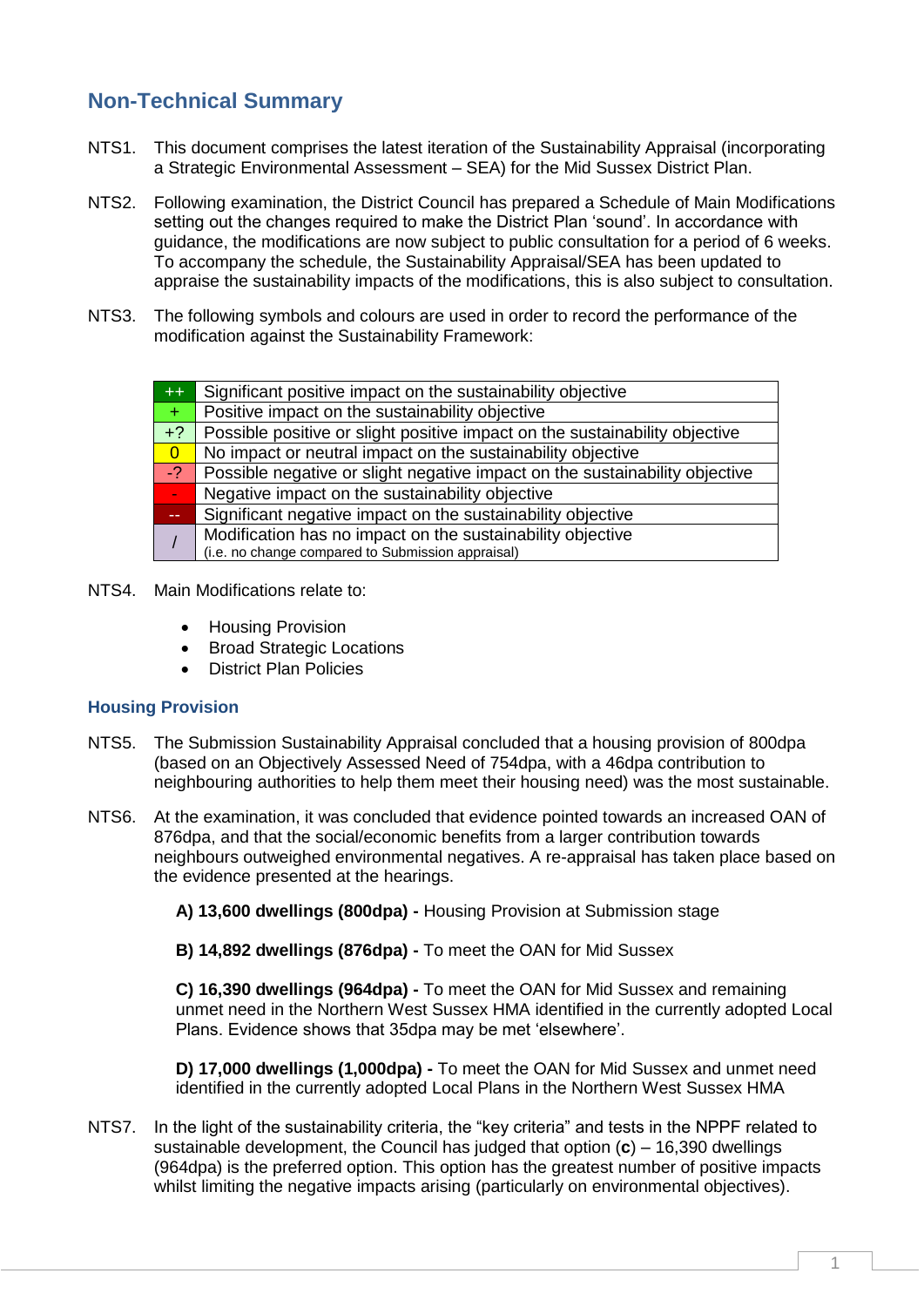#### <span id="page-3-0"></span>**Broad Strategic Locations**

- NTS8. A further strategic site has been proposed. This is option (R), Land north of Clayton Mills, Hassocks, for 500 dwellings. As this site fits the criteria for assessment in the SA, and is a realistic alternative, the site has been appraised alongside the other sites assessed at Submission stage.
- NTS9. The appraisal notes that delivery could be achieved in the short-term which would help meet housing need arising, that the site is well located in terms of existing health and retail/community facilities, and has the potential to alleviate existing shortfalls in primary provision by providing a new primary school on-site. It therefore scores very positively on the social objectives.
- NTS10. In terms of environmental objectives, there are no environmental designations that would be negatively affected by the development of this site. Similarly, the site is not subject to flood risk. Listed buildings lie adjacent to the site; the masterplan would need to ensure that development would respect the settings of those buildings. The Stonepound Crossroads Air Quality Management Area (AQMA) is nearby, however strategic transport modelling to accompany the District Plan does not predict significant impacts. Mitigation can be provided within the policy to encourage sustainable transport use, the potential to reduce air quality impacts by encouraging electric cars, and for a significant amount of trips to services within Hassocks to be carried out on foot/cycle.
- NTS11. In terms of economic impacts, the site scores similarly to other sites of its size, in that it could improve retail facilities within the village by increased footfall from new occupants, would provide an increased workforce and support economic growth.
- NTS12. Overall the site scores positively as it would provide social benefits in providing new housing and infrastructure at the same time as having few environmental impacts compared to other sites appraised. It is therefore concluded that this is a sustainable site and scores favourably compared to other options considered and rejected at Submission stage (these appraisals stand).

#### <span id="page-3-1"></span>**District Plan Policies**

NTS13. The following table sets out the implications for Sustainability Appraisal arising from the Main Modifications.

| <b>Ref</b>       | <b>Policy</b>                                   | <b>Sustainability Appraisal - Status</b>         |
|------------------|-------------------------------------------------|--------------------------------------------------|
| DP <sub>1</sub>  | Sustainable Development                         | Policy Deleted - Reappraisal Required            |
| DP <sub>2</sub>  | Sustainable Economic Development                | Main Modifications - Reappraisal Required        |
| DP <sub>3</sub>  | <b>Town Centre Development</b>                  | Minor Changes - No Reappraisal Required          |
| DP4              | Village and Neighbourhood Centre<br>Development | No Change - No Reappraisal Required              |
| DP <sub>5</sub>  | Housing                                         | Main Modifications - Reappraisal Required        |
| DP <sub>5a</sub> | <b>Meeting Future Housing Need</b>              | New Policy - Appraisal Required (as part of DP5) |
| DP <sub>6</sub>  | <b>Settlement Hierarchy</b>                     | Main Modifications - Reappraisal Required        |
| DP7              | <b>General Principles: Burgess Hill</b>         | Main Modifications - Reappraisal Required        |
| DP8              | Kings Way                                       | Minor Changes - No Reappraisal Required          |
| DP <sub>9</sub>  | Northern Arc, Burgess Hill                      | Main Modifications - Reappraisal Required        |
| DP <sub>9a</sub> | Hardriding Farm, Pease Pottage                  | Main Modifications - Reappraisal Required        |
| DP9b             | Land north of Clayton Mills, Hassocks           | New Policy - Appraisal Required                  |
| <b>DP10</b>      | Countryside                                     | No Change - No Reappraisal Required              |
| <b>DP11</b>      | Coalescence                                     | No Change - No Reappraisal Required              |
| <b>DP12</b>      | Sustainable Rural Development                   | No Change - No Reappraisal Required              |
| <b>DP13</b>      | New Homes in the Countryside                    | Minor Changes - No Reappraisal Required          |
| <b>DP14</b>      | <b>High Weald AONB</b>                          | No Change - No Reappraisal Required              |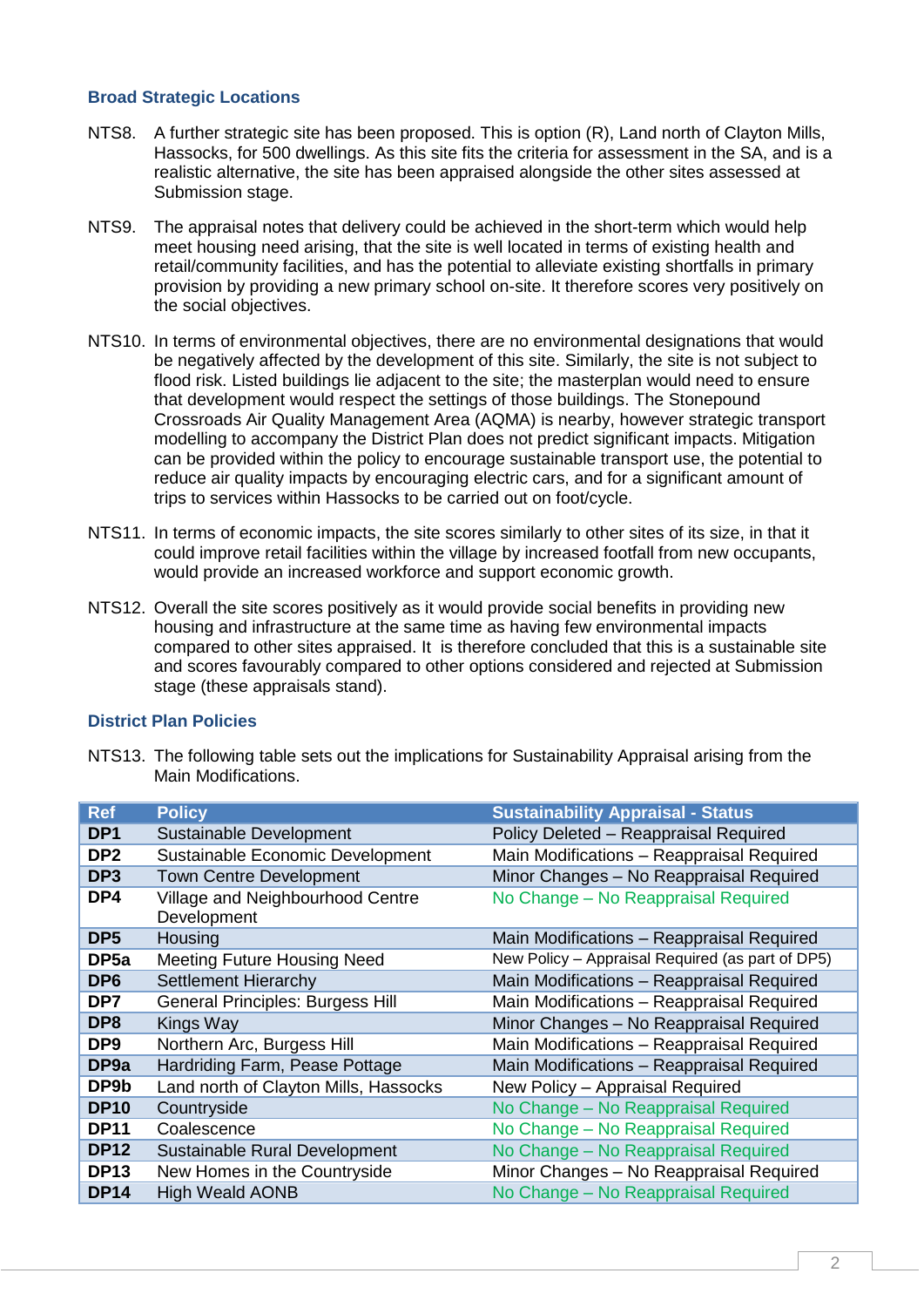| <b>DP15</b> | <b>Ashdown Forest</b>                         | No Change - No Reappraisal Required       |
|-------------|-----------------------------------------------|-------------------------------------------|
| <b>DP16</b> | <b>South Downs National Park</b>              | No Change - No Reappraisal Required       |
| <b>DP17</b> | Tourism                                       | No Change - No Reappraisal Required       |
| <b>DP18</b> | Securing Infrastructure                       | Main Modifications - Reappraisal Required |
| <b>DP19</b> | Transport                                     | Main Modifications - Reappraisal Required |
| <b>DP20</b> | <b>Rights of Way</b>                          | Minor Changes - No Reappraisal Required   |
| <b>DP21</b> | <b>Communication Infrastructure</b>           | Minor Changes - No Reappraisal Required   |
| <b>DP22</b> | <b>Leisure and Cultural Facilities</b>        | Minor Changes - No Reappraisal Required   |
| <b>DP23</b> | <b>Community Facilities</b>                   | Minor Changes - No Reappraisal Required   |
| <b>DP24</b> | <b>Character and Design</b>                   | Main Modifications - Reappraisal Required |
| DP24a       | <b>Housing Density</b>                        | Policy Deleted - Reappraisal Required     |
| <b>DP25</b> | <b>Dwelling Space Standards</b>               | No Change - No Reappraisal Required       |
| <b>DP26</b> | Accessibility                                 | Main Modifications - Reappraisal Required |
| <b>DP27</b> | Noise, Air, Light Pollution                   | Minor Changes - No Reappraisal Required   |
| <b>DP28</b> | <b>Housing Mix</b>                            | Main Modifications - Reappraisal Required |
| <b>DP29</b> | <b>Affordable Housing</b>                     | Main Modifications - Reappraisal Required |
| <b>DP30</b> | <b>Rural Exception Sites</b>                  | Main Modifications - Reappraisal Required |
| <b>DP31</b> | Gypsies, Travellers and Travelling            | Main Modifications - Reappraisal Required |
|             | Showpeople                                    |                                           |
| <b>DP32</b> | <b>Listed Buildings</b>                       | No Change - No Reappraisal Required       |
| <b>DP33</b> | <b>Conservation Areas</b>                     | Main Modifications - Reappraisal Required |
| <b>DP34</b> | <b>Historic Parks and Gardens</b>             | No Change - No Reappraisal Required       |
| <b>DP35</b> | <b>Archaeological Sites</b>                   | Policy Deleted - Reappraisal Required     |
| <b>DP36</b> | Trees, Woodland, Hedgerows                    | Minor Changes - No Reappraisal Required   |
| <b>DP37</b> | <b>Biodiversity</b>                           | Main Modifications - Reappraisal Required |
| <b>DP38</b> | Green Infrastructure                          | Policy Deleted - Reappraisal Required     |
| <b>DP39</b> | Sustainable Design and Construction           | Main Modifications - Reappraisal Required |
| <b>DP40</b> | <b>Renewable Energy Schemes</b>               | Minor Changes - No Reappraisal Required   |
| <b>DP41</b> | Flood Risk and Drainage                       | Minor Changes - No Reappraisal Required   |
| <b>DP42</b> | Water Infrastructure and Water<br>Environment | No Change - No Reappraisal Required       |

**Table NTS1:** Implications for Sustainability Appraisal - Policies

- NTS14. A number of policies are unaffected, i.e. don't require further appraisal, as they are unchanged or are subject only to minor changes that do not distinctly change the policy. However, a number of policies have had more significant modifications proposed so are re-appraised.
- NTS15. The following table summarises the total number of impacts (ranging ++ to --) for each objective arising from the Main Modifications:

|      |                                     |                                    | <b>Social</b>                                           |                                                                                 |                                                                                            |                                  |                                 |                                                                         |                                                | <b>Environmental</b>                                      |                                   |                                    |                                                         |                                       |                                                                                                                            | <b>Economic</b>                                  |                                            |                                   |
|------|-------------------------------------|------------------------------------|---------------------------------------------------------|---------------------------------------------------------------------------------|--------------------------------------------------------------------------------------------|----------------------------------|---------------------------------|-------------------------------------------------------------------------|------------------------------------------------|-----------------------------------------------------------|-----------------------------------|------------------------------------|---------------------------------------------------------|---------------------------------------|----------------------------------------------------------------------------------------------------------------------------|--------------------------------------------------|--------------------------------------------|-----------------------------------|
|      | Affordable<br>Decent<br>Home<br>and | Z<br>Access<br>$\vec{c}$<br>Health | ပ<br>$\blacksquare$<br>ducation<br>- Opportunities<br>đ | and<br>4<br><b>Facilities</b><br>Access<br>ဂ<br>ommunity<br>$\vec{o}$<br>Retail | <b>CTI</b><br>O<br>$\Omega$<br>ommunities<br>ime<br>Cohesive,<br><b>Resistant</b><br>Safe, | ၜ<br><b>Flood</b><br><b>Risk</b> | Use<br>⊣<br>ш<br>Efficient Land | $\infty$<br>$\blacksquare$<br>nhance<br>Conserve<br>Biodiversity<br>and | ဖ<br>Enhance<br>Protect and<br>C<br>ountryside | Enhance<br>Environment<br>る<br>Protect<br>Historic<br>and | ⇉<br>Congestion<br>Reduce<br>Road | ಸ<br>Generation<br>Reduce<br>Waste | Improve<br>Quality<br>ದ<br>Maintain and<br><b>Water</b> | 4<br>Efficiency<br>Increase<br>Energy | <b>and</b><br>regeneration<br><u>Employment Levels</u><br>15 – Encourage<br>village Centres<br>$\overline{\sigma}$<br>Town | and<br>$\vec{e}$<br><b>Stable</b><br>Ensure High | $\vec{v}$<br>Economic<br>Support<br>Growth | Tourism<br>$\vec{8}$<br>Encourage |
| $++$ | и                                   | ົ                                  |                                                         | ົ                                                                               | ◢                                                                                          | 0                                | 0                               | 0                                                                       | 0                                              | 0                                                         | Ω                                 | 0                                  | 0                                                       |                                       | 0                                                                                                                          | O                                                |                                            | O                                 |
| ٠    |                                     |                                    | 0                                                       |                                                                                 | ◢                                                                                          |                                  |                                 | 2                                                                       | 4                                              | 3                                                         | 2                                 | 0                                  |                                                         |                                       |                                                                                                                            | 0                                                |                                            |                                   |
| +?   |                                     | າ                                  | 0                                                       |                                                                                 |                                                                                            |                                  | 2                               | 3                                                                       |                                                | 0                                                         |                                   | 0                                  | 0                                                       |                                       | 0                                                                                                                          | 0                                                |                                            | 0                                 |
| Ŋ    |                                     |                                    |                                                         |                                                                                 |                                                                                            |                                  |                                 | N                                                                       | 0                                              |                                                           |                                   |                                    | ი                                                       |                                       | Ⴖ                                                                                                                          |                                                  |                                            | ∩                                 |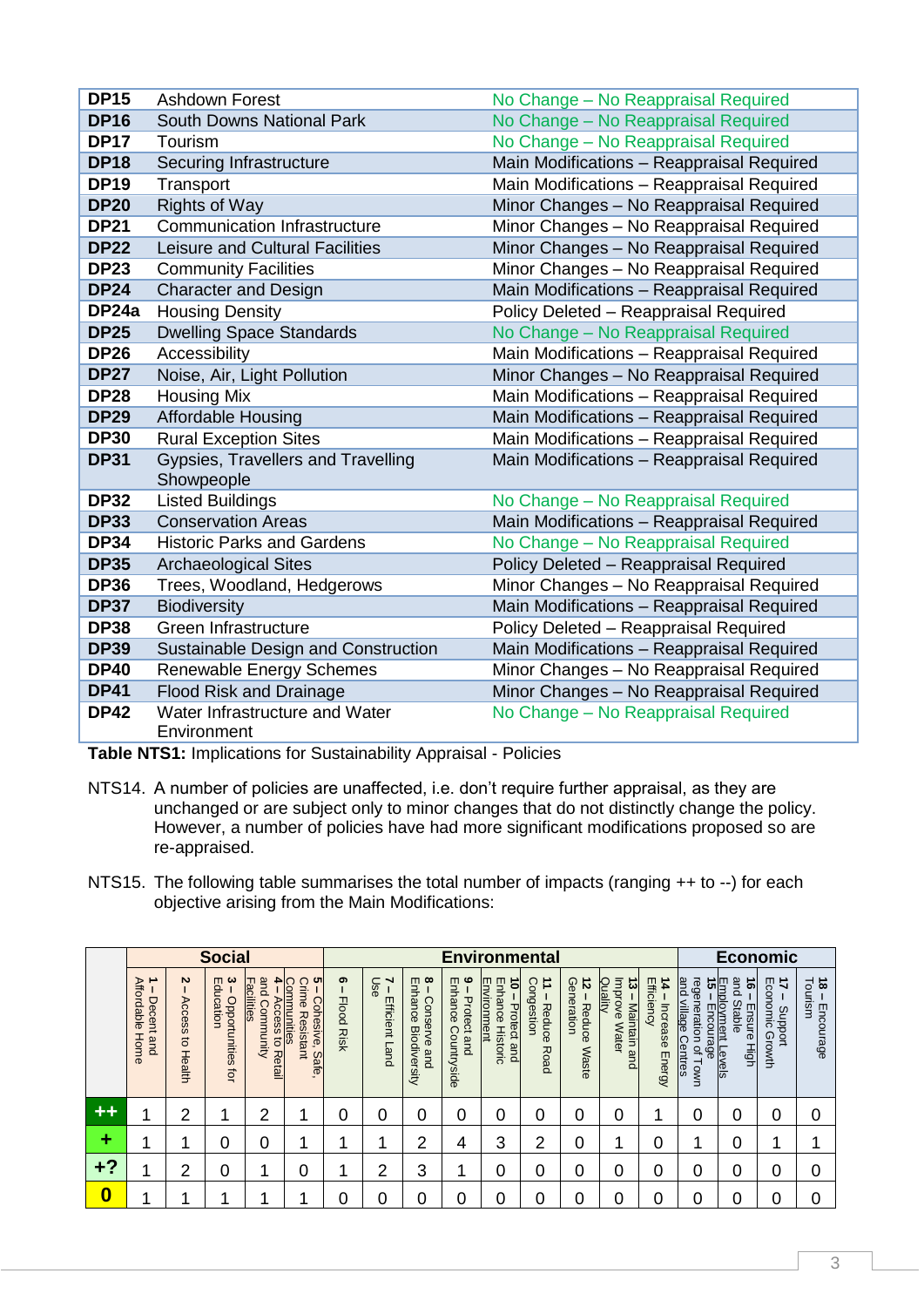|            | 34 | 32 | 36 | 34 | 35 | 36 | 35 | 33 | 33 | 35 | 36 | 38 | 37 | 37 | 36 | 38 | 37 | 37 |
|------------|----|----|----|----|----|----|----|----|----|----|----|----|----|----|----|----|----|----|
| $\sqrt{2}$ |    |    |    |    |    |    |    |    |    |    |    |    |    |    |    |    |    |    |
| $\sim$     |    |    |    |    |    |    |    |    |    |    |    |    |    |    |    |    |    |    |
| --         |    |    |    |    |    |    |    |    | 0  |    |    |    |    |    |    |    |    |    |

**Table NTS2:** Sustainability Appraisal – Policies Conclusion

NTS16. Before appraisal, most of the changes were predicted to have no impact on the Sustainability Framework, although their impact has been appraised in order to demonstrate this is the case. Overall, there are some positive sustainability benefits arising from the proposed changes, particularly in social terms. Most importantly, there are no negative impacts arising. The Sustainability Appraisal therefore concludes that the District Plan policies, inclusive of their Main Modifications, contribute towards sustainable development and are the most effective policies to do so, given all realistic alternatives.

#### <span id="page-5-0"></span>**Conclusion**

- NTS17. The Main Modifications Sustainability Appraisal has assessed all Main Modifications to the District Plan for their impact on the Sustainability Framework. This has included changes to the plan strategy (almost exclusively due to the increase in housing provision, as determined through the examination hearings), options for how to meet this increased provision, modifications made to policy wording and additions/deletions of policies in order to ensure the District Plan is 'sound' in accordance with the NPPF.
- NTS18. Overall, there are some positive sustainability benefits arising from the proposed changes, particularly in social terms. Most importantly, there are no negative impacts arising and most of the modifications have no impact at all (which is the minimum aim). The Sustainability Appraisal therefore concludes that the District Plan policies, inclusive of their Main Modifications, contribute towards sustainable development and are the most effective policies to do so, given all realistic alternatives.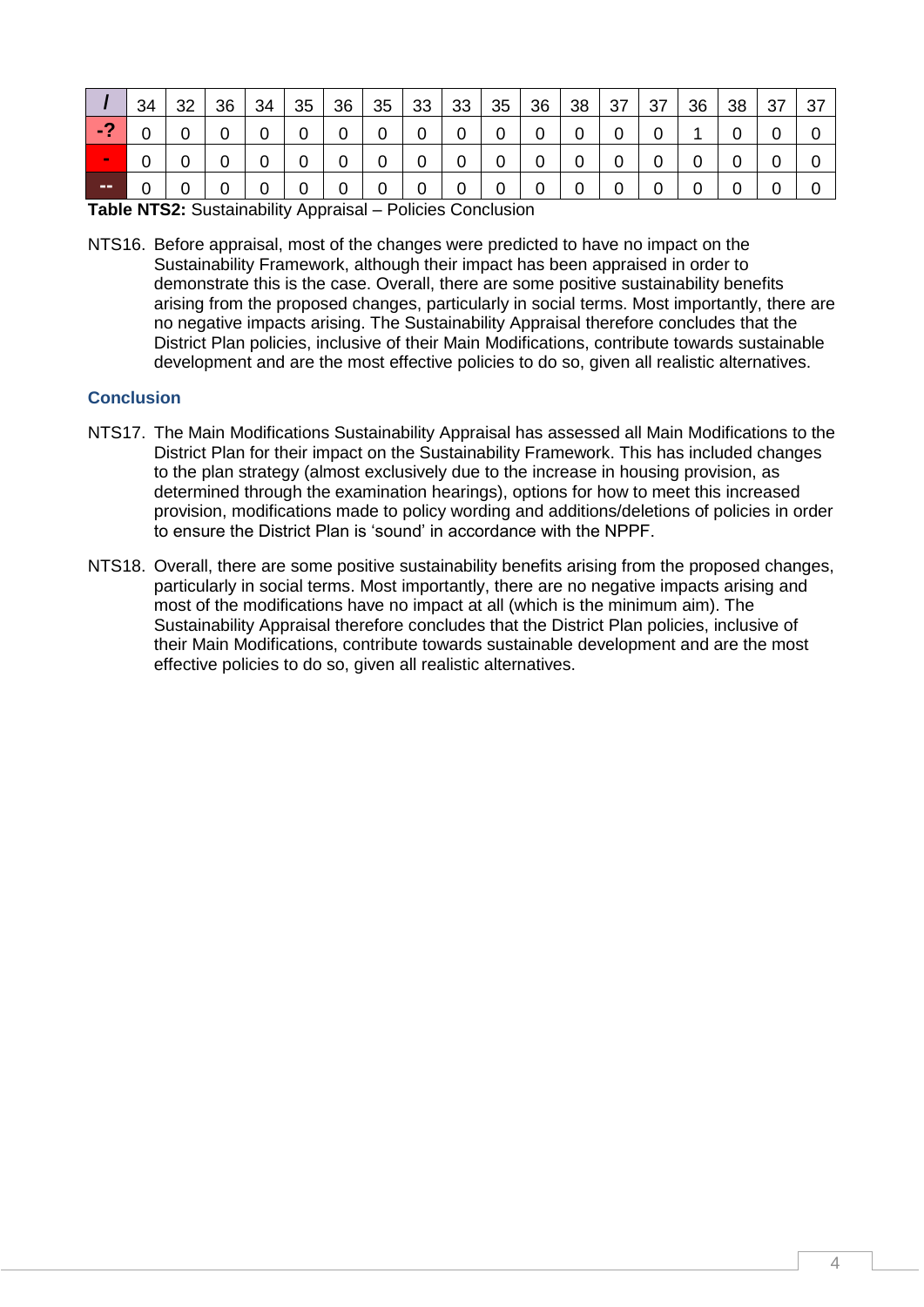# <span id="page-6-0"></span>**1. Introduction**

- 1.1. This document comprises the latest iteration of the Sustainability Appraisal (incorporating a Strategic Environmental Assessment – SEA) for the Mid Sussex District Plan.
- 1.2. The District Plan sets out a vision for how Mid Sussex wants to evolve and a delivery strategy for how that will be achieved. It will cover the period up to 2031 and will replace the majority of the Mid Sussex Local Plan which was adopted in 2004.
- 1.3. A Sustainability Appraisal and SEA must be prepared alongside plans and programmes, such as the District Plan, at each significant stage of production in order to demonstrate how social, environmental and economic issues have been considered during the production of the plan with the aim of contributing to the achievement of sustainable development. The following stages of the District Plan have been accompanied by a Sustainability Appraisal (incorporating SEA):
	- Consultation Draft (November 2014)
	- Pre-Submission Report (June 2015)
	- Focused Amendments to Pre-Submission Report (November 2015)
	- Submission Report (incorporating Further Modifications) (August 2016)
- 1.4. Following Submission of the District Plan for examination in August 2016, a number of examination hearing sessions took place between November 2016 and July 2017. Discussions during the Hearings resulted in changes to the District Plan's housing requirement and modifications to the wording of policies. The Inspector has suggested modifications are required to the Submission plan in order to make the plan 'sound'.
- 1.5. The District Council has prepared a Schedule of Main Modifications setting out the changes required to make the District Plan 'sound'. In accordance with guidance, the modifications are now subject to public consultation for a period of 6 weeks. To accompany the schedule, the Sustainability Appraisal/SEA has been updated to appraise the sustainability impacts of the modifications, this is also subject to consultation.
- 1.6. Section 3: Methodology explains the process used to appraise the modifications against the Sustainability Framework. As the Sustainability Appraisal is an iterative process, any information published in the Submission Report that remains relevant and/or up-to-date (such as baseline information) has not been repeated here. This report only appraises the modifications made to the Plan during examination – inclusive of plan strategy, housing need and provision, and policy wording. **This report should therefore be read in conjunction with the Submission Sustainability Appraisal.**

#### **How to Comment**

1.7. The Main Modifications Sustainability Appraisal Report will be made available for public consultation for a minimum of 6 weeks alongside the Schedule of Modifications. If you wish to comment on these documents, responses should be sent to:

**E-mail:** [LDFConsultation@midsussex.gov.uk](mailto:LDFConsultation@midsussex.gov.uk)

**Post:** Planning Policy and Economic Development, Mid Sussex District Council Oaklands Oaklands Road Haywards Heath West Sussex RH16 1SS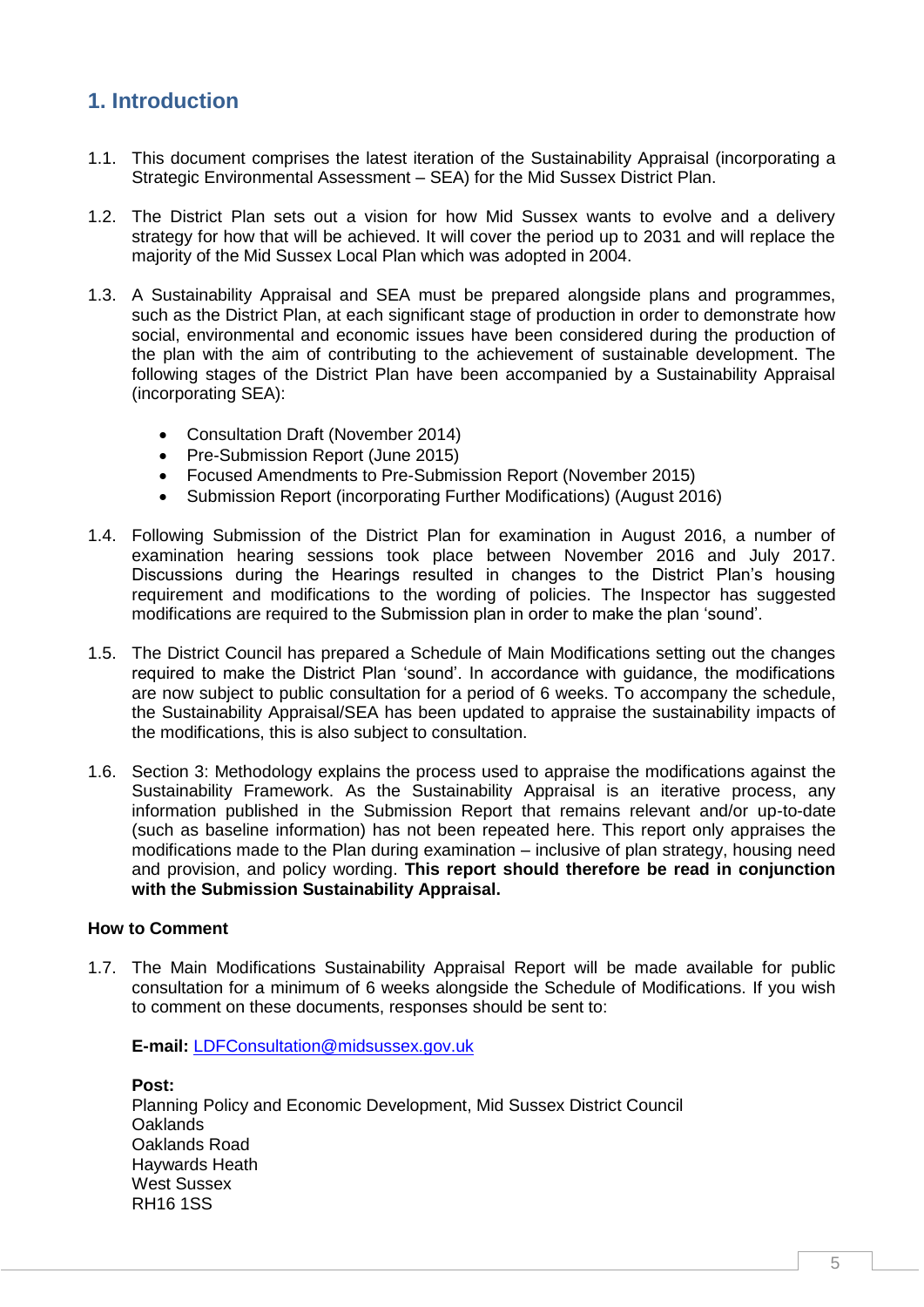# <span id="page-7-0"></span>**2. Background**

# <span id="page-7-1"></span>**What is Sustainable Development?**

- 2.1. Sustainable development is defined as "development that meets the needs of the present without compromising the ability of future generations to meet their own needs"<sup>1</sup>. It is about ensuring better quality of life for everyone, now and for generations to come. The three key strands of sustainability and therefore sustainable development are:
	- Social
	- **Environmental**
	- Economic

# <span id="page-7-2"></span>**Sustainability and the National Planning Policy Framework**

- 2.2. The National Planning Policy Framework (NPPF) was published in March 2012. This document sets out the Government's planning policies for England, and replaces the various Planning Policy Statements (PPSs) and Planning Policy Guidance (PPGs) previously published by the Government.
- 2.3. The NPPF states the Government's intentions with regards to sustainable development, in particular the need for the planning system to perform a number of roles:
	- **Social Role –** supporting strong, vibrant and healthy communities, by providing the supply of housing required to meet the needs of the present and future generations; and by creating a high quality built environment, with accessible local services that reflect the community's needs and support its health, social and cultural well-being.
	- **Environmental Role –** contributing to protecting and enhancing our natural, built and historic environment; and, as part of this, helping to improve biodiversity, use natural resources prudently, minimise waste and pollution, and mitigate and adapt to climate change including moving to a low carbon economy.
	- **Economic Role –** contributing to building a strong, responsive and competitive economy, by ensuring that sufficient land and the right type is available in the right places and at the right time to support growth and innovation; and by identifying and coordinating development requirements, including the provision of infrastructure.
- 2.4. Paragraph 15 of the NPPF also states that *"all plans should be based upon and reflect the presumption in favour of sustainable development, with clear policies that will guide how the presumption should be applied locally".* The District Plan will support the 'presumption in favour of sustainable development'.
- 2.5. The National Planning Practice Guidance (NPPG) was published in March 2014. This guidance accompanies the NPPF and provides more detail on how to implement the policy within the NPPF. Included within this is quidance on how to undertake Sustainability Appraisal and/or Strategic Environmental Assessment.

# <span id="page-7-3"></span>**Sustainability Appraisal and Strategic Environmental Assessment**

### Sustainability Appraisal (SA)

-

2.6. This Sustainability Appraisal (SA) report is a requirement of the Planning and Compulsory Purchase Act 2004 (Section 19). Section 39 of the Act requires documents such as the District Plan to be prepared with a view to contributing to the achievement of sustainable

<sup>&</sup>lt;sup>1</sup> The Report of the Brundtland Commission, 1987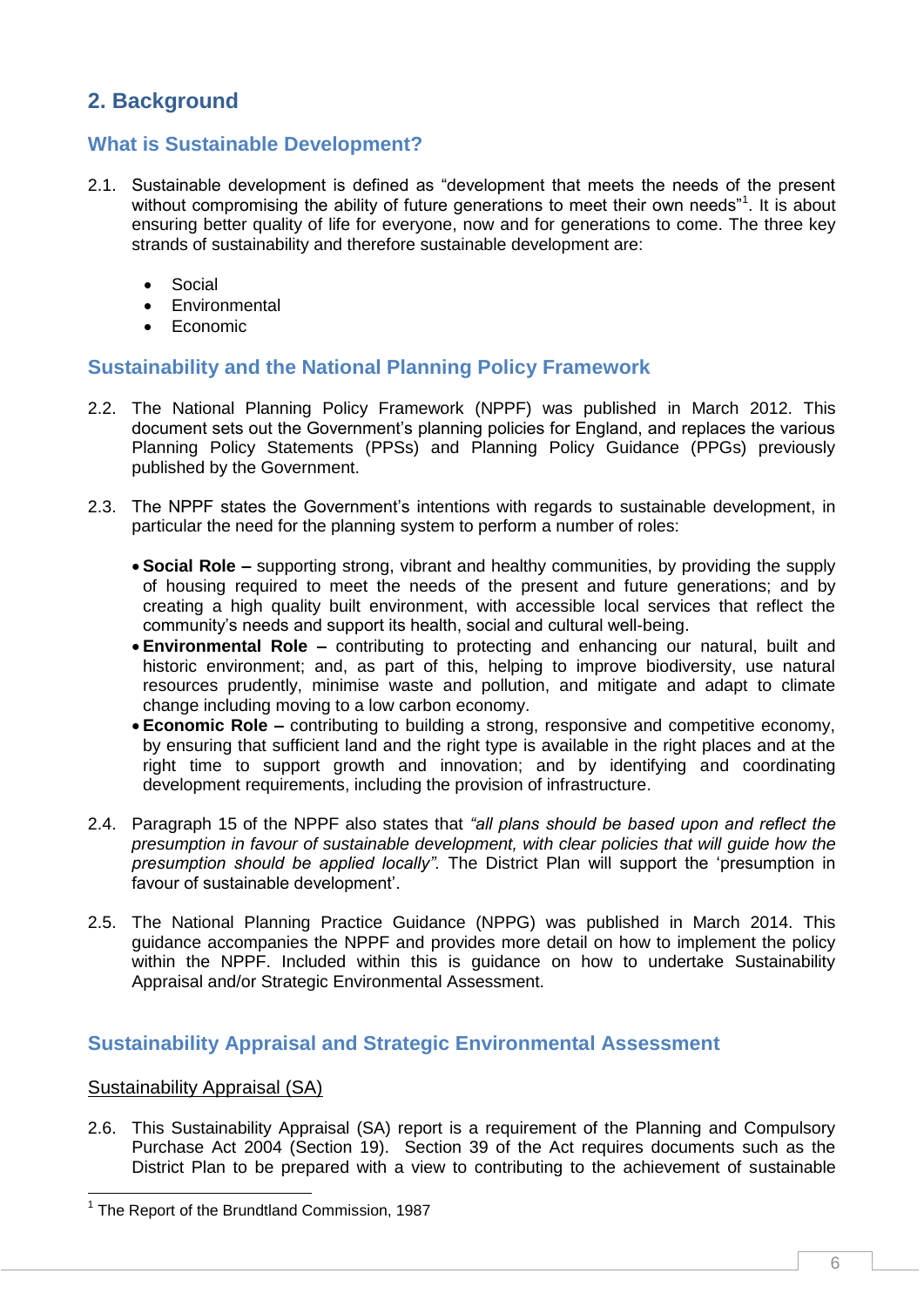development. The Sustainability Appraisal report is a tool to demonstrate how social, environmental and economic issues have been considered during production of Local Plans such as the District Plan – promoting strategy or policy that is sustainable, and ruling out strategy or policy which is deemed unsustainable. Undertaking this process can improve the overall sustainability of the District Plan, whilst documenting how the plan meets the legal and policy requirements.

- 2.7. The following stages of the District Plan have been accompanied by a Sustainability Appraisal (incorporating SEA):
	- Consultation Draft (November 2014)
	- Pre-Submission Report (June 2015)
	- Focused Amendments to Pre-Submission Report (November 2015)
	- Submission Report (incorporating Further Modifications) (August 2016)

#### Strategic Environmental Assessment

- 2.8. Strategic Environmental Assessment (SEA) involves evaluation of the environmental impacts of a plan or programme. The requirement for SEA is set out in the European Directive 2001/42/EC adopted into UK law as the "Environmental Assessment of Plans or Programmes Regulations 2004".
- 2.9. The SEA process is very similar to the Sustainability Appraisal process. The key difference is that it is only concerned with environmental impacts as opposed to social and economic impacts within the SA. There is also more prescriptive guidance and tasks that need to be followed in order to meet the SEA Directive's requirements.
- 2.10. Best practice suggests incorporating the SEA process into the Sustainability Appraisal due to their similarity in aim and methodology. This enables social, environmental and economic effects to be considered together in order to document the full picture of sustainability and to show a holistic outcome. The NPPG states that "where the [SEA] Directive applies there are some specific requirements that must be complied with and which, in the case of Local Plans, should be addressed as an integral part of the sustainability appraisal process"<sup>2</sup>.
- 2.11. This report will therefore include the elements required by the SEA Directive. Where practical, it will be signposted throughout the document where the requirements have been met, and what elements relate to SEA specifically. For simplicity, the rest of this report and future stages will be referred to as the Sustainability Appraisal report, however it incorporates a SEA.
- 2.12. The SEA Directive sets out a legal assessment process that must be followed. In order to ensure demonstrate compliance with the Directive, the table below indicates how the SEA Directive's requirements will be met during the Sustainability Appraisal process for the District Plan.

| The SEA Directive's Requirements 3                                                                                                      | <b>Where Covered in the</b><br><b>Sustainability Appraisal</b><br><b>Process</b>                 |
|-----------------------------------------------------------------------------------------------------------------------------------------|--------------------------------------------------------------------------------------------------|
| a) An outline of the contents, main objectives of the plan or<br>programme, and relationship with other relevant plans or<br>programmes | Scoping Report (2014).<br>Updated in section 2 of the<br>consultation draft, and this<br>report. |
| b) The relevant aspects of the current state of the environment and                                                                     | Scoping Report (2014).                                                                           |

<sup>-</sup> $2$  National Planning Practice Guidance, Ref: 11-003-20140306

<sup>3</sup> Derived from 'Figure 1: The SEA Directive's Requirement' in "A Practical Guide to the Strategic Environmental Assessment Directive" (ODPM, 2005).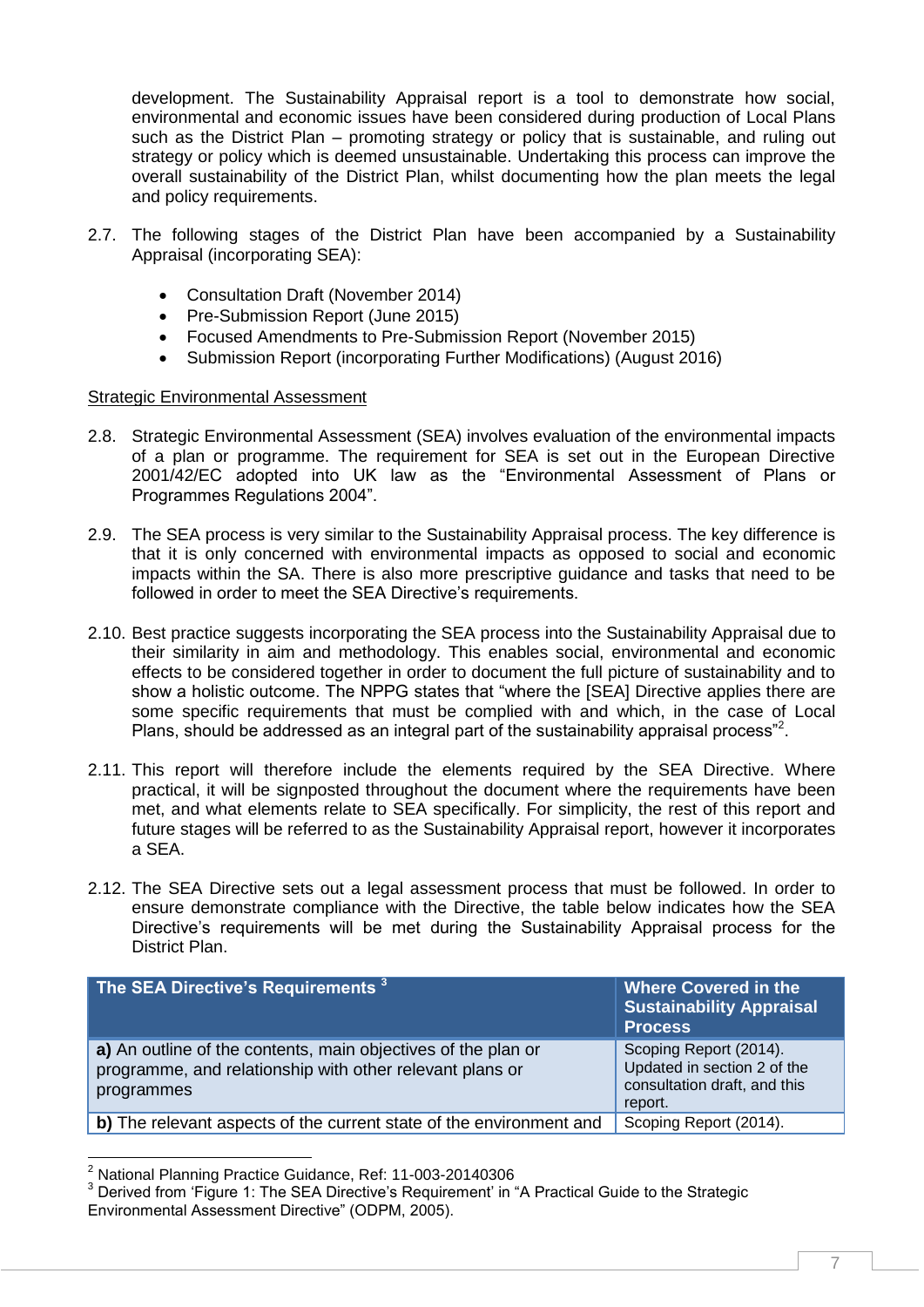| the likely evolution thereof without implementation of the plan or<br>programme                                                                                                                                                                                                                                                               | Updated in section 3 of the<br>consultation draft, and this<br>report.                                                                                                                                                          |
|-----------------------------------------------------------------------------------------------------------------------------------------------------------------------------------------------------------------------------------------------------------------------------------------------------------------------------------------------|---------------------------------------------------------------------------------------------------------------------------------------------------------------------------------------------------------------------------------|
| c) The environmental characteristics of areas likely to be<br>significantly affected                                                                                                                                                                                                                                                          | Scoping Report (2014).<br>Updated in section 3 of the<br>consultation draft, and this<br>report. Used in appraising<br>potential strategy and policies<br>in sections 7 and 8                                                   |
| d) Any existing environmental problems which are relevant to the<br>plan or programme including, in particular, those relating to any<br>areas of a particular environmental importance, such as areas<br>designated pursuant to Directives 79/409/EEC and 92/43/EEC                                                                          | Scoping Report (2014).<br>Updated in section 3 of the<br>consultation draft, and this<br>report, in particular 3.49-3.58.                                                                                                       |
| e) The environmental protection objectives, established at<br>international, community or national level, which are relevant to the<br>plan or programme and the way those objectives and any<br>environmental considerations have been taken into account during<br>its preparation                                                          | Scoping Report (2014).<br>Updated in section 5 and<br>appendix 2 of the consultation<br>draft, and this report. Taken<br>into account in appraisals in<br>sections 7 and 8.                                                     |
| f) The likely significant effects on the environment, including on<br>issues such as biodiversity, population, human health, fauna, flora,<br>soil, water, air, climatic factors, material assets, cultural heritage<br>including architectural and archaeological heritage, landscape and<br>the interrelationship between the above factors | Submission Report (2016)<br>Section 3 outlines the<br>baseline, sections 7 and 8<br>appraise likely significant<br>effects. Updated in sections 5-<br>8 of this report.                                                         |
| g) The measures envisaged to prevent, reduce, and as fully as<br>possible offset any significant adverse effects on the environment<br>of implementing the plan or programme                                                                                                                                                                  | Mitigation is discussed in<br>individual policy appraisals.<br>Cumulative effects assessed<br>in section 8.                                                                                                                     |
| h) An outline of the reasons for selecting the alternatives dealt with,<br>and a description of how the assessment was undertaken including<br>any difficulties (such as technical deficiencies or lack of know-how)<br>encountered in compiling the required information                                                                     | <b>Submission: Alternatives</b><br>outlined in sections 7 and 8.<br>Methodology described in<br>section 2. Problems<br>encountered collecting<br>baseline data in paragraph<br>3.86. Modifications: Updated<br>in sections 5-8. |
| i) A description of measures envisaged concerning monitoring in<br>accordance with Article 10                                                                                                                                                                                                                                                 | Section 10 of the Submission<br>report.                                                                                                                                                                                         |
| j) A non-technical summary of the information provided under the<br>above headings                                                                                                                                                                                                                                                            | A non-technical summary has<br>been prepared and<br>accompanies this document.                                                                                                                                                  |

<span id="page-9-1"></span>**Table 1 -** Where SEA Directive Requirements are met

# <span id="page-9-0"></span>**Consultation and Implementation**

- 2.13. An important part of the Sustainability Appraisal process is consultation with Statutory Environmental Bodies (English Heritage, Environment Agency and Natural England), wider statutory consultees (as defined in the Council's adopted Statement of Community Involvement) and members of the community.
- 2.14. The Sustainability Appraisal Scoping Report, which sets out the methodology and scope for this report, was consulted on for 5 weeks during July 2014. The findings of this consultation have been taken into account whilst drafting subsequent versions of the SA.
- 2.15. The consultation draft Sustainability Appraisal was consulted upon, alongside the District Plan, in November 2014 - January 2015. Comments made during the consultation process have been incorporated within this report where relevant.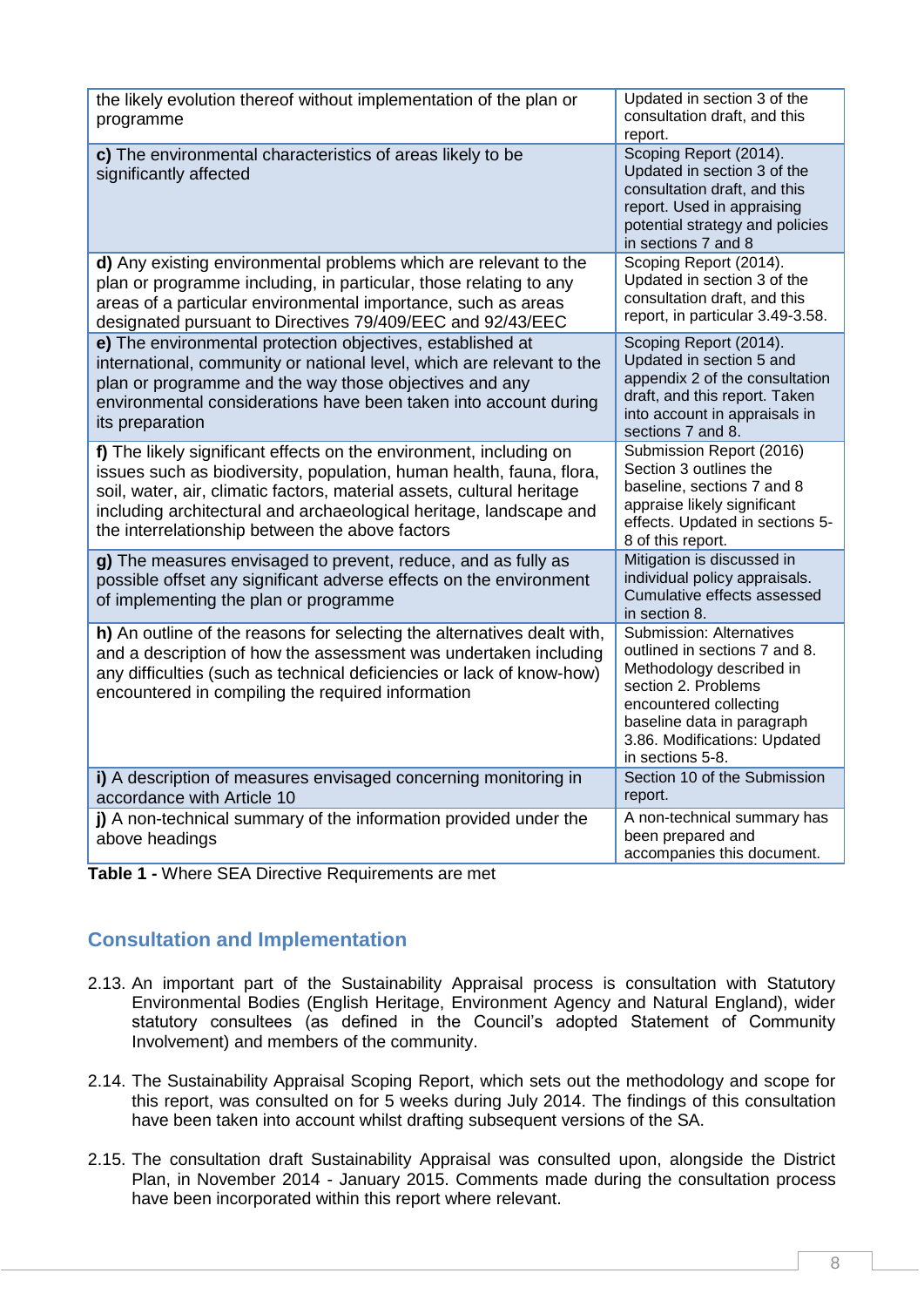- 2.16. The Pre-submission SA report was consulted upon between June July 2015. This version of the SA appraised a range of alternative options for housing provision, broad locations and neighbouring unmet housing need based on newly arising information and updates to the evidence base since the previous consultation.
- 2.17. A further iteration of the SA was published in November 2015 to accompany the "Focused Amendments to the District Plan" document. This outlined a number of amendments to the District Plan based on consultation responses, the need to increase the housing provision and the identification of a further strategic site. This was consulted upon between November 2015 and January 2016.
- 2.18. The Submission version appraises further modifications made to the District Plan ahead of Submission (as published within the "Further Modifications to the Pre-Submission Draft and Focused Amendments" document).
- 2.19. This Main Modifications version of the Sustainability Appraisal appraises the main modifications that the Inspector has deemed necessary in order to ensure the District Plan is 'sound'. This report will now be subject to public consultation.
- 2.20. The SEA Directive makes a number of requirements regarding consultation on the report. The table below shows where these requirements have or will be met in the future.

| The SEA Directive's Requirements                                                                                                                                                                                                                                                                         | Where / When this will be<br><b>Undertaken</b>                                                                                                                                                                                                                                 |
|----------------------------------------------------------------------------------------------------------------------------------------------------------------------------------------------------------------------------------------------------------------------------------------------------------|--------------------------------------------------------------------------------------------------------------------------------------------------------------------------------------------------------------------------------------------------------------------------------|
| Authorities with environmental responsibility, when deciding on the<br>scope and level of detail of the information to be included in the<br>environmental report                                                                                                                                        | A Scoping Report consulted<br>upon in 2014. Comments<br>received were addressed in<br>the next stage of the<br><b>Sustainability Appraisal</b><br>process.                                                                                                                     |
| Authorities with environmental responsibility and the public shall be<br>given an early and effective opportunity within appropriate time<br>frames to express their opinion on the draft plan or programme and<br>the accompanying environmental report before the adoption of the<br>plan or programme | The Sustainability Appraisal<br>Report, which incorporates an<br>Environmental Report, will<br>undergo the same<br>consultation arrangements as<br>the District Plan. This will be in<br>accordance with the District<br>Council's Statement of<br>Community Involvement (SCI) |
| Other EU Member States, where the implementation of the plan or<br>programme is likely to have significant effects on the environment<br>of that country                                                                                                                                                 | Not applicable.                                                                                                                                                                                                                                                                |
| Taking the environmental report and the results of the consultations<br>into account in decision-making                                                                                                                                                                                                  | The Environmental Report has<br>informed the contents of the<br>District Plan. Each version of<br>the District Plan has been<br>accompanied by SA/SEA and<br>consulted on, responses acted<br>on at each future stage where<br>necessary.                                      |
| When the plan or programme is adopted, the public and any<br>countries consulted shall be informed and the following made<br>available to those so informed:                                                                                                                                             | Not applicable yet, these<br>requirements will need to be<br>considered and acted upon<br>when the District Plan is                                                                                                                                                            |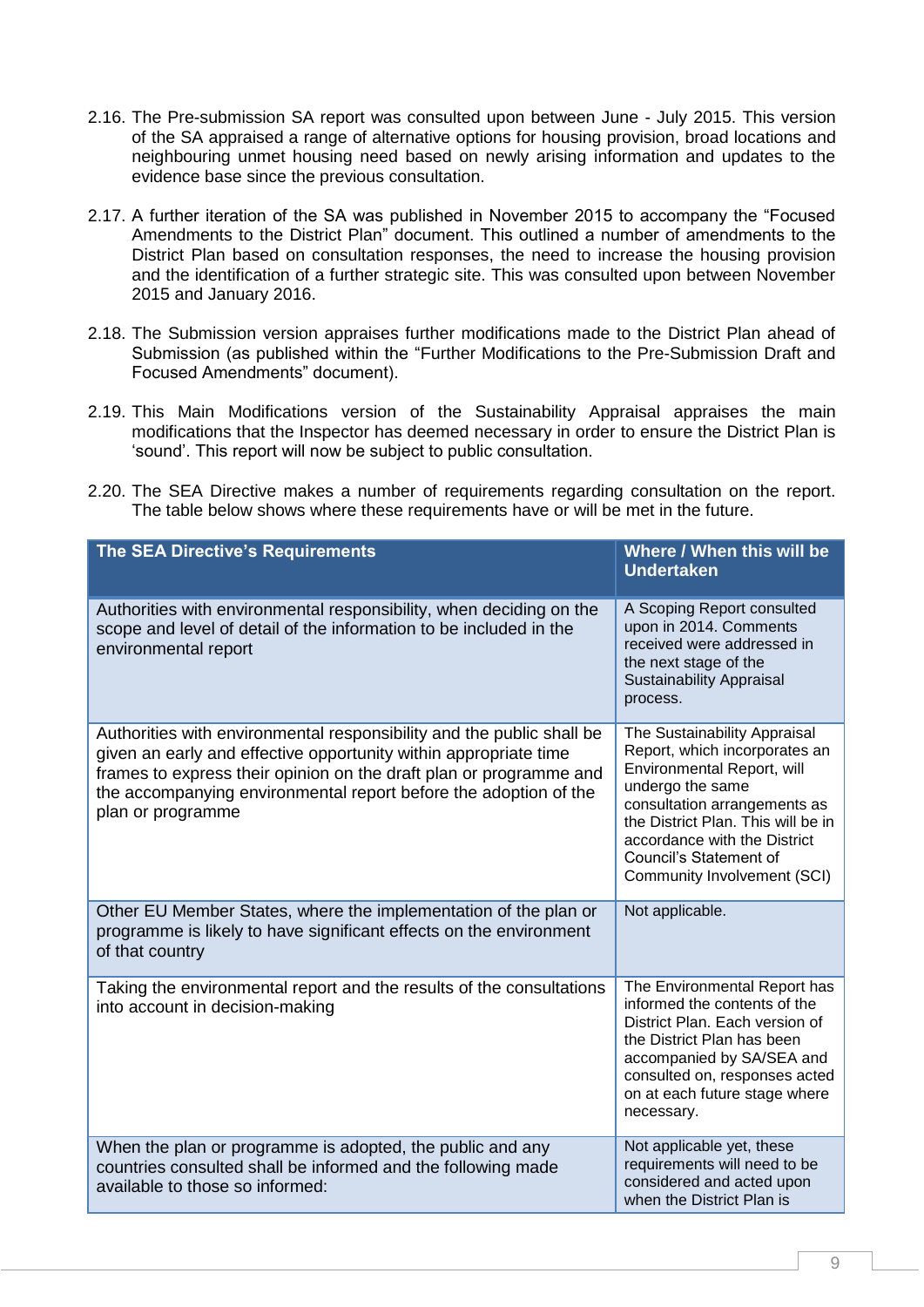| The plan or programme as adopted<br>A statement summarising how environmental<br>considerations have been integrated into the plan or<br>programme<br>The measures decided concerning monitoring | adopted.                                                                                                                                                                  |
|--------------------------------------------------------------------------------------------------------------------------------------------------------------------------------------------------|---------------------------------------------------------------------------------------------------------------------------------------------------------------------------|
| Monitoring of the significant environmental effects of the plan's or<br>programme's implementation                                                                                               | Not applicable yet, the<br>significant effects of the<br>District Plan will be monitored<br>when adopted, as per the<br>monitoring arrangements set<br>out in section 10. |

<span id="page-11-0"></span>**Table 2 -** Where SEA Consultation Requirements are met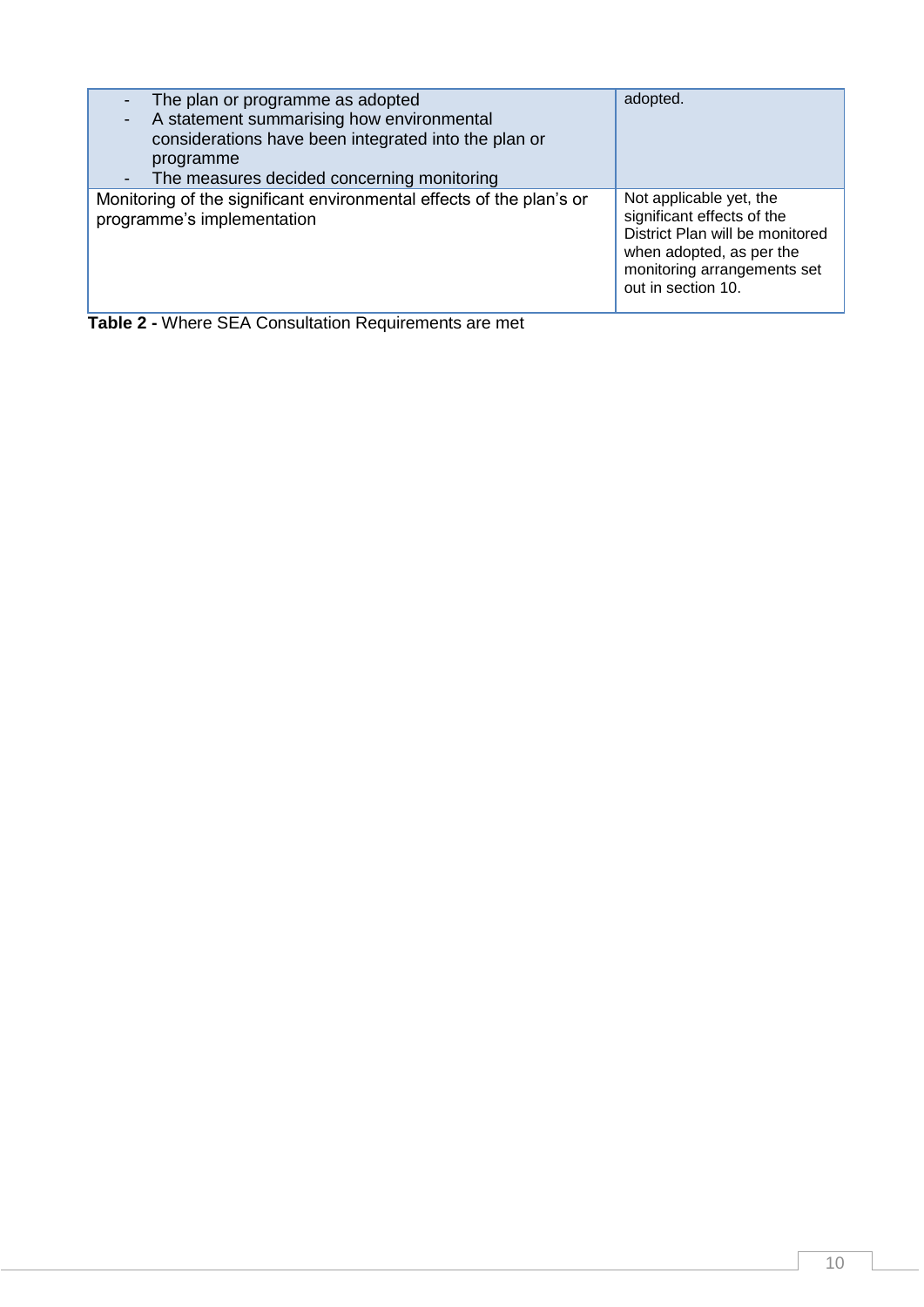# <span id="page-12-0"></span>**3. Methodology**

- 3.1. The main objective of appraising strategy and policy options is to highlight the different advantages and disadvantages of each option, with the aim of showing that the preferred policy option is the most sustainable option, given all reasonable alternatives. Symbols, alongside explanatory text, are used to record the performance of each option against each objective in the sustainability framework.
- 3.2. The consultation draft Sustainability Appraisal undertook this task, and was consulted upon alongside the 'consultation draft District Plan'. The Pre-submission, Focused Amendments and Submission SA updated and amended the appraisals following comments received during consultation (as it is an iterative process). These updated appraisals addressed factual errors, taking into account new evidence submitted to justify the appraisal scoring, any change in legislation/policy that has occurred since the previous round of consultation, as well as assessing any further alternative options that were put forward at each stage.
- 3.3. This Report appraises the Main Modifications made to the District Plan that are required in order to make it 'sound'. Sections 5-8 test the modifications to strategy and policies against the Sustainability Framework set out in Section 4.
- 3.4. The following symbols and colours are used in order to record the performance of the modification against the Sustainability Framework:

| $++$           | Significant positive impact on the sustainability objective                 |
|----------------|-----------------------------------------------------------------------------|
| $+$ ,          | Positive impact on the sustainability objective                             |
| $+$ ?          | Possible positive or slight positive impact on the sustainability objective |
| $\overline{0}$ | No impact or neutral impact on the sustainability objective                 |
| $-2$           | Possible negative or slight negative impact on the sustainability objective |
|                | Negative impact on the sustainability objective                             |
|                | Significant negative impact on the sustainability objective                 |
|                | Modification has no impact on the sustainability objective                  |
|                | (i.e. no change compared to Submission appraisal)                           |

- 3.5. The scoring system (using a range between **'++'** and **'--'**) is consistent with other Sustainability Appraisals undertaken by the District Council and is suggested as an appropriate method to take in the SEA guidance. The symbol chosen depicts the predicted impact/effect each realistic option will have on each sustainability objective and to what extent, accompanied with explanatory text as justification. It will suggest mitigation where necessary.
- 3.6. For the Policy appraisals (section 8), the results at submission stage are shown. Planning Practice Guidance (PPG) states that "*Reasonable alternatives are the different realistic options considered by the plan-maker in developing the policies in its plan. They must be sufficiently distinct to highlight the different sustainability implications of each so that meaningful comparisons can be made." .* To this end, only the Main Modifications made to each policy are re-appraised, and only where there is a sufficient distinction between the policy appraised at Submission stage and the one resulting from Main Modifications.
- 3.7. In the majority of cases, the modifications are thought unlikely to have any impact on the Sustainability Framework compared to the preferred policy option appraised at Submission stage. This is because a number of the modifications are for clarity, factual updates or strengthening of policy rather than a major diversion from the former policy proposed. Where the modification is not thought to have any impact (compared to the appraisal at Submission stage), this is denoted by a **'/'**.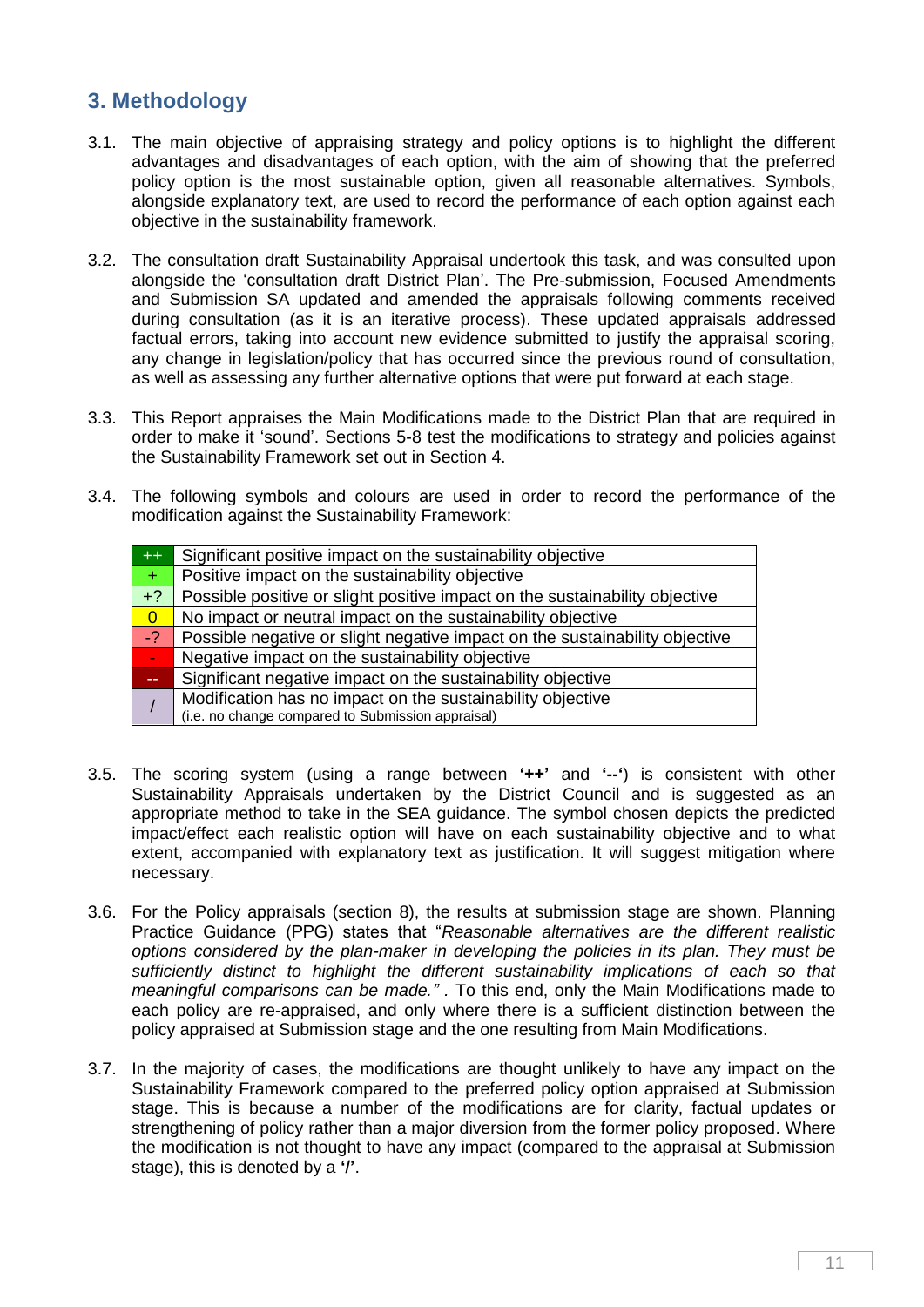- 3.8. Predictions of the effect the Main Modifications will have on the objectives is justified in the appraisal tables in sections 7 and 8. These predictions are based on the evidence contained within the evidence base that accompanies the District Plan and discussions between officers within the Planning Policy team, using their professional judgement.
- 3.9. The main objective of appraising the Main Modifications is to assess the impact of each modification with regards to sustainability, to ensure that it performs equally or better in social, environmental and economic terms than the options appraised at Submission stage. This ensures that the plan on the whole is the most sustainable plan, given all reasonable alternatives and will therefore contribute to sustainable development.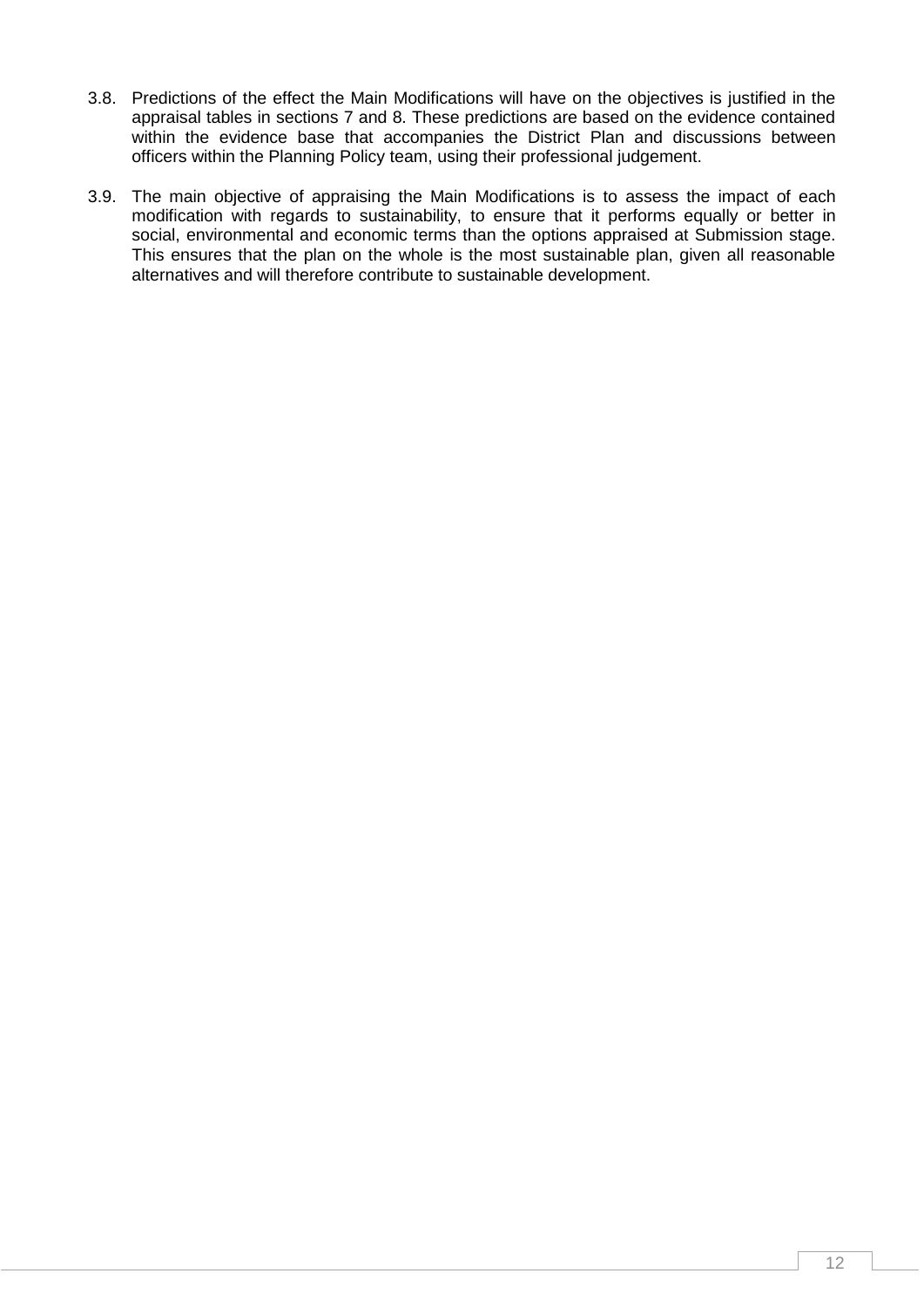# <span id="page-14-0"></span>**4. Sustainability Framework**

# <span id="page-14-1"></span>**Sustainability Objectives and Indicators**

- 4.1. In order to assess the contribution the District Plan will make towards achieving sustainable development, a range of sustainability objectives have been developed. These objectives are based on the three strands of sustainability: **Social**, **Environmental** and **Economic**.
- 4.2. The Sustainability Appraisal must test the proposed strategy, policies and potential sites within the District Plan against the sustainability objectives. It must test a range of reasonable alternatives for the strategy, policies and sites. By doing this, all reasonable alternatives will have been considered and their relative sustainability recorded to determine the most sustainable strategy, policies and sites for inclusion within the District Plan. This ensures that the plan itself is the most sustainable given all reasonable alternatives.
- 4.3. The impact of each strategy/policy/site option on each of the objectives will be appraised accordingly using the '**++**' to '**--**' method as described in section 3 - a prediction as to whether the baseline status of each objective will improve, stay the same or get worse as a result of the policy option in question.
- 4.4. Each objective is quantified by a number of measurable indicators which can be monitored over time to ensure the strategy and policies within the District Plan are performing as predicted by the appraisal, once adopted. The sustainability objectives and associated indicators make up the 'Sustainability Framework'.
- 4.5. The objectives chosen represent the issues and challenges facing the District throughout the plan period as identified in previous iterations of the Sustainability Appraisal. The indicators have been chosen to provide the best possible sources in order to quantify and measure the achievement of each objective. Previous versions of the Sustainability Appraisal show the current baseline figures for as many indicators as possible, the data source from where this has been obtained, and predicted future impacts. This appraisal should therefore be read in conjunction with (in particular) the Submission Sustainability Appraisal (August 2016).
- 4.6. The proposed sustainability objectives and their corresponding indicators are:

#### **SOCIAL**

|                             | To ensure that everyone has the opportunity to live in a home suitable for their<br>needs and which they can afford                                                                                                                                                                         |
|-----------------------------|---------------------------------------------------------------------------------------------------------------------------------------------------------------------------------------------------------------------------------------------------------------------------------------------|
| Soci<br>$\overline{\omega}$ | - housing completions per annum (net)<br>- number of affordable homes completed annually (gross)<br>- financial contributions towards affordable housing provision<br>- number of low cost home ownership households delivered annually<br>- number of households accepted as full homeless |

|        | To improve the access to health, leisure and open space facilities and reduce<br>inequalities in health.                                                                                                                                                                                                                                                                                                                                                                                                     |
|--------|--------------------------------------------------------------------------------------------------------------------------------------------------------------------------------------------------------------------------------------------------------------------------------------------------------------------------------------------------------------------------------------------------------------------------------------------------------------------------------------------------------------|
| Social | - number of applications resulting in new, extended or improved health facilities<br>- number of households within a 15 minute walk (approx. 1.2km) from GP<br>surgery/health centre/hospital<br>- number of households within 300m of leisure and open space facilities (as defined in<br>the Mid Sussex Assessment of Open Space, Sport and Recreation - PPG17 Study)<br>- financial contributions towards leisure facilities<br>- amount of leisure floorspace (Use Class D2) completed per annum (gross) |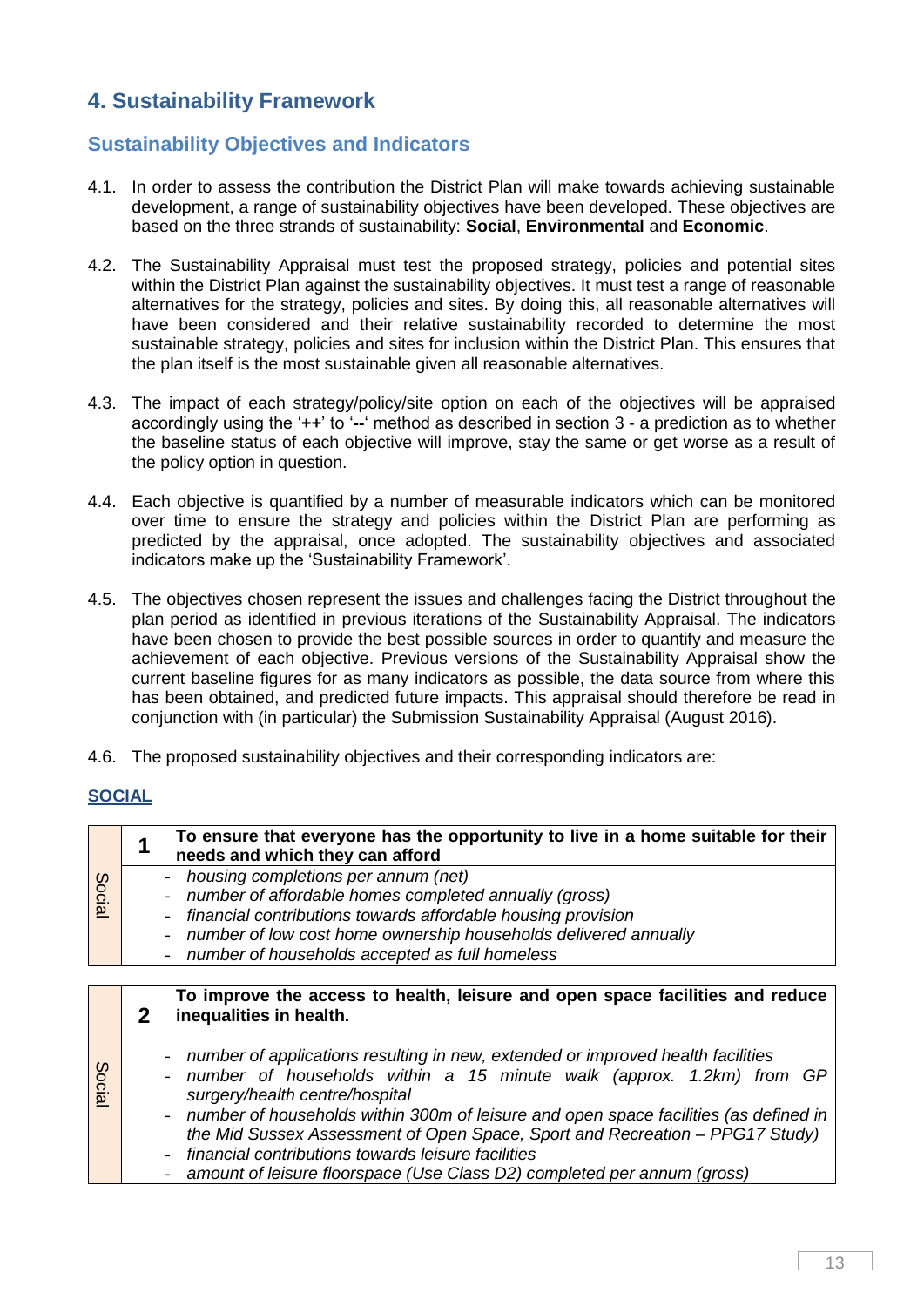|        | 3 | To maintain and improve the opportunities for everyone to acquire the skills<br>needed to find and remain in work and improve access to educational facilities.                                                                                                                                                                                                                                                                  |
|--------|---|----------------------------------------------------------------------------------------------------------------------------------------------------------------------------------------------------------------------------------------------------------------------------------------------------------------------------------------------------------------------------------------------------------------------------------|
| Social |   | percentage of population of working age qualified to at least NVQ level 3 (or<br>equivalent)<br>percentage of adults with poor literacy and numeracy skills<br>$\overline{\phantom{a}}$<br>number of households within a 15 minute walk (approx. 1.2km) from a Primary<br>School<br>number of households within a 20 minute walk (approx. 1.6km) from a Secondary<br>$\overline{\phantom{a}}$<br>School                          |
|        | 4 | To improve access to retail and community facilities.                                                                                                                                                                                                                                                                                                                                                                            |
| Social |   | number of households within a 15 minute walk (approx. 1.2km) from a<br>superstore/town centre/high street shopping facilities)<br>number of households within a 15 minute walk (approx. 1.2km) from a convenience<br>$\overline{\phantom{a}}$<br>store<br>number of households within a 15 minute walk (approx. 1.2km) from community<br>$\overline{\phantom{a}}$<br>facilities (e.g. community hall, place of worship, library) |
|        | - | To aroata asheeiya, safa and arima resistant sammunities                                                                                                                                                                                                                                                                                                                                                                         |

|               | To create cohesive, safe and crime resistant communities                                                            |
|---------------|---------------------------------------------------------------------------------------------------------------------|
| <b>Social</b> | - all crime – number of crimes per 1000 residents per annum<br>- number of domestic burglaries per 1,000 households |

# **ENVIRONMENTAL**

| Environmenta  | 6 | To ensure development does not take place in areas of flood risk, or where it<br>may cause flooding elsewhere (taking into account and aiming to reduce the<br>potential impact of climate change), and seek to reduce the risk of flooding.<br>(SEA)                         |
|---------------|---|-------------------------------------------------------------------------------------------------------------------------------------------------------------------------------------------------------------------------------------------------------------------------------|
|               |   | percentage of the District that is within Flood Zone 2/Flood Zone 3<br>number of properties at risk from flooding, as defined by the Environment Agency<br>number of planning applications approved contrary to advice given by the EA on<br>flood risk/flood defence grounds |
|               |   | To improve efficiency in land use through the re-use of previously developed<br>land and existing buildings, including re-use of materials from buildings, and<br>encourage urban renaissance.                                                                                |
| Environmental |   | percentage of new and converted homes developed on brownfield land<br>percentage of new employment floorspace on previously developed land<br>density of new housing developments<br>amount of Best and Most Versatile Agricultural Land (Grades 1, 2 and 3a) lost to         |

- *density of new housing developments*
- *amount of Best and Most Versatile Agricultural Land (Grades 1, 2 and 3a) lost to development*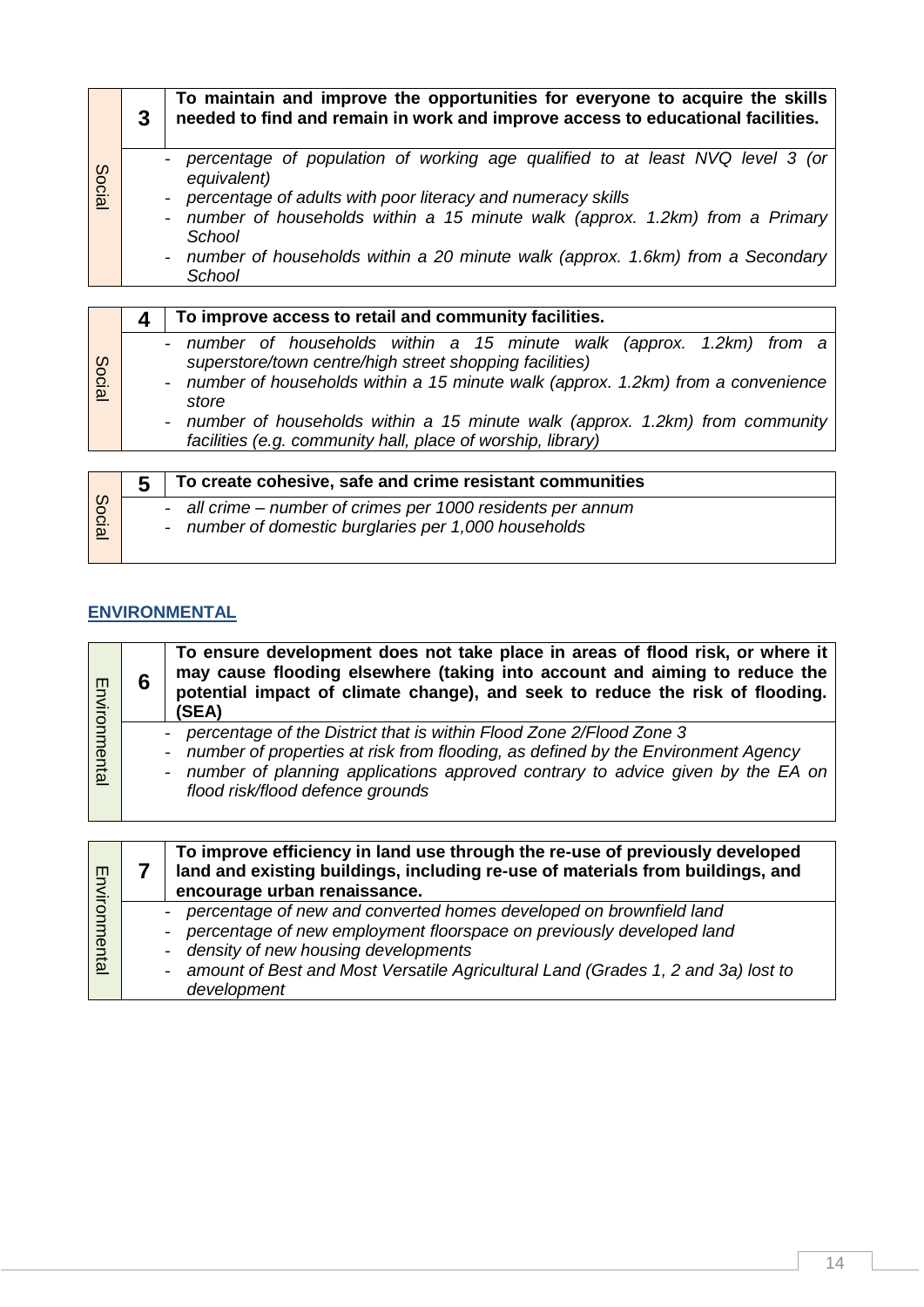|                         | 8  | To conserve and enhance the District's biodiversity. (SEA)                                                                                                                                                                                                                                                                                                                                                                                                                                                                                                                                                                           |
|-------------------------|----|--------------------------------------------------------------------------------------------------------------------------------------------------------------------------------------------------------------------------------------------------------------------------------------------------------------------------------------------------------------------------------------------------------------------------------------------------------------------------------------------------------------------------------------------------------------------------------------------------------------------------------------|
| Environmental           |    | - number and area of SNCIs and LNRs within the District<br>area of ancient woodland within the District<br>condition of internationally and nationally important wildlife and geological sites<br>(SSSI, SPA, SAC & Ramsar)<br>number of planning applications approved contrary to advice given by Natural<br><b>England on biodiversity issues</b><br>Number of dwellings permitted within the 7km Zone of Influence (SPA)                                                                                                                                                                                                         |
|                         |    |                                                                                                                                                                                                                                                                                                                                                                                                                                                                                                                                                                                                                                      |
|                         | 9  | To protect, enhance and make accessible for enjoyment, the District's<br>countryside. (SEA)                                                                                                                                                                                                                                                                                                                                                                                                                                                                                                                                          |
| Environmental           |    | open spaces managed to green flag standard<br>number of major developments in the South Downs National Park / High Weald<br><b>AONB</b><br>number of households within 300m of multi-functional green space (as defined in the<br>Mid Sussex Assessment of Open Space, Sport and Recreation - PPG17 Study)                                                                                                                                                                                                                                                                                                                           |
|                         | 10 | To protect, enhance and make accessible for enjoyment, the District's historic<br>environment. (SEA)                                                                                                                                                                                                                                                                                                                                                                                                                                                                                                                                 |
| Environmental           |    | number of Listed Buildings in the District<br>buildings of Grade I and II* and scheduled monuments at risk<br>number of Conservation Areas in the District<br>number of Conservation Areas with appraisals and management proposals<br>$\overline{\phantom{0}}$                                                                                                                                                                                                                                                                                                                                                                      |
|                         |    |                                                                                                                                                                                                                                                                                                                                                                                                                                                                                                                                                                                                                                      |
|                         | 11 | To reduce road congestion and pollution levels by improving travel choice, and<br>reducing the need for travel by car, thereby reducing the level of greenhouse<br>gases from private cars and their impact on climate change. (SEA)                                                                                                                                                                                                                                                                                                                                                                                                 |
| Environme<br><b>TEL</b> |    | number of households within a 5 minute walk (approx. 400m) of a bus stop with<br>$\blacksquare$<br>frequent service (3+ an hour)<br>number of households within a 10 minute walk (approx. 800m) of a bus stop with<br>less frequent service (less than 3 an hour)<br>number of households within a 15 minute walk (approx. 1.2km) of a train station<br>proportion of journeys to work by public transport<br>percentage of residents living and working within Mid Sussex<br>monetary investment in sustainable transport schemes (value of s.106 agreements)<br>Number of Air Quality Management Areas (AQMAs) within the District |
|                         | 12 | To reduce waste generation and disposal, and achieve the sustainable<br>management of waste, including the amount of waste that is either re-used or<br>recycled.                                                                                                                                                                                                                                                                                                                                                                                                                                                                    |
| Environmental           |    | percentage of domestic waste that has been recycled<br>percentage of domestic waste that has been composted                                                                                                                                                                                                                                                                                                                                                                                                                                                                                                                          |
|                         |    |                                                                                                                                                                                                                                                                                                                                                                                                                                                                                                                                                                                                                                      |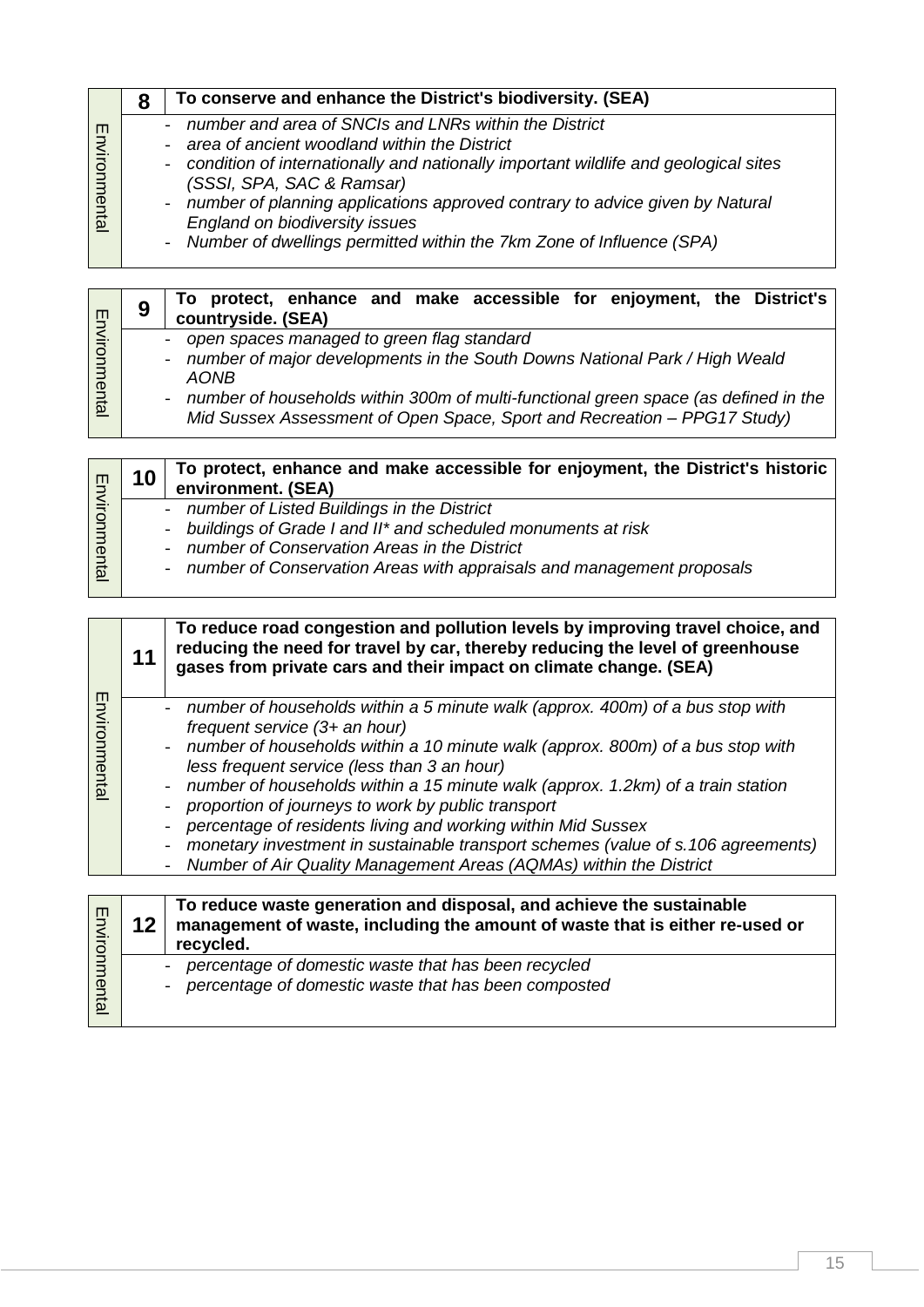|                  | 13 | To maintain and improve the water quality of the District's watercourses and<br>aquifers, and to achieve sustainable water resources management. (SEA)                                                                                                                                                                                                                                                                                                                                                       |
|------------------|----|--------------------------------------------------------------------------------------------------------------------------------------------------------------------------------------------------------------------------------------------------------------------------------------------------------------------------------------------------------------------------------------------------------------------------------------------------------------------------------------------------------------|
| m<br>nvironmenta |    | - Stretches of watercourse that are, as a minimum, Water Framework Directive status<br>"Moderate"<br>- incidents of major and significant water pollution within the District<br>number of planning applications approved contrary to advice given by the EA on<br>$\blacksquare$<br>water quality issues<br>- number and area of developments where appropriate remediation of contaminants<br>has taken place<br>number of developments built to BREEAM / Code for Sustainable Homes standards<br>$\equiv$ |

| Environmenta | 14 | To increase energy efficiency and the proportion of energy generated from<br>renewable sources in the District and to utilise sustainably produced and local<br>products in new developments where possible. |
|--------------|----|--------------------------------------------------------------------------------------------------------------------------------------------------------------------------------------------------------------|
|              |    | - number of developments built to recognised renewable energy standards                                                                                                                                      |
|              |    | - domestic energy consumption per household                                                                                                                                                                  |
|              |    | - number of renewable energy installations within Mid Sussex                                                                                                                                                 |
|              |    | - installed capacity of renewable energy installations within Mid Sussex                                                                                                                                     |

# **ECONOMIC**

| Ecol<br>$\overline{5}$ | 15 | To encourage the regeneration of the District's existing Town Centres and<br>support the viability and vitality of village centres.                                                                               |
|------------------------|----|-------------------------------------------------------------------------------------------------------------------------------------------------------------------------------------------------------------------|
|                        |    | Total amount of floorspace for "Town Centre Uses" (A1, A2, B1a, D2)<br>number of households within a 15 minute walk (approx. 1.2km) from a town centre<br>superstore/town centre/high street shopping facilities) |

| m          | 16 | To ensure high and stable levels of employment so everyone can benefit from<br>the economic growth of the District.                                                                                                                                                                                                  |
|------------|----|----------------------------------------------------------------------------------------------------------------------------------------------------------------------------------------------------------------------------------------------------------------------------------------------------------------------|
| 8<br>nomic |    | percentage of Mid Sussex residents who are unemployed<br>percentage of Mid Sussex residents who are economically active<br>average weekly income for those who are employed in the District<br>percentage of residents living and working within Mid Sussex<br>job density (ratio of jobs to working age population) |

|           | $\overline{4}$ | To support economic growth and competitiveness across the District.                                                                                                                                              |
|-----------|----------------|------------------------------------------------------------------------------------------------------------------------------------------------------------------------------------------------------------------|
| Ecol<br>₫ |                | net increase/decrease in commercial (Use Classes B1(b,c), B2, B8) and office<br>$(B1(a)$ and A2) floorspace<br>number of businesses within the District<br>- number of new businesses setting up in the District |

| m            | 18 | To encourage the development of a buoyant, sustainable tourism sector.                                                                                                                                    |
|--------------|----|-----------------------------------------------------------------------------------------------------------------------------------------------------------------------------------------------------------|
| conoi<br>mic |    | percentage of jobs in the tourism sector<br>- total trips to Mid Sussex for tourism purposes<br>- total spend by those visiting Mid Sussex for tourism purposes<br>- number of visitors staying overnight |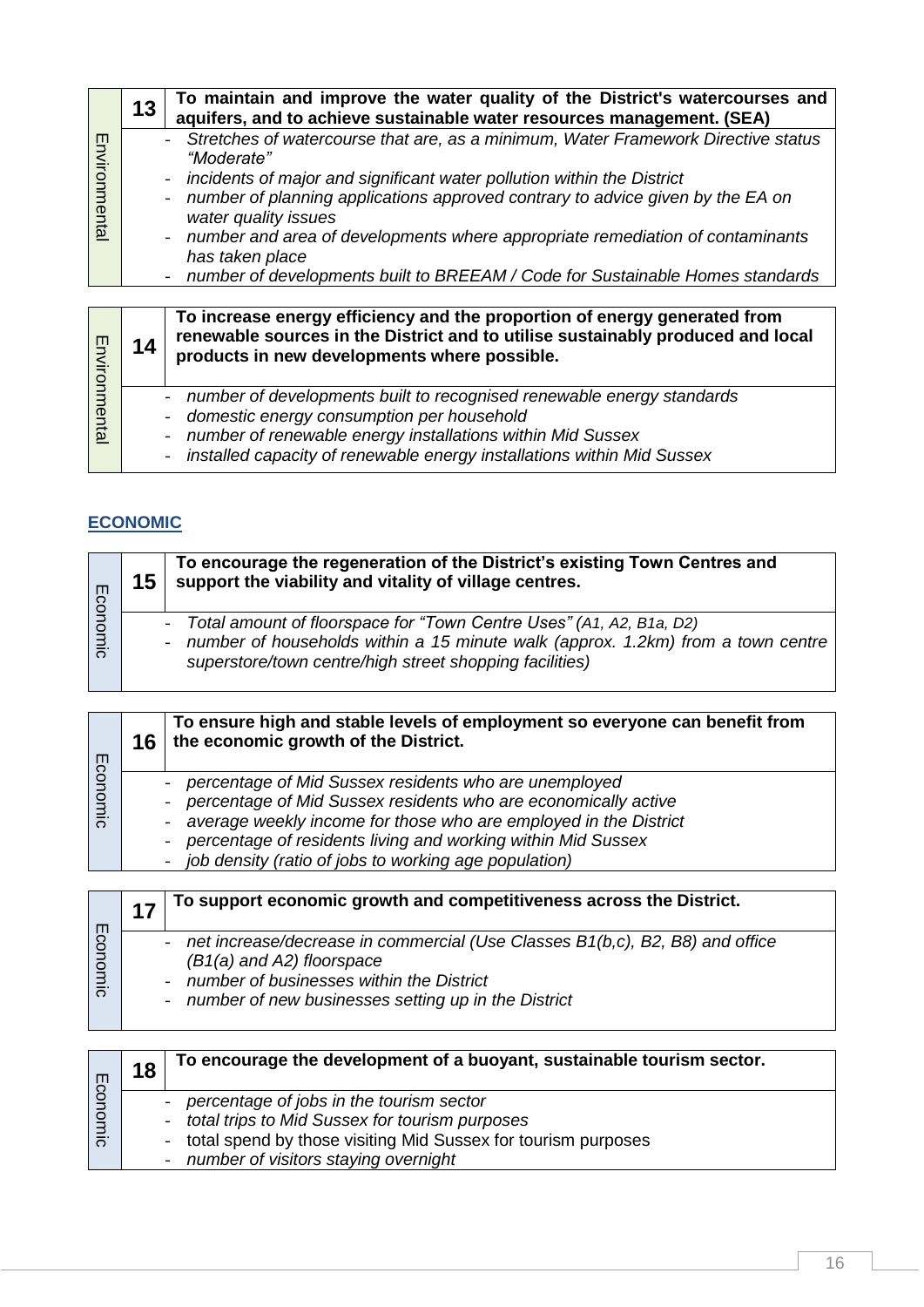# <span id="page-18-0"></span>**5. District Plan Strategy – Appraisal**

# <span id="page-18-1"></span>**Distribution of Development - Principles**

- 5.1. The District is made up of three main towns (Burgess Hill, East Grinstead and Haywards Heath), some large villages and a number of smaller villages/hamlets. The District is predominantly rural in nature. Based on the District's character, and in order to best assess where development should be focussed, the Submission Sustainability Appraisal assessed a number of development principles.
- 5.2. The appraisal concluded that the District Plan should:

*"Focus development towards areas where housing and economic need is arising, including need arising from outside Mid Sussex. This will predominantly be within or adjacent to the three towns (Burgess Hill, East Grinstead, Haywards Heath), but encourages villages to take growth to support the provision of additional services and meet local needs. It will also focus development at strategic locations that could best assist in meeting the District housing need and the unmet needs of neighbouring authorities."*

- 5.3. This option was deemed the most sustainable as it ensures that housing need can be met close to where it is generated, would facilitate delivery of new health and education facilities across the District (as opposed to focussing at the three towns only, for example), and supports economic growth district-wide.
- 5.4. This strategy is still relevant and has not changed as a result of the District Plan examination. No Main Modifications have been proposed that would alter this strategy significantly and therefore no re-appraisal is required.

# <span id="page-18-2"></span>**Settlement Hierarchy**

- 5.5. One modification is proposed that would strengthen the spatial strategy. This is a proposed amendment to policy **DP6:** Settlement Hierarchy which now sets out the approximate number of dwellings expected in each settlement and groups of settlements. This aims to give more certainty regarding the amount of development expected across the District and provides stakeholders (inclusive of Town and Parish Councils preparing Neighbourhood Plans) a steer to ensure that future plans are in accordance with the spatial strategy.
- 5.6. The groupings have been based on the Settlement Hierarchy, which the District Council's "Settlement Sustainability Review" identifies as follows:

| <b>Category</b>                        | <b>Settlement characteristics and function</b>                                                                                                                                                                                                                                                   | <b>Settlements</b>                                                                                |
|----------------------------------------|--------------------------------------------------------------------------------------------------------------------------------------------------------------------------------------------------------------------------------------------------------------------------------------------------|---------------------------------------------------------------------------------------------------|
| <b>Category 1</b><br><b>Settlement</b> | Settlement with a comprehensive range of<br>employment, retail, health, education leisure<br>services and facilities. These settlements will also<br>benefit from good public transport provision and will<br>act as a main service centre for the smaller<br>settlements.                       | <b>Burgess Hill, East</b><br>Grinstead, Haywards<br>Heath                                         |
| <b>Category 2</b><br><b>Settlement</b> | Larger villages acting as Local Service Centres<br>providing key services in the rural area of Mid<br>Sussex. These settlements serve the wider<br>hinterland and benefit from a good range of<br>services and facilities, including employment<br>opportunities and access to public transport. | Copthorne, Crawley<br>Down, Cuckfield,<br>Hassocks and Keymer,<br>Hurstpierpoint and<br>Lindfield |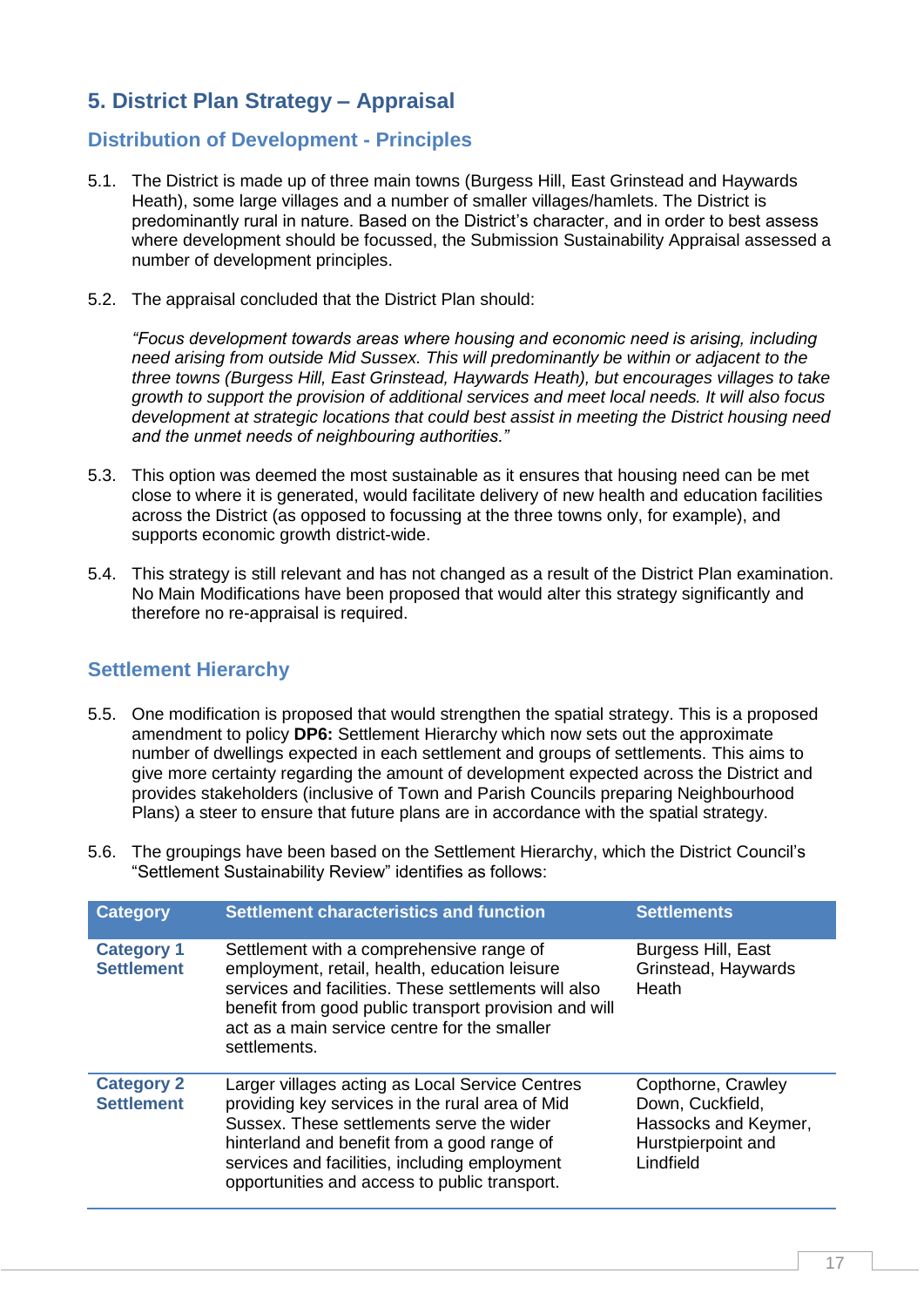| <b>Category 3</b><br><b>Settlement</b> | Medium sized villages providing essential services<br>for the needs of their own residents and immediate<br>surrounding communities. Whilst more limited,<br>these can include key services such as primary<br>schools, shops recreation and community facilities,<br>often shared with neighbouring settlements. | Albourne, Ardingly,<br>Ashurst Wood,<br>Balcombe, Bolney,<br>Handcross, Horsted<br>Keynes, Pease Pottage,<br>Sayers Common,<br>Scaynes Hill,<br>Sharpthorne, Turners Hill<br>and West Hoathly |
|----------------------------------------|-------------------------------------------------------------------------------------------------------------------------------------------------------------------------------------------------------------------------------------------------------------------------------------------------------------------|-----------------------------------------------------------------------------------------------------------------------------------------------------------------------------------------------|
| <b>Category 4</b><br><b>Settlement</b> | Small villages with limited services often only<br>serving the settlement itself.                                                                                                                                                                                                                                 | Ansty, Slaugham,<br>Staplefield, Twineham<br>and Warninglid                                                                                                                                   |
| <b>Category 5</b>                      | These small settlements have very limited or no<br>services.                                                                                                                                                                                                                                                      | Birch Grove, Brook<br>Street, Hickstead,<br>Highbrook, Walstead                                                                                                                               |

#### <span id="page-19-0"></span>**Table 3 -** Settlement Hierarchy

- 5.7. The Submission Sustainability Appraisal carried out an appraisal of the settlement hierarchy (paras 7.149 – 7.151). This has been reviewed – the appraisal carried out at Submission stage is still relevant and there are no changes required.
- 5.8. The level of development to be directed to Towns and Villages does not require its own appraisal. This conclusion has been reached as:
	- The District's overall housing provision has been appraised (section 6) to ensure that, overall, the level of development in the District is sustainable.
	- The broad locations and strategic sites to accommodate the majority of this development has been appraised (section 7)
	- The residual amount to be directed to Towns and Parishes is in accordance with the settlement hierarchy, which itself has been appraised in the Submission Sustainability Appraisal and is still relevant and up-to-date
	- The numbers for each Town and Parish to be delivered through (for example) Neighbourhood Plans will be assessed in the Sustainability Appraisal that accompanies these plans. If these identify sustainability concerns, policy DP6 provides flexibility for more sustainable/less constrained settlements to accommodate growth in accordance with the settlement hierarchy.
- 5.9. Further Main Modifications to the policy wording of DP6: Settlement Hierarchy have been proposed, these are appraised in Section 8.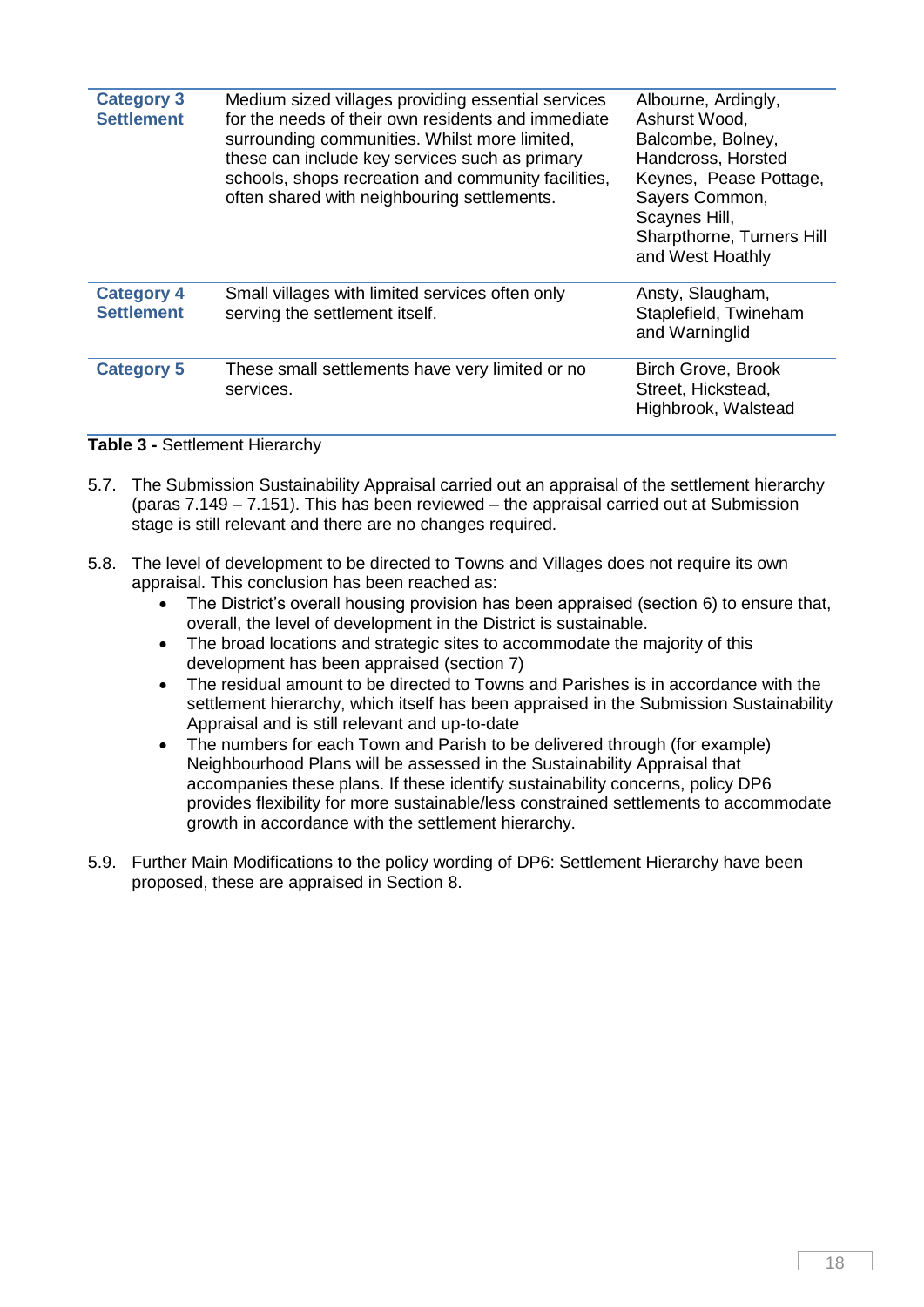# <span id="page-20-0"></span>**6. Housing Need and Housing Provision Appraisal (policies DP5 and DP6)**

- 6.1. The Submission Sustainability Appraisal sets out the housing needs evidence prepared to support the District Plan – this is largely contained within the Council's Housing and Economic Development Needs Assessment (HEDNA) and its updates. This work indicated that the Council's Objectively Assessed Need (OAN) for housing was 754 dwellings per annum (dpa).
- 6.2. The Submission SA appraised a range of housing provision options. These were based on meeting only the OAN, plus various levels of contribution towards the unmet housing need of neighbouring authorities. The appraisal concluded that a total housing provision of 800dpa was the most sustainable level of delivery.
- 6.3. Following evidence presented at the examination hearings, and the Inspector's interim conclusions, it was concluded that the OAN for Mid Sussex was 876dpa. In light of this, an examination of the previous appraisal conclusions, and new evidence arising, a re-appraisal will be required.

#### <span id="page-20-1"></span>**Options Appraised**

6.4. The options at the Main Modifications stage, following evidence and conclusions at the examination are as follows:

#### **Option A** – 13,600 dwellings (800dpa)

This option represents the level of housing provision proposed at Submission stage. At that time, it would have met the district's OAN and allow for 46dpa towards unmet need from neighbours. However, following the examination hearings, the OAN has now increased to 876dpa. This option would therefore not now meet the established housing need arising in the district.

#### **Option B** – 14,892 dwellings (876dpa)

This option represents the now established OAN for the district. It would not allow for any contribution towards the unmet need arising from neighbouring authorities.

#### **Option C** – 16,390 dwellings (964dpa)

This option would meet the district's OAN plus contribute towards the unmet need of neighbours. This level of provision would meet the unmet need currently identified within the Northern West Sussex Housing Market Area (HMA), which includes Crawley, Horsham and Mid Sussex. It makes an allowance for approximately 35dpa to be met 'elsewhere' – evidence at the examination showed that this was a possibility (predominantly due to excess supply within Crawley compared to previous estimates), however this would be monitored.

#### **Option D** – 17,000 dwellings (1,000+dpa)

This option would meet the district's OAN plus contribute towards the unmet need of neighbours. This level of provision would meet the unmet need currently identified within the Northern West Sussex Housing Market Area (HMA), which includes Crawley, Horsham and Mid Sussex.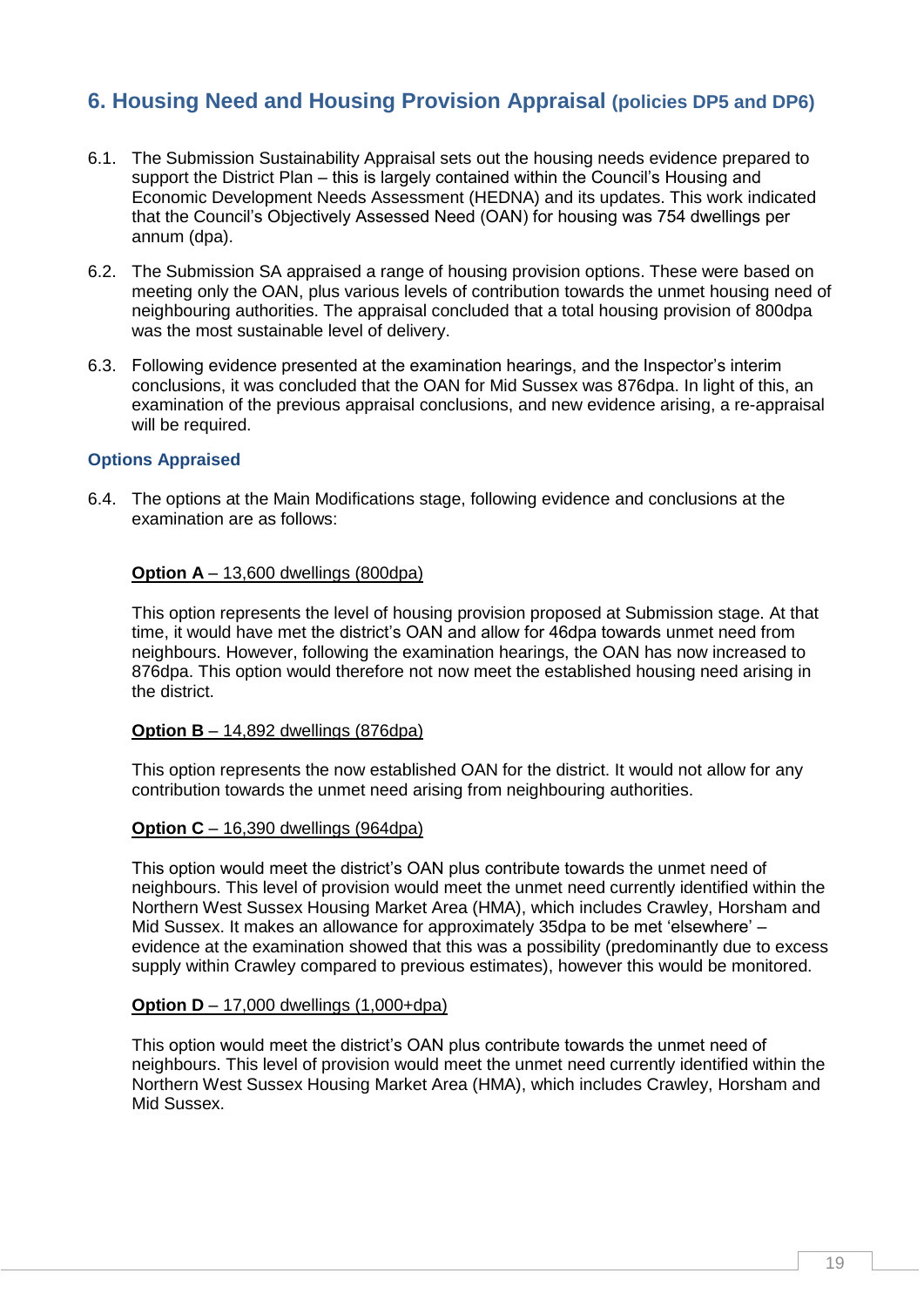**A) 13,600 dwellings (800dpa) -** Housing Provision at Submission stage

**B) 14,892 dwellings (876dpa) -** To meet the OAN for Mid Sussex

**C) 16,390 dwellings (964dpa) -** To meet the OAN for Mid Sussex and remaining unmet need in the Northern West Sussex HMA identified in the currently adopted Local Plans. Evidence shows that 35dpa may be met 'elsewhere'.

|        | Objective              | A                                                                                                                                                                                                                                                                                                                                                                                                                                                                                                                                                                                                                                                                                                                                                                                                                                                                                                                                                                                                                                                                                                                                                                                                                                                                                                                                                                                                                                                                                                                                                                                                | B                                                                                                                                                                                                                                                                                                                                                                                                                                                                                                                                                                                                                                                                                                                                                                                                                                                                                                                                                                                                                                                                | C               | D                          |  |  |  |  |  |
|--------|------------------------|--------------------------------------------------------------------------------------------------------------------------------------------------------------------------------------------------------------------------------------------------------------------------------------------------------------------------------------------------------------------------------------------------------------------------------------------------------------------------------------------------------------------------------------------------------------------------------------------------------------------------------------------------------------------------------------------------------------------------------------------------------------------------------------------------------------------------------------------------------------------------------------------------------------------------------------------------------------------------------------------------------------------------------------------------------------------------------------------------------------------------------------------------------------------------------------------------------------------------------------------------------------------------------------------------------------------------------------------------------------------------------------------------------------------------------------------------------------------------------------------------------------------------------------------------------------------------------------------------|------------------------------------------------------------------------------------------------------------------------------------------------------------------------------------------------------------------------------------------------------------------------------------------------------------------------------------------------------------------------------------------------------------------------------------------------------------------------------------------------------------------------------------------------------------------------------------------------------------------------------------------------------------------------------------------------------------------------------------------------------------------------------------------------------------------------------------------------------------------------------------------------------------------------------------------------------------------------------------------------------------------------------------------------------------------|-----------------|----------------------------|--|--|--|--|--|
|        | 1 - Decent and         | 13,600 (800dpa)<br>-?                                                                                                                                                                                                                                                                                                                                                                                                                                                                                                                                                                                                                                                                                                                                                                                                                                                                                                                                                                                                                                                                                                                                                                                                                                                                                                                                                                                                                                                                                                                                                                            | 14,892 (876dpa)                                                                                                                                                                                                                                                                                                                                                                                                                                                                                                                                                                                                                                                                                                                                                                                                                                                                                                                                                                                                                                                  | 16,390 (964dpa) | 17,000 (1,000dpa)<br>╈╈    |  |  |  |  |  |
| Social | <b>Affordable Home</b> | varying degrees. The District Plan hearings examined the evidence on<br>housing need (OAN) for the district. The Submission District Plan<br>proposed a provision of 800dpa which was inclusive of assisting<br>neighbouring authorities with unmet need. However the examination<br>concluded that the OAN for Mid Sussex to be 876dpa. Therefore, option<br>(a) would not meet the identified housing need for the District. Option (b)<br>would do, but the housing need for the Housing Market Area (HMA) would<br>not be met. Options (c) and (d) would meet the housing need in the HMA<br>identified in currently adopted Local Plans - predominantly contributing to<br>the shortfall in Crawley, and would allow a substantial proportion of<br>affordable housing need to be met (unlike options (a) and (b)). Option $(c)$<br>makes an allowance for some of the unmet need to be delivered<br>'elsewhere', either due to Crawley identifying further sources of housing<br>supply or other areas being able to assist - this was discussed at the<br>examination hearings. Option (d) may provide more certainty of meeting<br>the unmet needs in totality although would be harder to deliver on a<br>consistent basis. However, both options (c) and (d) propose levels of<br>housing significantly in excess of historic delivery levels, and all options<br>would be subject to mitigating environmental constraints (particularly the<br>impact of development on the neighbouring Ashdown Forest SPA/SAC)<br>which is reflected in predicted impacts against other objectives. |                                                                                                                                                                                                                                                                                                                                                                                                                                                                                                                                                                                                                                                                                                                                                                                                                                                                                                                                                                                                                                                                  |                 |                            |  |  |  |  |  |
|        | $2 - Access to$        | ٠                                                                                                                                                                                                                                                                                                                                                                                                                                                                                                                                                                                                                                                                                                                                                                                                                                                                                                                                                                                                                                                                                                                                                                                                                                                                                                                                                                                                                                                                                                                                                                                                | ٠                                                                                                                                                                                                                                                                                                                                                                                                                                                                                                                                                                                                                                                                                                                                                                                                                                                                                                                                                                                                                                                                | $+ +$           | $\overline{+}\overline{+}$ |  |  |  |  |  |
|        | Health                 |                                                                                                                                                                                                                                                                                                                                                                                                                                                                                                                                                                                                                                                                                                                                                                                                                                                                                                                                                                                                                                                                                                                                                                                                                                                                                                                                                                                                                                                                                                                                                                                                  | The provision of housing will facilitate improved health facilities through<br>developer contributions and on-site provision. Options (a) and (b) are<br>likely to require around 3+ strategic site(s) to deliver the housing<br>requirement, which are likely to include new health provision. The rest of<br>the residential development required would be spread across the District<br>in accordance with the settlement hierarchy, and therefore improvements<br>to existing facilities would be expected in these locations. Options (c) and<br>(d) would require provision of additional strategic sites compared to<br>options (a) and (b), which would provide the necessary health<br>infrastructure to support them, and may be beneficial to the existing<br>population. Site allocations (either within the District Plan or the Site<br>Allocations DPD) will be expected to consider the impact on existing<br>health facilities and ensure that needs are met - either through extensions<br>to existing facilities or through provision of new. |                 |                            |  |  |  |  |  |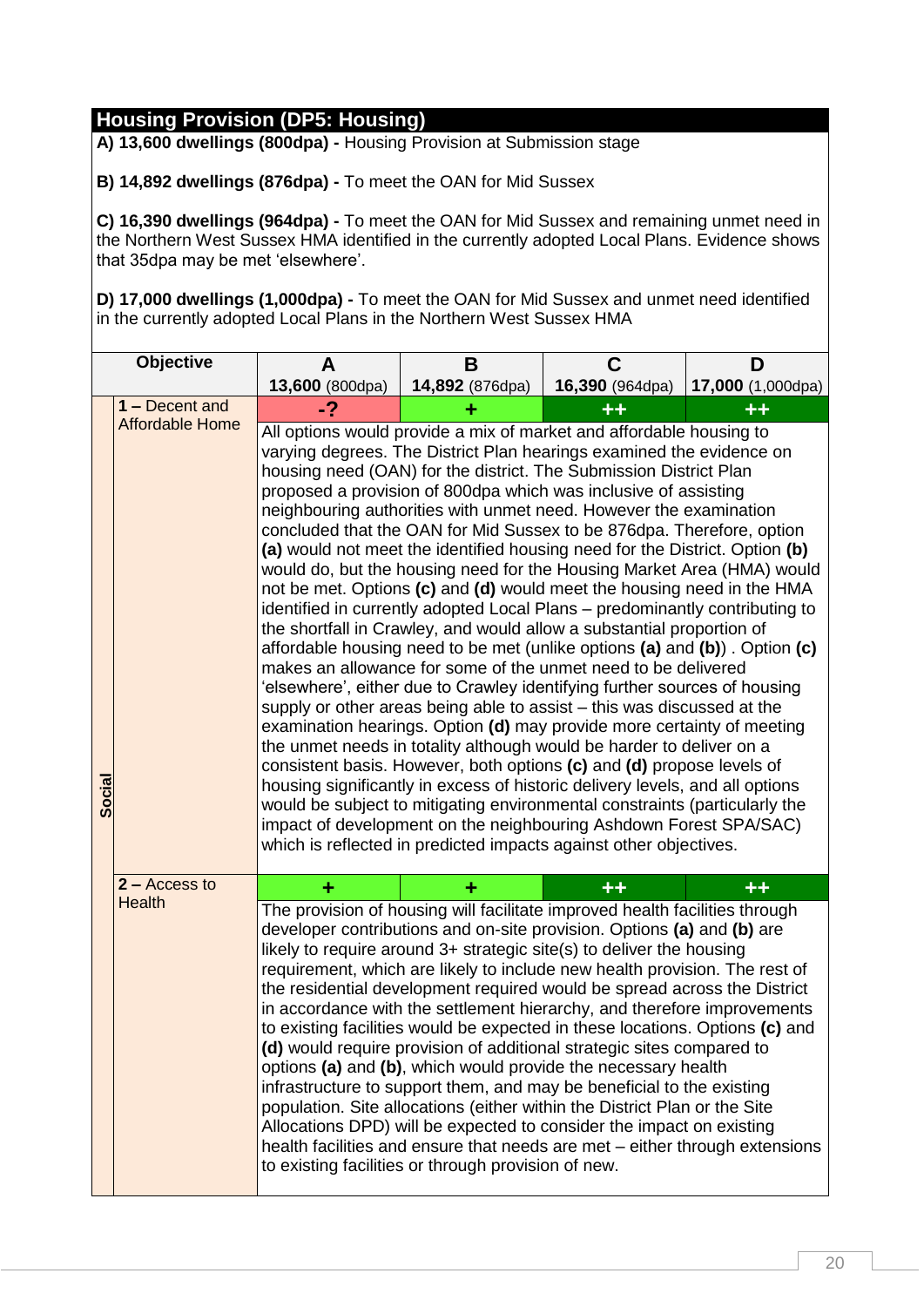**A) 13,600 dwellings (800dpa) -** Housing Provision at Submission stage

**B) 14,892 dwellings (876dpa) -** To meet the OAN for Mid Sussex

**C) 16,390 dwellings (964dpa) -** To meet the OAN for Mid Sussex and remaining unmet need in the Northern West Sussex HMA identified in the currently adopted Local Plans. Evidence shows that 35dpa may be met 'elsewhere'.

|               | <b>Objective</b>                                      | A                                                                                                                                                                                                                                                                                                                                                                                                                                                                                                                                                                                                                                                                                                                                                                                                                                                                                                                                                                                                                                                                            | B                                                                                                                                                                                                                                                                                                                                                                                                                                                                                                                                                   | C               | D                 |  |  |  |  |  |  |  |  |  |
|---------------|-------------------------------------------------------|------------------------------------------------------------------------------------------------------------------------------------------------------------------------------------------------------------------------------------------------------------------------------------------------------------------------------------------------------------------------------------------------------------------------------------------------------------------------------------------------------------------------------------------------------------------------------------------------------------------------------------------------------------------------------------------------------------------------------------------------------------------------------------------------------------------------------------------------------------------------------------------------------------------------------------------------------------------------------------------------------------------------------------------------------------------------------|-----------------------------------------------------------------------------------------------------------------------------------------------------------------------------------------------------------------------------------------------------------------------------------------------------------------------------------------------------------------------------------------------------------------------------------------------------------------------------------------------------------------------------------------------------|-----------------|-------------------|--|--|--|--|--|--|--|--|--|
|               |                                                       | 13,600 (800dpa)                                                                                                                                                                                                                                                                                                                                                                                                                                                                                                                                                                                                                                                                                                                                                                                                                                                                                                                                                                                                                                                              | 14,892 (876dpa)                                                                                                                                                                                                                                                                                                                                                                                                                                                                                                                                     | 16,390 (964dpa) | 17,000 (1,000dpa) |  |  |  |  |  |  |  |  |  |
|               | 3 - Opportunities                                     |                                                                                                                                                                                                                                                                                                                                                                                                                                                                                                                                                                                                                                                                                                                                                                                                                                                                                                                                                                                                                                                                              |                                                                                                                                                                                                                                                                                                                                                                                                                                                                                                                                                     | $\bf{++}$       | $\color{red}+$    |  |  |  |  |  |  |  |  |  |
|               | for Education                                         | The provision of housing will facilitate improved education facilities<br>through developer contributions and on-site provision. Options (a) and (b)<br>are likely to require around 3+ strategic site(s) to deliver the housing<br>requirement, which are likely to include new education provision. The rest<br>of the residential development required would be spread across the<br>District in accordance with the settlement hierarchy, and therefore<br>improvements to existing facilities would be expected in these locations.<br>Options (c) and (d) would require provision of additional strategic sites<br>compared to options (a) and (b), which would provide the necessary<br>education infrastructure to support them, and may be beneficial to the<br>existing population. Site allocations (either within the District Plan or the<br>Site Allocations DPD) will be expected to consider the impact on existing<br>education facilities and ensure that needs are met - either through<br>extensions to existing facilities or through provision of new. |                                                                                                                                                                                                                                                                                                                                                                                                                                                                                                                                                     |                 |                   |  |  |  |  |  |  |  |  |  |
|               | $4 - Access to$                                       | $++$                                                                                                                                                                                                                                                                                                                                                                                                                                                                                                                                                                                                                                                                                                                                                                                                                                                                                                                                                                                                                                                                         | $+ +$                                                                                                                                                                                                                                                                                                                                                                                                                                                                                                                                               | $+ +$           | $+ +$             |  |  |  |  |  |  |  |  |  |
|               | <b>Retail and</b><br>Community<br><b>Facilities</b>   | population.                                                                                                                                                                                                                                                                                                                                                                                                                                                                                                                                                                                                                                                                                                                                                                                                                                                                                                                                                                                                                                                                  | All options will have a positive impact on this objective, as all will increase<br>footfall for retail outlets or support community facility use. In smaller<br>settlements, an increase in the level of housing in the settlement may<br>ensure that existing retail and community facilities are more viable.<br>All options are likely to include the need for larger, strategic sites in order<br>to be delivered. These are likely to include new retail and community<br>facilities that can be used by new residents as well as the existing |                 |                   |  |  |  |  |  |  |  |  |  |
|               | 5 - Cohesive,                                         | ٠                                                                                                                                                                                                                                                                                                                                                                                                                                                                                                                                                                                                                                                                                                                                                                                                                                                                                                                                                                                                                                                                            | $+?$                                                                                                                                                                                                                                                                                                                                                                                                                                                                                                                                                | $+2$            | +?                |  |  |  |  |  |  |  |  |  |
|               | Safe, Crime<br><b>Resistant</b><br><b>Communities</b> | Option (a) would represent a level of development consistent with<br>historical averages. Options (b), (c) and (d) propose development at a<br>significantly greater rate than in the past, and make an allowance for<br>addressing unmet need from outside Mid Sussex. This may not be as<br>positive compared to option (a) in social cohesion terms in the short-term<br>although the difference is likely to be negligible over the plan period.                                                                                                                                                                                                                                                                                                                                                                                                                                                                                                                                                                                                                         |                                                                                                                                                                                                                                                                                                                                                                                                                                                                                                                                                     |                 |                   |  |  |  |  |  |  |  |  |  |
|               | 6 - Flood Risk                                        | $\boldsymbol{0}$                                                                                                                                                                                                                                                                                                                                                                                                                                                                                                                                                                                                                                                                                                                                                                                                                                                                                                                                                                                                                                                             | 0                                                                                                                                                                                                                                                                                                                                                                                                                                                                                                                                                   | $\bf{0}$        | 0                 |  |  |  |  |  |  |  |  |  |
| Environmental |                                                       | Evidence presented to the District Plan examination (ref: MSDC5a)<br>assessed the potential implications of higher housing numbers on a<br>number of constraints, including flooding. This noted that more sites would<br>be required in order to meet higher housing numbers, and some of these<br>(as assessed in the SHLAA) were at risk from flooding. However, this<br>would need to be assessed on a site by site basis and mitigated                                                                                                                                                                                                                                                                                                                                                                                                                                                                                                                                                                                                                                  |                                                                                                                                                                                                                                                                                                                                                                                                                                                                                                                                                     |                 |                   |  |  |  |  |  |  |  |  |  |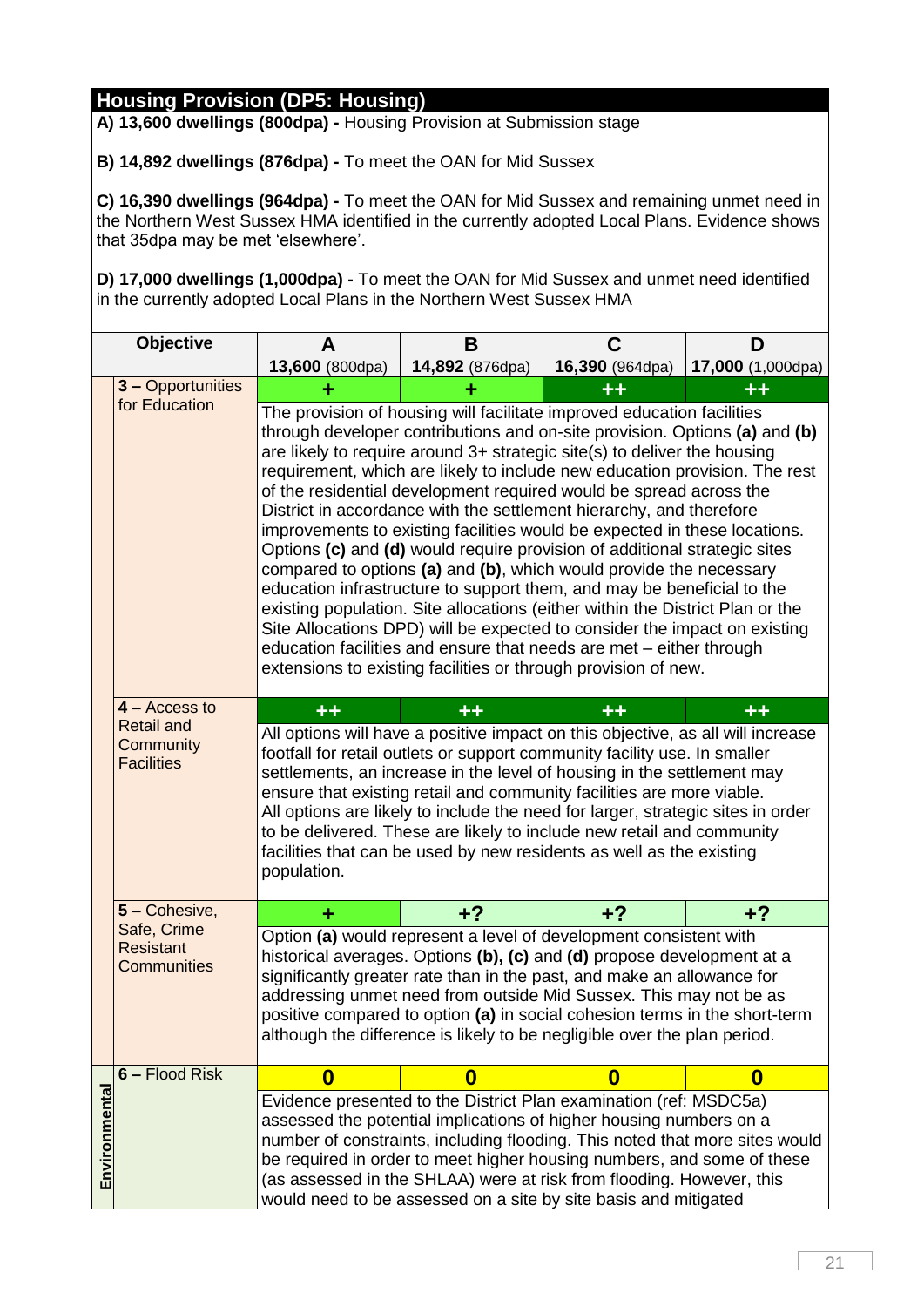**A) 13,600 dwellings (800dpa) -** Housing Provision at Submission stage

**B) 14,892 dwellings (876dpa) -** To meet the OAN for Mid Sussex

**C) 16,390 dwellings (964dpa) -** To meet the OAN for Mid Sussex and remaining unmet need in the Northern West Sussex HMA identified in the currently adopted Local Plans. Evidence shows that 35dpa may be met 'elsewhere'.

| <b>Objective</b> |                                | A                               | B                                                                                                                                                                                                                                                                                                                                                                                                                                                                                                                                                                                                                                                                                                                                                                                                                                                                                                                                                                                                                                                                                                                                                                                                                                                                                                                    |                 | D                        |  |  |  |  |  |  |  |  |
|------------------|--------------------------------|---------------------------------|----------------------------------------------------------------------------------------------------------------------------------------------------------------------------------------------------------------------------------------------------------------------------------------------------------------------------------------------------------------------------------------------------------------------------------------------------------------------------------------------------------------------------------------------------------------------------------------------------------------------------------------------------------------------------------------------------------------------------------------------------------------------------------------------------------------------------------------------------------------------------------------------------------------------------------------------------------------------------------------------------------------------------------------------------------------------------------------------------------------------------------------------------------------------------------------------------------------------------------------------------------------------------------------------------------------------|-----------------|--------------------------|--|--|--|--|--|--|--|--|
|                  |                                | 13,600 (800dpa)                 | 14,892 (876dpa)                                                                                                                                                                                                                                                                                                                                                                                                                                                                                                                                                                                                                                                                                                                                                                                                                                                                                                                                                                                                                                                                                                                                                                                                                                                                                                      | 16,390 (964dpa) | <b>17,000</b> (1,000dpa) |  |  |  |  |  |  |  |  |
|                  |                                |                                 | accordingly. Allocations to meet the housing requirement (such as the Site<br>Allocations DPD and Neighbourhood Plans) should avoid areas at risk<br>from flooding in line with national planning policy.                                                                                                                                                                                                                                                                                                                                                                                                                                                                                                                                                                                                                                                                                                                                                                                                                                                                                                                                                                                                                                                                                                            |                 |                          |  |  |  |  |  |  |  |  |
|                  | 7 - Efficient Land             |                                 |                                                                                                                                                                                                                                                                                                                                                                                                                                                                                                                                                                                                                                                                                                                                                                                                                                                                                                                                                                                                                                                                                                                                                                                                                                                                                                                      |                 |                          |  |  |  |  |  |  |  |  |
|                  | Use                            | make efficient use of land.     | All options are likely to have a negative impact on this objective as all<br>would involve substantial levels of building on greenfield sites. This conflict<br>it to be expected. Option (a) could be delivered using a mix of brownfield<br>sites, greenfield sites and 2/3 large (strategic, greenfield) sites. As there is<br>only a finite supply of brownfield land, options proposing higher levels of<br>housebuilding such as (b), (c) and (d) are likely to be met on additional<br>greenfield sites. Evidence presented to the District Plan examination (ref:<br>MSDC5a) assessed the potential implications of higher housing numbers<br>on a number of constraints, including landscape. Options above 900dpa,<br>but particularly those above approximately 950dpa (i.e. (c) and (d))<br>require significantly more land in areas classified as being of low<br>landscape capacity – development here may be built at lower density in<br>order to mitigate potential harm on the landscape and therefore would not<br>The impact on this objective may be mitigated by requirements of the<br>policy on Character and Design, which require developments to show they<br>are have optimised the potential of the site to accommodate development.                                                    |                 |                          |  |  |  |  |  |  |  |  |
|                  | 8 - Conserve and               |                                 |                                                                                                                                                                                                                                                                                                                                                                                                                                                                                                                                                                                                                                                                                                                                                                                                                                                                                                                                                                                                                                                                                                                                                                                                                                                                                                                      |                 |                          |  |  |  |  |  |  |  |  |
|                  | Enhance<br><b>Biodiversity</b> | Cross Boundary Options' report. | All options have the potential to impact negatively on this objective,<br>dependant on the location of sites, level of development, and mitigation.<br>The 'Capacity Study' (2014) notes that there are a number of relevant<br>environmental designations within the District, and there are only a limited<br>number of areas that are not affected by one or more of these - only<br>around 4% of the District is relatively unconstrained or not already built on.<br>Evidence presented to the District Plan examination (ref: MSDC5a)<br>assessed the potential implications of higher housing numbers on a<br>number of constraints, including biodiversity. Options above approximately<br>950dpa (i.e. options (c) and (d)), but particularly those above 1,000dpa<br>(i.e. option (d)) would increase the chances of harming ancient woodland,<br>and/or would be within the 7km Zone of Influence around Ashdown Forest<br>SAC/SPA, and/or be within the High Weald AONB. The impact would very<br>much depend on the number and the location of sites required to meet<br>each housing option, but it is logical to expect higher housing provision<br>levels to increase the likelihood of significant negative effects on<br>biodiversity – this is confirmed within the 'Sustainability Assessment of |                 |                          |  |  |  |  |  |  |  |  |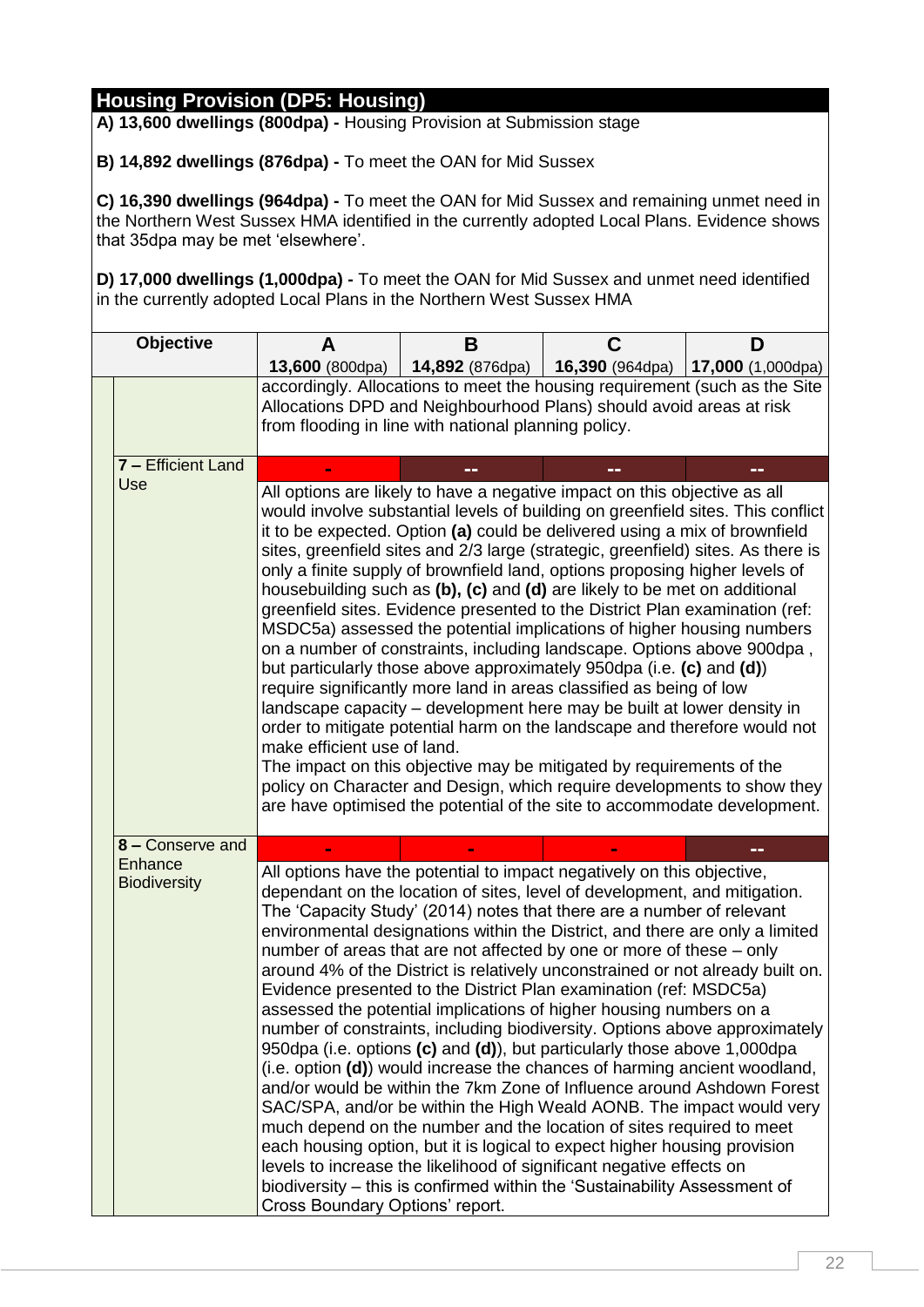**A) 13,600 dwellings (800dpa) -** Housing Provision at Submission stage

**B) 14,892 dwellings (876dpa) -** To meet the OAN for Mid Sussex

**C) 16,390 dwellings (964dpa) -** To meet the OAN for Mid Sussex and remaining unmet need in the Northern West Sussex HMA identified in the currently adopted Local Plans. Evidence shows that 35dpa may be met 'elsewhere'.

| <b>Objective</b>                       | A                                                                                                                                                                                      | B                                                                                                                                                                                                                                                                                                                                                                                                                                                                                                                                                                                                                                                                                                                                                                                                                                                                                                                                                                                                                                                                                         | C               | D                 |  |  |  |  |  |
|----------------------------------------|----------------------------------------------------------------------------------------------------------------------------------------------------------------------------------------|-------------------------------------------------------------------------------------------------------------------------------------------------------------------------------------------------------------------------------------------------------------------------------------------------------------------------------------------------------------------------------------------------------------------------------------------------------------------------------------------------------------------------------------------------------------------------------------------------------------------------------------------------------------------------------------------------------------------------------------------------------------------------------------------------------------------------------------------------------------------------------------------------------------------------------------------------------------------------------------------------------------------------------------------------------------------------------------------|-----------------|-------------------|--|--|--|--|--|
|                                        | 13,600 (800dpa)                                                                                                                                                                        | 14,892 (876dpa)                                                                                                                                                                                                                                                                                                                                                                                                                                                                                                                                                                                                                                                                                                                                                                                                                                                                                                                                                                                                                                                                           | 16,390 (964dpa) | 17,000 (1,000dpa) |  |  |  |  |  |
|                                        |                                                                                                                                                                                        |                                                                                                                                                                                                                                                                                                                                                                                                                                                                                                                                                                                                                                                                                                                                                                                                                                                                                                                                                                                                                                                                                           |                 |                   |  |  |  |  |  |
| 9 - Protect and                        |                                                                                                                                                                                        |                                                                                                                                                                                                                                                                                                                                                                                                                                                                                                                                                                                                                                                                                                                                                                                                                                                                                                                                                                                                                                                                                           |                 |                   |  |  |  |  |  |
| Enhance<br>Countryside                 | development on greenfield land.                                                                                                                                                        | All options are likely to have a negative impact on this objective as all are<br>concerned with development. This conflict it to be expected. As there is<br>only a finite supply of brownfield land within the District, it is assumed that<br>increased provision of housing would mean increased likelihood of<br>Evidence presented to the District Plan examination (ref: MSDC5a)<br>assessed the potential implications of higher housing numbers on a<br>number of constraints, including countryside. Options above 900dpa, but<br>particularly those above approximately 950dpa (i.e. options (c) and (d))<br>require significantly more land in areas classified as being of low<br>landscape capacity and/or within the High Weald AONB (a primary<br>designation in the NPPF), which could cause irreversible negative impacts<br>on the countryside. Policies on design, including density, will ensure that<br>most efficient use is made of land to reduce the amount of countryside<br>designated land that would be required.                                            |                 |                   |  |  |  |  |  |
| 10 - Protect and                       | 0                                                                                                                                                                                      | $\bf{0}$                                                                                                                                                                                                                                                                                                                                                                                                                                                                                                                                                                                                                                                                                                                                                                                                                                                                                                                                                                                                                                                                                  | $\bf{0}$        | $\bf{0}$          |  |  |  |  |  |
| <b>Enhance Historic</b><br>Environment | There are not thought to be any significant differences between the<br>options on this objective - the impact upon this objective will be<br>determined by individual site appraisals. |                                                                                                                                                                                                                                                                                                                                                                                                                                                                                                                                                                                                                                                                                                                                                                                                                                                                                                                                                                                                                                                                                           |                 |                   |  |  |  |  |  |
| $11 -$ Reduce                          | $-2$                                                                                                                                                                                   | -?                                                                                                                                                                                                                                                                                                                                                                                                                                                                                                                                                                                                                                                                                                                                                                                                                                                                                                                                                                                                                                                                                        |                 | --                |  |  |  |  |  |
| <b>Road Congestion</b>                 | the nature and location of development that would be required to meet                                                                                                                  | All options will have a negative impact on this objective, to some degree,<br>as all will involve generation of increased car trips on the road network.<br>The District Plan is accompanied by a Transport Study - this identifies a<br>number of localised issues which could be worsened with a housing<br>provision significantly beyond the level of development modelled.<br>An assessment has also been made within the transport evidence base as<br>to the impact of development on Ashdown Forest SAC, a European<br>designated site which is affected by nitrogen deposition predominantly<br>from motor vehicles. Modelling has shown that at 876 dpa and below (i.e.<br>options (a) and (b)), there is potential for an increase in traffic on the A275<br>but a net reduction in traffic within Ashdown Forest as whole. However,<br>the impacts for options above this (i.e. options (c) and (d)) are less certain<br>in this regard and would depend on specific sites and yields to be<br>modelled in more detail. At this stage there is insufficient information about |                 |                   |  |  |  |  |  |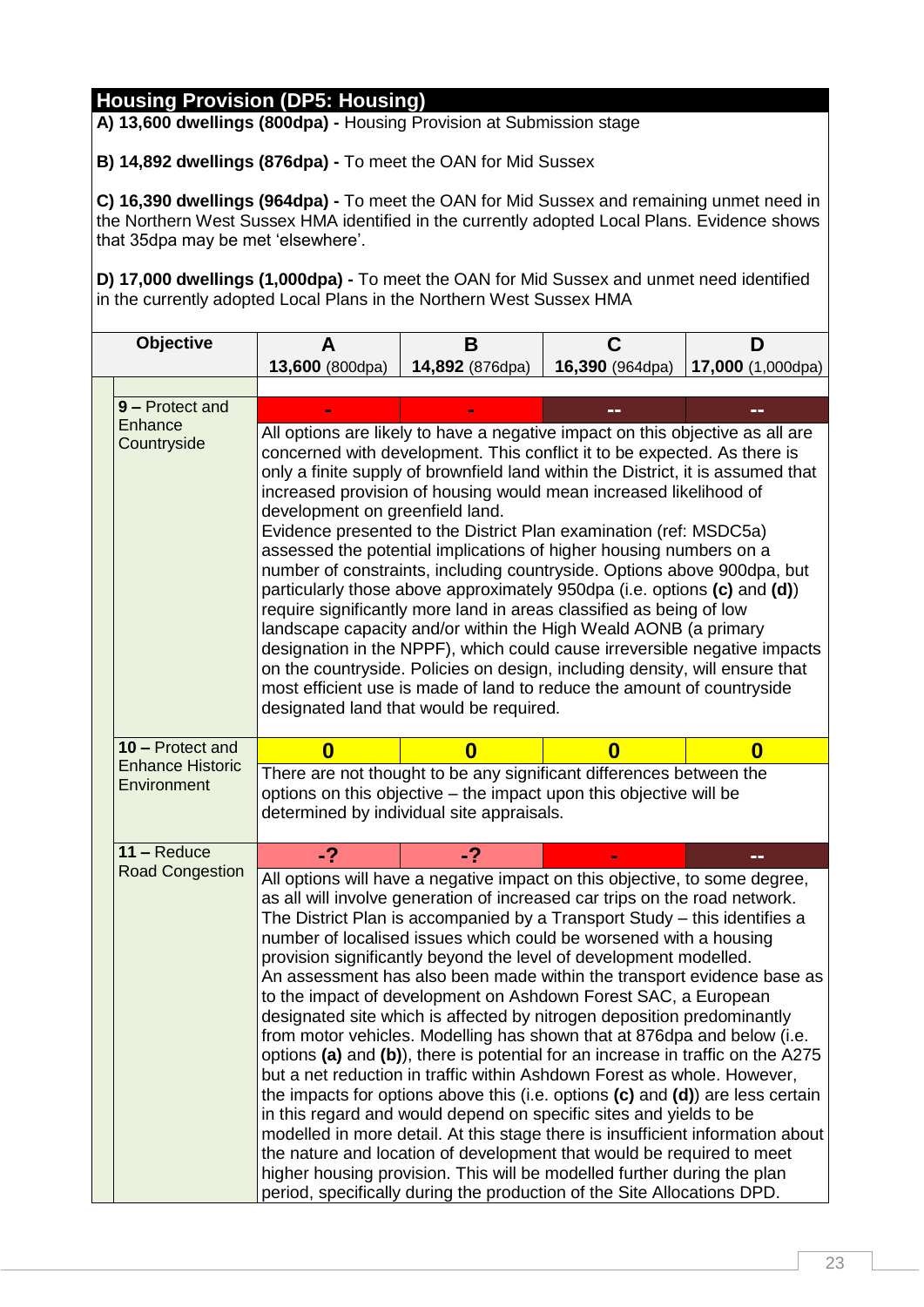**A) 13,600 dwellings (800dpa) -** Housing Provision at Submission stage

**B) 14,892 dwellings (876dpa) -** To meet the OAN for Mid Sussex

**C) 16,390 dwellings (964dpa) -** To meet the OAN for Mid Sussex and remaining unmet need in the Northern West Sussex HMA identified in the currently adopted Local Plans. Evidence shows that 35dpa may be met 'elsewhere'.

| Objective                                    | A                                                                                                                                                                                                                                                                                                                                                                                                                                                                                                                                                                                                          | В                                                                                                                                                                                                                                                                                                                                                                                                                                                                                                                                                                                                                                                                                                                                                                                                                                                                                                                                                                                                                                                                                                                                                                                                                                                                                                                                                                                                                                                                                                                                                                                                                                                                                        | C               | D                 |  |  |  |  |  |  |  |  |  |  |
|----------------------------------------------|------------------------------------------------------------------------------------------------------------------------------------------------------------------------------------------------------------------------------------------------------------------------------------------------------------------------------------------------------------------------------------------------------------------------------------------------------------------------------------------------------------------------------------------------------------------------------------------------------------|------------------------------------------------------------------------------------------------------------------------------------------------------------------------------------------------------------------------------------------------------------------------------------------------------------------------------------------------------------------------------------------------------------------------------------------------------------------------------------------------------------------------------------------------------------------------------------------------------------------------------------------------------------------------------------------------------------------------------------------------------------------------------------------------------------------------------------------------------------------------------------------------------------------------------------------------------------------------------------------------------------------------------------------------------------------------------------------------------------------------------------------------------------------------------------------------------------------------------------------------------------------------------------------------------------------------------------------------------------------------------------------------------------------------------------------------------------------------------------------------------------------------------------------------------------------------------------------------------------------------------------------------------------------------------------------|-----------------|-------------------|--|--|--|--|--|--|--|--|--|--|
|                                              | 13,600 (800dpa)                                                                                                                                                                                                                                                                                                                                                                                                                                                                                                                                                                                            | 14,892 (876dpa)                                                                                                                                                                                                                                                                                                                                                                                                                                                                                                                                                                                                                                                                                                                                                                                                                                                                                                                                                                                                                                                                                                                                                                                                                                                                                                                                                                                                                                                                                                                                                                                                                                                                          | 16,390 (964dpa) | 17,000 (1,000dpa) |  |  |  |  |  |  |  |  |  |  |
| 12 - Reduce                                  |                                                                                                                                                                                                                                                                                                                                                                                                                                                                                                                                                                                                            |                                                                                                                                                                                                                                                                                                                                                                                                                                                                                                                                                                                                                                                                                                                                                                                                                                                                                                                                                                                                                                                                                                                                                                                                                                                                                                                                                                                                                                                                                                                                                                                                                                                                                          |                 |                   |  |  |  |  |  |  |  |  |  |  |
| <b>Waste Generation</b><br>13 - Maintain and | from this service.                                                                                                                                                                                                                                                                                                                                                                                                                                                                                                                                                                                         | All options are likely to have a negative impact on this objective, as all<br>levels of development are likely to increase the generation of waste. This<br>should be mitigated by the District Council's kerbside recycling scheme<br>which is in place across the District. New developments would benefit                                                                                                                                                                                                                                                                                                                                                                                                                                                                                                                                                                                                                                                                                                                                                                                                                                                                                                                                                                                                                                                                                                                                                                                                                                                                                                                                                                             |                 |                   |  |  |  |  |  |  |  |  |  |  |
| <b>Improve Water</b>                         |                                                                                                                                                                                                                                                                                                                                                                                                                                                                                                                                                                                                            |                                                                                                                                                                                                                                                                                                                                                                                                                                                                                                                                                                                                                                                                                                                                                                                                                                                                                                                                                                                                                                                                                                                                                                                                                                                                                                                                                                                                                                                                                                                                                                                                                                                                                          |                 |                   |  |  |  |  |  |  |  |  |  |  |
| Quality                                      |                                                                                                                                                                                                                                                                                                                                                                                                                                                                                                                                                                                                            | -?<br>All options will increase demand on water supply and for wastewater<br>treatment so will have negative impacts to some degree. The Capacity<br>Study updates the previous evidence undertaken within the Gatwick Sub-<br>Region Water Cycle Study (WCS - 2011) which explored future<br>development impacts on supply and treatment infrastructure. This showed<br>there were severe wastewater capacity issues with development<br>exceeding 850dpa. In particular, Goddards Green Wastewater Treatment<br>Works (just outside Burgess Hill) was shown to have limits to new<br>development. Crawley Treatment Works could also have capacity issues.<br>Southern Water has now confirmed that there is capacity to accommodate<br>growth associated with proposed development at Burgess Hill, with<br>existing planned (and to some extent, delivered) mitigation. However,<br>there may be capacity issues should housing provision increase too far<br>beyond baseline levels (i.e. those indicated by population projections and<br>Objectively Assessed Need, which are used for demand forecasting by the<br>water companies - Option (a) is the closest level of provision to those<br>indicated by population projections). This is particularly relevant should<br>development occur in areas that would drain to this particular works (e.g.<br>the area broadly covered by Burgess Hill, Hassocks, Hurstpierpoint,<br>Sayers Common and Bolney). This is relevant to options (b), (c), and (d)<br>as they are all in excess of the level of development indicated by<br>population projections, and excess of the 850dpa theoretical limit<br>highlighted in the WCS. |                 |                   |  |  |  |  |  |  |  |  |  |  |
| 14 – Increase                                |                                                                                                                                                                                                                                                                                                                                                                                                                                                                                                                                                                                                            |                                                                                                                                                                                                                                                                                                                                                                                                                                                                                                                                                                                                                                                                                                                                                                                                                                                                                                                                                                                                                                                                                                                                                                                                                                                                                                                                                                                                                                                                                                                                                                                                                                                                                          |                 |                   |  |  |  |  |  |  |  |  |  |  |
| <b>Energy Efficiency</b>                     | All options would involve development being built to the appropriate<br>energy efficiency standards, and could (dependant on site size and<br>viability/feasibility) include a proportion of energy being generated on-site,<br>which could be to the benefit of existing as well as new households.<br>Options (a) and (b) are likely to be delivered by a number of small sites<br>and $2/3$ strategic size sites. Options (c) and (d) are likely to require a<br>larger number of strategic sites to deliver housing, and are therefore more<br>likely to make on-site generation more viable/feasible. |                                                                                                                                                                                                                                                                                                                                                                                                                                                                                                                                                                                                                                                                                                                                                                                                                                                                                                                                                                                                                                                                                                                                                                                                                                                                                                                                                                                                                                                                                                                                                                                                                                                                                          |                 |                   |  |  |  |  |  |  |  |  |  |  |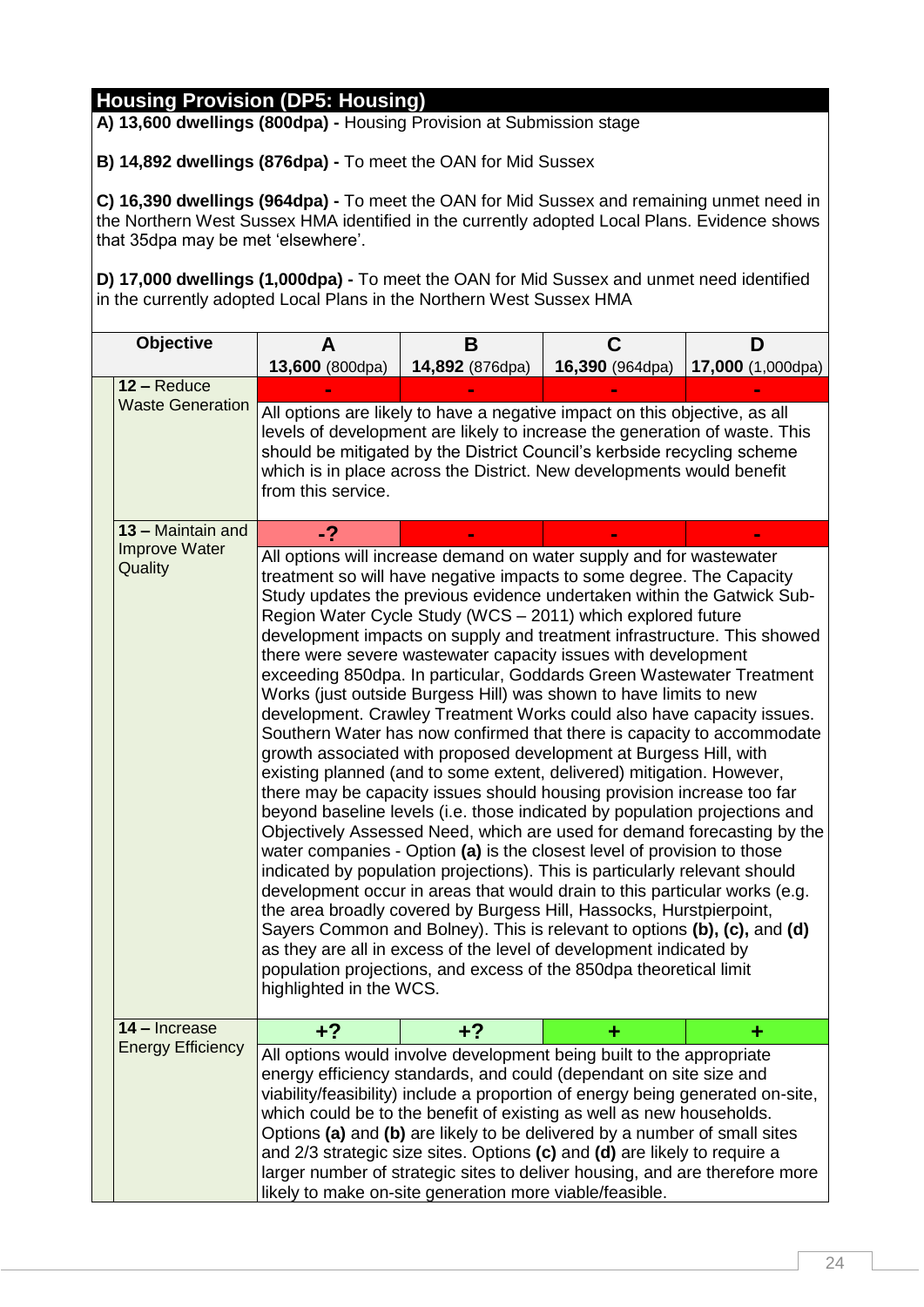**A) 13,600 dwellings (800dpa) -** Housing Provision at Submission stage

**B) 14,892 dwellings (876dpa) -** To meet the OAN for Mid Sussex

**C) 16,390 dwellings (964dpa) -** To meet the OAN for Mid Sussex and remaining unmet need in the Northern West Sussex HMA identified in the currently adopted Local Plans. Evidence shows that 35dpa may be met 'elsewhere'.

| Objective |                                                | A                                                                                                                                                                                                                                                                                                                                                                                                                                                                                                                                                                                                                                                                                                                                                                               | В                                                                                                                                                                                                                                                                                                                                                                                                                                                                                                                                                                                                                                                                                                                                                                                                                                                                                                                                                                                                                                                                                                                                                                                                    | С                     | D                 |  |  |  |  |  |  |  |  |
|-----------|------------------------------------------------|---------------------------------------------------------------------------------------------------------------------------------------------------------------------------------------------------------------------------------------------------------------------------------------------------------------------------------------------------------------------------------------------------------------------------------------------------------------------------------------------------------------------------------------------------------------------------------------------------------------------------------------------------------------------------------------------------------------------------------------------------------------------------------|------------------------------------------------------------------------------------------------------------------------------------------------------------------------------------------------------------------------------------------------------------------------------------------------------------------------------------------------------------------------------------------------------------------------------------------------------------------------------------------------------------------------------------------------------------------------------------------------------------------------------------------------------------------------------------------------------------------------------------------------------------------------------------------------------------------------------------------------------------------------------------------------------------------------------------------------------------------------------------------------------------------------------------------------------------------------------------------------------------------------------------------------------------------------------------------------------|-----------------------|-------------------|--|--|--|--|--|--|--|--|
|           |                                                | 13,600 (800dpa)                                                                                                                                                                                                                                                                                                                                                                                                                                                                                                                                                                                                                                                                                                                                                                 | 14,892 (876dpa)                                                                                                                                                                                                                                                                                                                                                                                                                                                                                                                                                                                                                                                                                                                                                                                                                                                                                                                                                                                                                                                                                                                                                                                      | 16,390 (964dpa)       | 17,000 (1,000dpa) |  |  |  |  |  |  |  |  |
|           | 15 - Encourage                                 | ÷                                                                                                                                                                                                                                                                                                                                                                                                                                                                                                                                                                                                                                                                                                                                                                               | ۰                                                                                                                                                                                                                                                                                                                                                                                                                                                                                                                                                                                                                                                                                                                                                                                                                                                                                                                                                                                                                                                                                                                                                                                                    | $\bf{+}$              | $+ +$             |  |  |  |  |  |  |  |  |
|           | regeneration of<br>Town and village<br>Centres | All options would increase the Mid Sussex population to varying degrees,                                                                                                                                                                                                                                                                                                                                                                                                                                                                                                                                                                                                                                                                                                        | thus increasing the potential footfall for town and village centres. This<br>should encourage their regeneration by making the centres more<br>attractive for new investment and helping to retain existing businesses. It<br>is expected that strategic sites would provide retail/community facilities on-<br>site – these could be to the detriment of existing town centres and limit<br>any positive impacts, particularly in rural areas. However in general, town<br>centres provide a greater range of retail and community facilities than the<br>mixed-use facilities often delivered on site (which are more for day to day<br>need/convenience goods).                                                                                                                                                                                                                                                                                                                                                                                                                                                                                                                                   |                       |                   |  |  |  |  |  |  |  |  |
|           | 16 - Ensure High                               |                                                                                                                                                                                                                                                                                                                                                                                                                                                                                                                                                                                                                                                                                                                                                                                 | ۰                                                                                                                                                                                                                                                                                                                                                                                                                                                                                                                                                                                                                                                                                                                                                                                                                                                                                                                                                                                                                                                                                                                                                                                                    | $^{\tiny\textbf{++}}$ |                   |  |  |  |  |  |  |  |  |
| Economic  | and Stable<br>Employment<br>Levels             |                                                                                                                                                                                                                                                                                                                                                                                                                                                                                                                                                                                                                                                                                                                                                                                 | All options would increase the potential workforce within the District. The<br>Northern West Sussex Economic Growth Assessment (EGA, 2014)<br>suggests the baseline job growth is 521 jobs per annum. Options (a) and<br>(b) would generate the need for an additional $420 - 450$ jobs per annum<br>respectively, therefore would not meet job growth projections indicated<br>within the EGA. This may lead to increase in-commuting to the District in<br>order to fill jobs. Option (c) would generate a need for approximately an<br>additional 543 jobs per annum - this is closely matched to the jobs<br>projection indicated in the EGA, which has formed the basis for<br>employment allocations in the Plan. Option (d) would generate a need for<br>jobs far in excess of job growth projections and current employment<br>allocations - further employment land allocation(s) would be required<br>(which would have knock-on effects for other objectives), without these it<br>could lead to increased levels of out-commuting for work, which would not<br>generate positive economic impacts for the District. This may be mitigated<br>with further land allocated for employment. |                       |                   |  |  |  |  |  |  |  |  |
|           | 17 - Support                                   |                                                                                                                                                                                                                                                                                                                                                                                                                                                                                                                                                                                                                                                                                                                                                                                 |                                                                                                                                                                                                                                                                                                                                                                                                                                                                                                                                                                                                                                                                                                                                                                                                                                                                                                                                                                                                                                                                                                                                                                                                      | $+ +$                 | $+ +$             |  |  |  |  |  |  |  |  |
|           | <b>Economic Growth</b>                         | All options would encourage investment by businesses within Mid Sussex,<br>as an increasing workforce means a larger jobs pool for potential<br>employers to call upon. Developments of larger, strategic scale sites are<br>likely to include areas of employment land as part of a mixed-use element<br>(as encouraged by individual allocation policies and the policy related to<br>Sustainable Economic Development). There will also be short/medium<br>term jobs available in construction of planned development sites.<br>Additional population increases within the District (i.e. as housing<br>provision increases) will have positive knock-on effects for local<br>businesses, retail, and entertainment and community facilities, supporting<br>economic growth. |                                                                                                                                                                                                                                                                                                                                                                                                                                                                                                                                                                                                                                                                                                                                                                                                                                                                                                                                                                                                                                                                                                                                                                                                      |                       |                   |  |  |  |  |  |  |  |  |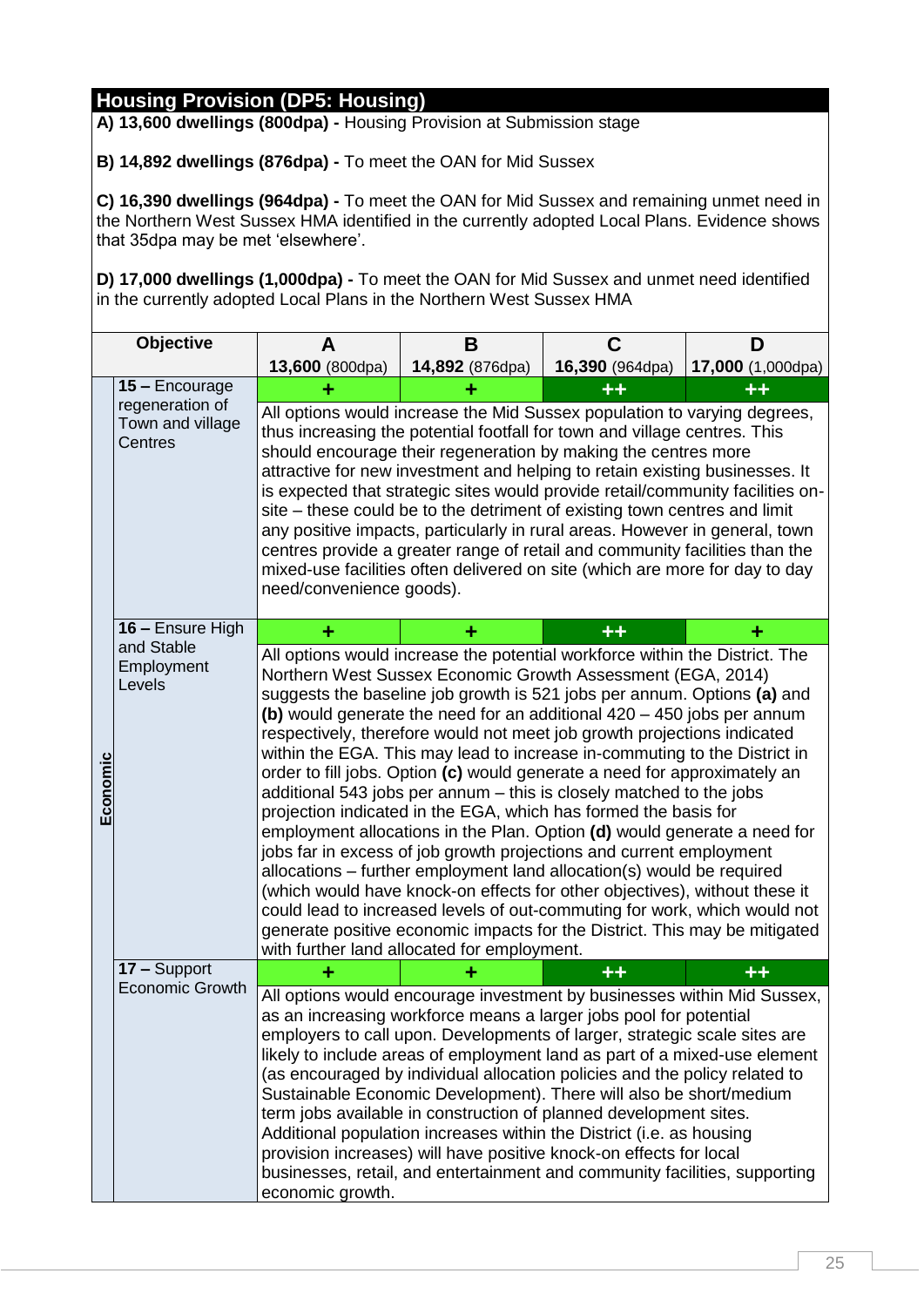**A) 13,600 dwellings (800dpa) -** Housing Provision at Submission stage

**B) 14,892 dwellings (876dpa) -** To meet the OAN for Mid Sussex

**C) 16,390 dwellings (964dpa) -** To meet the OAN for Mid Sussex and remaining unmet need in the Northern West Sussex HMA identified in the currently adopted Local Plans. Evidence shows that 35dpa may be met 'elsewhere'.

**D) 17,000 dwellings (1,000dpa) -** To meet the OAN for Mid Sussex and unmet need identified in the currently adopted Local Plans in the Northern West Sussex HMA

| <b>Objective</b> |                 |                                                                                                                                                                                        |                 |                          |  |  |
|------------------|-----------------|----------------------------------------------------------------------------------------------------------------------------------------------------------------------------------------|-----------------|--------------------------|--|--|
|                  | 13,600 (800dpa) | 14,892 (876dpa)                                                                                                                                                                        | 16,390 (964dpa) | <b>17,000</b> (1,000dpa) |  |  |
| 18 - Encourage   |                 |                                                                                                                                                                                        |                 |                          |  |  |
| Tourism          |                 | There are not thought to be any significant differences between the<br>options on this objective - the impact upon this objective will be<br>determined by individual site appraisals. |                 |                          |  |  |

### <span id="page-27-0"></span>**Housing Numbers - Summary of Appraisal**

|               | <b>Objectives</b>                                       | A<br>13,600<br>800dpa | B<br>14,892<br>876dpa | C<br>16,390<br>964dpa | D<br>17,000<br>1,000dpa |
|---------------|---------------------------------------------------------|-----------------------|-----------------------|-----------------------|-------------------------|
|               | 1 - Decent and Affordable Home                          | -?                    |                       | $+ +$                 | $+ +$                   |
|               | 2 - Access to Health                                    | ٠                     | ٠                     | $+ +$                 | $+ +$                   |
| Social        | 3 - Opportunities for Education                         | ٠                     | ۰                     | $++$                  | $+ +$                   |
|               | 4 - Access to Retail and Community Facilities           | $+ +$                 | $+ +$                 | $+ +$                 | $+ +$                   |
|               | 5 - Cohesive, Safe, Crime Resistant Communities         | ٠                     | $+2$                  | $+?$                  | $+?$                    |
|               | $6 -$ Flood Risk                                        | $\bf{0}$              | 0                     | $\bf{0}$              | $\bf{0}$                |
|               | 7 - Efficient Land Use                                  | $\sim$                | --                    | --                    | --                      |
|               | 8 - Conserve and Enhance Biodiversity                   | $\blacksquare$        | $\blacksquare$        | $\blacksquare$        | --                      |
|               | 9 - Protect and Enhance Countryside                     | $\blacksquare$        | $\blacksquare$        | --                    | m m                     |
|               | 10 - Protect and Enhance Historic Environment           | $\bf{0}$              | 0                     | $\boldsymbol{0}$      | 0                       |
| Environmental | 11 - Reduce Road Congestion                             | -?                    | -?                    | $\blacksquare$        | --                      |
|               | 12 - Reduce Waste Generation                            | $\mathbf{r}$          | $\mathbf{r}$          | $\blacksquare$        | ш                       |
|               | 13 - Maintain and Improve Water Quality                 | -?                    | $\blacksquare$        | $\blacksquare$        | $\blacksquare$          |
|               | 14 - Increase Energy Efficiency                         | $+?$                  | $+2$                  | ٠                     | ۰                       |
|               | 15 - Encourage regeneration of Town and village Centres | ٠                     | ٠                     | $+ +$                 | $+ +$                   |
|               | 16 - Ensure High and Stable Employment Levels           | ÷                     | ÷                     | $++$                  | ٠                       |
| Economic      | 17 - Support Economic Growth                            | ٠                     | ٠                     | $++$                  | $+ +$                   |
|               | 18 - Encourage Tourism                                  | $\bf{0}$              | $\boldsymbol{0}$      | 0                     | $\bf{0}$                |

<span id="page-27-1"></span>**Table 4 -** Summary of Housing Numbers Appraisal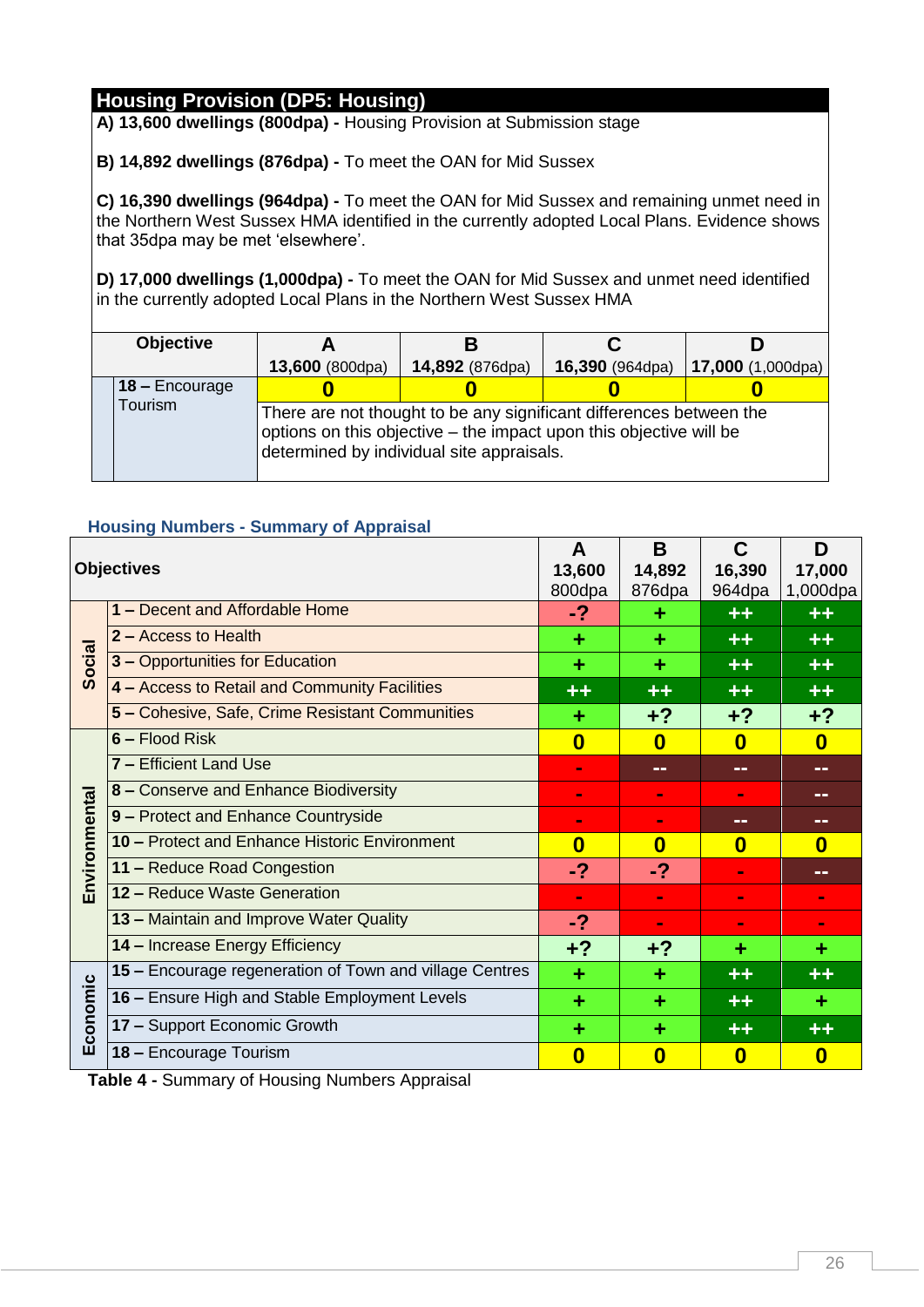#### 6.5. The results are summarised below:

|                | <b>Total of Predicted Sustainability Impacts</b> |                         |                    |                         |  |  |  |  |  |  |  |  |
|----------------|--------------------------------------------------|-------------------------|--------------------|-------------------------|--|--|--|--|--|--|--|--|
|                | 13,600<br>(800dpa)                               | В<br>14,892<br>(876dpa) | 16,390<br>(964dpa) | 17,000<br>$(1,000+dpa)$ |  |  |  |  |  |  |  |  |
| $++$           |                                                  |                         |                    |                         |  |  |  |  |  |  |  |  |
|                | 6                                                | 6                       |                    | ⌒                       |  |  |  |  |  |  |  |  |
| $+?$           |                                                  | າ                       |                    |                         |  |  |  |  |  |  |  |  |
|                | ິ                                                | っ                       |                    | 3                       |  |  |  |  |  |  |  |  |
| -?             | ⌒                                                |                         |                    |                         |  |  |  |  |  |  |  |  |
| $\blacksquare$ |                                                  |                         |                    | ◠                       |  |  |  |  |  |  |  |  |
| --             |                                                  |                         |                    |                         |  |  |  |  |  |  |  |  |

<span id="page-28-1"></span>**Table 5 -** Total of Predicted Sustainability Impacts

6.6. The full criteria assessment gives an indication that the benefits peak around 16,390 dwellings and thereafter begin to fall away.

#### <span id="page-28-0"></span>**Conclusion**

- 6.7. As housing provision increases, positive benefits increase in terms of providing homes within Mid Sussex to meet the District's need, and unmet need from other authorities. However, negative impacts also get worse as the housing number increases, particularly on environmental objectives. This is to be expected, as this was a conflict (between the aim of the policy and aim of the sustainability objective) detected within the Sustainability Framework in the methodology of the Submission Sustainability Appraisal (table 8).
- 6.8. For the housing provision appraisal, the Council considers that the following criteria are key to a plan which is overall sustainable:
	- Meeting housing needs,
	- Encouraging economic growth, and
	- Restricting harm to the environment, especially to the landscape of the District.
- 6.9. These criteria are accorded particular weight in the assessment of housing provision.
- 6.10. As table 5 shows, the options with the most significant positive impacts are (**c**) and (**d**). Nearly all of these positive impacts are related to the social objectives; most importantly the objective concerned with providing homes. Significant positive economic impacts are also expected. As options (**a**) delivers fewer homes than the district's housing need, it performs negatively. Option (**b**) would meet district need but not contribute towards wider HMA needs, therefore positive impacts are more limited.
- 6.11. Options (**c**) and (**d**) also perform strongly on the economic objectives. This is to be expected, as increased levels of housing equal increased population utilising local services and providing a workforce. These levels of housing provision would meet the workforce projections established within the Economic Growth Assessment, therefore provision of homes and jobs would be balanced. Options (**a**) and (**b**) would not achieve this, although would provide an increased workforce overall.
- 6.12. All levels of provision would have a negative impact on the environment. As the amount of previously developed/brownfield land in the district is finite, all options will involve a significant amount of building on greenfield sites. As established through the evidence base (notably the Capacity Study), there is only 4% of the district relatively unconstrained or not built on. Around 60% of the district is either within the High Weald AONB or South Downs National Park (the latter is not in the Plan area). Evidence presented at the examination (MSDC5a) gave an indication of the amount and location of sites that would be required to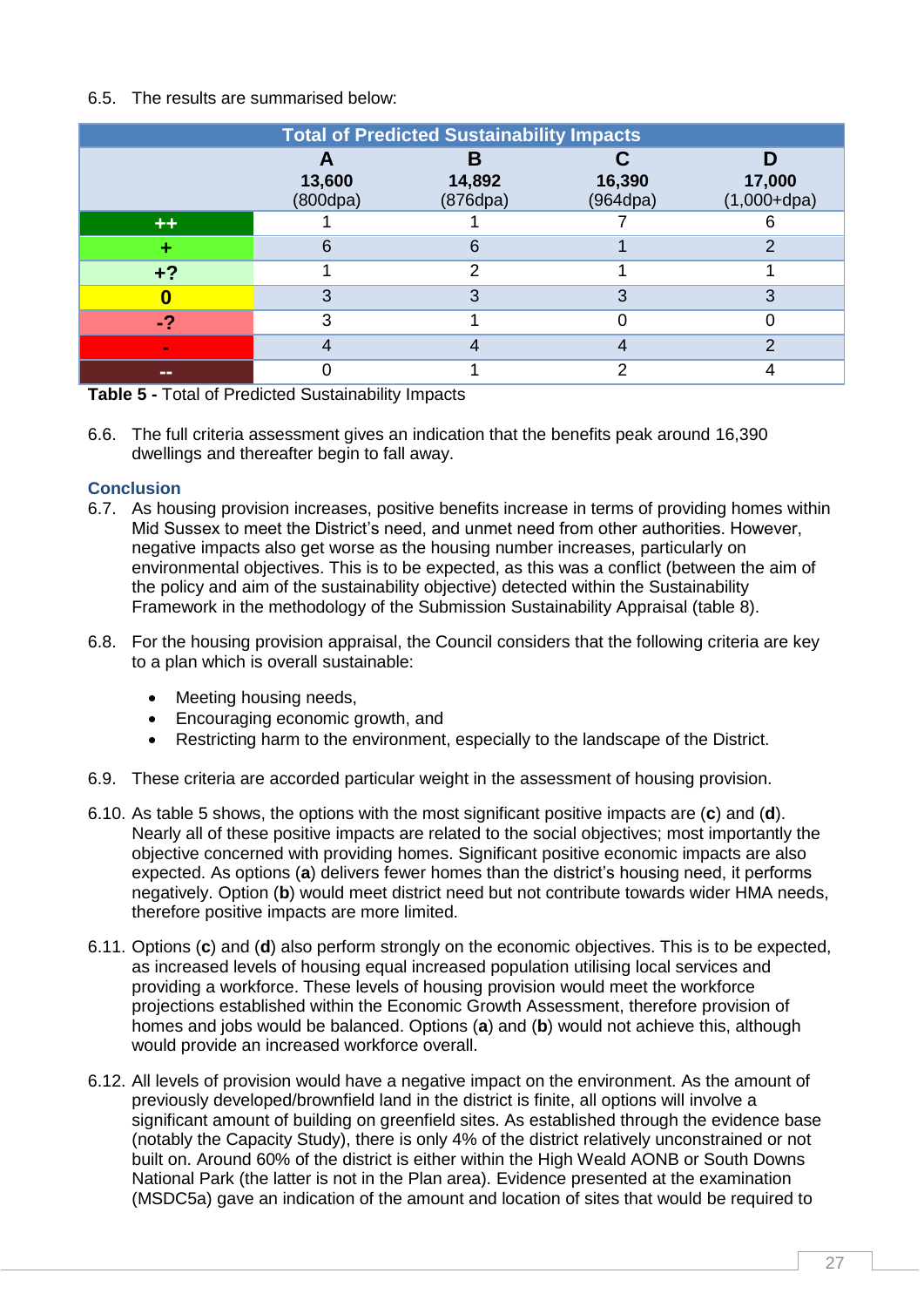meet higher housing provision levels. The amount of sites required that would negatively impact on ancient woodland, high quality landscape, and designated areas (such as the AONB) increased markedly for options in excess of 900dpa.

- 6.13. It is clear from this appraisal that options (**c**) and (**d**) perform significantly better than options (**a**) and (**b**). Analysis between (**c**) and (**d**) shows that:
	- Both would enable the established housing need (in current plans) within the Housing Market Area to be met
	- Both perform equally on other social objectives
	- Option (**c**) performs better on the objective related to biodiversity, as evidence shows that option (**d**) would be more likely to have a greater negative impact on ancient woodland, Ashdown Forest SPA, and the High Weald AONB.
	- Option (**c**) performs better on the objective related to transport, due predominantly to the impact on Ashdown Forest SAC.
	- Option (**c**) performs better on the objective related to sustainable employment levels. As this option meets economic growth projections, and provision made (in land use terms) to meet this job growth, any level of housing above this would require increased levels of employment floor space which may have negative impacts on other objectives (particularly environmental).
- 6.14. For these reasons, in the light of the sustainability criteria, the "key criteria" and tests in the NPPF related to sustainable development, the Council has judged that option (**c**) – 16,390 dwellings (964dpa) is the preferred option.
- 6.15. Evidence at the examination pointed towards unmet need from neighbours arising at the latter end of the plan period. Also, more certainty will be afforded at that stage to issues surrounding the impacts on Ashdown Forest, particularly related to nitrogen deposition. To accord with these issues, a 'stepped trajectory' was concluded as a fair approach consisting of:
	- 876dpa from the start of the plan period until 2023/24
	- 1,090dpa from 2024/25 until the end of the plan period.
- 6.16. This totals 16,390 dwellings, an average of 964dpa (as appraised above). As the timing of housing provision matches the timing of need arising, this was deemed a sensible and logical approach. The Council does not believe that an appraisal related to the timing/stepped trajectory is required.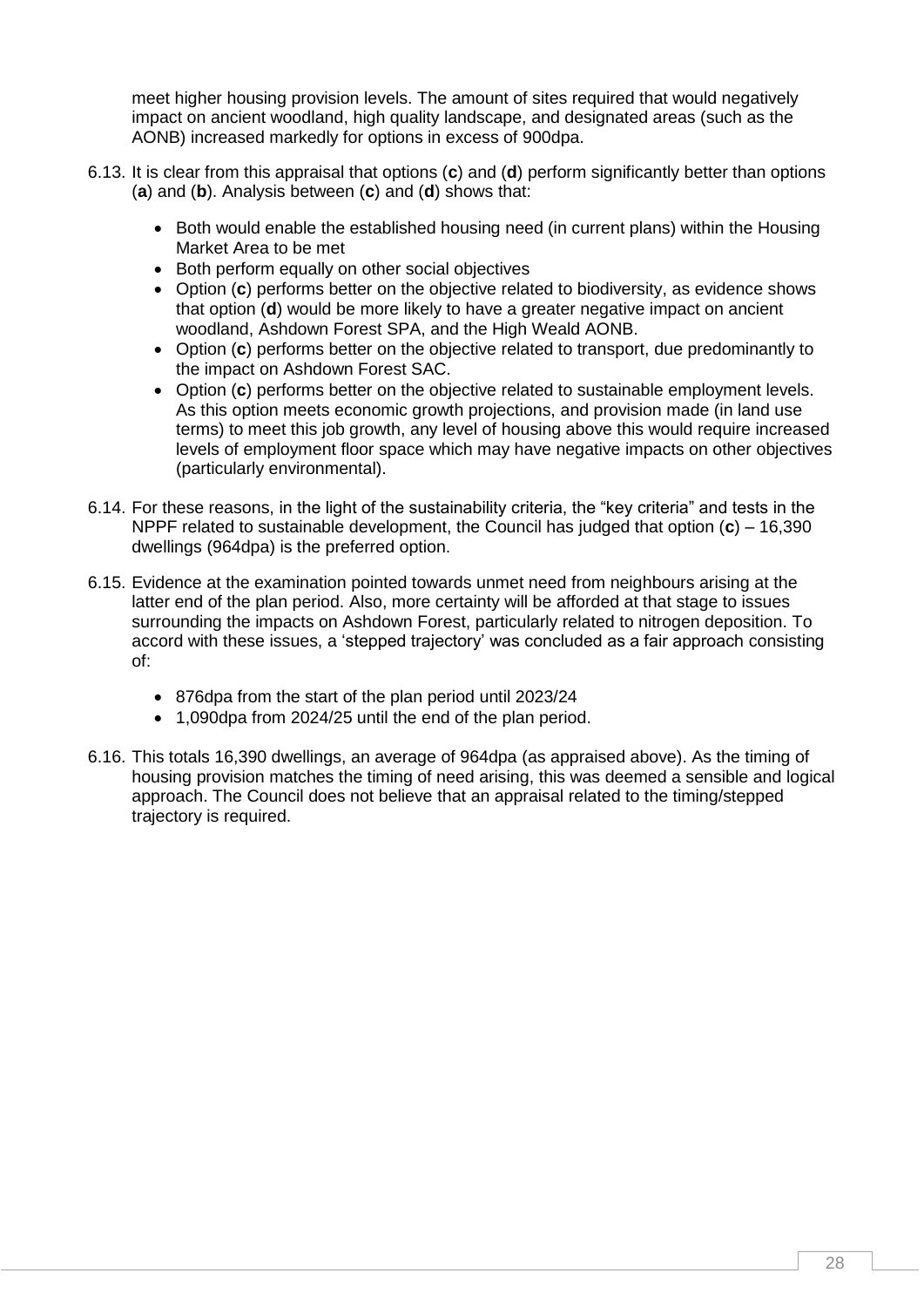# <span id="page-30-0"></span>**7. Broad Strategic Locations**

- 7.1. The housing provision number within the District Plan will be met in part by existing commitments (i.e. sites allocated through the Mid Sussex Local Plan 2004 or Small Scale Housing Allocations DPD, or sites with extant planning permission). The provision will mostly be met by allocating strategic sites within the District Plan. It is anticipated that the residual amount would be allocated within Neighbourhood Plans and the forthcoming Site Allocations DPD.
- 7.2. At Submission Stage, the District Plan proposed the allocation of three strategic sites:

**A)** Land to the North of Burgess Hill (known as the 'Northern Arc') – approx. 3,500 dwellings. SHLAA ref: #493 **B)** Land to the East of Burgess Hill (East of Kings Way) – approx. 500 dwellings. SHLAA ref: #233 **M)** Hardriding Farm, Brighton Road (Pease Pottage) – approx. 600 dwellings. SHLAA ref: #666

- 7.3. Following examination and the increase in objectively assessed need (and in light of the appraisal in section 6), and to improve the Council's five year housing land supply position, it has been deemed necessary to allocate a further strategic site.
- 7.4. A number of strategic site options were appraised at Submission stage. Following the Submission of the District Plan and subsequent hearing sessions, a further site was submitted to the District Council which met the criteria (i.e. it is above 500 units and fit at least 2 criteria in the SHLAA). This is site **(R):** Land north of Clayton Mills, Hassocks. This site represents another realistic alternative and has therefore been appraised below.
- 7.5. The majority of the options presented below were considered in the last published version of the Sustainability Appraisal, at Submission stage. The Appraisals for these sites were reviewed following the examination hearings, but there is no further evidence which suggests these require a re-appraisal. The Council's conclusions on these sites at Submission stage is therefore still relevant, and are repeated alongside the appraisal of option (**R**) below.
- 7.6. The following sites form the appraisal :

**A)** Land to the North of Burgess Hill (known as the 'Northern Arc') – approx. 3,500 dwellings. SHLAA ref: #493

**B)** Land to the East of Burgess Hill (East of Kings Way) – approx. 500 dwellings. SHLAA ref: #233

**C)** Land to the South of Burgess Hill (South of Folders Lane) – approx. 1,000 dwellings SHLAA ref: #557

**D)** Land to the West of Burgess Hill (West of Jane Murray Way) – approx. 1,500 dwellings. SHLAA ref: #740

**E)** Land to East/South of Crawley (Crabbet Park) – approx. 2,300 dwellings. SHLAA ref: #18

**F)** New Market Town (Sayers Common area) – approx. 10,000 dwellings. SHLAA ref: #678

**G)** Land North of Cuckfield Bypass (Cuckfield) – approx. 500 dwellings. SHLAA ref: #240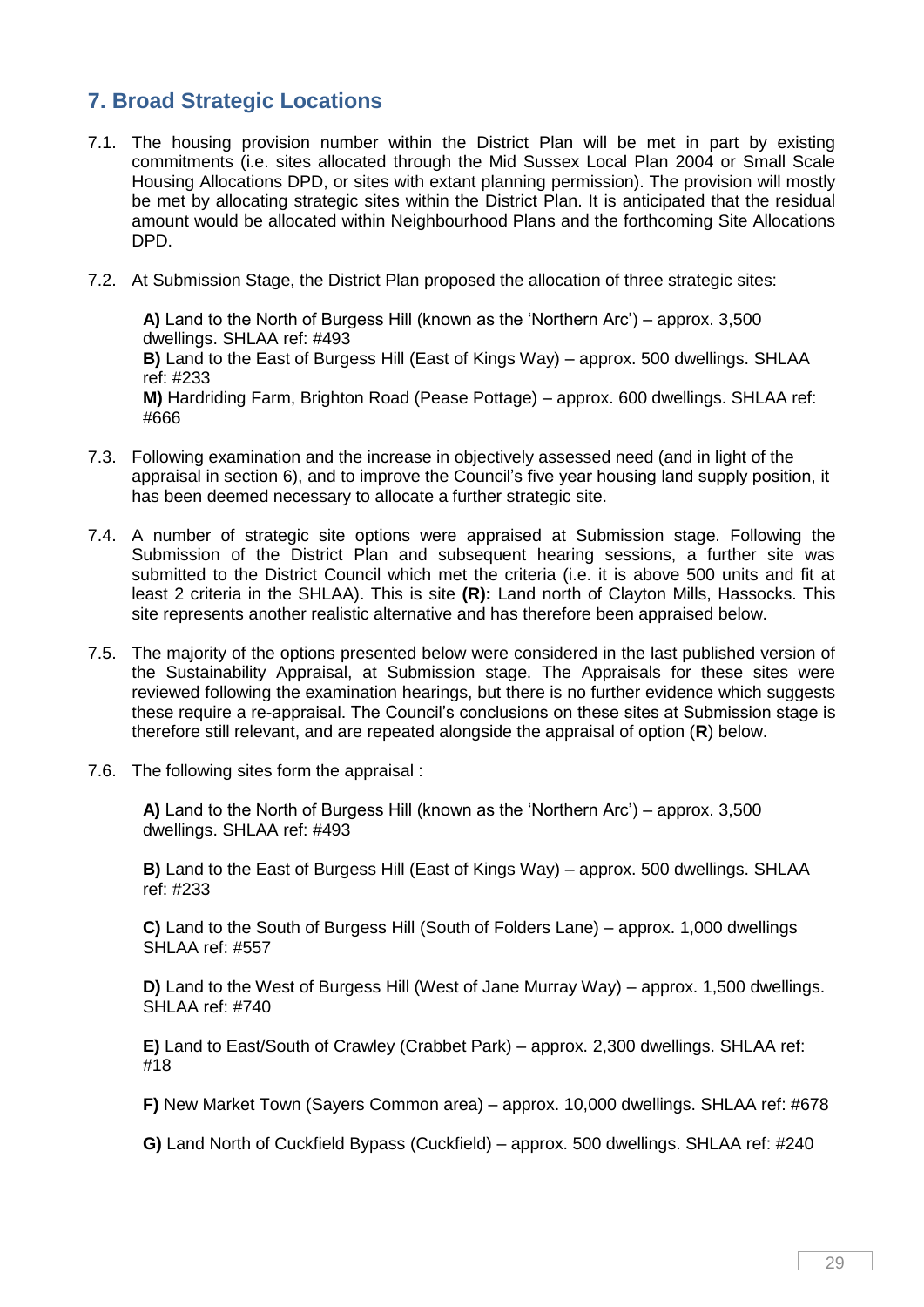**H)** Land adj. Great Harwood Farm (East Grinstead) – approx. 600 dwellings. SHLAA ref: #17

**I)** Land north east of Lindfield (Lindfield) – approx. 1,200 dwellings. SHLAA ref: #498

**J)** Land east of Northlands Brook and south of Scamps Hill (Lindfield) – approx. 500 dwellings. SHLAA ref: #483

**K)** Haywards Heath Golf Course (Haywards Heath) – approx. 500 dwellings. SHLAA ref: #503

**L)** Eastlands, Lewes Road (Scaynes Hill) – approx. 630 dwellings. SHLAA ref: #515

**M)** Hardriding Farm, Brighton Road (Pease Pottage) – approx. 600 dwellings. SHLAA ref: #666

**N)** Land South of Pease Pottage (Pease Pottage) – approx. 660 dwellings. SHLAA ref: #603

**O)** Land at Lower Tilgate (Pease Pottage) – approx. 1,750 dwellings. SHLAA ref: #243

**P)** Broad Location North and East of Ansty – approx. 2,000 dwellings. SHLAA ref: #736

**Q)** Imberhorne Farm, East Grinstead – approx. 550 dwellings. SHLAA ref: #770

**R)** Land north of Clayton Mills, Hassocks – approx. 500 dwellings. SHLAA ref: #753

Note: Since the original Sustainability Appraisal was first published in November 2014, further information regarding two sites has emerged (either via pre-application, planning application, or consultation responses to the District Plan. The following sites are now proposed with reduced yields. They therefore do not meet the definition of 'strategic' but the appraisals are still published here for completeness:

**C)** Land to the South of Burgess Hill (Keymer Road / Folders Lane). 80 dwellings.

**J)** Land East of Northlands Brook and south of Scamps Hill, Lindfield, 200 dwellings.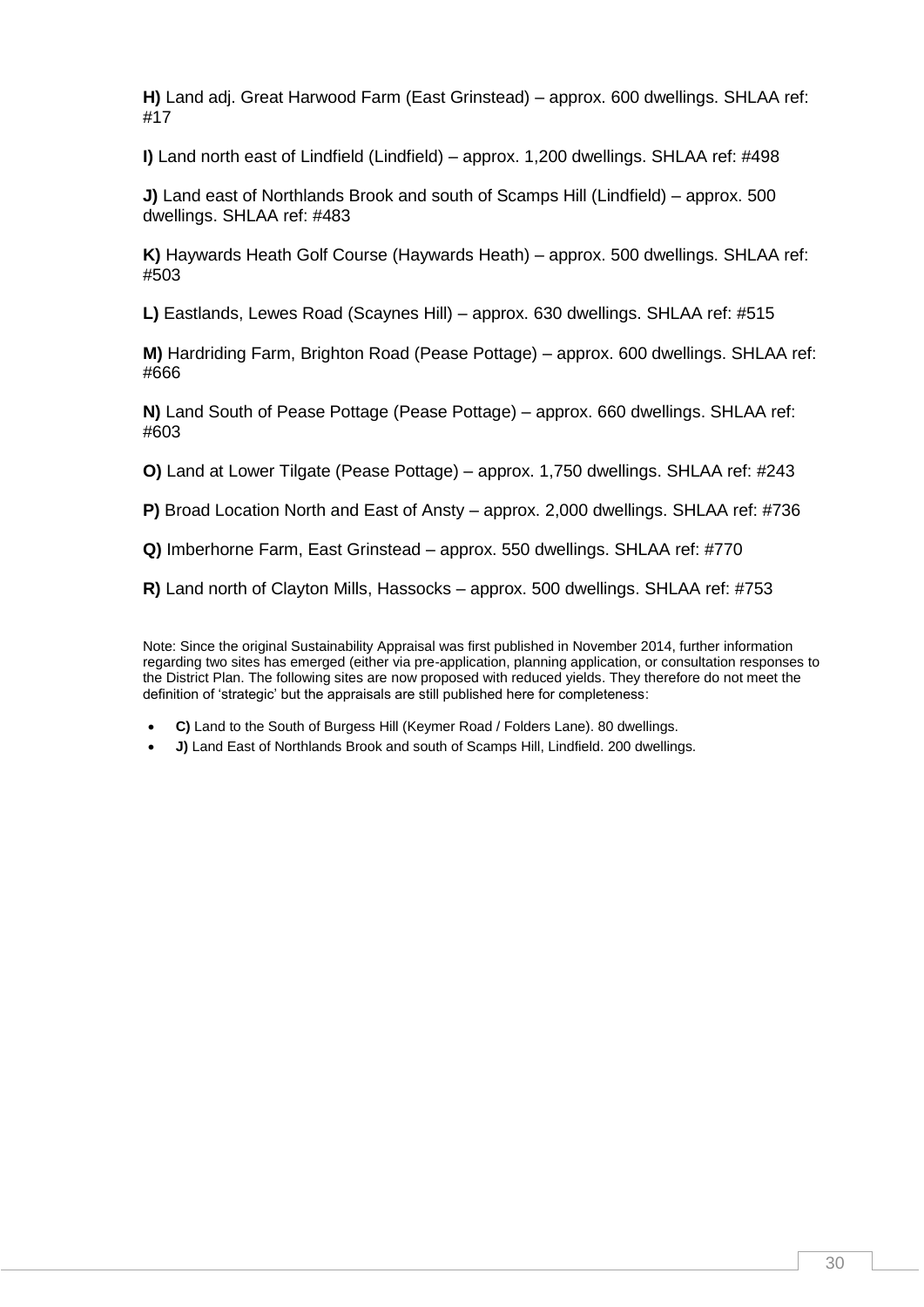|                   |                                   | A                             | B                          | C                                      | D                       | Е                                     | F                                                                                                                                                                                                                                                                                                                                                                                                                                                                                                                                                                                                                                                                                                                                                                                                                                                                                                                                                                                                                                                                                                                                                                                                                                                                                                                                                                                                                                                                                                                                                                                                                                                                                                                                                                                                                                                                                                                                                                                                                                                                                                                                                                                                                                                                                                                        | G                                   | н                                          |                                 | J                                             | K                             |                            | M                                 | N                              | O                                          | P                                         | Q                                          | R.                                  |
|-------------------|-----------------------------------|-------------------------------|----------------------------|----------------------------------------|-------------------------|---------------------------------------|--------------------------------------------------------------------------------------------------------------------------------------------------------------------------------------------------------------------------------------------------------------------------------------------------------------------------------------------------------------------------------------------------------------------------------------------------------------------------------------------------------------------------------------------------------------------------------------------------------------------------------------------------------------------------------------------------------------------------------------------------------------------------------------------------------------------------------------------------------------------------------------------------------------------------------------------------------------------------------------------------------------------------------------------------------------------------------------------------------------------------------------------------------------------------------------------------------------------------------------------------------------------------------------------------------------------------------------------------------------------------------------------------------------------------------------------------------------------------------------------------------------------------------------------------------------------------------------------------------------------------------------------------------------------------------------------------------------------------------------------------------------------------------------------------------------------------------------------------------------------------------------------------------------------------------------------------------------------------------------------------------------------------------------------------------------------------------------------------------------------------------------------------------------------------------------------------------------------------------------------------------------------------------------------------------------------------|-------------------------------------|--------------------------------------------|---------------------------------|-----------------------------------------------|-------------------------------|----------------------------|-----------------------------------|--------------------------------|--------------------------------------------|-------------------------------------------|--------------------------------------------|-------------------------------------|
| <b>Objectives</b> |                                   | Northern Arc,<br>Burgess Hill | Kings Way,<br>Burgess Hill | South of Folders<br>Lane, Burgess Hill | Burgess Hill<br>West of | Crabbet Park<br>East/South<br>Crawley | New Market<br>Town,<br>Sayers Common                                                                                                                                                                                                                                                                                                                                                                                                                                                                                                                                                                                                                                                                                                                                                                                                                                                                                                                                                                                                                                                                                                                                                                                                                                                                                                                                                                                                                                                                                                                                                                                                                                                                                                                                                                                                                                                                                                                                                                                                                                                                                                                                                                                                                                                                                     | North or Cuckfield<br><b>Bypass</b> | Great Harwoods<br>Farm,<br>Grinstead<br>щі | Land North East<br>of Lindfield | Brook/Scamps<br>Hill, Lindfield<br>Northlands | Haywards Heath<br>Golf Course | Eastlands,<br>Scaynes Hill | Hardriding Farm,<br>Pease Pottage | Land South of<br>Pease Pottage | Land at Lower<br>Tilgate, Pease<br>Pottage | Broad Location North<br>and East of Ansty | Lane,<br>Imberhorne Lane<br>East Grinstead | North of Clayton<br>Mills, Hassocks |
|                   |                                   | $++$                          |                            |                                        | $+2$                    | $+?$                                  |                                                                                                                                                                                                                                                                                                                                                                                                                                                                                                                                                                                                                                                                                                                                                                                                                                                                                                                                                                                                                                                                                                                                                                                                                                                                                                                                                                                                                                                                                                                                                                                                                                                                                                                                                                                                                                                                                                                                                                                                                                                                                                                                                                                                                                                                                                                          | ÷.                                  | ÷                                          | ٠                               | ٠                                             | ٠                             |                            |                                   |                                |                                            | $+?$                                      |                                            | ٠                                   |
| Social            | 1 - Decent and<br>Affordable Home |                               |                            |                                        |                         |                                       | All options could potentially contribute towards meeting local needs by delivering housing, including affordable need.<br>Option (a) could deliver a significant proportion towards meeting local need, including a number of units in the short-term (first 5 years).<br>Options (b) and (c) could also potentially contribute towards meeting housing need at a smaller scale although option (c) would require<br>transport mitigation to ensure it was deliverable. Whilst options (d) and (e) could potentially contribute to meeting housing need, there are<br>issues regarding delivery. Option (d) would require significant sewerage and highways improvements, and it is unclear whether these costs<br>would make a scheme here viable. Option (e) would also require significant sewerage and highways improvements, and at this point in time is<br>not being actively promoted, meaning it is uncertain whether this site will be brought forward in the short-medium term.<br>Whilst option (f) could deliver a significant amount of housing, it would not be located where current housing need arises. It would almost<br>meet the District's housing need in one location, which is not sustainable (see Distribution of Development – paras 7.2-7.4). Significant<br>infrastructure improvements would be required due to its location and scale.<br>Options (g), (h), (i), (j), (k), (l), (m), (n) and (o) are all available and achievable within the SHLAA, and could contribute towards meeting<br>housing need at a smaller scale, however they are not considered to be suitable. This is reflected in other objectives within this appraisal.<br>Option (p) could contribute towards meeting housing need; however there is a lack of information evidencing that this site is deliverable within<br>the plan period. Its impact should be considered in combination with option (a) which is in the vicinity, which is shown as<br>suitable/available/achievable and therefore deliverable within the plan period. Option (q) requires further evidence on its impact on the<br>strategic road network, as the area suffers from highways issues. Option (r) could potentially contribute towards meeting housing need and is<br>expected to deliver within the short-term (first 5 years). |                                     |                                            |                                 |                                               |                               |                            |                                   |                                |                                            |                                           |                                            |                                     |
|                   |                                   | A                             | В                          | С                                      | D                       | Е                                     | F                                                                                                                                                                                                                                                                                                                                                                                                                                                                                                                                                                                                                                                                                                                                                                                                                                                                                                                                                                                                                                                                                                                                                                                                                                                                                                                                                                                                                                                                                                                                                                                                                                                                                                                                                                                                                                                                                                                                                                                                                                                                                                                                                                                                                                                                                                                        | G                                   | H                                          |                                 | J                                             | Κ                             |                            | M                                 | N                              | O                                          |                                           | Q                                          | R.                                  |
|                   | $2 -$ Access to<br>Health         | $++$                          | ÷                          | ÷                                      | ÷                       | $+?$                                  | $+?$<br>Option (a) is within an average 15 minutes walking time from existing health facilities, and is likely to provide new facilities on site. It will<br>therefore have a significant positive impact on this objective. Options (b), (c) and (d) are within an average 15 minutes walking time from<br>existing health facilities and could contribute towards extending/enhancing existing facilities. Option (e) is remote from existing facilities,<br>although is likely to be of a size that could provide new facilities on site.<br>Option (f) is remote from existing facilities, although is likely to be of a size that could provide new facilities on site. Options (g), (i) and (j) are                                                                                                                                                                                                                                                                                                                                                                                                                                                                                                                                                                                                                                                                                                                                                                                                                                                                                                                                                                                                                                                                                                                                                                                                                                                                                                                                                                                                                                                                                                                                                                                                                | ÷.                                  | $+?$                                       | ÷                               | $\ddot{}$                                     | $+?$                          | $+?$                       | $+?$                              |                                | $+2$                                       | $+?$                                      | $+?$                                       | $+?$                                |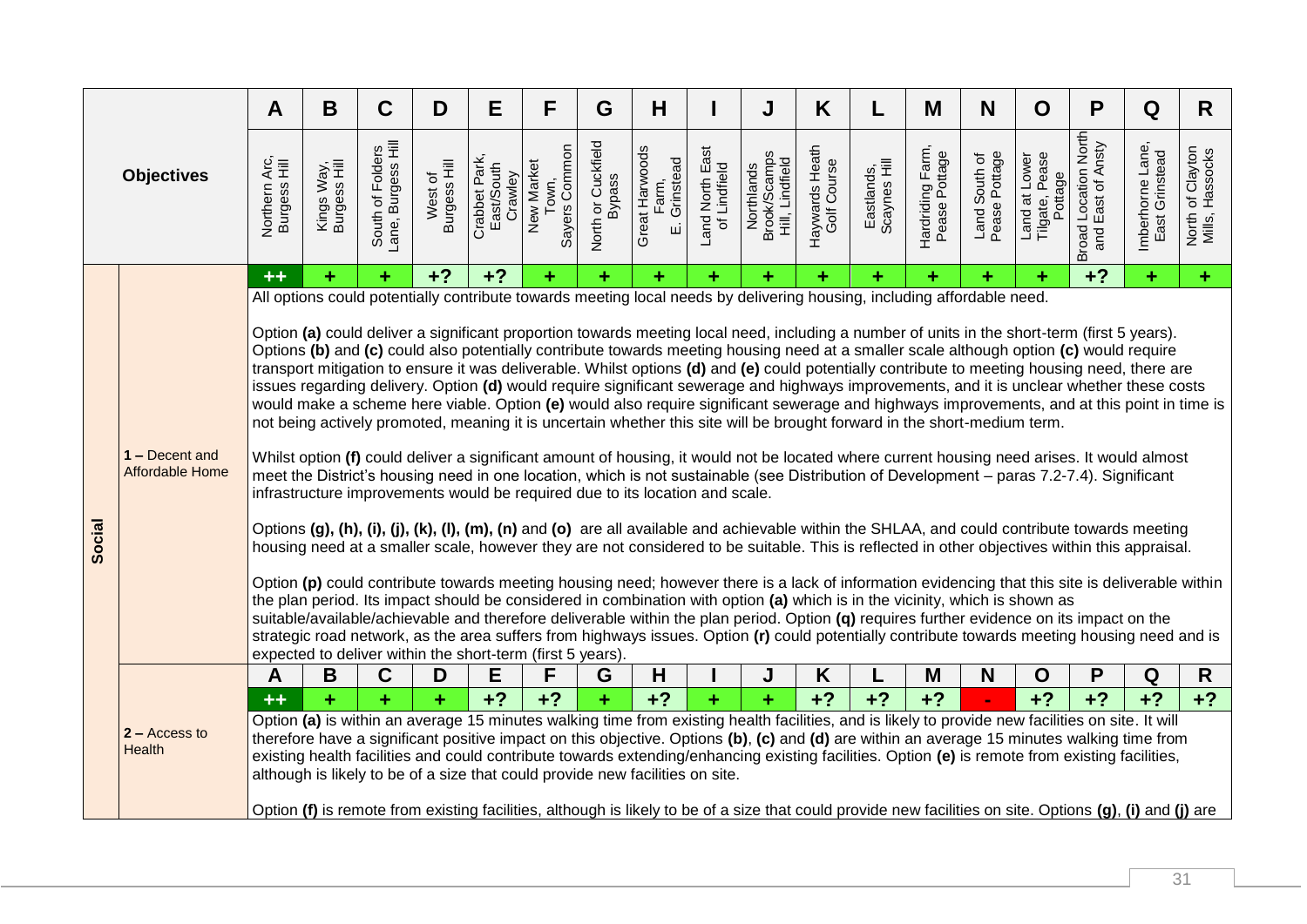|                                                                        |      |   |             |   | within an average 15 minutes walking time from existing health facilities and could contribute towards extending/enhancing existing facilities.<br>Options (h), (k), (l), (q) and (r) are an approximate 20 minute walk to existing health facilities which, although still in close proximity to existing                                                                                                                                                                                                                                                                                                                                                                                                                                                                                                                                                                                                                                                                                                                                                                                                                                                                                                                                                                                                                                                                                                                                                                                                                                                                                                                                                                                                                                                                                                                                                                                                                                                                                                                                                                           |      |   |      |      |      |      |      |      |      |      |      |   |      |
|------------------------------------------------------------------------|------|---|-------------|---|--------------------------------------------------------------------------------------------------------------------------------------------------------------------------------------------------------------------------------------------------------------------------------------------------------------------------------------------------------------------------------------------------------------------------------------------------------------------------------------------------------------------------------------------------------------------------------------------------------------------------------------------------------------------------------------------------------------------------------------------------------------------------------------------------------------------------------------------------------------------------------------------------------------------------------------------------------------------------------------------------------------------------------------------------------------------------------------------------------------------------------------------------------------------------------------------------------------------------------------------------------------------------------------------------------------------------------------------------------------------------------------------------------------------------------------------------------------------------------------------------------------------------------------------------------------------------------------------------------------------------------------------------------------------------------------------------------------------------------------------------------------------------------------------------------------------------------------------------------------------------------------------------------------------------------------------------------------------------------------------------------------------------------------------------------------------------------------|------|---|------|------|------|------|------|------|------|------|------|---|------|
|                                                                        |      |   |             |   | services, is not as accessible as other options.<br>Option (m) proposes a health facility (hospice) on-site. Option (n) is remote from existing health facilities and may not be of a significant size<br>that would allow for provision of new services on site. Options (o) and (p) are remote from existing facilities, although is likely to be of a size<br>that could provide new facilities on site. Options (m) and (o) could also use facilities in nearby Crawley Borough however these are not within<br>feasible walking distance due to segregation by the A23/M23.                                                                                                                                                                                                                                                                                                                                                                                                                                                                                                                                                                                                                                                                                                                                                                                                                                                                                                                                                                                                                                                                                                                                                                                                                                                                                                                                                                                                                                                                                                     |      |   |      |      |      |      |      |      |      |      |      |   |      |
|                                                                        | A    | В | $\mathbf C$ | D | Е                                                                                                                                                                                                                                                                                                                                                                                                                                                                                                                                                                                                                                                                                                                                                                                                                                                                                                                                                                                                                                                                                                                                                                                                                                                                                                                                                                                                                                                                                                                                                                                                                                                                                                                                                                                                                                                                                                                                                                                                                                                                                    | F    | G | Н    |      | J    | K    |      | M    | N    | O    | P    | Q | R    |
|                                                                        | $++$ | ٠ | ٠           | ٠ | $+?$                                                                                                                                                                                                                                                                                                                                                                                                                                                                                                                                                                                                                                                                                                                                                                                                                                                                                                                                                                                                                                                                                                                                                                                                                                                                                                                                                                                                                                                                                                                                                                                                                                                                                                                                                                                                                                                                                                                                                                                                                                                                                 | $++$ | ٠ | $+?$ | $+?$ | $+?$ | $+?$ | $+?$ | $+2$ | $+?$ | $+?$ | $+?$ |   | $++$ |
| 3 - Opportunities<br>for Education                                     |      |   |             |   | therefore have a significant positive impact on this objective. Options (b), (c) and (d) are within an average 15 minutes walking time from<br>existing education facilities and could contribute towards extending/enhancing existing facilities. Option (e) is remote from existing facilities,<br>although is likely to be of a size that could provide new facilities on site.<br>Option (f) is within an average 15 minutes walking time from existing education facilities although these are close to or at capacity. This option<br>would provide new facilities on site. Option (g) is within an average 15 minutes walking time from existing education facilities and could<br>contribute towards extending/enhancing existing facilities. Options (h) and (k) are an approximate 20 minute walk to existing education<br>facilities which, although still in close proximity to existing services, is not as accessible as other options. Options (i) and (j) are within an<br>average 15 minutes walking time from existing education facilities although these are close to or at capacity.<br>Option (I) is within an average 15 minutes walking time from existing education facilities although these are close to or at capacity.<br>Options (m), (n), (o) and (p) are remote from existing facilities, although are likely to be of a size that could provide new facilities on site -<br>option (m) in particular proposes new education facilities on-site. Options (m) and (o) could also use facilities in nearby Crawley Borough<br>however these are not within feasible walking distance due to segregation by the A23/M23. Option (q) includes Imberhorne Upper School on<br>site – development of option $(q)$ would facilitate consolidation of Imberhorne School onto a single site at Imberhorne Lane. Option $(r)$ is<br>around 15-20 minutes walking time from existing primary and secondary education facilities. This option proposes a new primary school on<br>site which will alleviate existing shortfalls in primary provision in Hassocks. |      |   |      |      |      |      |      |      |      |      |      |   |      |
|                                                                        | A    | B | $\mathbf C$ | D | E                                                                                                                                                                                                                                                                                                                                                                                                                                                                                                                                                                                                                                                                                                                                                                                                                                                                                                                                                                                                                                                                                                                                                                                                                                                                                                                                                                                                                                                                                                                                                                                                                                                                                                                                                                                                                                                                                                                                                                                                                                                                                    | F.   | G | н    |      | J    | K    |      | M    | N    | O    | P    | Q | R    |
|                                                                        | ÷    |   |             |   | $-2$                                                                                                                                                                                                                                                                                                                                                                                                                                                                                                                                                                                                                                                                                                                                                                                                                                                                                                                                                                                                                                                                                                                                                                                                                                                                                                                                                                                                                                                                                                                                                                                                                                                                                                                                                                                                                                                                                                                                                                                                                                                                                 | $+?$ | ÷ | ÷    | ÷    | ÷    | ÷.   | $-2$ | $+?$ | $-2$ | $-2$ | $+2$ |   | $+$  |
| $4 - Access to$<br><b>Retail and</b><br>Community<br><b>Facilities</b> |      |   |             |   | Option (a) is within an average 20 minute walk from Burgess Hill town centre, however is likely to provide retail and community facilities on<br>site. Options (b), (c) and (d) are within an average 15 minutes walking time from existing retail and community facilities in the town centre and<br>could encourage improved facilities. Option (e) is remote from existing facilities, although is likely to be of a size that could provide new<br>facilities on site although not to the same standard and range of facilities that can be expected in existing town/village centres.<br>Option (f) is remote from existing retail facilities, both town centre and out of town shopping areas, however it could provide facilities on site.<br>Options (g), (h), (i) and (j) are within an average 15 minutes walking time to existing retail and community facilities within town/village centres<br>(Haywards Heath, East Grinstead and Lindfield respectively) and could encourage improved facilities.                                                                                                                                                                                                                                                                                                                                                                                                                                                                                                                                                                                                                                                                                                                                                                                                                                                                                                                                                                                                                                                                     |      |   |      |      |      |      |      |      |      |      |      |   |      |
|                                                                        |      |   |             |   | Options (k) and (q) are within an average 15 minutes walking time from existing retail and community facilities in Haywards Heath / East                                                                                                                                                                                                                                                                                                                                                                                                                                                                                                                                                                                                                                                                                                                                                                                                                                                                                                                                                                                                                                                                                                                                                                                                                                                                                                                                                                                                                                                                                                                                                                                                                                                                                                                                                                                                                                                                                                                                             |      |   |      |      |      |      |      |      |      |      |      |   |      |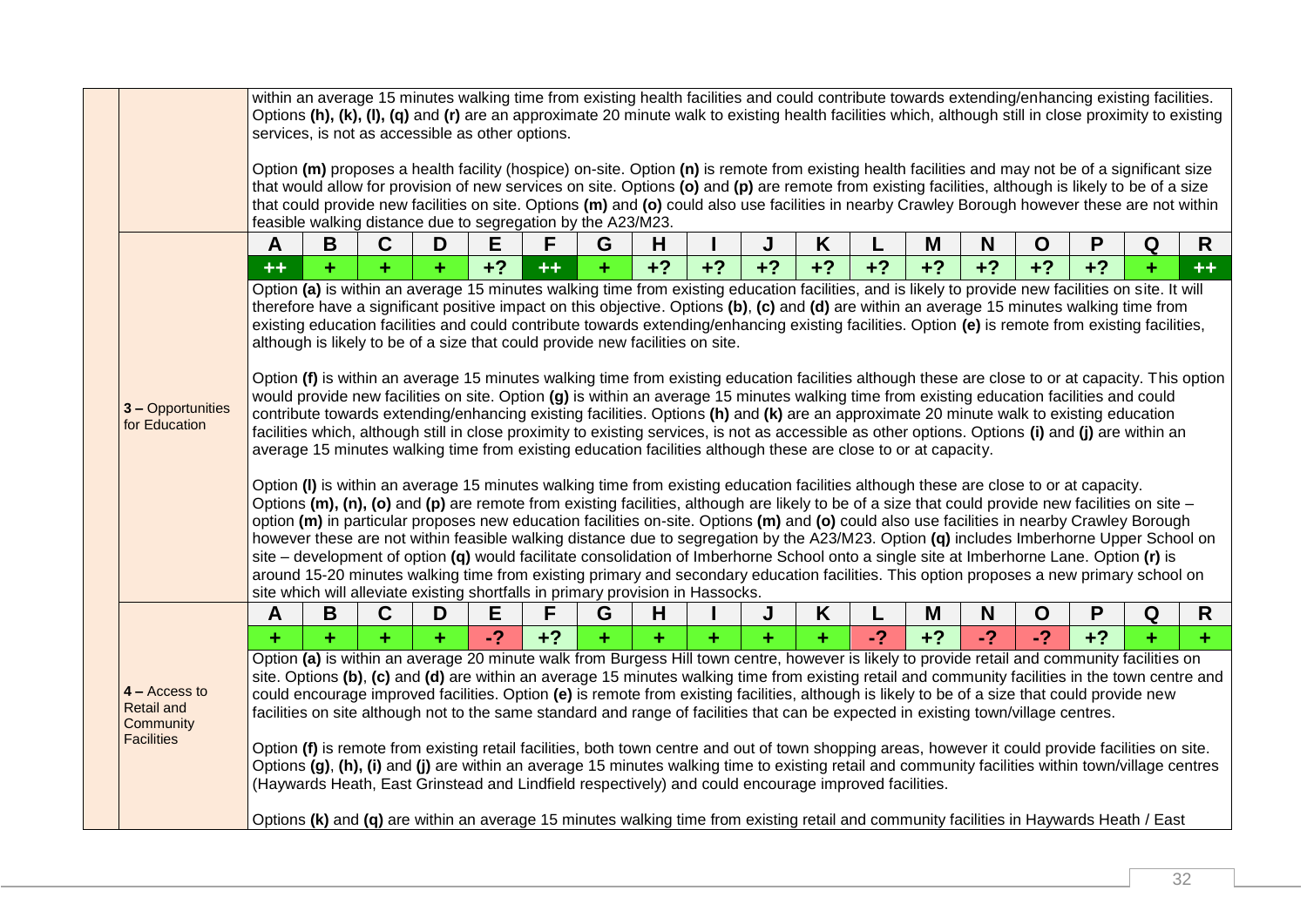|               |                                                                        |                                                                |                         |                                     |      |      |                |              |      |      |      |                                                                                                | Grinstead town centres respectively and could encourage improved facilities. Options (I), (m), (n) and (o) are remote from existing retail and<br>community facilities although could be of a size that encourage or provide limited facilities on site although not to the same standard and                                                                                                                                                                                                                                                                                                                                                                                                                                                                                                                                                                                                                                                                                                                                                         |          |              |                |      |              |              |
|---------------|------------------------------------------------------------------------|----------------------------------------------------------------|-------------------------|-------------------------------------|------|------|----------------|--------------|------|------|------|------------------------------------------------------------------------------------------------|-------------------------------------------------------------------------------------------------------------------------------------------------------------------------------------------------------------------------------------------------------------------------------------------------------------------------------------------------------------------------------------------------------------------------------------------------------------------------------------------------------------------------------------------------------------------------------------------------------------------------------------------------------------------------------------------------------------------------------------------------------------------------------------------------------------------------------------------------------------------------------------------------------------------------------------------------------------------------------------------------------------------------------------------------------|----------|--------------|----------------|------|--------------|--------------|
|               |                                                                        |                                                                |                         | meetings, café and retail) on site. |      |      |                |              |      |      |      |                                                                                                | range of facilities that can be expected in town/village centres $-$ option $(m)$ is proposing community facilities (community building with                                                                                                                                                                                                                                                                                                                                                                                                                                                                                                                                                                                                                                                                                                                                                                                                                                                                                                          |          |              |                |      |              |              |
|               |                                                                        | improved facilities.                                           |                         |                                     |      |      |                |              |      |      |      |                                                                                                | Option (p) is within an average 20 minutes walking time from existing retail and community facilities in Cuckfield, although there are limited<br>services compared to nearby towns such as Haywards Heath it is expected that this option would provide facilities on site. Options (m) and<br>(o) could use facilities in nearby Crawley Borough however these are not within feasible walking distance due to segregation by the A23/M23.<br>Option (r) is approximately 15 minutes walking time from existing retail and community facilities in the town centre and could encourage                                                                                                                                                                                                                                                                                                                                                                                                                                                              |          |              |                |      |              |              |
|               |                                                                        | A                                                              | B                       | $\mathbf C$                         | D    | E    | F              | G            | H    |      | J    | Κ                                                                                              |                                                                                                                                                                                                                                                                                                                                                                                                                                                                                                                                                                                                                                                                                                                                                                                                                                                                                                                                                                                                                                                       | M        | N            | O              | Ρ    | Q            | R            |
|               |                                                                        | ٠                                                              | ٠                       | ٠                                   | ÷    | $-2$ |                | ٠            | ÷    | $-2$ | $+?$ | ٠                                                                                              | $+?$                                                                                                                                                                                                                                                                                                                                                                                                                                                                                                                                                                                                                                                                                                                                                                                                                                                                                                                                                                                                                                                  | $-2$     | $-2$         | $-2$           | $-2$ |              | ÷.           |
|               | 5 - Cohesive,<br>Safe, Crime<br><b>Resistant</b><br><b>Communities</b> | its location.<br>for the village, limiting community cohesion. |                         |                                     |      |      |                |              |      |      |      | remote from existing communities and would therefore impact less positively on this objective. | Option (f) is remote from existing communities and would therefore impact less positively on this objective. It is likely to attract more people<br>from outside of the District due to its size, so would not provide housing in the area where need arises, limiting community cohesion. Options<br>(g) and (h) would help ensure a cohesive community by providing housing close to where the need arises from. Option (i) would be of a size<br>potentially too big for the village, limiting community cohesion. Option (j) may have more limited opportunities for community cohesion due to<br>Options (k) and (q) and (r) would help ensure a cohesive community by providing housing close to where the need arises from. Option (I) may<br>have more limited opportunities for community cohesion due to its location. Options (m), (n), (o) and (p) are remote from existing communities<br>and would therefore impact less positively on this objective. Option (p) would be promoting development at a scale that is potentially too big |          |              |                |      |              |              |
|               |                                                                        | Α                                                              | В                       | C                                   | D    | E    | F              | G            | H    |      | J    | Κ                                                                                              |                                                                                                                                                                                                                                                                                                                                                                                                                                                                                                                                                                                                                                                                                                                                                                                                                                                                                                                                                                                                                                                       | M        | N            | $\mathbf O$    | P    | Q            | R            |
|               |                                                                        | $-2$                                                           | $\overline{\mathbf{0}}$ | $\mathbf{0}$                        | $-2$ | $-2$ | $\blacksquare$ | $\mathbf{0}$ | $-2$ |      | $-2$ | $\overline{\mathbf{0}}$                                                                        | $\bf{0}$                                                                                                                                                                                                                                                                                                                                                                                                                                                                                                                                                                                                                                                                                                                                                                                                                                                                                                                                                                                                                                              | $\bf{0}$ | $\mathbf{0}$ | $\overline{0}$ |      | $\mathbf{0}$ | $\mathbf{0}$ |
| Environmental | $6 -$ Flood Risk                                                       | adjacent to option (o).                                        |                         | Flood Risk Sequential Test.         |      |      |                |              |      |      |      |                                                                                                | Options (a), (d), (e), (h) and (j) all contain areas identified as being at risk from flooding. Whilst development would not take place in<br>designated Flood Risk zones 2 and 3 (and appropriate buffers), further mitigation may be required. Any issues would be identified through the<br>Options (f), (i) and (p) contain significant areas identified as being at risk from flooding. Whilst development would not take place in<br>designated Flood Risk zones 2 and 3 (and appropriate buffers), further mitigation may be required. An area of Flood Risk zones 2 and 3 lie<br>There are no anticipated flood risk issues arising from options (b), (c), (g), (k), (l), (m), (n), (q) or (r).                                                                                                                                                                                                                                                                                                                                               |          |              |                |      |              |              |
|               | 7 - Efficient Land                                                     | A                                                              | B                       | C                                   | D    | Е    | F              | G            | H    |      |      | Κ                                                                                              |                                                                                                                                                                                                                                                                                                                                                                                                                                                                                                                                                                                                                                                                                                                                                                                                                                                                                                                                                                                                                                                       | M        | N            | O              | P    | Q            | R            |
|               | Use                                                                    |                                                                |                         |                                     |      |      |                |              |      |      |      |                                                                                                |                                                                                                                                                                                                                                                                                                                                                                                                                                                                                                                                                                                                                                                                                                                                                                                                                                                                                                                                                                                                                                                       |          |              |                |      |              |              |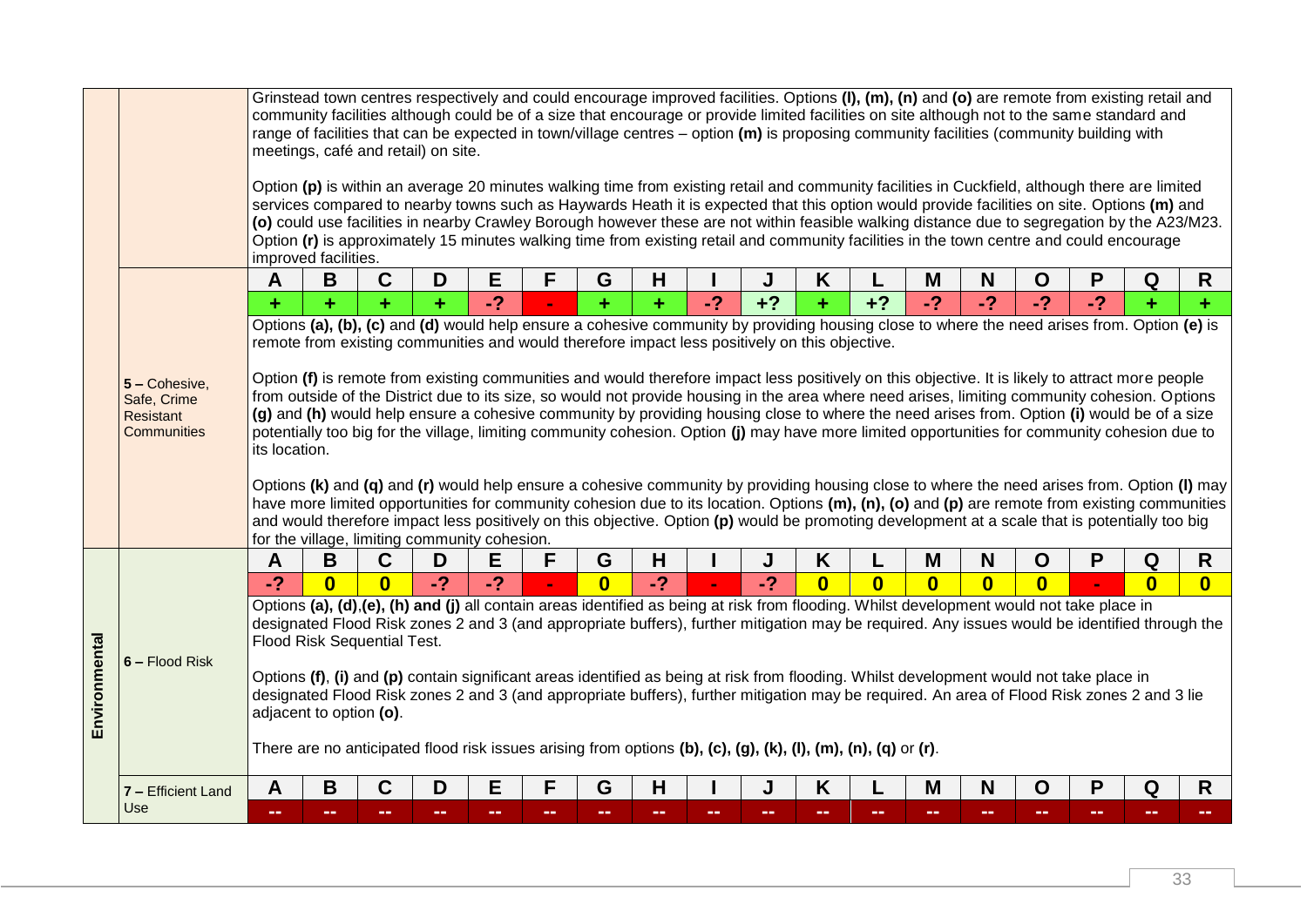|                                             |              | on this objective.                                      |              |                                   | All options would require significant amounts of previously undeveloped (greenfield) land and would therefore have severe negative impacts                                                                                                                                                                                                                                                                                                                                                                                                                                                                                                                                                                                                                                                                                                                                                                                                                                                                                                                                                                                                                                                                                                                                                                                                                                                                                                                                                                                                                                                                                                                                                                                       |                          |    |              |      |   |     |               |             |   |                         |                         |
|---------------------------------------------|--------------|---------------------------------------------------------|--------------|-----------------------------------|----------------------------------------------------------------------------------------------------------------------------------------------------------------------------------------------------------------------------------------------------------------------------------------------------------------------------------------------------------------------------------------------------------------------------------------------------------------------------------------------------------------------------------------------------------------------------------------------------------------------------------------------------------------------------------------------------------------------------------------------------------------------------------------------------------------------------------------------------------------------------------------------------------------------------------------------------------------------------------------------------------------------------------------------------------------------------------------------------------------------------------------------------------------------------------------------------------------------------------------------------------------------------------------------------------------------------------------------------------------------------------------------------------------------------------------------------------------------------------------------------------------------------------------------------------------------------------------------------------------------------------------------------------------------------------------------------------------------------------|--------------------------|----|--------------|------|---|-----|---------------|-------------|---|-------------------------|-------------------------|
|                                             | A            | B                                                       | $\mathbf C$  | D                                 | Е<br>F                                                                                                                                                                                                                                                                                                                                                                                                                                                                                                                                                                                                                                                                                                                                                                                                                                                                                                                                                                                                                                                                                                                                                                                                                                                                                                                                                                                                                                                                                                                                                                                                                                                                                                                           | G                        | н  | J            | K    |   | M   | N             | $\mathbf O$ | P | Q                       | R                       |
|                                             | $\mathbf{r}$ | $+2$                                                    | $\mathbf{0}$ | $-2$                              | $-2$                                                                                                                                                                                                                                                                                                                                                                                                                                                                                                                                                                                                                                                                                                                                                                                                                                                                                                                                                                                                                                                                                                                                                                                                                                                                                                                                                                                                                                                                                                                                                                                                                                                                                                                             | $\mathbf{0}$             |    | $\mathbf{0}$ |      |   |     |               |             |   | $-2$                    | $\overline{\mathbf{0}}$ |
| 8 - Conserve and<br>Enhance<br>Biodiversity |              | and Copyhold Hanger SNCI.<br>Plats and High Lanes SNCI. |              | disturbance from increased usage. | Option (a) contains several areas of designated ancient woodland, contains part of the Bedelands SNCI and is adjacent to the Great Wood<br>Option (b) is adjacent to the Ditchling Common SSSI. The site proponents have worked on a scheme to improve this area, which could<br>enhance and safeguard the SSSI and therefore could lead to positive impacts on this objective. No formal designations exist for option (c).<br>Options (d),(e) and (f) contain small areas of ancient woodland. Whist these would be retained and buffered, they could suffer from<br>degradation as a result of disturbance from increased usage. The southern part of option (e) also lies adjacent to the Oaken Wood, Stony<br>No formal designations are located in proximity of option $(g)$ , $(j)$ or $(r)$ . Option $(h)$ contains significant areas of ancient woodland – the location<br>of this would mean it is difficult to gain access to some areas of the site without causing significant disturbance. Part of option (i) includes the<br>Eastern Road Local Nature Reserve. Development here would impact negatively on the nature reserve.<br>Option (k) lies adjacent to significant amounts of ancient woodland, and the Wickham Woods SNCI. Option (I) lies adjacent to the Costells,<br>Henfield and Nashgill Woods SNCI as well as ancient woodland. Options (m), (n), (o) and (p) contain significant amounts of ancient<br>woodland. Whist these would be retained and buffered, it could suffer from degradation as a result of disturbance from increased usage.<br>Option (q) contains small areas of ancient woodland. Whist this would be retained and buffered, it could suffer from degradation as a result of |                          |    |              |      |   |     |               |             |   |                         |                         |
|                                             | A            | B                                                       | $\mathbf C$  | D                                 | F<br>E                                                                                                                                                                                                                                                                                                                                                                                                                                                                                                                                                                                                                                                                                                                                                                                                                                                                                                                                                                                                                                                                                                                                                                                                                                                                                                                                                                                                                                                                                                                                                                                                                                                                                                                           | G                        | H  | J            | K    | L | M   | N             | $\mathbf O$ | P | Q                       | $\mathsf{R}$            |
|                                             |              |                                                         | $-2$         | $\overline{\mathbf{0}}$           | $-2$<br>All options have potential to have a negative impact on this objective as all sites are located within areas designated as countryside. The<br>impact will be largely dependent on designations, landscape quality, character and capacity. The SHLAA assesses the impact each site would                                                                                                                                                                                                                                                                                                                                                                                                                                                                                                                                                                                                                                                                                                                                                                                                                                                                                                                                                                                                                                                                                                                                                                                                                                                                                                                                                                                                                                | $\overline{\phantom{a}}$ | -- | $-2$         | $-2$ |   | mm. | $\frac{1}{2}$ | --          |   | $\overline{\mathbf{0}}$ |                         |
|                                             |              |                                                         |              |                                   | have on landscape using the LUC 'Capacity Study'. Sites deemed to be unsuitable in landscape terms were subject to a focused landscape<br>review to see whether there was any potential for development.                                                                                                                                                                                                                                                                                                                                                                                                                                                                                                                                                                                                                                                                                                                                                                                                                                                                                                                                                                                                                                                                                                                                                                                                                                                                                                                                                                                                                                                                                                                         |                          |    |              |      |   |     |               |             |   |                         |                         |
| 9 - Protect and<br>Enhance<br>Countryside   |              |                                                         |              |                                   | Sites (a) and (b) have low/medium potential for development in landscape terms. Site (c) has medium landscape potential, however is in<br>proximity to the South Downs National Park – development here would have to respect its setting. Site (d) has high capacity for development<br>in landscape terms, which may negate any potential negative impacts. Site (e) has low/medium potential for development in landscape<br>terms, however is partly within the High Weald AONB.                                                                                                                                                                                                                                                                                                                                                                                                                                                                                                                                                                                                                                                                                                                                                                                                                                                                                                                                                                                                                                                                                                                                                                                                                                             |                          |    |              |      |   |     |               |             |   |                         |                         |
|                                             |              |                                                         |              |                                   | Site (f) has medium potential for development in landscape terms in terms of overall capacity/suitability/yield. Sites (g) and (i) have<br>low/medium potential for development, although site (i) is within proximity of the High Weald AONB. Site (h) has low/medium landscape<br>potential, and is wholly within the High Weald AONB. Site (j) has medium landscape potential, (k) has medium/high landscape potential<br>however is within proximity of the High Weald AONB. Site (I) has low/medium potential for development in landscape terms.                                                                                                                                                                                                                                                                                                                                                                                                                                                                                                                                                                                                                                                                                                                                                                                                                                                                                                                                                                                                                                                                                                                                                                           |                          |    |              |      |   |     |               |             |   |                         |                         |
|                                             |              |                                                         |              |                                   | Options (m) and (n) are both wholly within the High Weald AONB, however have been assessed as having medium potential in landscape<br>terms in terms of overall capacity/suitability/yield. Option (o) is also wholly within the AONB, but has been assessed as having low/medium                                                                                                                                                                                                                                                                                                                                                                                                                                                                                                                                                                                                                                                                                                                                                                                                                                                                                                                                                                                                                                                                                                                                                                                                                                                                                                                                                                                                                                                |                          |    |              |      |   |     |               |             |   |                         |                         |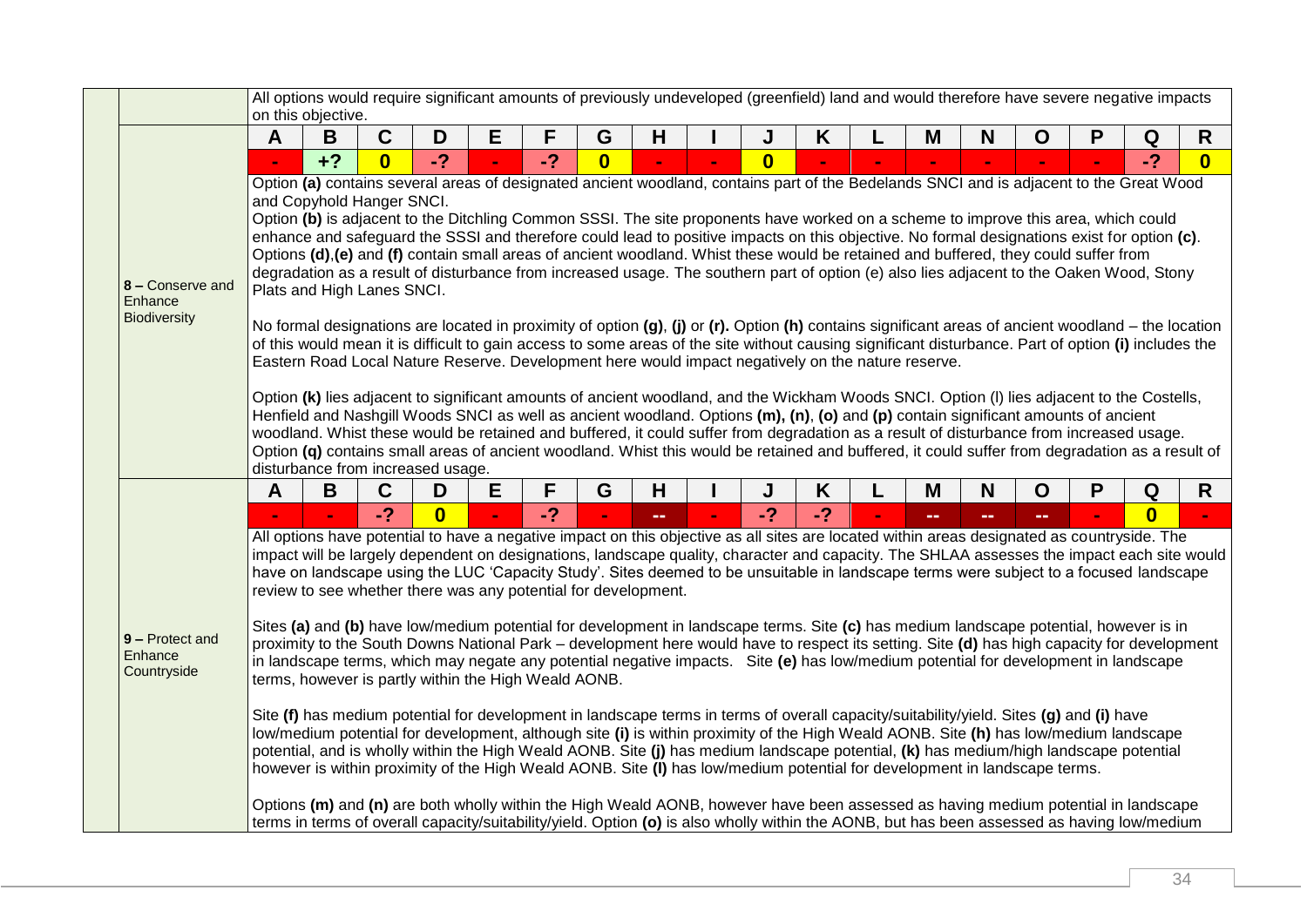|                                                            |      |                                                 | landscape potential (as well as negligible landscape capacity). Site $\overline{(p)}$ has low/medium potential for development in landscape terms,<br>any potential negative impacts. Site (r) has low potential for development in landscape terms.                                                                                                                                                                                                                                                                                                                                                                  |      |      |        |    |      |      |          |              |                         |                         |              |                         |      | however is partly within the High Weald AONB. Site (q) has medium/high capacity for development in landscape terms, which may negate                                                                                                                                                                                                                                                                                                                                                                                                                                                                                                                                                                                                                                                                                                                                                                                                                                                                                                                                                                                                                                                                                                                                                                                                                                                                                                                                                                                                                                                                                                                                                                                                                                                                                                                                                                                                                                                                                                                                                                                                                                                                                                                         |              |
|------------------------------------------------------------|------|-------------------------------------------------|-----------------------------------------------------------------------------------------------------------------------------------------------------------------------------------------------------------------------------------------------------------------------------------------------------------------------------------------------------------------------------------------------------------------------------------------------------------------------------------------------------------------------------------------------------------------------------------------------------------------------|------|------|--------|----|------|------|----------|--------------|-------------------------|-------------------------|--------------|-------------------------|------|--------------------------------------------------------------------------------------------------------------------------------------------------------------------------------------------------------------------------------------------------------------------------------------------------------------------------------------------------------------------------------------------------------------------------------------------------------------------------------------------------------------------------------------------------------------------------------------------------------------------------------------------------------------------------------------------------------------------------------------------------------------------------------------------------------------------------------------------------------------------------------------------------------------------------------------------------------------------------------------------------------------------------------------------------------------------------------------------------------------------------------------------------------------------------------------------------------------------------------------------------------------------------------------------------------------------------------------------------------------------------------------------------------------------------------------------------------------------------------------------------------------------------------------------------------------------------------------------------------------------------------------------------------------------------------------------------------------------------------------------------------------------------------------------------------------------------------------------------------------------------------------------------------------------------------------------------------------------------------------------------------------------------------------------------------------------------------------------------------------------------------------------------------------------------------------------------------------------------------------------------------------|--------------|
|                                                            | A    | B                                               | C                                                                                                                                                                                                                                                                                                                                                                                                                                                                                                                                                                                                                     | D    | E    | F      | G  | н    |      |          | K            |                         | M                       | N            | $\mathbf O$             | P    | Q                                                                                                                                                                                                                                                                                                                                                                                                                                                                                                                                                                                                                                                                                                                                                                                                                                                                                                                                                                                                                                                                                                                                                                                                                                                                                                                                                                                                                                                                                                                                                                                                                                                                                                                                                                                                                                                                                                                                                                                                                                                                                                                                                                                                                                                            | $\mathsf{R}$ |
|                                                            | $-2$ | $-2$                                            | $-2$                                                                                                                                                                                                                                                                                                                                                                                                                                                                                                                                                                                                                  | $-2$ | $-2$ |        | -- | $-2$ |      | $\bf{0}$ | $\mathbf{0}$ | $\overline{\mathbf{0}}$ | $\overline{\mathbf{0}}$ | $\mathbf{0}$ | $\overline{\mathbf{0}}$ | $-2$ | $-2$                                                                                                                                                                                                                                                                                                                                                                                                                                                                                                                                                                                                                                                                                                                                                                                                                                                                                                                                                                                                                                                                                                                                                                                                                                                                                                                                                                                                                                                                                                                                                                                                                                                                                                                                                                                                                                                                                                                                                                                                                                                                                                                                                                                                                                                         | $-2$         |
| 10 - Protect and<br><b>Enhance Historic</b><br>Environment |      |                                                 | Option (f) has a number of listed buildings within the site boundary; development here would have an impact upon their setting.<br>Options (g) and (i) are both located adjacent to conservation areas, containing a number of listed buildings. Development here would<br>therefore have a severe impact on both the conservation area and setting of listed buildings. Option (h) is located in proximity of listed<br>buildings, and development here could have an impact upon their setting. There are no historic environment designations that will be<br>impacted by options (j), (k), (l), (m), (n), or (o). |      |      |        |    |      |      |          |              |                         |                         |              |                         |      | Options (a), (b), (c),(d) and (e) are located in proximity of listed buildings, and development here could have an impact upon their setting.                                                                                                                                                                                                                                                                                                                                                                                                                                                                                                                                                                                                                                                                                                                                                                                                                                                                                                                                                                                                                                                                                                                                                                                                                                                                                                                                                                                                                                                                                                                                                                                                                                                                                                                                                                                                                                                                                                                                                                                                                                                                                                                |              |
|                                                            | A    | B                                               | Options $(p),(q)$ and $(r)$ are located in proximity of listed buildings, and development here could have an impact upon their setting.<br>$\mathbf C$                                                                                                                                                                                                                                                                                                                                                                                                                                                                | D    | Е    | F      | G  | H    |      | J        | K            |                         | M                       | N            | $\mathbf O$             | P    | Q                                                                                                                                                                                                                                                                                                                                                                                                                                                                                                                                                                                                                                                                                                                                                                                                                                                                                                                                                                                                                                                                                                                                                                                                                                                                                                                                                                                                                                                                                                                                                                                                                                                                                                                                                                                                                                                                                                                                                                                                                                                                                                                                                                                                                                                            | R            |
|                                                            | $+2$ | $+?$                                            |                                                                                                                                                                                                                                                                                                                                                                                                                                                                                                                                                                                                                       | $+?$ |      | $\sim$ |    | mar. | $+2$ | $+2$     | $+?$         | $-2$                    | $\blacksquare$          |              |                         |      |                                                                                                                                                                                                                                                                                                                                                                                                                                                                                                                                                                                                                                                                                                                                                                                                                                                                                                                                                                                                                                                                                                                                                                                                                                                                                                                                                                                                                                                                                                                                                                                                                                                                                                                                                                                                                                                                                                                                                                                                                                                                                                                                                                                                                                                              | $+2$         |
| 11 - Reduce Road<br>Congestion                             |      | be undertaken alongside a planning application. | place using private car.<br>proposed. Options (h) and (q) are therefore likely to have a significant negative impact on this objective.                                                                                                                                                                                                                                                                                                                                                                                                                                                                               |      |      |        |    |      |      |          |              |                         |                         |              |                         |      | road network but mitigation is suggested (and planned for) as part of the scheme. Option (c), in combination with option (b) which already has<br>outline planning permission, would cause network congestion on Folders Lane, Burgess Hill. Significant highways and transport mitigation<br>would be required. Option (e) is remote from public transport facilities, and remote from essential services, so most journeys are likely to take<br>Option (f) is remote from public transport facilities, and remote from essential services, so most journeys are likely to take place using private<br>car. It will not be possible to improve rail transport links, and (dependant on precise location) may have significant impact on A23 junctions.<br>Option (g) may increase congestion on Butlers Green Road, Haywards Heath - this link has been identified in the Mid Sussex Transport<br>Study as experiencing potential future network problems. Options (h), (i), (j) and (k) are within reasonable walking distance from public<br>transport facilities, which may reduce the number of journeys by private car. However, there are severe transport constraints within East<br>Grinstead which is likely to limit the amount of strategic development that would be appropriate within the town unless significant mitigation is<br>Option (I) is served by irregular frequency bus transport, but is otherwise remote from public transport facilities. Options (m), (n) and (o) are<br>remote from public transport facilities, and remote from essential services, so most journeys are likely to take place using private car. These<br>options are likely to impact on the A/M23 junction which is close to capacity; mitigation is likely to be required. Option (p) is remote from public<br>transport facilities. Option (r) is located within reasonable walking distance to frequent bus and train services which could reduce the number<br>of journeys undertaken by private car. The impact of this site on the Stonepound Crossroads Air Quality Management Area (AQMA) has been<br>assessed through the Council's strategic transport modelling work and no significant impact is expected - detailed assessments will need to |              |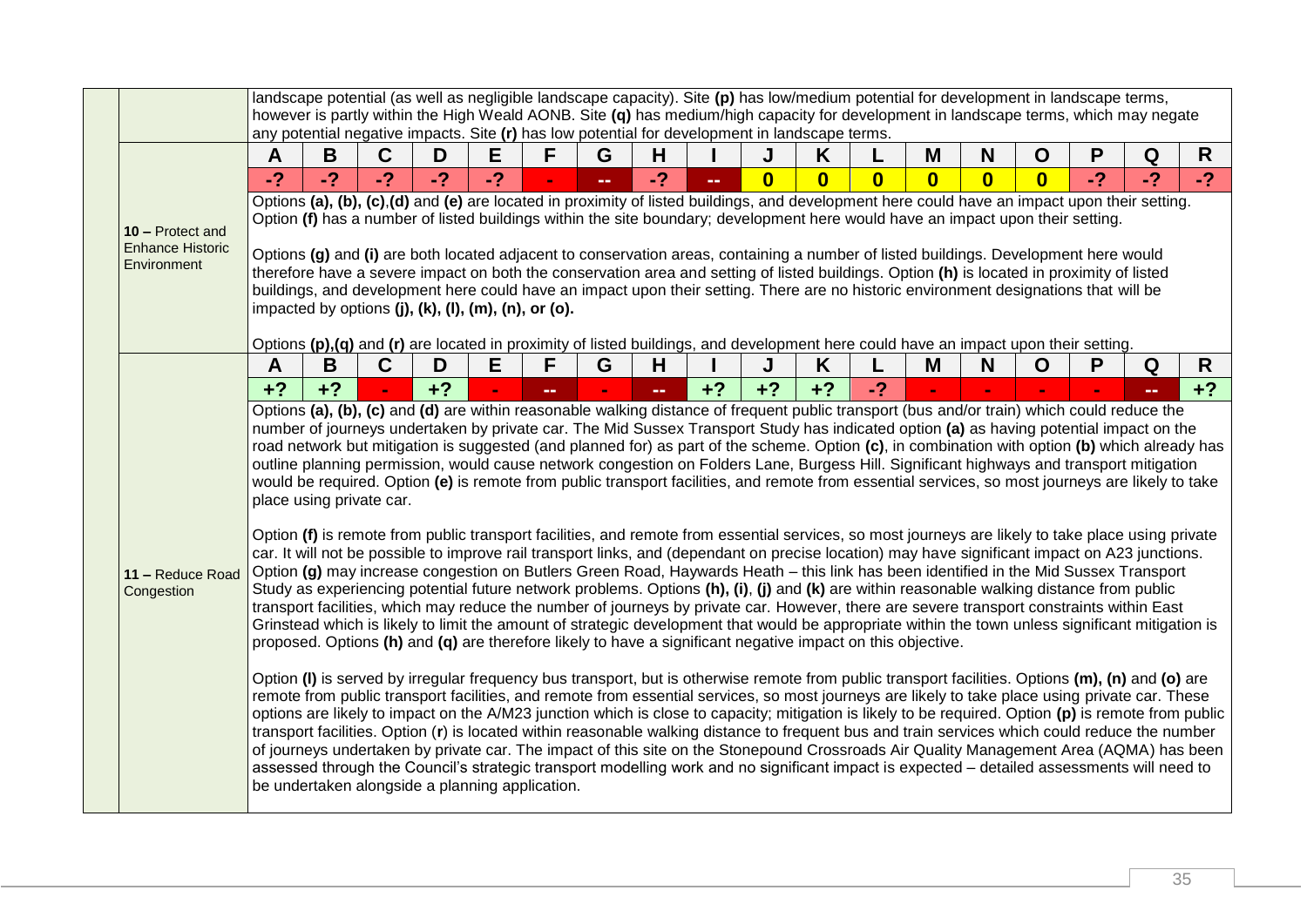|          |                                           | Α               | B                                        | C           | D    | E              |      | G    | Н    |      |      | K                                                                                                                                                                                                                                                                                                  |      | Μ    | N    | O    |      | Q    | R    |
|----------|-------------------------------------------|-----------------|------------------------------------------|-------------|------|----------------|------|------|------|------|------|----------------------------------------------------------------------------------------------------------------------------------------------------------------------------------------------------------------------------------------------------------------------------------------------------|------|------|------|------|------|------|------|
|          | 12 - Reduce                               |                 |                                          |             |      |                |      |      |      |      |      |                                                                                                                                                                                                                                                                                                    |      |      |      |      |      |      |      |
|          | <b>Waste Generation</b>                   |                 |                                          |             |      |                |      |      |      |      |      | All options are going to impact on the amount of waste generated, both during construction stage and household waste generated once                                                                                                                                                                |      |      |      |      |      |      |      |
|          |                                           |                 | recycling facility.                      |             |      |                |      |      |      |      |      | occupied. This could be mitigated by a sustainable resource use policy. All developments will benefit from the District Council's kerbside                                                                                                                                                         |      |      |      |      |      |      |      |
|          |                                           | $\mathsf{A}$    | B                                        | $\mathbf C$ | D    | E              | F    | G    | Н    |      | J    | K                                                                                                                                                                                                                                                                                                  |      | M    | N    | O    | P    | Q    | R    |
|          |                                           | $-2$            | $-2$                                     | $-2$        | $-2$ | $\blacksquare$ | $-2$ | $-2$ | $-2$ | $-2$ | $-2$ | $-2$                                                                                                                                                                                                                                                                                               | $-2$ | $-2$ | $-2$ | $-2$ | $-2$ | $-2$ | $-2$ |
|          | 13 - Maintain and<br><b>Improve Water</b> |                 |                                          |             |      |                |      |      |      |      |      | An increase in housing and business development will increase water usage, so all options are likely to impact negatively on this objective.                                                                                                                                                       |      |      |      |      |      |      |      |
|          | Quality                                   |                 |                                          |             |      |                |      |      |      |      |      | Site specific constraints have been identified with option (e) – this is related to sewerage capacity at the Crawley Treatment Works and the                                                                                                                                                       |      |      |      |      |      |      |      |
|          |                                           |                 |                                          |             |      |                |      |      |      |      |      | developments already programmed for this area (both within Crawley and Horsham Districts). This situation may be resolved in the longer                                                                                                                                                            |      |      |      |      |      |      |      |
|          |                                           | term.<br>A      | B                                        | $\mathbf C$ | D    | E              | F    | G    | н    |      | J    | K                                                                                                                                                                                                                                                                                                  |      | M    | N    | O    | P    | Q    | R    |
|          | 14 - Increase                             | $+2$            | $+2$                                     | $+2$        | $+?$ | $+2$           | $+2$ | $+2$ | $+?$ | $+2$ | $+?$ | $+?$                                                                                                                                                                                                                                                                                               | $+2$ | $+?$ | $+2$ | $+2$ | $+2$ | $+?$ | $+2$ |
|          | <b>Energy Efficiency</b>                  |                 |                                          |             |      |                |      |      |      |      |      | All options should seek to use renewable energy sources, and would be constructed using sustainable construction techniques – including                                                                                                                                                            |      |      |      |      |      |      |      |
|          |                                           |                 |                                          |             |      |                |      |      |      |      |      | compliance with Building Regulations. This could have a positive impact on this objective.                                                                                                                                                                                                         |      |      |      |      |      |      |      |
|          |                                           | Α               | B                                        | C           | D    | E              | F    | G    | н    |      |      | K                                                                                                                                                                                                                                                                                                  |      | M    | N    | O    | P    | Q    | R    |
|          |                                           | $++$            |                                          |             |      |                | --   | $+2$ | $+?$ |      |      |                                                                                                                                                                                                                                                                                                    |      | $+?$ | $+?$ |      |      | $+?$ |      |
|          |                                           |                 |                                          |             |      |                |      |      |      |      |      | Option (a) will encourage regeneration of the town centre by increase footfall, and be a driver for new town centre                                                                                                                                                                                |      |      |      |      |      |      |      |
|          |                                           |                 |                                          |             |      |                |      |      |      |      |      | retail/community/entertainment uses (a scheme has been approved). Options (b), (c) and (d) would do the same, but to a lesser extent due to<br>their size. Option (e) is remote from existing town and village centres within Mid Sussex, and is therefore expected to impact negatively on        |      |      |      |      |      |      |      |
|          |                                           | this objective. |                                          |             |      |                |      |      |      |      |      |                                                                                                                                                                                                                                                                                                    |      |      |      |      |      |      |      |
|          |                                           |                 |                                          |             |      |                |      |      |      |      |      |                                                                                                                                                                                                                                                                                                    |      |      |      |      |      |      |      |
|          | 15 - Encourage                            |                 |                                          |             |      |                |      |      |      |      |      | Option (f) is remote from existing town and village centres within Mid Sussex. The size of this development would mean new                                                                                                                                                                         |      |      |      |      |      |      |      |
|          | regeneration of<br>Town and village       |                 |                                          |             |      |                |      |      |      |      |      | retail/community/entertainment facilities are likely to be developed on-site, which would be to the detriment of existing towns and villages in<br>the District. Options (g) and (h) are relatively remote from existing centres however could encourage regeneration of Cuckfield and East        |      |      |      |      |      |      |      |
|          | Centres                                   |                 |                                          |             |      |                |      |      |      |      |      | Grinstead respectively. Options (i) and (j) could increase demand for facilities in Lindfield and maintain or improve the number/quality of retail                                                                                                                                                 |      |      |      |      |      |      |      |
| Economic |                                           |                 | facilities in the village centre.        |             |      |                |      |      |      |      |      |                                                                                                                                                                                                                                                                                                    |      |      |      |      |      |      |      |
|          |                                           |                 |                                          |             |      |                |      |      |      |      |      |                                                                                                                                                                                                                                                                                                    |      |      |      |      |      |      |      |
|          |                                           |                 |                                          |             |      |                |      |      |      |      |      | Options (k) and (I) could increase demand for facilities in Haywards Heath/Lindfield and Scaynes Hill respectively and maintain or improve the<br>number/quality of retail facilities in the village centres. Options (o) and the majority of option (p) are remote from existing town and village |      |      |      |      |      |      |      |
|          |                                           |                 |                                          |             |      |                |      |      |      |      |      | centres within Mid Sussex, and are therefore expected to impact negatively on this objective. Options (m) and (n) may encourage                                                                                                                                                                    |      |      |      |      |      |      |      |
|          |                                           |                 |                                          |             |      |                |      |      |      |      |      | regeneration of Pease Pottage. Options (q) could increase demand for facilities in East Grinstead and maintain or improve the number/quality                                                                                                                                                       |      |      |      |      |      |      |      |
|          |                                           |                 | retail facilities in the village centre. |             |      |                |      |      |      |      |      | of retail facilities in the town centre. Option (r) could increase demand for facilities in Hassocks and maintain or improve the number/quality of                                                                                                                                                 |      |      |      |      |      |      |      |
|          | 16 - Ensure High                          | Α               | B                                        | $\mathbf C$ | D    | E              | F    | G    | Н    |      |      | Κ                                                                                                                                                                                                                                                                                                  |      | Μ    | N    | 0    | P    | Q    | R    |
|          | and Stable<br>Employment                  | $++$            |                                          |             |      | $+2$           |      |      |      |      |      |                                                                                                                                                                                                                                                                                                    |      |      |      |      |      |      |      |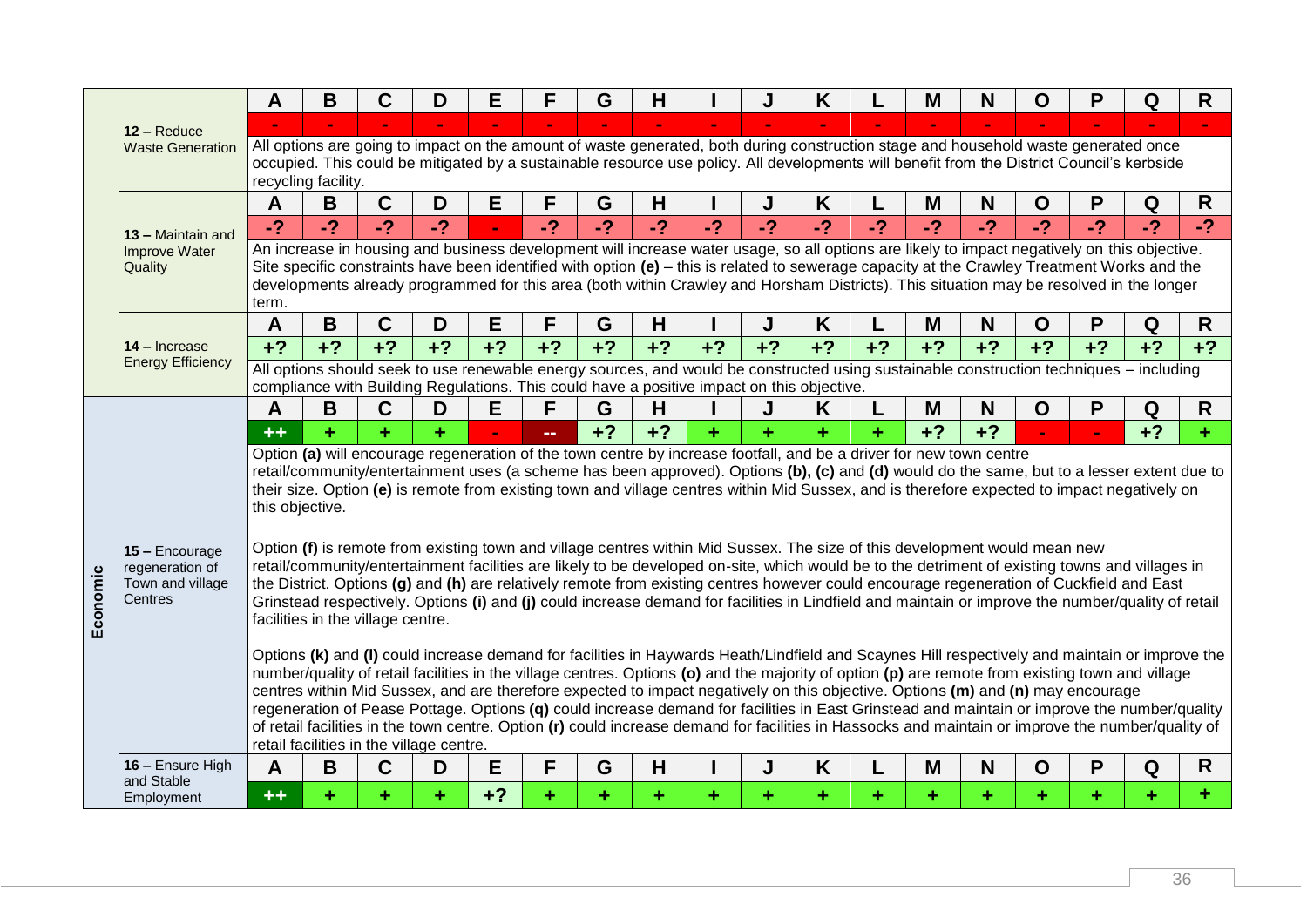| Levels                    |                         |   |                                                                                    |                  |          |   |          |              |          |   |          |   |          |          |   | All options would have a positive impact on this objective by increasing the potential workforce and assisting people to live and work in Mid                                                                                                                                                     |          |
|---------------------------|-------------------------|---|------------------------------------------------------------------------------------|------------------|----------|---|----------|--------------|----------|---|----------|---|----------|----------|---|---------------------------------------------------------------------------------------------------------------------------------------------------------------------------------------------------------------------------------------------------------------------------------------------------|----------|
|                           |                         |   | Sussex. The positive impact is likely to vary based on the size of each site.      |                  |          |   |          |              |          |   |          |   |          |          |   |                                                                                                                                                                                                                                                                                                   |          |
|                           |                         |   |                                                                                    |                  |          |   |          |              |          |   |          |   |          |          |   |                                                                                                                                                                                                                                                                                                   |          |
|                           |                         |   |                                                                                    |                  |          |   |          |              |          |   |          |   |          |          |   | Option (a) in particular proposes a significant amount of business floorspace as part of the proposal. Option (e), whilst providing an increased                                                                                                                                                  |          |
|                           |                         |   |                                                                                    |                  |          |   |          |              |          |   |          |   |          |          |   | workforce, may result in the loss of existing employment land on-site. The workforce generated from this site are more likely to be seeking                                                                                                                                                       |          |
|                           |                         |   | jobs in nearby Crawley as opposed to within Mid Sussex.                            |                  |          |   |          |              |          |   |          |   |          |          |   |                                                                                                                                                                                                                                                                                                   |          |
|                           |                         |   |                                                                                    |                  |          |   |          |              |          |   |          |   |          |          |   |                                                                                                                                                                                                                                                                                                   |          |
|                           |                         |   |                                                                                    |                  |          |   |          |              |          |   |          |   |          |          |   | Whilst option (f) would increase the overall workforce, and provide significant employment floor space on site, this is likely to increase in-<br>commuting in comparison to other options due to its location and size, which could limit its potential positive impact dependant on the type of |          |
|                           |                         |   | employment offered on site.                                                        |                  |          |   |          |              |          |   |          |   |          |          |   |                                                                                                                                                                                                                                                                                                   |          |
|                           |                         |   |                                                                                    |                  |          |   |          |              |          |   |          |   |          |          |   |                                                                                                                                                                                                                                                                                                   |          |
|                           |                         |   |                                                                                    |                  |          |   |          |              |          |   |          |   |          |          |   |                                                                                                                                                                                                                                                                                                   |          |
|                           | A                       | B | C                                                                                  | D                | Е        | F | G        | н            |          |   | ĸ        | M | N        | O        | P | Q                                                                                                                                                                                                                                                                                                 | R        |
|                           | $+ +$                   |   |                                                                                    |                  | -?       |   |          |              |          |   | $-2$     |   |          |          |   |                                                                                                                                                                                                                                                                                                   |          |
|                           |                         |   |                                                                                    |                  |          |   |          |              |          |   |          |   |          |          |   | Development of option (a) in particular would support economic growth, as it proposes business floor spaces as part of the scheme. Option                                                                                                                                                         |          |
| 17 - Support              |                         |   |                                                                                    |                  |          |   |          |              |          |   |          |   |          |          |   | (e) may result in the loss of existing business floor space on site. Options (b), (c), (d), (f), (g), (h), (i) and (j) would aid the viability of existing                                                                                                                                        |          |
| Economic Growth           |                         |   | businesses and secure new businesses in the area.                                  |                  |          |   |          |              |          |   |          |   |          |          |   |                                                                                                                                                                                                                                                                                                   |          |
|                           |                         |   |                                                                                    |                  |          |   |          |              |          |   |          |   |          |          |   |                                                                                                                                                                                                                                                                                                   |          |
|                           |                         |   |                                                                                    |                  |          |   |          |              |          |   |          |   |          |          |   | Development of Option (k) would result in the loss of a well-established golf course, therefore could impact jobs and the local economy.                                                                                                                                                          |          |
|                           |                         |   |                                                                                    |                  |          |   |          |              |          |   |          |   |          |          |   | Development of options (I), (m), (n), (o), (p), (q) and (r) would aid the viability of existing businesses within Mid Sussex, and help secure new                                                                                                                                                 |          |
|                           |                         |   | businesses in the area.                                                            |                  |          |   |          |              |          |   |          |   |          |          |   |                                                                                                                                                                                                                                                                                                   |          |
|                           | A                       | B |                                                                                    | D                | Е        | F | G        | н            |          |   | K        | M | N        | Ő        | P | Q                                                                                                                                                                                                                                                                                                 | R        |
| 18 - Encourage<br>Tourism | $\overline{\mathbf{0}}$ | U | 0                                                                                  | $\boldsymbol{0}$ | $\bf{0}$ | U | $\bf{0}$ | $\mathbf{0}$ | $\bf{0}$ | 0 | $\bf{0}$ | 0 | $\bf{0}$ | $\bf{0}$ |   | $\bf{0}$                                                                                                                                                                                                                                                                                          | $\bf{0}$ |
|                           |                         |   | It is not likely that these options will have any direct impact on this objective. |                  |          |   |          |              |          |   |          |   |          |          |   |                                                                                                                                                                                                                                                                                                   |          |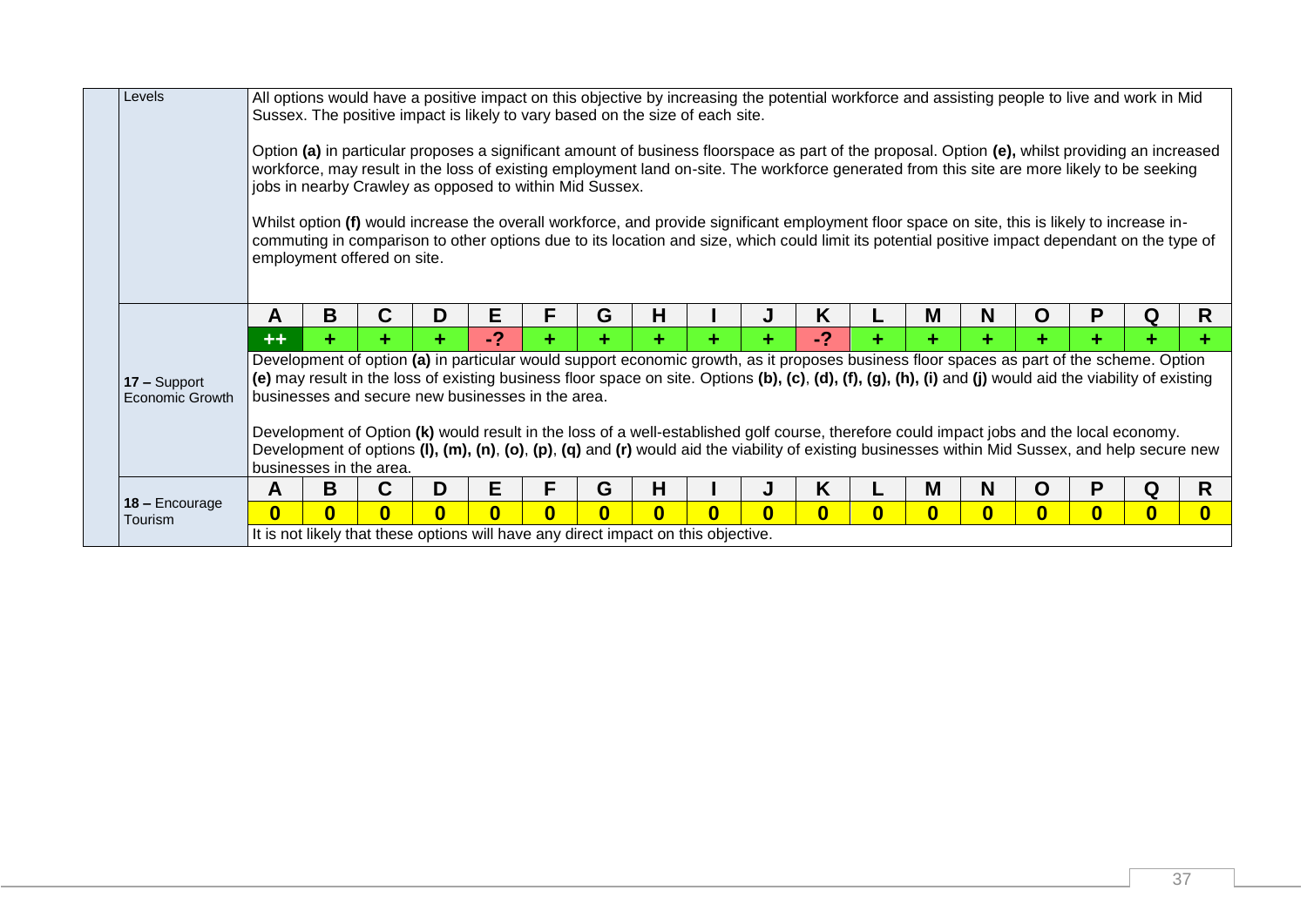#### **Summary of Strategic Site Appraisals**

<span id="page-39-0"></span>

|               |                                                                        | $\mathsf{A}$                                          | B                                                                             | $\mathbf C$                                                       | D                                                                | E                                                   | F                                          | G                                                | H                                                   |                                             | J                                                                           | K                                                 |                                        | M                                                          | N                                                 | $\mathbf O$                                 | P                                                   | Q                                 | $\mathsf{R}$                                |
|---------------|------------------------------------------------------------------------|-------------------------------------------------------|-------------------------------------------------------------------------------|-------------------------------------------------------------------|------------------------------------------------------------------|-----------------------------------------------------|--------------------------------------------|--------------------------------------------------|-----------------------------------------------------|---------------------------------------------|-----------------------------------------------------------------------------|---------------------------------------------------|----------------------------------------|------------------------------------------------------------|---------------------------------------------------|---------------------------------------------|-----------------------------------------------------|-----------------------------------|---------------------------------------------|
|               | <b>Objectives</b>                                                      | Land to the North<br>of Burgess Hill<br>(known as the | Land to the East of<br>Burgess Hill (East<br>of Kings Way)<br>'Northern Arc') | Land to the South<br>of Burgess Hill<br>(South of Folders<br>ane) | Land to the West of<br>of Jane Murray Way)<br>Burgess Hill (West | South of Crawley<br>(Crabbet Park)<br>Land to East/ | New Market Town<br>(Sayers Common<br>area) | Cuckfield Bypass<br>Land North of<br>(Cuckfield) | (East Grinstead)<br>Land adj. Great<br>Harwood Farm | Land north east of<br>Lindfield (Lindfield) | Northlands Brook and<br>south of Scamps Hill<br>Land east of<br>(Lindfield) | (Haywards Heath)<br>Haywards Heath<br>Golf Course | Eastlands, Lewes<br>Road (Scaynes<br>言 | Hardriding Farm<br>(Pease Pottage)<br><b>Brighton Road</b> | (Pease Pottage)<br>Pease Pottage<br>Land South of | Tilgate (Pease<br>Land at Lower<br>Pottage) | North and East of<br><b>Broad location</b><br>Ansty | Imberhorne Lane<br>East Grinstead | Mackie Avenue,<br>Hassocks<br>Land north of |
|               | 1 - Decent and<br>Affordable<br>Home                                   | $++$                                                  | ÷                                                                             | ÷.                                                                | $+2$                                                             | $+?$                                                | ÷.                                         | ٠                                                | ٠                                                   | ÷                                           | ÷                                                                           | ÷                                                 | ÷                                      | ÷                                                          | ÷.                                                | ÷                                           | $+?$                                                | ÷.                                | ÷                                           |
|               | $2 - Access to$<br>Health                                              | $++$                                                  | ٠                                                                             | ÷.                                                                | ٠                                                                | $+2$                                                | $+2$                                       | ÷                                                | $+2$                                                | ٠                                           | ÷                                                                           | $+?$                                              | $+2$                                   | $+?$                                                       | $\overline{\phantom{a}}$                          | $+?$                                        | $+?$                                                | $+?$                              | $+?$                                        |
| Social        | $3 -$<br>Opportunities<br>for Education                                | $++$                                                  | ÷.                                                                            | ÷.                                                                | ٠                                                                | $+?$                                                | $++$                                       | ÷                                                | $+2$                                                | $+2$                                        | $+2$                                                                        | $+2$                                              | $+?$                                   | $+?$                                                       | $+?$                                              | $+?$                                        | $+?$                                                | ٠.                                | $++$                                        |
|               | $4 - Access to$<br><b>Retail and</b><br>Community<br><b>Facilities</b> | ÷                                                     | ٠                                                                             | ٠                                                                 | ÷                                                                | $-2$                                                | $+?$                                       | ÷                                                | ÷                                                   | ÷                                           | ÷                                                                           | ÷                                                 | $-2$                                   | $+?$                                                       | $-2$                                              | $-2$                                        | $+?$                                                | ÷.                                | ÷.                                          |
|               | 5 - Cohesive<br>Safe, Crime<br>Resistant<br>Communities                | ÷                                                     | ÷                                                                             | ÷.                                                                | ÷                                                                | $-2$                                                | $\blacksquare$                             | ٠                                                | ÷                                                   | $-2$                                        | $+?$                                                                        | ÷                                                 | $+2$                                   | $-2$                                                       | $-2$                                              | $-2$                                        | $-2$                                                | ÷                                 | ٠                                           |
|               | 6 - Flood Risk                                                         | $-2$                                                  | $\overline{\mathbf{0}}$                                                       | $\overline{\mathbf{0}}$                                           | $-2$                                                             | $-2$                                                | $\mathbf{r}$                               | $\overline{\mathbf{0}}$                          | $-2$                                                | $\mathbf{r}$                                | $-2$                                                                        | $\overline{\mathbf{0}}$                           | $\overline{\mathbf{0}}$                | $\overline{\mathbf{0}}$                                    | $\overline{\mathbf{0}}$                           | $\overline{0}$                              | $\sim$                                              | $\overline{\mathbf{0}}$           | $\overline{\mathbf{0}}$                     |
|               | 7 - Efficient<br><b>Land Use</b>                                       | $\sim$                                                | --                                                                            | $\qquad \qquad \blacksquare$                                      | --                                                               | $\qquad \qquad \blacksquare$                        | $\frac{1}{2}$                              | $\sim$ $\sim$                                    | --                                                  | <b>COL</b>                                  | $\frac{1}{2}$                                                               | --                                                | --                                     | --                                                         | $=$                                               | --                                          | --                                                  | ÷                                 |                                             |
|               | 8 - Conserve<br>and Enhance<br><b>Biodiversity</b>                     | $\blacksquare$                                        | $+?$                                                                          | $\overline{\mathbf{0}}$                                           | $-2$                                                             | $\blacksquare$                                      | $-2$                                       | $\overline{\mathbf{0}}$                          | ÷.                                                  |                                             | $\overline{\mathbf{0}}$                                                     | $\blacksquare$                                    | $\sim$                                 |                                                            |                                                   |                                             | $\sim$                                              | $-2$                              | $\bf{0}$                                    |
| Environmental | 9 - Protect and<br>Enhance<br>Countryside                              | $\blacksquare$                                        | $\blacksquare$                                                                | $-2$                                                              | $\overline{\mathbf{0}}$                                          | $\sim$                                              | $-2$                                       | $\blacksquare$                                   | --                                                  | $\blacksquare$                              | $-2$                                                                        | $-2$                                              | $\blacksquare$                         | <b>COLOR</b>                                               | --                                                | --                                          | $\blacksquare$                                      | $\overline{\mathbf{0}}$           |                                             |
|               | $10 -$ Protect<br>and Enhance<br>Historic<br>Environment               | $-2$                                                  | $-2$                                                                          | $-2$                                                              | $-2$                                                             | $-2$                                                | $\mathbf{r}$                               | $\qquad \qquad \blacksquare$                     | $-2$                                                |                                             | $\overline{\mathbf{0}}$                                                     | $\overline{\mathbf{0}}$                           | $\overline{\mathbf{0}}$                | $\overline{\mathbf{0}}$                                    | $\overline{\mathbf{0}}$                           | $\overline{0}$                              | $-2$                                                | $-2$                              | $-2$                                        |
|               | $11 -$ Reduce<br>Road<br>Congestion                                    | $+2$                                                  | $+?$                                                                          | $\sim$                                                            | $+2$                                                             | $\blacksquare$                                      | $\qquad \qquad \blacksquare$               | $\blacksquare$                                   | mm.                                                 | $+?$                                        | $+2$                                                                        | $+2$                                              | $-2$                                   | $\blacksquare$                                             |                                                   |                                             | $\sim$                                              | $=$                               | $+2$                                        |
|               | $12 - Reduce$<br>Waste<br>Generation                                   |                                                       |                                                                               |                                                                   | $\sim$                                                           | $\sim$                                              |                                            |                                                  |                                                     |                                             |                                                                             |                                                   | $\blacksquare$                         |                                                            |                                                   |                                             |                                                     |                                   |                                             |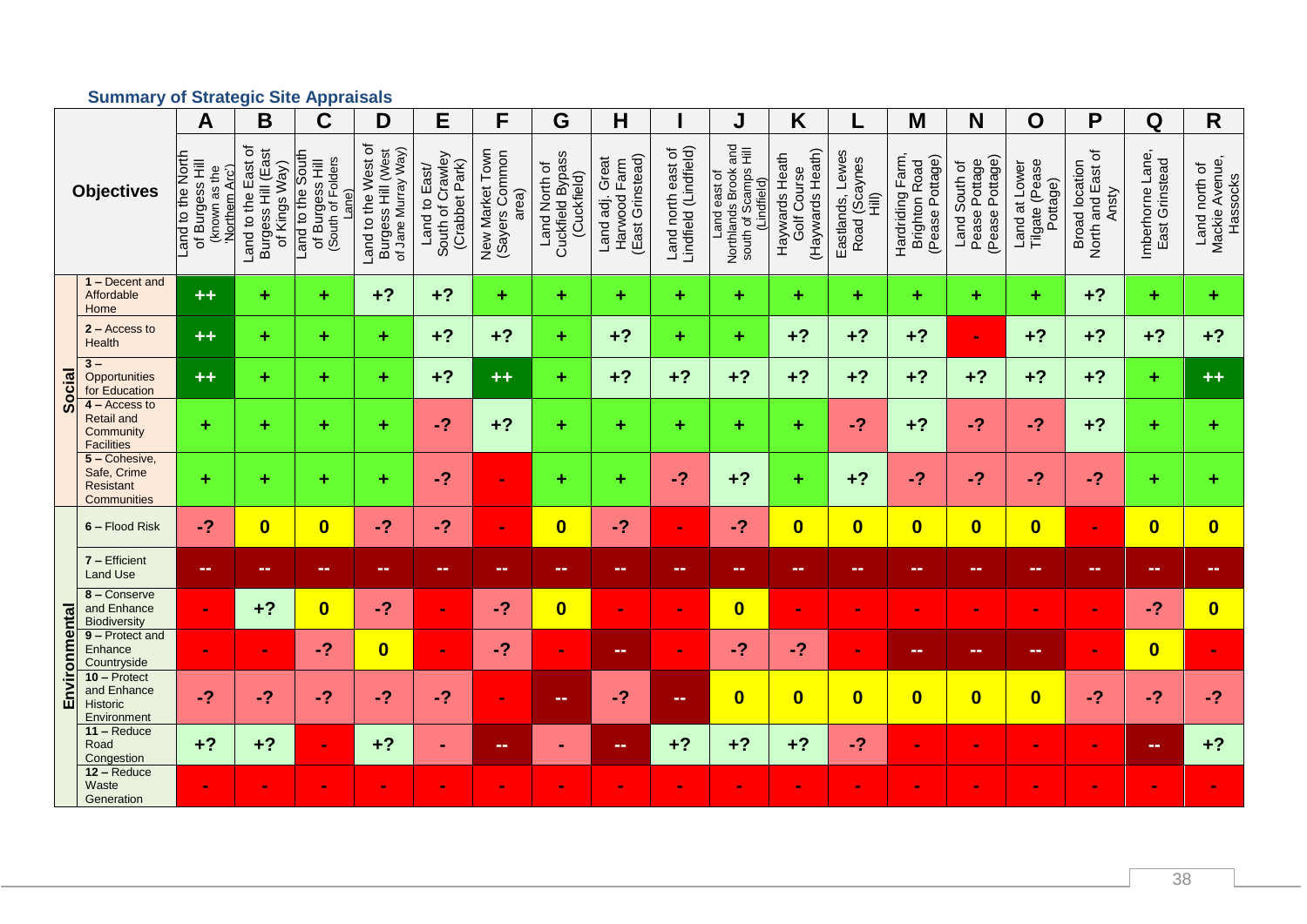|                        | 13 - Maintain<br>and Improve<br><b>Water Quality</b>               | $-2$                    | $-2$                    | $\overline{\mathbf{z}}$ | $-2$                    | $\sim$                  | $-2$                    | -2       | $-2$     | 47       | 47                      | $-2$                     | $-2$                    | $-2$                    | 47                      | -2         | /27                     | $-2i$                   | $\overline{2}$ |
|------------------------|--------------------------------------------------------------------|-------------------------|-------------------------|-------------------------|-------------------------|-------------------------|-------------------------|----------|----------|----------|-------------------------|--------------------------|-------------------------|-------------------------|-------------------------|------------|-------------------------|-------------------------|----------------|
|                        | $14$ – Increase<br>Energy<br>Efficiency                            | $+2$                    | $+2$                    | $+?$                    | $+2$                    | $+?$                    | $+2$                    | $+?$     | $+?$     | $+?$     | $+?$                    | $+2$                     | $+?$                    | $+2$                    | $+?$                    | $+2$       | $+2$                    | $+?$                    | $+2$           |
|                        | $15 -$ Encourage<br>regeneration of<br>Town and<br>village Centres | $++$                    |                         |                         | ÷                       | <b>COL</b>              | <b>CONTRACT</b>         | $+?$     | $+?$     | ÷        | ÷                       | ÷                        | ÷                       | $+?$                    | $+?$                    | <b>COL</b> | <b>COLLEGE</b>          | $+?$                    |                |
| omic<br>$\overline{O}$ | $16 -$ Ensure<br>High and<br>Stable<br>Employment<br>Levels        | $++$                    |                         |                         | ÷                       | $+?$                    | ٠                       | ÷        | ÷        |          | ÷                       | ۰                        | ÷                       |                         |                         |            |                         |                         |                |
| ய்                     | 17 - Support<br>Economic<br>Growth                                 | $+ +$                   |                         |                         | ٠                       | $\overline{2}$          | ٠                       |          |          |          |                         | $\overline{\phantom{a}}$ | ÷                       |                         | ۰.                      |            |                         |                         |                |
|                        | 18 - Encourage<br>Tourism                                          | $\overline{\mathbf{0}}$ | $\overline{\mathbf{0}}$ | $\overline{\mathbf{0}}$ | $\overline{\mathbf{0}}$ | $\overline{\mathbf{0}}$ | $\overline{\mathbf{0}}$ | $\bf{0}$ | $\bf{0}$ | $\bf{0}$ | $\overline{\mathbf{0}}$ | $\overline{\mathbf{0}}$  | $\overline{\mathbf{0}}$ | $\overline{\mathbf{0}}$ | $\overline{\mathbf{0}}$ | $\bf{0}$   | $\overline{\mathbf{0}}$ | $\overline{\mathbf{0}}$ | $\bf{0}$       |

#### **Summary of Appraisal:**

As all options are seeking to provide housing, which has secondary impacts on other community infrastructure (education, health, retail, and community facilities) it is unsurprising that the majority of the options are generally expected to have positive impacts on the social objectives. There are a few exceptions however- it is uncertain whether options **(d)**, **(e)** and **(p)** are deliverable within the plan period and therefore their effects are limited. Whilst a number of the options could potentially contribute to meeting housing need in Mid Sussex, a number are not considered to be suitable for development within the SHLAA, generally for environmental reasons. Therefore, any positive effects on social objectives are very likely to be counter-acted by negative impacts on environmental objectives.

Overall, there are generally negative impacts on the environmental objectives. This is no surprise, as the exercise carried out in section 5 highlighted that, for housing objectives, there is a conflict with environmental protection objectives due to the opposing nature of these objectives. There are, however, some potential positive impacts to be expected, particularly from site **(b).** There are some severe negative impacts expected to arise from sites **(g), (i)** and **(o)** which could not be mitigated easily.

All options aside from **(e), (f), (o)** and **(p)** are expected to have a generally positive impact on the economic objectives. This is because all other options are likely to provide a workforce (and in some cases, employment land) and ensure high and stable employment levels. There are expected to be negative impacts from **(e), (f), (o)** and **(p)** predominantly due to their location – these sites may be to the detriment of existing towns and villages of Mid Sussex by providing a workforce/employment opportunities away from these areas, where a need exists. This may, in turn, discourage regeneration of town and village centres within the **District** 

**Overall, sites (a), (b) and (r) are the most sustainable sites over all objectives, predominantly because of their positive impact on the social and economic objectives in comparison to other options and negative impacts on environmental impacts no worse than other options, and in some cases can be mitigated.** 

<span id="page-40-0"></span>**Table 6 -** Summary of Strategic Site Appraisals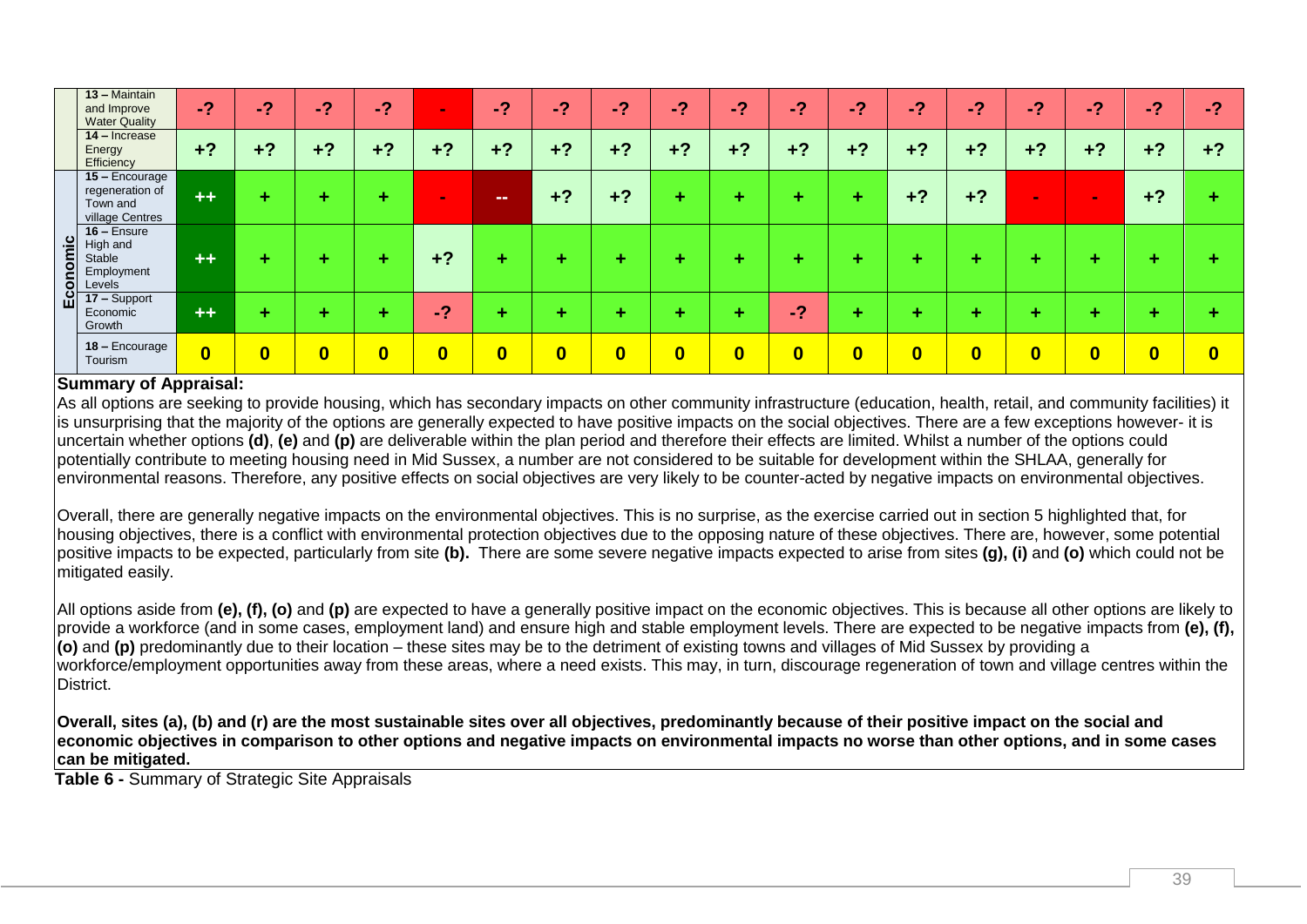# <span id="page-41-0"></span>**8. District Plan Policies – Appraisal of Modifications**

- 8.1. The following section appraises the District Plan policies. These should be considered alongside the wider Plan Strategy appraised in sections 5-7.
- 8.2. A number of realistic alternatives for each policy were appraised at Submission Stage. Following examination, a number of changes (Main Modifications) have been proposed. Some of these are factual/contextual updates or clarification/strengthening of existing wording and will therefore have no implications for the appraisal carried out at Submission stage (in other words, the appraisal carried out at Submission stage still holds). Other modifications are more major, and change the policy in such a way that it represents a distinctly different option compared to the option appraised at Submission stage.

#### **8.3. This section should therefore be read in conjunction with the Submission Sustainability Appraisal – the appraisals below supplement and update the appraisals undertaken at previous stages of the SA process.**

- 8.4. Policies have been amended in accordance with the following examination documents, which provide the justification for the modifications made:
	- $\bullet$  ID8
	- $\bullet$  ID9
	- MSDC8
	- MSDC8a
	- MSDC8b
	- MSDC8c
	- MSDC8d
	- MSDC8e
	- $-MSDC20$
- 8.5. For those policies unchanged since Submission, or with little change, no re-appraisal is required and are not repeated here for brevity. For those with changes that distinctly change the policy, these are re-appraised below. The appraisals set out the impact of the policy recorded at Submission stage, and the impact the modification will have on that appraisal.
- 8.6. As set out in the methodology (section 3) the following symbols have been used:

| $+ +$                       | Significant positive impact on the sustainability objective                 |
|-----------------------------|-----------------------------------------------------------------------------|
| ÷.                          | Positive impact on the sustainability objective                             |
| $+2$                        | Possible positive or slight positive impact on the sustainability objective |
| $\mathbf{0}$                | No impact or neutral impact on the sustainability objective                 |
| $-2$                        | Possible negative or slight negative impact on the sustainability objective |
| $\mathcal{L}_{\mathcal{A}}$ | Negative impact on the sustainability objective                             |
| Æ                           | Significant negative impact on the sustainability objective                 |
|                             | Modification has no impact on the sustainability objective                  |
|                             | (i.e. no change compared to Submission appraisal)                           |

8.7. It is expected that most objectives will have a "**/**" recorded against them. As the Submission SA concluded that the range of preferred policy options chosen were the most sustainable given all realistic alternatives, the overall aim will be for the Main Modifications to show (as a minimum) no worsening in sustainability terms compared to Submission stage. The Main Modifications may also provide options that improve sustainability, which will be welcomed.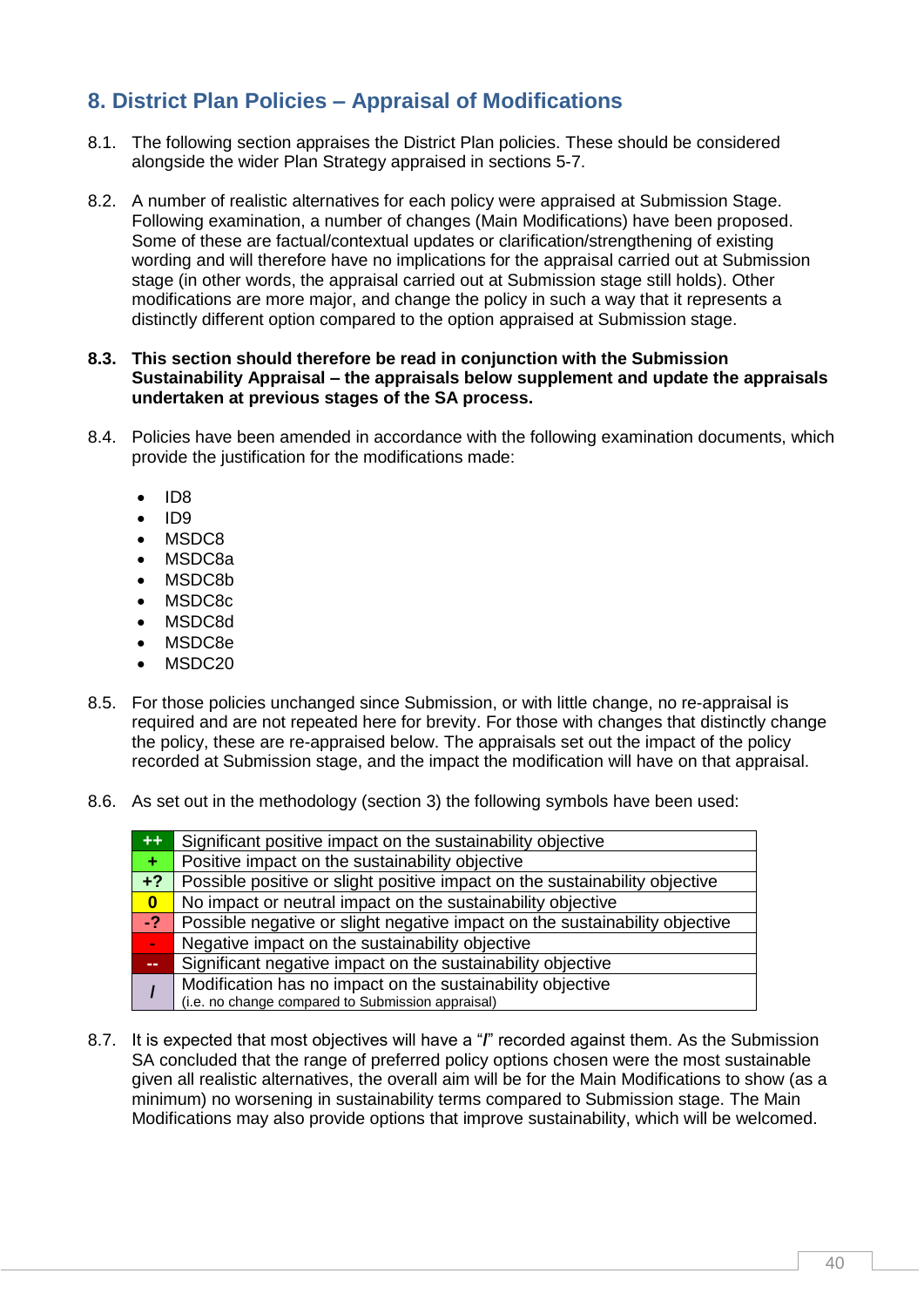# <span id="page-42-0"></span>**Main Modifications – Summary of Implications for Sustainability Appraisal**

| <b>Ref</b>                 | <b>Policy</b>                                               | <b>Sustainability Appraisal - Status</b>                                           |
|----------------------------|-------------------------------------------------------------|------------------------------------------------------------------------------------|
| DP <sub>1</sub>            | Sustainable Development                                     | Policy Deleted - Reappraisal Required                                              |
| DP <sub>2</sub>            | Sustainable Economic Development                            | Main Modifications - Reappraisal Required                                          |
| DP <sub>3</sub>            | <b>Town Centre Development</b>                              | Minor Changes - No Reappraisal Required                                            |
| DP4                        | Village and Neighbourhood Centre<br>Development             | No Change - No Reappraisal Required                                                |
| DP <sub>5</sub>            | Housing                                                     | Main Modifications - Reappraisal Required                                          |
| DP <sub>5a</sub>           | <b>Meeting Future Housing Need</b>                          | New Policy - Appraisal Required (as part of DP5)                                   |
| DP <sub>6</sub>            | <b>Settlement Hierarchy</b>                                 | Main Modifications - Reappraisal Required                                          |
| DP7                        | <b>General Principles: Burgess Hill</b>                     | Main Modifications - Reappraisal Required                                          |
| DP8                        | Kings Way                                                   | Minor Changes - No Reappraisal Required                                            |
| DP <sub>9</sub>            | Northern Arc, Burgess Hill                                  | Main Modifications - Reappraisal Required                                          |
| DP <sub>9a</sub>           | Hardriding Farm, Pease Pottage                              | Main Modifications - Reappraisal Required                                          |
| DP9b                       | Land north of Clayton Mills, Hassocks                       | New Policy - Appraisal Required                                                    |
| <b>DP10</b>                | Countryside                                                 | No Change - No Reappraisal Required                                                |
| <b>DP11</b>                | Coalescence                                                 | No Change - No Reappraisal Required                                                |
| <b>DP12</b>                | Sustainable Rural Development                               | No Change - No Reappraisal Required                                                |
| <b>DP13</b>                | New Homes in the Countryside                                | Minor Changes - No Reappraisal Required                                            |
| <b>DP14</b>                | <b>High Weald AONB</b>                                      | No Change - No Reappraisal Required                                                |
| <b>DP15</b>                | <b>Ashdown Forest</b>                                       | No Change - No Reappraisal Required                                                |
| <b>DP16</b>                | <b>South Downs National Park</b>                            | No Change - No Reappraisal Required                                                |
| <b>DP17</b>                | Tourism                                                     | No Change - No Reappraisal Required                                                |
| <b>DP18</b>                | Securing Infrastructure                                     | Main Modifications - Reappraisal Required                                          |
| <b>DP19</b>                | Transport                                                   | Main Modifications - Reappraisal Required                                          |
| <b>DP20</b>                | <b>Rights of Way</b><br><b>Communication Infrastructure</b> | Minor Changes - No Reappraisal Required                                            |
| <b>DP21</b><br><b>DP22</b> | Leisure and Cultural Facilities                             | Minor Changes - No Reappraisal Required                                            |
| <b>DP23</b>                | <b>Community Facilities</b>                                 | Minor Changes - No Reappraisal Required<br>Minor Changes - No Reappraisal Required |
| <b>DP24</b>                | <b>Character and Design</b>                                 | Main Modifications - Reappraisal Required                                          |
| DP24a                      | <b>Housing Density</b>                                      | Policy Deleted - Reappraisal Required                                              |
| <b>DP25</b>                | <b>Dwelling Space Standards</b>                             | No Change - No Reappraisal Required                                                |
| <b>DP26</b>                | Accessibility                                               | Main Modifications - Reappraisal Required                                          |
| <b>DP27</b>                | Noise, Air, Light Pollution                                 | Minor Changes - No Reappraisal Required                                            |
| <b>DP28</b>                | <b>Housing Mix</b>                                          | Main Modifications - Reappraisal Required                                          |
| <b>DP29</b>                | <b>Affordable Housing</b>                                   | Main Modifications - Reappraisal Required                                          |
| <b>DP30</b>                | <b>Rural Exception Sites</b>                                | Main Modifications - Reappraisal Required                                          |
| <b>DP31</b>                | Gypsies, Travellers and Travelling                          | Main Modifications - Reappraisal Required                                          |
|                            | Showpeople                                                  |                                                                                    |
| <b>DP32</b>                | <b>Listed Buildings</b>                                     | No Change - No Reappraisal Required                                                |
| <b>DP33</b>                | <b>Conservation Areas</b>                                   | Main Modifications - Reappraisal Required                                          |
| <b>DP34</b>                | <b>Historic Parks and Gardens</b>                           | No Change - No Reappraisal Required                                                |
| <b>DP35</b>                | <b>Archaeological Sites</b>                                 | Policy Deleted - Reappraisal Required                                              |
| <b>DP36</b>                | Trees, Woodland, Hedgerows                                  | Minor Changes - No Reappraisal Required                                            |
| <b>DP37</b>                | <b>Biodiversity</b>                                         | Main Modifications - Reappraisal Required                                          |
| <b>DP38</b>                | Green Infrastructure                                        | Policy Deleted - Reappraisal Required                                              |
| <b>DP39</b>                | Sustainable Design and Construction                         | Main Modifications - Reappraisal Required                                          |
| <b>DP40</b>                | <b>Renewable Energy Schemes</b>                             | Minor Changes - No Reappraisal Required                                            |
| <b>DP41</b>                | <b>Flood Risk and Drainage</b>                              | Minor Changes - No Reappraisal Required                                            |
| <b>DP42</b>                | Water Infrastructure and Water Environment                  | No Change - No Reappraisal Required                                                |

<span id="page-42-1"></span>**Table 7 -** Implications for Sustainability Appraisal - Policies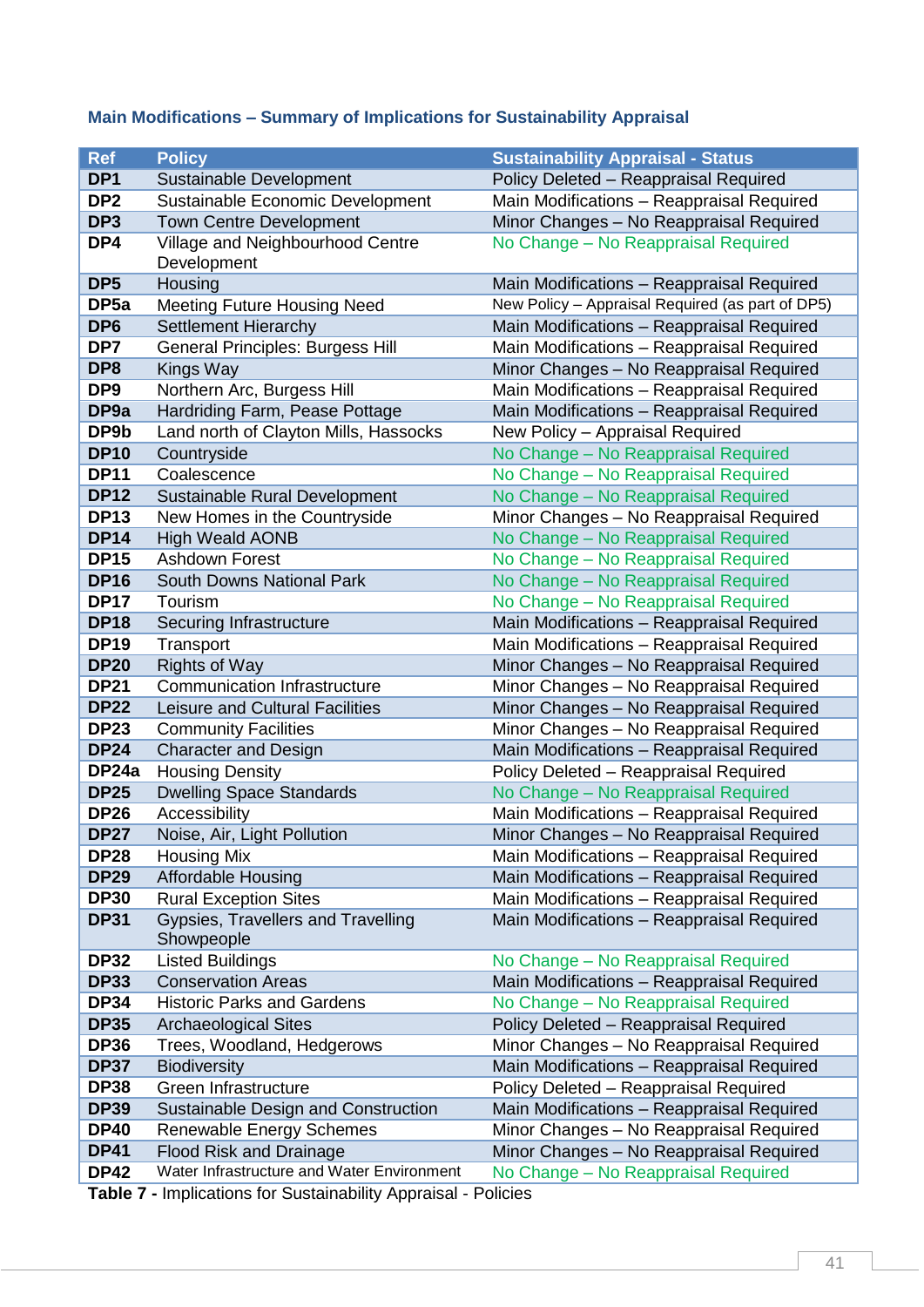# <span id="page-43-0"></span>**District Plan Policies - Sustainability Appraisal of Main Modifications**

#### **DP1: Sustainable Development in Mid Sussex**

#### **Reason for Modification:**

Policy deleted to ensure soundness – see ID8, ID9 and MSDC8. Core objectives for sustainable development moved to Chapter 2.

#### **Summary of Main Modifications:**

Policy Deleted

#### **Implications for Sustainability Appraisal:**

As the policy is proposed for deletion, the sustainability implications need to be assessed. An option 'to not have a policy on this subject' was appraised within the Submission Sustainability Appraisal, however this appraisal did not account for the core objectives being moved to a separate part of the Plan (in this case Chapter 2).

#### **Re-appraisal:**

| $\cdots$ $\cdots$ $\cdots$                         |                                                         |                                          |                                                                  |                                                                            |                                                                                                     |                                  |                                                    |                                                                         |                                                                                         |                                                                                                   |                                              |                                                    |                                                                          |                                                    |                                                                       |                                                               |                                                    |                                   |
|----------------------------------------------------|---------------------------------------------------------|------------------------------------------|------------------------------------------------------------------|----------------------------------------------------------------------------|-----------------------------------------------------------------------------------------------------|----------------------------------|----------------------------------------------------|-------------------------------------------------------------------------|-----------------------------------------------------------------------------------------|---------------------------------------------------------------------------------------------------|----------------------------------------------|----------------------------------------------------|--------------------------------------------------------------------------|----------------------------------------------------|-----------------------------------------------------------------------|---------------------------------------------------------------|----------------------------------------------------|-----------------------------------|
|                                                    |                                                         |                                          | <b>Social</b>                                                    |                                                                            |                                                                                                     |                                  |                                                    |                                                                         | <b>Environmental</b>                                                                    |                                                                                                   |                                              |                                                    |                                                                          |                                                    |                                                                       | <b>Economic</b>                                               |                                                    |                                   |
| ᠊ᢦ<br><b>Olicy</b><br><b>Stage</b>                 | $\ddot{=}$<br>੮<br><b>rdable</b><br>ecent<br>and<br>ome | $\mathbf{v}$<br>Access<br>៩<br>동<br>sith | ω<br>$\blacksquare$<br>ducation<br>ਰ<br>Ō<br>ğ<br>unities<br>tor | and<br>⊤<br>၉<br><u>ilities</u><br>o<br>⋚<br>$\overline{\sigma}$<br>Retail | ပာ<br>С<br>$\exists$<br>B<br>Ρ<br><b>ohesive</b><br><u>untie</u><br>∼<br>ወ<br><b>istant</b><br>Safe | ၜ<br><b>Flood</b><br><b>Risk</b> | ⊂<br>↘<br>8e<br>Efficient<br>$\overline{ }$<br>and | $m$ $\infty$<br>nhance<br>SUC<br>ወ<br>Biodiv<br>ℸ<br>Ø<br>and<br>ersity | అ<br>ш<br>コ<br>ᠴ<br>ω<br>aio<br>C<br>Φ<br>and<br>∍<br><b>SO</b><br><u>ۃ</u><br>$\sigma$ | IП<br>п<br>∸<br>0<br>릉<br>E<br>anc<br>um<br>Lote<br>መ<br>ēu<br>흢<br>$\rightarrow$<br>and<br>ipric | Congestion<br>⇉<br>Redu<br>ခွ<br><b>Road</b> | Gel<br>ಸ<br>neration<br>Reduc<br>Ô<br><b>Waste</b> | p<br>З<br>ਹ<br>Ē<br><b>Maintain</b><br>$\overline{0}$<br>ଽ<br>ate<br>and | Effic<br>₹<br>Φ<br>ncreas<br>Ξ<br>Ω<br>Ō<br>Energy | rege<br>调<br>B<br>oitei<br>ane<br>ດາ<br><b>Bat</b><br>Չ<br>Ϊes<br>SNO | and<br>ಪ<br>Stable<br>Ensure<br>/ment<br>Нğh<br>Levels<br>Uge | ᇚ<br>⇉<br>omic<br>ဖ<br>흉<br>⋒<br>$\circ$<br>⊐<br>Ř | $18 - 1$<br>isn<br>Encou<br>rrage |
| <b>Submission</b>                                  | ÷                                                       | ++                                       | $++$                                                             | $^{\tiny{++}}$                                                             | ٠                                                                                                   |                                  | $^{\rm ++}$                                        | $++$                                                                    | ÷                                                                                       |                                                                                                   |                                              | 0                                                  |                                                                          |                                                    | $^{\tiny{++}}$                                                        | $++$                                                          | $^{\tiny{++}}$                                     |                                   |
| <b>Modification</b>                                |                                                         |                                          |                                                                  |                                                                            |                                                                                                     |                                  |                                                    |                                                                         |                                                                                         |                                                                                                   |                                              |                                                    |                                                                          |                                                    |                                                                       |                                                               |                                                    |                                   |
| $\overline{\phantom{a}}$<br>$\mathbf{r}$<br>$\sim$ | .                                                       |                                          | . .                                                              | .                                                                          |                                                                                                     |                                  |                                                    |                                                                         |                                                                                         |                                                                                                   |                                              |                                                    |                                                                          |                                                    |                                                                       |                                                               |                                                    |                                   |

#### **Sustainability Impact of Modification:**

Whilst the deletion of this policy may have had negative impacts on the objectives compared to retaining this policy (as per the appraisal of options **(a)** and **(b)** in the Submission Sustainability Appraisal), retaining the core objectives within the plan will ensure that sustainability benefits still arise.

Proposed changes to policy **DP5:** Housing and **DP6:** Settlement Hierarchy related to the sustainable distribution of housing will ensure that sustainability benefits expected to arise from this policy (particularly objectives to create homes and jobs close to where they are needed) can still be expected despite the policy being deleted. Similarly, despite the policy being deleted, the objectives are still present in the plan and are reflected in the NPPF.

Overall the sustainability impacts expected from the modifications to this policy are unlikely to be different to the policy appraised at Submission stage.

### **DP2: Sustainable Economic Development**

#### **Reason for Modification:**

Further Amendments (August 2016): To reflect the job number output from the latest POPGROUP modelling.

To make changes in line with the findings of the Science and Technology Park: Potential Locations Assessment

Examination Amendments: Amended in accordance with MSDC8a.

#### **Summary of Main Modifications:**

- Amended jobs number (from modelling)
- Amended allocation of land for business park from 30 to 25ha
- Requesting demonstration that proposals fall within the definition of a 'science park'
- Criterion related to environmental, ecological and landscape constraints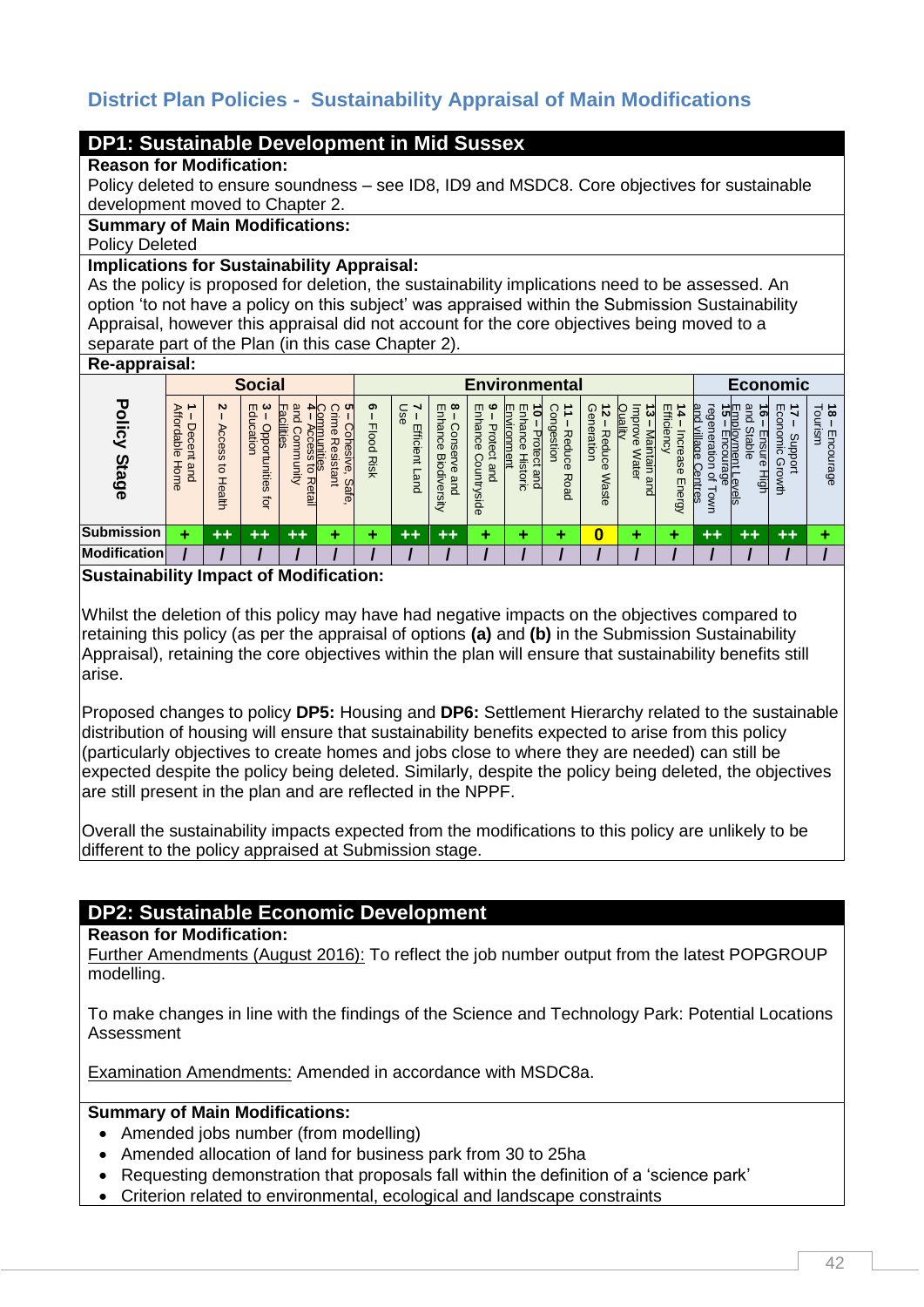### **Implications for Sustainability Appraisal:**

The proposed amendments to this policy, including the addition of further criteria, means the revised policy is distinct from the options appraised within the Submission Sustainability Appraisal. This means that a re-appraisal is necessary.

# **Re-appraisal:**

| ne-applaisai.                 |                                            |                            |                                                                  |                                                                                            |                                                     |                           |                                  |                                                                                         |                                                      |                                                                                            |                                   |                                        |                                                                 |                                               |                                                            |                                                                                                |                                          |                          |
|-------------------------------|--------------------------------------------|----------------------------|------------------------------------------------------------------|--------------------------------------------------------------------------------------------|-----------------------------------------------------|---------------------------|----------------------------------|-----------------------------------------------------------------------------------------|------------------------------------------------------|--------------------------------------------------------------------------------------------|-----------------------------------|----------------------------------------|-----------------------------------------------------------------|-----------------------------------------------|------------------------------------------------------------|------------------------------------------------------------------------------------------------|------------------------------------------|--------------------------|
|                               |                                            |                            | <b>Social</b>                                                    |                                                                                            |                                                     |                           |                                  |                                                                                         |                                                      | <b>Environmental</b>                                                                       |                                   |                                        |                                                                 |                                               |                                                            | Economic                                                                                       |                                          |                          |
| <b>Policy</b><br><b>Stage</b> | <b>Affordable</b><br>Decent<br>Home<br>and | Z<br>Access<br>đ<br>Health | ల<br>$\blacksquare$<br>idus<br>B<br>Opportunities<br>ation<br>ţa | and<br><b>Facilities</b><br><b>Communities</b><br>- Access to<br>unmo:<br>kinity<br>Retail | ⌒<br>c<br>ime<br>Cohesive,<br>Resista<br>⊒<br>Safe, | ග<br><b>Flood</b><br>Risk | ∼<br>ΘS<br>Efficient<br>┍<br>and | $\infty$<br>$\blacksquare$<br>nhance<br>Conser<br>Bio<br>င်္ဂ<br>diver:<br>and<br>kijs. | ဖ<br>Enhance<br>Prote<br>σ<br>O<br>ountryside<br>and | Enhance<br>Environment<br>⋍<br>c<br>᠊ᠣ<br>Totec<br><b>Historic</b><br>$\rightarrow$<br>and | Congestion<br>÷<br>Reduce<br>Road | Generation<br>ನ<br>Reduce<br>ଽ<br>aste | Quality<br>lmpr<br>OVG<br><b>Maintain</b><br><b>Wate</b><br>Bup | ž,<br>Efficiency<br>Increase<br><b>Energy</b> | and<br>regeneration<br>village<br>r<br>Centres<br>윽<br>OWN | and<br><u>Employment Le</u><br>15 – Encourage<br>ಹ<br><b>Stable</b><br>Ensure<br>High<br>evels | Econ<br>゠<br>omic<br>ddnS<br>Growth<br>Š | ಕ ಕ<br>nism<br>Encourage |
| Submission                    | +?                                         | $+?$                       | $+?$                                                             |                                                                                            | O                                                   | 0                         | $+ +$                            | $\sim$<br>- 1                                                                           |                                                      | G                                                                                          | $+?$                              | $\sim$                                 | $\sim$                                                          | 0                                             | $^{\rm ++}$                                                | $++$                                                                                           | $++$                                     | $++$                     |
| Modification                  |                                            |                            |                                                                  |                                                                                            |                                                     |                           |                                  | $+?$                                                                                    |                                                      |                                                                                            |                                   |                                        |                                                                 |                                               |                                                            |                                                                                                |                                          |                          |

#### **Sustainability Impact of Modification:**

The proposed modifications are generally unlikely to have a significant effect against the sustainability objectives compared with the appraisal at Submission stage.

The additional criterion related to identifying and responding to environmental, ecological and landscape constraints is likely to have a more positive impact on objectives (**8**) compared with the policy proposed at Submission stage. The criterion ensures that any negative effects are addressed and/or mitigated.

As the amount of housing to be provided within the District is now more aligned with job forecasts (and the job number amended within this policy accordingly) it is more likely that jobs are being provided closer to where people live, i.e. out-commuting is reduced. As people are more likely to be travelling shorter distances, potentially by public transport, this will in turn have a more positive impact on the transport objective (**11**) compared with the policy at Submission stage.

Overall the modifications to this policy are likely to have more positive sustainability impacts compared to the policy appraised at Submission stage.

# **DP3: Town Centre Development**

**Reason for Modification:**

Further Amendments (August 2016): To ensure the policy's supporting text is consistent with the Mid Sussex Retail Study Update 2016.

Examination Amendments: Amended in accordance with MSDC8a. No amendment to policy text definition of Neighbourhood Centre/Local Centre added to the Glossary.

### **Summary of Main Modifications:**

- Minor updates to supporting text
- Clarification regarding the role of Neighbourhood Centres

#### **Implications for Sustainability Appraisal:**

The modifications proposed to this policy relate to supporting text, factual updates or changes to improve clarity. The changes would not alter the policy so much that it would be distinct from the options already appraised within the Submission Sustainability Appraisal, and therefore a reappraisal is not required.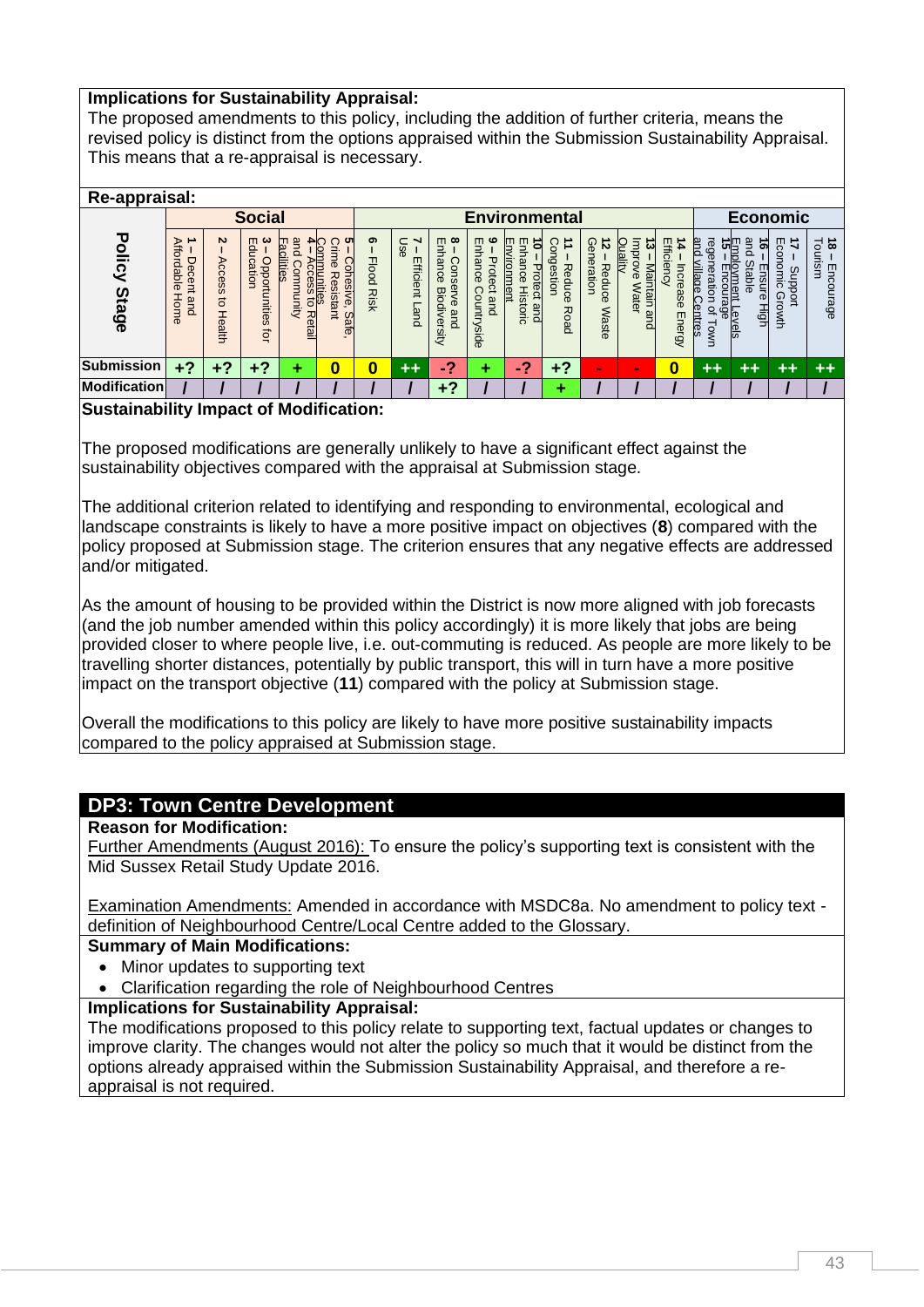# **DP4: Village And Neighbourhood Centre Development**

**Reason for Modification:**

No Change

#### **Summary of Main Modifications:**

N/A

### **Implications for Sustainability Appraisal:**

This policy has not changed since Submission stage, therefore the appraisal within the Submission Sustainability Appraisal is still relevant. Therefore this policy does not require re-appraisal.

### **DP5: Housing and DP5a: Planning to Meet Future Housing Need**

**These policies have been appraised separately in Section 6: Housing Need and Housing Provision Appraisal**

### **DP6: Settlement Hierarchy**

**Reason for Modification:**

Amended in accordance with MSDC8c.

**Summary of Main Modifications:**

- Includes support for windfall development where other criteria is met
- Criteria related to under-development and phasing added

#### **Implications for Sustainability Appraisal:**

In order to boost supply, it was deemed appropriate to include support for windfall development, particularly where contiguous with the existing built-up area boundary. This

MM Option **A**) Include support for up to 10 dwellings contiguous with the built-up area provided other criteria are met

MM Option **B)** Include support for up to 20 dwellings contiguous with the built-up area provided other criteria are met

| Re-appraisal:                 |                                     |                                                             |                                                         |                                                     |                                                                                                            |                                  |                                                |                                                                      |                                                                                             |                                                                     |                                   |                                           |                                                               |                                       |                                                              |                                                                                              |                                 |                                                              |
|-------------------------------|-------------------------------------|-------------------------------------------------------------|---------------------------------------------------------|-----------------------------------------------------|------------------------------------------------------------------------------------------------------------|----------------------------------|------------------------------------------------|----------------------------------------------------------------------|---------------------------------------------------------------------------------------------|---------------------------------------------------------------------|-----------------------------------|-------------------------------------------|---------------------------------------------------------------|---------------------------------------|--------------------------------------------------------------|----------------------------------------------------------------------------------------------|---------------------------------|--------------------------------------------------------------|
|                               |                                     |                                                             | <b>Social</b>                                           |                                                     |                                                                                                            |                                  |                                                |                                                                      | <b>Environmental</b>                                                                        |                                                                     |                                   |                                           |                                                               |                                       |                                                              | <b>Economic</b>                                                                              |                                 |                                                              |
| <b>Policy</b><br><b>Stage</b> | Affordable<br>Decent<br>Home<br>and | $\boldsymbol{\kappa}$<br>Access<br>$\vec{c}$<br>H<br>lealth | ల<br>$\blacksquare$<br>ducation<br>Opportunities<br>tor | and<br>╖<br>acilities<br>$\overline{C}$<br>ommunity | ပၢ<br>ommunities<br>Ë.<br>Cohesive,<br>ወ<br>ద<br>င္က်<br>esistant<br>တွ<br>ಕ<br><b>Retail</b><br>S<br>afe, | ၜ<br><b>Flood</b><br><b>Risk</b> | Use<br>↘<br>Efficient<br>$\overline{ }$<br>and | $m$ $\infty$<br>nhance<br>Cons<br>erve<br><b>Biodiversity</b><br>and | $\circ$<br>$\blacksquare$<br>nhanc<br>᠊ᠣ<br>Tote<br>$\sigma$<br>σ<br>റ<br>ountryside<br>and | m<br>ш<br>0<br>nhance<br>nvironment<br>Protect<br>동<br>toric<br>and | Congestion<br>∸<br>Reduce<br>Road | Generation<br>ಸ<br>Reduce<br><b>Waste</b> | lmpr<br>Quality<br>ದ<br>OVG<br>Maintain<br><b>Wate</b><br>and | 7<br>Efficiency<br>Increase<br>Energy | rege<br>and village<br>peration<br>entres<br>$\Omega$<br>OWN | and<br>Employment<br>15 – Encour<br>ᅙ<br>Stable<br>Ensure<br>t <u>Levels</u><br>rage<br>High | Economic<br>ddns<br>Growth<br>Ō | $\overline{\phantom{0}}$<br>$\vec{8}$<br>ourism<br>Encourage |
| <b>MMOption A</b>             |                                     |                                                             |                                                         |                                                     | 0                                                                                                          | 0                                | $\sim$                                         | $\mathbf{r}$                                                         | $\sim$                                                                                      | 0                                                                   | 47                                | 0                                         | 0                                                             | 0                                     |                                                              |                                                                                              |                                 | 0                                                            |
| <b>MMOption B</b>             |                                     | +?                                                          | $+2$                                                    | $+?$                                                | 47                                                                                                         | 0                                | $\sim$                                         | $\sim$                                                               | --                                                                                          |                                                                     | $\mathbf{r}$                      | 0                                         | $\bf{0}$                                                      | 0                                     |                                                              |                                                                                              |                                 | $\overline{\mathbf{0}}$                                      |
| Orrestato alcilitar logo a    |                                     |                                                             |                                                         |                                                     | $\sim$ f Max different and                                                                                 |                                  |                                                |                                                                      |                                                                                             |                                                                     |                                   |                                           |                                                               |                                       |                                                              |                                                                                              |                                 |                                                              |

#### **Sustainability Impact of Modification:**

Both options will boost the supply of housing provided other criteria within the policy are met. Option (**A**) will allow for development (less than 10 dwellings) which, in context with the towns and larger villages is small-scale but in context of smaller villages is significant. Development would contribute towards health, education, retail and community facilities, so is likely to have a positive impact on these objectives. However, increasing the windfall amount to 20 units would encourage relatively large schemes (in the context of some settlements) and piecemeal development with corresponding contributions to existing facilities, where there is already pressure and capacity issues. For smaller settlements in particular, levels of development associated with option (**B**) would be best planned for via an allocation in a Neighbourhood Plan or Site Allocations DPD in order to ensure that development can be brought forward alongside the necessary infrastructure.

Similarly, smaller schemes may have less of an impact on road congestion and other transport related impacts, however larger 'unplanned' schemes arising through windfall development are more likely to have transport impacts. This is reflected under objective (**11**).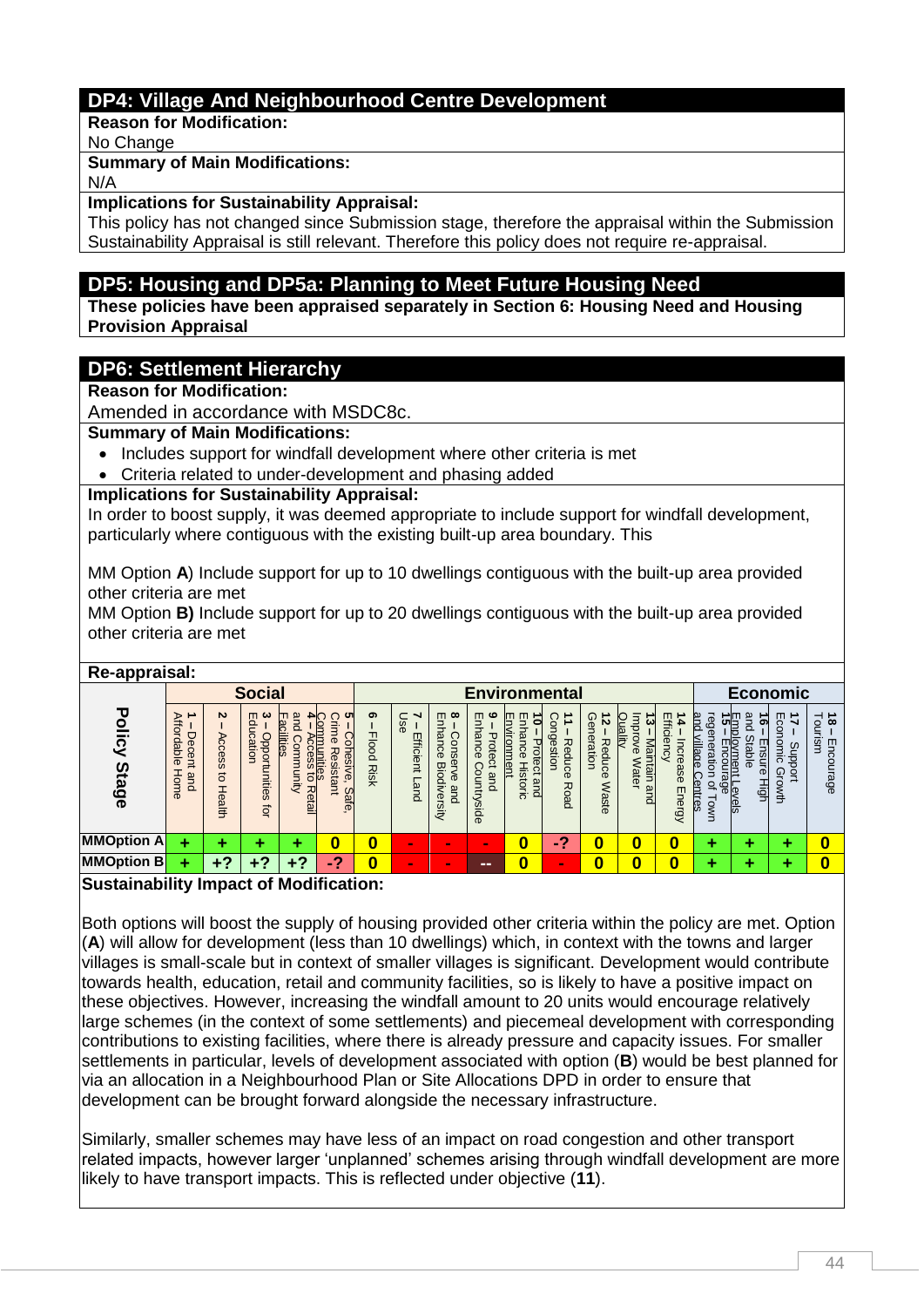Both options would involve development in countryside, as they both allow for development outside (but contiguous) with built-up areas. This is likely to have a negative impact on objective (**9**), however option (**B**) is assessed as being more negative than (**A**) as it would involve greater levels of development in the countryside, with the site size potentially causing more harm than smaller schemes.

Overall, it is concluded that the most sustainable option is option (**A**). This would allow for development in the countryside in order to boost supply, but at lower levels than option (**B**). Option (**A**) is more likely to reflect the existing character of settlements, particularly those lower down the settlement hierarchy and be less harmful on environmental objectives. Option (**A**) is more likely to offer social benefits, whereas greater levels of development will only likely deliver such benefits if allocated and planned for through the development plan process – option (**B**) may discourage development being brought forward through this process.

# **DP7: General Principles for Strategic Development at Burgess Hill**

**Reason for Modification:**

Amended in accordance with MSDC8.

**Summary of Main Modifications:**

- Removed criterion related to accessibility to services/town centre
- Removed criterion related to Goddards Green Wastewater Treatment Works and occupation **Implications for Sustainability Appraisal:**

The proposed amendments to this policy, including the deletion of criteria, means the revised policy is distinct from the options appraised within the Submission Sustainability Appraisal. The two deleted criteria are directly related to sustainability objectives. A re-appraisal is necessary to ensure there will be no adverse impacts from these proposed changes.

| Re-appraisal:                 |                                            |                                   |                                                                       |                                                     |                                                                                              |                                  |                       |                                                                                                               |                                                                                     |                                                                                         |                                                   |                                                   |                                                                       |                                                       |                                                                                    |                                                                   |                                                        |                                       |
|-------------------------------|--------------------------------------------|-----------------------------------|-----------------------------------------------------------------------|-----------------------------------------------------|----------------------------------------------------------------------------------------------|----------------------------------|-----------------------|---------------------------------------------------------------------------------------------------------------|-------------------------------------------------------------------------------------|-----------------------------------------------------------------------------------------|---------------------------------------------------|---------------------------------------------------|-----------------------------------------------------------------------|-------------------------------------------------------|------------------------------------------------------------------------------------|-------------------------------------------------------------------|--------------------------------------------------------|---------------------------------------|
|                               |                                            |                                   | <b>Social</b>                                                         |                                                     |                                                                                              |                                  |                       |                                                                                                               |                                                                                     | <b>Environmental</b>                                                                    |                                                   |                                                   |                                                                       |                                                       |                                                                                    | <b>Economic</b>                                                   |                                                        |                                       |
| <b>Policy</b><br><b>Stage</b> | <b>Affordable</b><br>Decent<br>Home<br>and | Z<br>Access<br>ಕ<br><b>Health</b> | $\omega$<br>$\blacksquare$<br>ducation<br><b>Opportunities</b><br>tor | and<br>acilities<br>unmo:<br>unity<br><b>Retail</b> | ъ<br>g<br>₹<br>Ē<br>ohesive<br>Ã<br>unities<br>Φ<br>istal<br>ಕ<br>$\cdot$<br>$\omega$<br>eje | ග<br><b>Flood</b><br><b>Risk</b> | 8<br>Efficient<br>and | $\infty$<br>$\mathsf{m}$<br>Ë,<br>С<br>ance<br>suo <sup>-</sup><br>읙<br><b>Biodivel</b><br>Φ<br>pue<br>5<br>ā | ဖ<br>$\blacksquare$<br>록<br>ğ<br>᠊ᠣ<br>rote<br>ဥ<br>$\Omega$<br>and<br>Ě<br>≌.<br>ā | m<br>ш<br>ᇹ<br>nvironment<br>콩<br>lance<br>notect<br>Ηs<br>$\rightarrow$<br>and<br>oric | ငွ<br>န္<br>る<br>stion<br>ğuo<br>Φ<br><b>Road</b> | Generation<br>ಸ<br>Reduc<br>$\sigma$<br>ଽ<br>aste | Quality<br>$\overline{3}$<br>흑<br>laintain<br>$\sigma$<br>Wate<br>gnd | Effici<br><b>ency</b><br>ncreas<br>Ō<br><b>Energy</b> | and<br>rege<br>village<br>uco<br>ratio<br>nrage<br>entres<br>$\overline{a}$<br>OWN | and<br>ゅ<br>ವ<br>Stable<br>ovment<br>∍<br>S<br>Φ<br>High<br>evels | ₹<br>Economic<br>ddn <sub>S</sub><br>Growth<br>$\circ$ | $\vec{8}$<br>Tourism<br>Enco<br>nuage |
| <b>Submission</b>             | ۰                                          | $^{\rm ++}$                       | ++                                                                    | $^{\rm ++}$                                         | +?                                                                                           | +?                               | +?                    | +?                                                                                                            | +?                                                                                  | 47                                                                                      |                                                   | 0                                                 | ٠                                                                     | $^{\rm ++}$                                           | $++$                                                                               | ٠                                                                 |                                                        | $+?$                                  |
| <b>Modification</b>           |                                            |                                   |                                                                       |                                                     |                                                                                              |                                  |                       |                                                                                                               |                                                                                     |                                                                                         |                                                   |                                                   |                                                                       |                                                       |                                                                                    |                                                                   |                                                        |                                       |
| $\sim$<br>$\blacksquare$      |                                            |                                   | $\overline{\phantom{a}}$                                              |                                                     | $\cdots$<br>$\sim$ 10 $\,$                                                                   |                                  |                       |                                                                                                               |                                                                                     |                                                                                         |                                                   |                                                   |                                                                       |                                                       |                                                                                    |                                                                   |                                                        |                                       |

### **Sustainability Impact of Modification:**

Whilst the removal of criterion related to town centre improvements may have meant a reduced positive effect on objective (**15**), the modification has been appraised as having no impact. Burgess Hill town centre is subject to regeneration and investment under a scheme separate from the Burgess Hill allocations (DP8 and DP9), and is not contingent on them. Clarification has been added under a separate criterion to ensure contributions are still made to improving accessibility of the town centres – this is more likely to be justifiable than the previous policy wording, and therefore just as deliverable.

Similarly, the removal of the criterion related to wastewater may have had a negative impact on objective (**13**), however there is currently capacity at Goddards Green for the amount of development being planned for – this criterion is no longer required and therefore this modification is not likely to have a significant effect compared to the Submission appraisal.

Overall the sustainability impacts expected from the modifications to this policy are unlikely to be different to the policy appraised at Submission stage.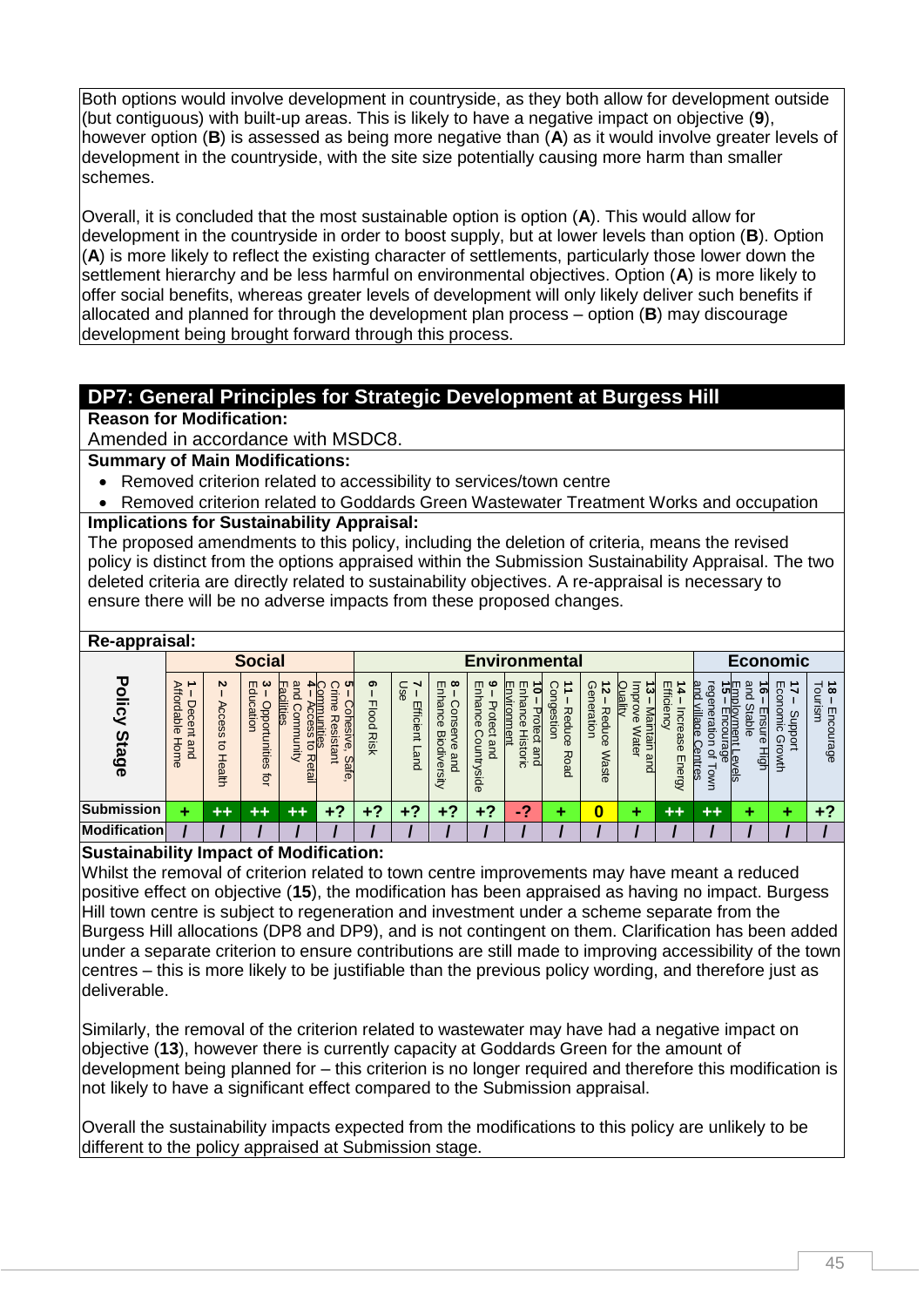# **DP8: Strategic Allocation to the east of Burgess Hill at Kings Way DP9: Strategic Allocation to the north and north-west of Burgess Hill (N.Arc) DP9a: Strategic Allocation to the east of Pease Pottage DP9b: Strategic Allocation north of Clayton Mills, Hassocks**

**These policies have been appraised separately in Section 7: Broad Strategic Locations**

### **DP10: Protection and Enhancement of the Countryside**

**Reason for Modification:**

No Change

**Summary of Main Modifications:**

N/A

#### **Implications for Sustainability Appraisal:**

This policy has not changed since Submission stage, therefore the appraisal within the Submission Sustainability Appraisal is still relevant. Therefore this policy does not require re-appraisal.

### **DP11: Preventing Coalescence**

**Reason for Modification:**

No Change

**Summary of Main Modifications:**

N/A

### **Implications for Sustainability Appraisal:**

This policy has not changed since Submission stage, therefore the appraisal within the Submission Sustainability Appraisal is still relevant. Therefore this policy does not require re-appraisal.

# **DP12: Sustainable Rural Development and the Rural Economy**

**Reason for Modification:**

No Change

#### **Summary of Main Modifications:**

N/A

#### **Implications for Sustainability Appraisal:**

This policy has not changed since Submission stage, therefore the appraisal within the Submission Sustainability Appraisal is still relevant. Therefore this policy does not require re-appraisal.

### **DP13: New Homes in the Countryside**

**Reason for Modification:**

To anticipate expected changes to the National Planning Policy Framework on planning for small sites.

**Summary of Main Modifications:**

Additional criterion requesting conformity with DP6

**Implications for Sustainability Appraisal:**

The modifications proposed to this policy relate to supporting text, factual updates or changes to improve clarity. The changes would not alter the policy so much that it would be distinct from the options already appraised within the Submission Sustainability Appraisal, and therefore a reappraisal is not required.

# **DP14: High Weald Area of Outstanding Natural Beauty**

**Reason for Modification:**

No Change

#### **Summary of Main Modifications:**

N/A

### **Implications for Sustainability Appraisal:**

This policy has not changed since Submission stage, therefore the appraisal within the Submission Sustainability Appraisal is still relevant. Therefore this policy does not require re-appraisal.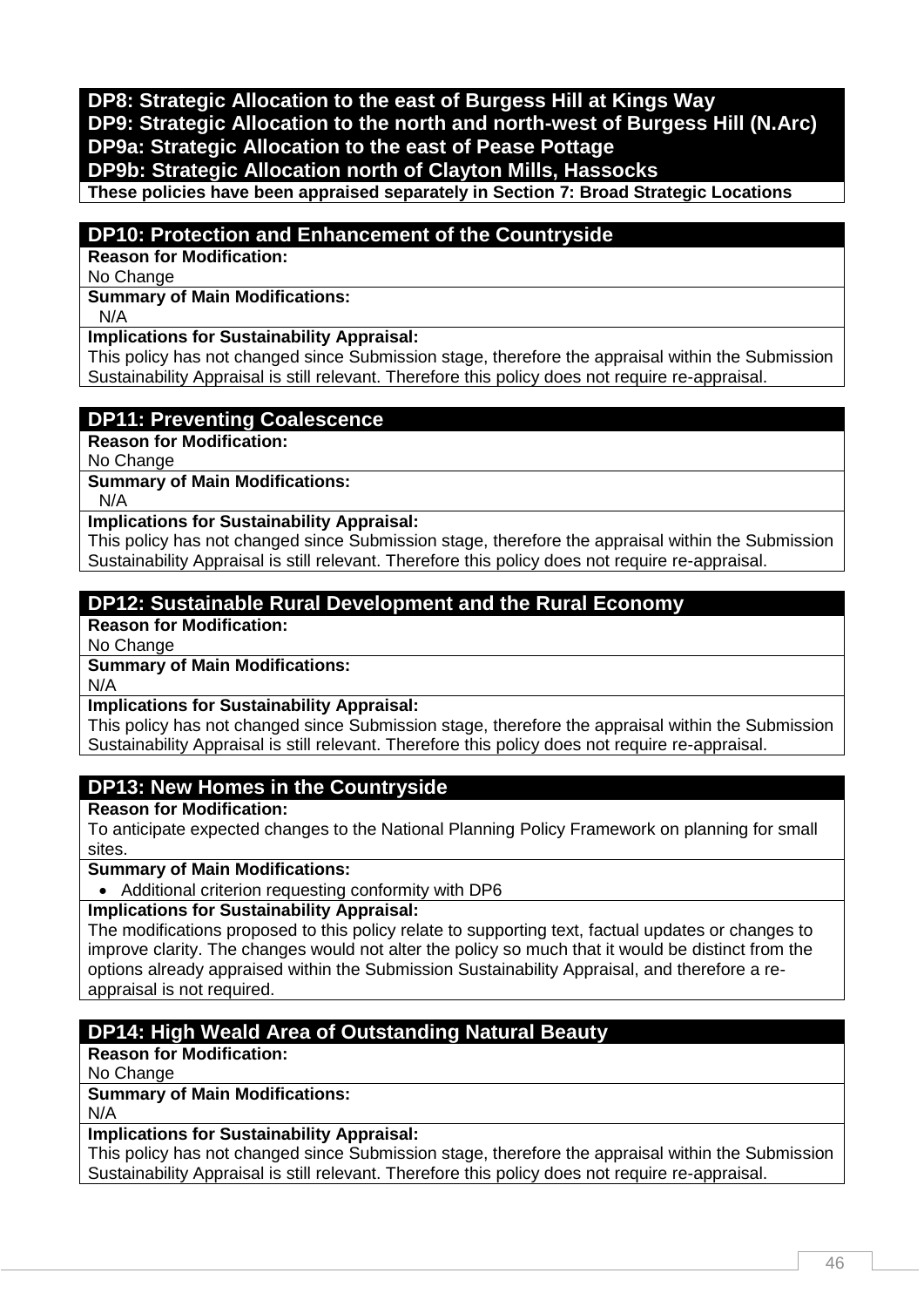# **DP15: Ashdown Forest Special Protection Area (SPA) and Special Area of Conservation (SAC)**

**Reason for Modification:**

No Change

#### **Summary of Main Modifications:**

N/A

#### **Implications for Sustainability Appraisal:**

This policy has not changed since Submission stage, therefore the appraisal within the Submission Sustainability Appraisal is still relevant. Therefore this policy does not require re-appraisal.

# **DP16: Setting of the South Downs National Park**

**Reason for Modification:**

No Change

### **Summary of Main Modifications:**

N/A

### **Implications for Sustainability Appraisal:**

This policy has not changed since Submission stage, therefore the appraisal within the Submission Sustainability Appraisal is still relevant. Therefore this policy does not require re-appraisal.

# **DP17: Sustainable Tourism**

**Reason for Modification:**

No Change

# **Summary of Main Modifications:**

N/A

### **Implications for Sustainability Appraisal:**

This policy has not changed since Submission stage, therefore the appraisal within the Submission Sustainability Appraisal is still relevant. Therefore this policy does not require re-appraisal.

# **DP18: Securing Infrastructure**

**Reason for Modification:**

Amended in accordance with MSDC8a.

### **Summary of Main Modifications:**

• Redrafted to set out criteria related to infrastructure provision, principle of using planning obligations, and S106/CIL requirements.

# **Implications for Sustainability Appraisal:**

This policy wording has changed significantly since Submission stage. Whilst the intention of this policy hasn't changed, a re-appraisal is necessary as the proposed changes may represent a distinctly different policy option to the one appraised at Submission stage.

### **Re-appraisal:**

|                             |                                                                      |                                    | <b>Social</b>                                                       |                                                                               |                                                                                                                                           |                        |                            |                                                                                         |                                                                                           | <b>Environmental</b>                                                                                                                      |                                                                      |                                       |                                                                                    |                                               |                                                          | Economic                                                                                    |                                                                       |                                        |
|-----------------------------|----------------------------------------------------------------------|------------------------------------|---------------------------------------------------------------------|-------------------------------------------------------------------------------|-------------------------------------------------------------------------------------------------------------------------------------------|------------------------|----------------------------|-----------------------------------------------------------------------------------------|-------------------------------------------------------------------------------------------|-------------------------------------------------------------------------------------------------------------------------------------------|----------------------------------------------------------------------|---------------------------------------|------------------------------------------------------------------------------------|-----------------------------------------------|----------------------------------------------------------|---------------------------------------------------------------------------------------------|-----------------------------------------------------------------------|----------------------------------------|
| ᠊ᡆ<br>olicy<br><b>Stage</b> | ⋗<br>≒<br>ă<br>eldab <sup>-</sup><br>ecent<br>Hom<br>and<br>$\sigma$ | N<br>Access<br>$\vec{o}$<br>lealth | $\boldsymbol{\omega}$<br>m<br>$\Omega$<br>atio<br>pportunities<br>đ | ω<br>ā<br>၉<br><b>ilities</b><br>б<br>amm<br>ces<br>Ō<br>anity<br>ฮ<br>Retail | ∼ר<br>ပၢ<br>g<br>ą<br>munities<br>$\sigma$<br>Ò<br>hesive<br>观<br>$\sigma$<br>m<br>Ω.<br>$\overline{\omega}$<br>$\cdot$<br>Б<br>S<br>afe, | ၜ<br>끄<br>pool<br>Risk | 8<br>Efficient<br>–<br>and | $m$ $\infty$<br>Ë,<br>ø<br>C<br>mce<br>ons<br>₽<br>ᡂ<br>ilodiv<br>Φ<br>gind<br>ers<br>Ξ | ഄ<br>m<br>킁<br>anc<br>᠊ᠣ<br>ote<br>$\sigma$<br>요<br>O<br>$\omega$<br>Nuun<br>ā<br>ഇ.<br>ā | lШ<br>ш<br>₽<br>링<br>c<br>ø<br>ronment<br>ā<br>g<br>$\sigma$<br>6G<br>$\frac{4}{10}$<br>$\overline{\phantom{0}}$<br>ä.<br>and<br>$\Omega$ | O<br>Ò<br><b>G</b><br>观<br><b>Stion</b><br>$\sigma$<br>aduce<br>Road | Generation<br>ಸ<br>Reduce<br>≲<br>ase | Quality<br>Ξ<br>흑<br>ଚି<br>$\omega$<br><b>Wate</b><br>亘<br>¬<br>-<br>Θ<br>$\Omega$ | 띷<br>∸<br>ienc<br>cre<br>ese<br><b>Energy</b> | and<br>Leg<br>village<br>aje<br>Si<br>age<br>entres<br>Š | and<br>ಕ<br>9일<br>10<br>Stable<br>Encoura<br>Encoura<br>П<br>∍<br>šμ<br>Φ<br>Нigh<br>Levels | Econ<br>ミ<br>olmic<br>ddns<br>⋒<br>0<br>$\overline{a}$<br>ā<br>m<br>E | $\frac{1}{5}$<br>ξ<br>isn<br>Encourage |
| <b>Submission</b>           |                                                                      |                                    |                                                                     |                                                                               | c                                                                                                                                         | 0                      | 0                          | $+2$                                                                                    | 0                                                                                         |                                                                                                                                           |                                                                      | o<br>т.                               | U                                                                                  | 0                                             | $+ +$                                                    | 0                                                                                           |                                                                       |                                        |
| <b>Modification</b>         |                                                                      | $^{\rm ++}$                        | $+ +$                                                               |                                                                               |                                                                                                                                           |                        |                            |                                                                                         |                                                                                           |                                                                                                                                           |                                                                      |                                       |                                                                                    |                                               |                                                          |                                                                                             |                                                                       |                                        |

# **Sustainability Impact of Modification:**

The revised policy wording gives greater clarity to developers in terms of the requirements for provision of infrastructure or contributions towards it. As the Submission stage policy was deemed unclear, it may not have secured the necessary infrastructure required to support development.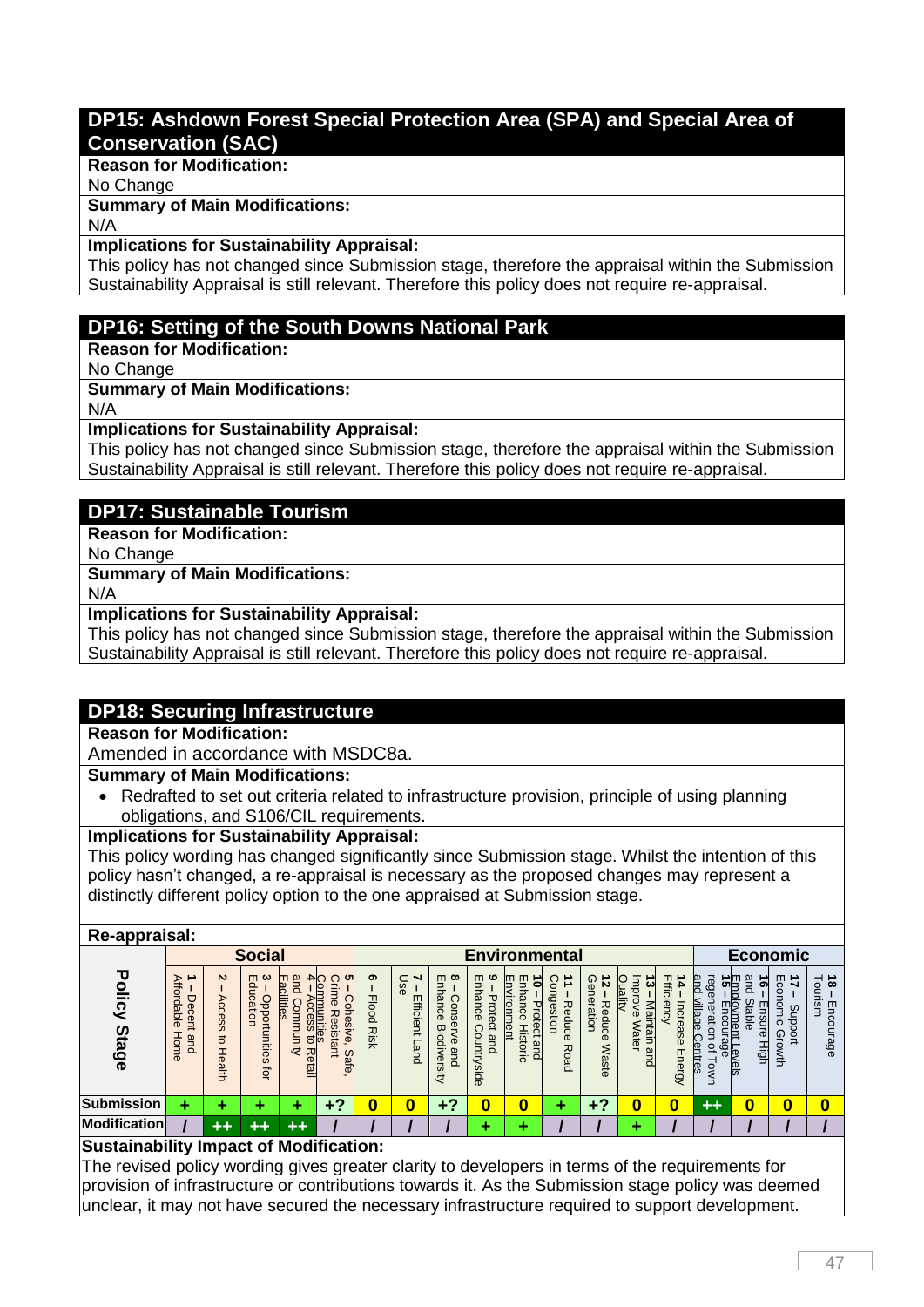Therefore, by making clear the connection between development, infrastructure provision and mitigation, it is likely to have a more positive impact on objectives (**2**), (**3**) and (**4**) compared to the Submission stage policy, as these objectives are related to social infrastructure – such as health facilities, education and retail/community facilities. The proposed changes should also ensure environmental mitigation is more secure compared to the Submission policy, therefore positive impacts may be expected for objectives (**9**), (**10**) and (**13**).

Overall the modifications to this policy are likely to have significantly more positive sustainability impacts compared to the policy appraised at Submission stage.

# **DP19: Transport**

**Reason for Modification:**

Amended in accordance with MSDC8b.

**Summary of Main Modifications:**

- Amended criterion related to car parking and accessibility, type and mix
- Revised criterion related to requirement for a Transport Assessment/Statement and travel Plan
- Additional criterion related to avoiding severe traffic congestion
- Additional criterion related to protection of the AONB/SDNP from traffic impacts

#### **Implications for Sustainability Appraisal:**

The proposed amendments to this policy, including the addition of further criteria, means the revised policy is distinct from the options appraised within the Submission Sustainability Appraisal. This means that a re-appraisal is necessary.

#### **Re-appraisal:**

| $\cdots$ $\cdots$ $\cdots$         |                                                                       |                                      |                                                                      |                                                |                                                                         |                                  |                                                              |                                                                                 |                                                                                                                    |                                                                                                                 |                                                  |                                            |                                                                |                                                  |                                                                                      |                                                                               |                                                   |                                  |
|------------------------------------|-----------------------------------------------------------------------|--------------------------------------|----------------------------------------------------------------------|------------------------------------------------|-------------------------------------------------------------------------|----------------------------------|--------------------------------------------------------------|---------------------------------------------------------------------------------|--------------------------------------------------------------------------------------------------------------------|-----------------------------------------------------------------------------------------------------------------|--------------------------------------------------|--------------------------------------------|----------------------------------------------------------------|--------------------------------------------------|--------------------------------------------------------------------------------------|-------------------------------------------------------------------------------|---------------------------------------------------|----------------------------------|
|                                    |                                                                       |                                      | <b>Social</b>                                                        |                                                |                                                                         |                                  |                                                              |                                                                                 | <b>Environmental</b>                                                                                               |                                                                                                                 |                                                  |                                            |                                                                |                                                  |                                                                                      | Economic                                                                      |                                                   |                                  |
| ᠊ᠣ<br><b>olicy</b><br><b>Stage</b> | ъ<br>⇉<br>o<br>੮<br>rdable<br>Œ<br>Č<br>ënt<br>Hom<br>and<br>$\sigma$ | N<br>⋗<br>ccess<br>ฮ<br>᠗<br>قع<br>1 | ന ധ<br>Q<br>ਨੋ<br>≌<br>8<br>$\bar{9}$<br>Ō<br>⊐<br>inities<br>÷<br>ă | gnc<br>lities<br>⋾<br>$\bigcap$<br>₹<br>Retail | c<br>Cohesive<br>ō<br>.E<br>õ<br>Ξ<br>m<br>ø<br>ឆ<br>÷<br>$\Xi$<br>Safe | ග<br><b>Flood</b><br><b>Risk</b> | ⊂<br>∼<br>ΘS<br>Efficient<br>$\overline{ }$<br>ë<br>$\Omega$ | $\infty$<br>т<br>Ę<br>lance<br>ons<br>ቧ<br>Вio<br>Ø<br>ē,<br>pue<br>ሟ<br>m<br>Ē | $\circ$<br>$^{\top}$<br>$\omega$<br><u>ခု</u><br>C<br>Œ<br>$\circ$<br>$\omega$<br>$\overline{5}$<br>ર્જ<br>÷.<br>ဥ | $\blacksquare$<br>Ш<br>ត<br>っ<br>Ь<br>ance<br><u>onment</u><br>rote<br>ဂ<br>一.<br>$\rightarrow$<br>toric<br>and | Ó<br><b>G</b><br>观<br>educ<br>stion<br>Õ<br>Road | Gener<br>ಸ<br>Reduce<br>uoie.<br>ଽ<br>aste | Ql<br>Е<br>ਹ<br>lality<br>శ<br>ಪ<br>aintain<br>ଽ<br>ate<br>Bup | Effic<br>Φ<br>LC.<br>pre<br>äSe<br><b>Energy</b> | rege<br><b>BD</b><br><u>illage</u><br>eratio<br>noou<br>age<br>entres<br>♀<br>ş<br>∃ | and<br>뼓<br>ಹ<br><b>Stabl</b><br>コ<br>men<br>w<br>൹<br>క<br>Φ<br>нğп<br>evels | Бò<br>÷<br>S<br>Ē.<br>C<br>횽<br>G.<br>O<br>5<br>Ř | ರ ಹ<br>₹<br>ism<br>Enco<br>nrage |
| <b>Submission</b>                  | 0                                                                     |                                      | ø                                                                    |                                                |                                                                         |                                  | 0                                                            |                                                                                 | ິ                                                                                                                  |                                                                                                                 | $++$                                             | 0                                          | 0                                                              | 0                                                | ີ                                                                                    | +?                                                                            |                                                   | $\overline{17}$                  |
| <b>Modification</b>                |                                                                       |                                      |                                                                      |                                                |                                                                         |                                  |                                                              | +?                                                                              |                                                                                                                    |                                                                                                                 |                                                  |                                            |                                                                |                                                  |                                                                                      |                                                                               |                                                   |                                  |

#### **Sustainability Impact of Modification:**

Significant positive impacts on objective (11) were expected from the policy appraised at Submission stage. The revised/additional criteria related to accessibility, requirements for a Transport Assessment and avoiding severe traffic congestion (individually or cumulatively) support the conclusion reached at Submission stage and will help to ensure significant positive sustainability impacts are achieved for the objective related to transport.

The additional criterion related to ensuring the special qualities of the South Downs National Park or High Weald AONB are not harmed by transport impacts should have a positive impact on conserving biodiversity (objective (**8**)) and protecting the countryside (objective (**9**)) and are therefore likely to have more of a positive sustainability impact compared to the policy appraised at Submission stage.

Overall the modifications to this policy are likely to have more positive sustainability impacts compared to the policy appraised at Submission stage.

# **DP20: Rights of Way and Other Recreational Routes**

**Reason for Modification:**

Amended in accordance with MSDC8a.

**Summary of Main Modifications:**

• Minor wording changes (not main modifications and therefore not subject to consultation)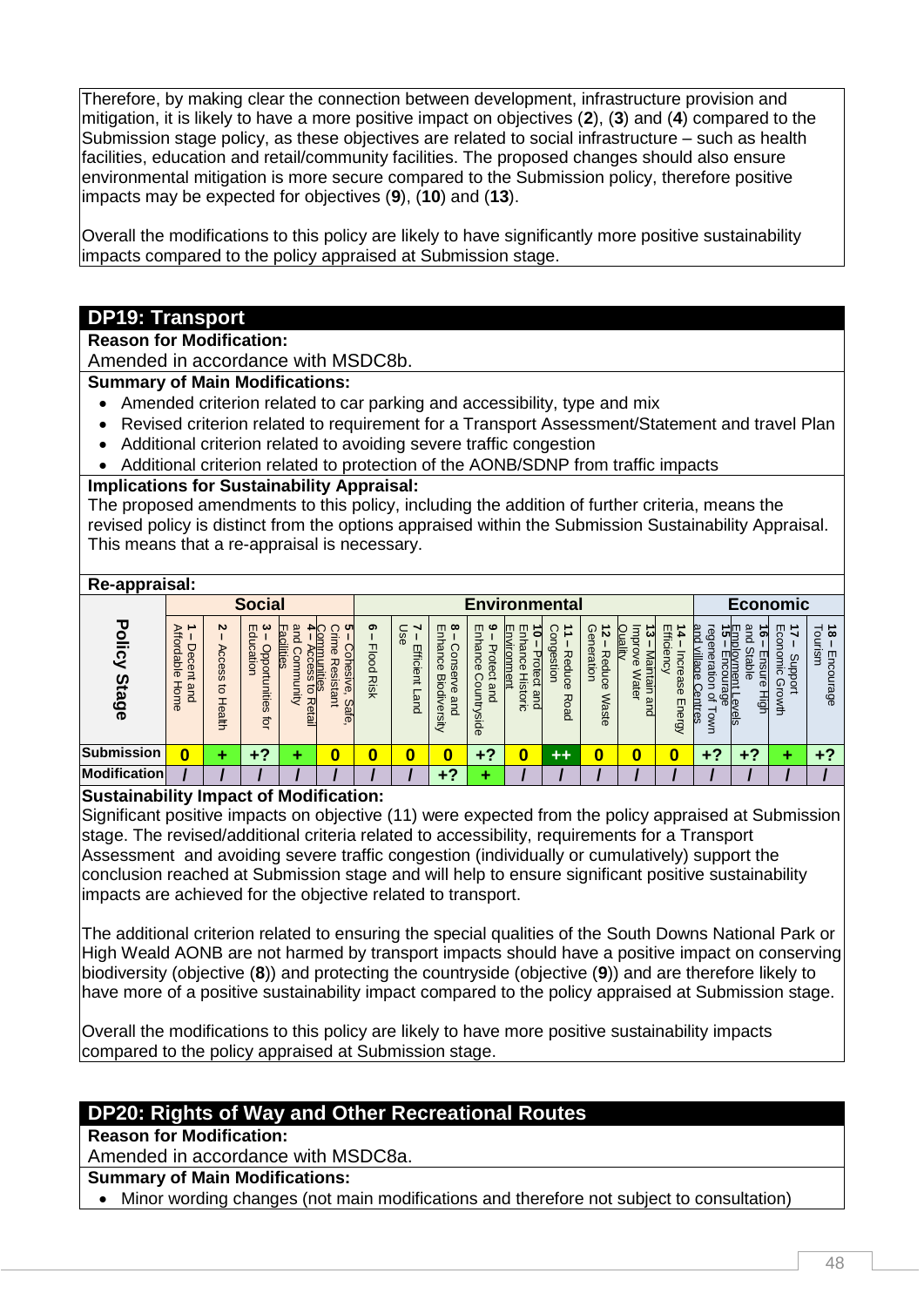### **Implications for Sustainability Appraisal:**

The modifications proposed to this policy relate to supporting text, factual updates or changes to improve clarity. The changes would not alter the policy so much that it would be distinct from the options already appraised within the Submission Sustainability Appraisal, and therefore a reappraisal is not required.

# **DP21: Communication Infrastructure**

**Reason for Modification:**

Amended in accordance with MSDC8.

# **Summary of Main Modifications:**

 Removed criterion for demonstration of insufficient infrastructure before expansion is supported.

#### **Implications for Sustainability Appraisal:**

The proposed amendments to this policy, including the deletion of criteria, means the revised policy is distinct from the options appraised within the Submission Sustainability Appraisal. This means that a re-appraisal is necessary.

| Re-appraisal:                 |                                     |                                 |                                                           |                                                                                     |                                                                                    |                           |                                  |                                                                                                          |                                                                               |                                                                                                                              |                                              |                                           |                                                                                              |                                                           |                                                                                                  |                                         |                                                              |                                  |
|-------------------------------|-------------------------------------|---------------------------------|-----------------------------------------------------------|-------------------------------------------------------------------------------------|------------------------------------------------------------------------------------|---------------------------|----------------------------------|----------------------------------------------------------------------------------------------------------|-------------------------------------------------------------------------------|------------------------------------------------------------------------------------------------------------------------------|----------------------------------------------|-------------------------------------------|----------------------------------------------------------------------------------------------|-----------------------------------------------------------|--------------------------------------------------------------------------------------------------|-----------------------------------------|--------------------------------------------------------------|----------------------------------|
|                               |                                     |                                 | <b>Social</b>                                             |                                                                                     |                                                                                    |                           |                                  |                                                                                                          | <b>Environmental</b>                                                          |                                                                                                                              |                                              |                                           |                                                                                              |                                                           |                                                                                                  |                                         | <b>Economic</b>                                              |                                  |
| <b>Policy</b><br><b>Stage</b> | Affordable<br>Decent<br>Home<br>and | N<br>Access<br>đ<br>H<br>lealth | ω<br>m<br>₽<br>catio<br><b>pportunities</b><br><b>ior</b> | ω<br>$\overline{5}$<br>၉<br>ilities<br>cces<br>ğ<br>з<br>Čή<br>unity<br>៊<br>Retail | ∩<br>ommunities<br>₹<br>ወ<br>Ò<br>hesive<br>观<br>esista<br>$\sim$<br>⋥<br>ഗ<br>eje | ග<br><b>Flood</b><br>Risk | 8e<br>Efficient<br>┍<br>and<br>S | $\infty$<br>$\mathsf{m}$<br>inhance<br>O<br>Suc<br>g<br><b>Biodivers</b><br>$\tilde{\sigma}$<br>and<br>Ë | $\circ$<br>т<br>manc<br>᠊ᠣ<br>rote<br>ወ<br>Ω<br>C<br>ountry<br>and<br>≌.<br>ā | Ш<br>ш<br>-<br>0<br>nvironment<br>$\overline{3}$<br>ъ<br>υ<br>mce<br>Io1<br>Ő<br>listoric<br>$\overline{\phantom{0}}$<br>and | ွ<br>mge<br>观<br>uoins<br>Φ<br>aduce<br>Road | Generation<br>ಸ<br>Reduce<br><b>Waste</b> | Quality<br>$\overline{3}$<br>ພ<br>ਰ੍<br>$\circ$<br>leM<br>శ<br>intain<br><b>Water</b><br>and | Efficiency<br>≠<br>ncre<br>æ<br>$\sigma$<br><b>Energy</b> | and<br>$\frac{2}{15}$<br>rege<br>villaqe<br>Encoura<br>atic<br>t Levels<br>rage<br>entres<br>OWN | and<br>ಕ<br>Stable<br>땈<br>sure<br>Нigh | Economic<br>17<br>ddns<br>⊕<br>Ō<br>$\overline{a}$<br>irowth | 18 – End<br>Tourism<br>Encourage |
| <b>Submission</b>             | 0                                   | 0                               | $+2$                                                      |                                                                                     |                                                                                    | 0                         | ٠                                | 0                                                                                                        | $\boldsymbol{0}$                                                              | +?                                                                                                                           | σ                                            | 0                                         | 0                                                                                            | $\bf{0}$                                                  | 0                                                                                                |                                         | ≏                                                            |                                  |
| <b>Modification</b>           |                                     |                                 |                                                           |                                                                                     |                                                                                    |                           |                                  |                                                                                                          |                                                                               |                                                                                                                              |                                              |                                           |                                                                                              |                                                           |                                                                                                  |                                         |                                                              |                                  |

### **Sustainability Impact of Modification:**

The removal of the criterion related to demonstrating there is an infrastructure need before expansion is supported should have a positive sustainability impact. It is more supportive of expanding and improving electronic communications compared to the policy appraised at Submission stage. It is therefore likely to have more of a positive impact on objective (**17**) as many businesses are now reliant on broadband/high speed internet, the provision of which may encourage business investment and start-ups especially in rural areas. It will also encourage business start-ups from home, and home working, which may indirectly impact the objective concerned with reducing road congestion (objective (**11**)).

Overall the modification to this policy is likely to have more positive sustainability impacts compared to the policy appraised at Submission stage.

# **DP22: Leisure and Cultural Facilities and Activities**

**Reason for Modification:**

Amended in accordance with MSDC8.

### **Summary of Main Modifications:**

 Minor wording changes to supporting text (not main modifications and therefore not subject to consultation)

# **Implications for Sustainability Appraisal:**

The modifications proposed to this policy relate to supporting text, factual updates or changes to improve clarity. The changes would not alter the policy so much that it would be distinct from the options already appraised within the Submission Sustainability Appraisal, and therefore a reappraisal is not required.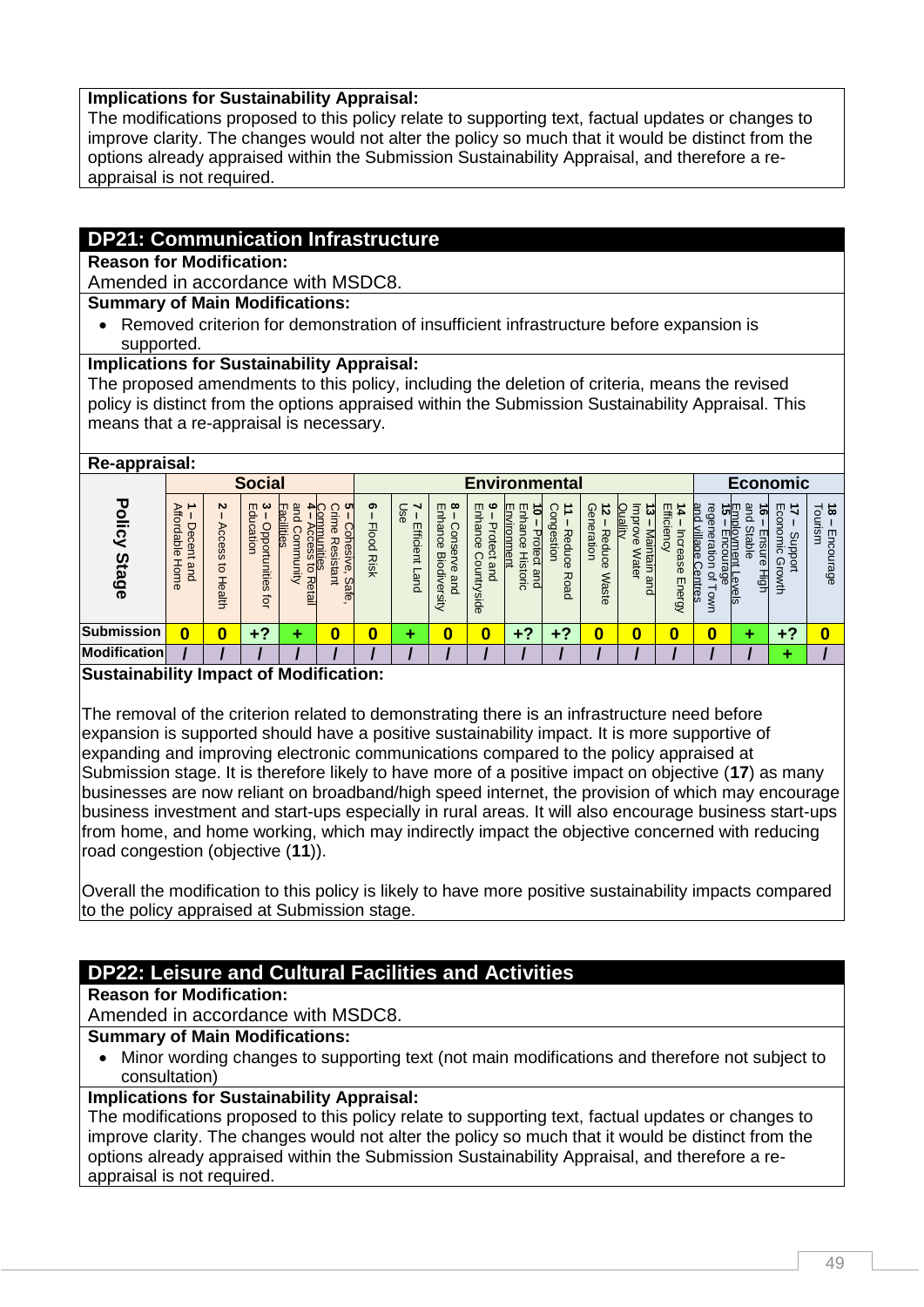# **DP23: Community Facilities and Local Services**

#### **Reason for Modification:**

Amended in accordance with MSDC8.

### **Summary of Main Modifications:**

 Minor wording changes to supporting text (not main modifications and therefore not subject to consultation)

### **Implications for Sustainability Appraisal:**

The modifications proposed to this policy relate to supporting text, factual updates or changes to improve clarity. The changes would not alter the policy so much that it would be distinct from the options already appraised within the Submission Sustainability Appraisal, and therefore a reappraisal is not required.

# **DP24: Character and Design**

#### **Reason for Modification:**

Amended in accordance with MSDC8.

#### **Summary of Main Modifications:**

- Added criterion to address sustainability considerations in layout/design
- Added criterion related to neighbourhood centres and mixed-use schemes
- Added criterion to optimise potential of the site to accommodate development

#### **Implications for Sustainability Appraisal:**

The proposed amendments to this policy, including the addition of further criteria, means the revised policy is distinct from the options appraised within the Submission Sustainability Appraisal. This means that a re-appraisal is necessary.

#### **Re-appraisal:**

|                               |                                     |                                                    | <b>Social</b>                                                                    |                                                                                 |                                                                                                                          |                           |                                |                                                                                                                |                                                                               | <b>Environmental</b>                                            |                                                                     |                                           |                                                                            |                                           |                                                                                          | Economic                                                                |                                                                              |                                                                                   |
|-------------------------------|-------------------------------------|----------------------------------------------------|----------------------------------------------------------------------------------|---------------------------------------------------------------------------------|--------------------------------------------------------------------------------------------------------------------------|---------------------------|--------------------------------|----------------------------------------------------------------------------------------------------------------|-------------------------------------------------------------------------------|-----------------------------------------------------------------|---------------------------------------------------------------------|-------------------------------------------|----------------------------------------------------------------------------|-------------------------------------------|------------------------------------------------------------------------------------------|-------------------------------------------------------------------------|------------------------------------------------------------------------------|-----------------------------------------------------------------------------------|
| <b>Policy</b><br><b>Stage</b> | Affordable<br>Decent<br>Home<br>and | Z<br>Acces<br>$\omega$<br>$\vec{c}$<br>Ξ<br>lealth | $\bm{\omega}$<br>$\mathsf{m}$<br>운<br>ā<br>Opportunities<br>$\overline{a}$<br>id | pue<br>╖<br>၉<br><u>ilitie</u><br>ó.<br>uuuo;<br>ወ<br>S<br>anity<br>ฮ<br>Retail | ပၢ<br>g<br>Ξ.<br>ımunities<br>$\sigma$<br>ohesive<br>esis<br>$\overline{\omega}$<br>÷<br>∍<br>ഗ<br>$\rightarrow$<br>afe, | ၜ<br><b>Flood</b><br>Risk | ⊂<br>8<br>fficient<br>–<br>and | $m$ $\infty$<br>Ë.<br>ance<br>O<br>ons<br>ቧ<br>$\mathbf{\overline{u}}$<br>jodi<br>Φ<br>and<br><b>Vers</b><br>ミ | అ<br>ш<br>Ë<br>$\omega$<br>᠊ᠣ<br>iote<br>ဥ<br>σ<br>and<br>⋚<br>≃<br>⋜<br>side | 的<br>ш<br>る<br>nhance<br>ronment<br>rotect<br>등<br>and<br>toric | ငွ<br>∸<br>ā<br>观<br>lestion<br>$\sigma$<br>anc<br>Φ<br><b>Road</b> | Generation<br>ಸ<br>Reduc<br>Ô<br>≲<br>ase | QL<br>Ε<br>ಪ<br>ਹ<br>ality<br>$\circ$<br>Maintain<br>ଚି<br>ଽ<br>ate<br>and | 띷<br>Cie<br>ncrease<br>Š<br><b>Energy</b> | rege<br>调<br>and<br>neratio<br>village<br><u>yment</u><br>ncour<br>entres<br>₽<br>o<br>ξ | gnd<br>ತ<br>ē<br><b>Stable</b><br>Ensur<br>Φ<br>r Levels<br>dge<br>Нigh | ⇉<br>Eco<br>omic<br>δū<br>공<br>᠗<br>$\circ$<br>∍<br>$\overline{c}$<br>й<br>Ф | Touri<br>$\vec{8}$<br><u>ล่</u> :<br>3<br>m<br>$\overline{5}$<br>$\circ$<br>lrage |
| <b>Submission</b>             |                                     | .2                                                 | ≏                                                                                |                                                                                 |                                                                                                                          | 0                         | 0                              | +?                                                                                                             |                                                                               | **                                                              |                                                                     | 0                                         | 0                                                                          |                                           | o                                                                                        | +?                                                                      | Ð                                                                            | +?                                                                                |
| <b>Modification</b>           |                                     |                                                    |                                                                                  | $^{\mathrm{+}}$                                                                 | $^{\tiny{++}}$                                                                                                           |                           |                                |                                                                                                                |                                                                               |                                                                 |                                                                     |                                           |                                                                            | $+ +$                                     |                                                                                          |                                                                         |                                                                              |                                                                                   |

#### **Sustainability Impact of Modification:**

The addition of a criterion requiring neighbourhood centres, including mixed use elements for larger schemes, should ensure that residents have better access to community facilities close to where they live. This should have a positive impact on objective (**2**) as neighbourhood centres may include health facilities, and a significant positive impact on objective (**4**) as retail/community facilities are encouraged in proximity to residential development. The requirement for developments to encourage community interaction and to provide natural surveillance will improve community cohesion, therefore a significant positive impact is expected for objective (**5**) compared to the policy appraised at Submission stage.

The modification requiring developments to be designed in such a way to improve sustainability will have a significantly positive impact on objective (14) which is an improvement compared to the policy appraised at submission stage.

The addition of a criterion that requires developments to optimise the potential of the site to accommodate development is likely to have a positive impact on objective (**7**). This should help mitigate the loss of **DP24a:** Housing Density.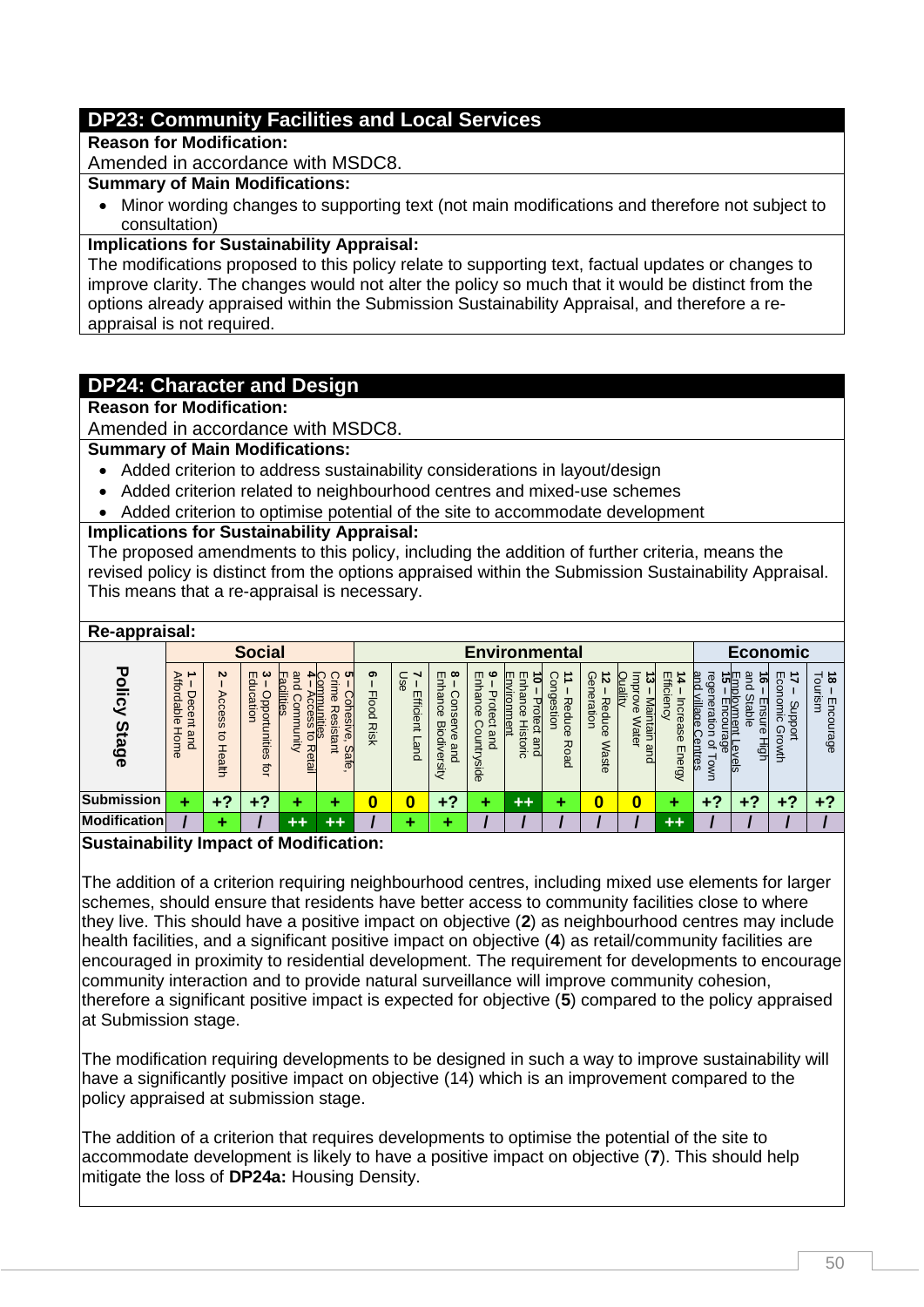Overall the modifications to this policy are likely to have more significantly positive sustainability impacts compared to the policy appraised at Submission stage.

### **DP24a: Housing Density**

#### **Reason for Modification:**

Policy deleted to ensure soundness – see ID8, ID9 and MSDC8. DP24: Character and Design amended to incorporate some elements of this policy

#### **Summary of Main Modifications:**

Policy Deleted

#### **Implications for Sustainability Appraisal:**

As the policy is proposed for deletion, the sustainability implications need to be assessed. An option 'to not have a policy on this subject' was appraised within the Submission Sustainability Appraisal, however this appraisal did not account for some elements of this policy being moved to another policy (e.g. DP24: Character and Design)

#### **Re-appraisal:**

| <b>TIO upplaioui.</b>                                                  |                                       |                                                                                       |               |                                                                         |                                        |                                                 |                                                                                                       |                                                                                                              |                                                                                                                                     |                                                                      |                                                                                |                                                          |                                            |                                     |                                                       |                                                |                                          |
|------------------------------------------------------------------------|---------------------------------------|---------------------------------------------------------------------------------------|---------------|-------------------------------------------------------------------------|----------------------------------------|-------------------------------------------------|-------------------------------------------------------------------------------------------------------|--------------------------------------------------------------------------------------------------------------|-------------------------------------------------------------------------------------------------------------------------------------|----------------------------------------------------------------------|--------------------------------------------------------------------------------|----------------------------------------------------------|--------------------------------------------|-------------------------------------|-------------------------------------------------------|------------------------------------------------|------------------------------------------|
|                                                                        |                                       |                                                                                       |               |                                                                         |                                        |                                                 |                                                                                                       |                                                                                                              |                                                                                                                                     |                                                                      |                                                                                |                                                          |                                            |                                     |                                                       |                                                |                                          |
| ъ<br>⇉<br><b>ldab10</b><br>⊂<br>Ć<br>Œ<br>$\sigma$<br>⋥<br>Home<br>and | N<br>⋗<br>ດ<br>cess<br>5<br>Φ<br>alth | $\bm{\omega}$<br>$\blacksquare$<br>윤<br>ក<br>ation<br>ਰੂ<br>0<br>⋾<br>tunities<br>ţar | and<br>⋚<br>₹ | ပာ<br>Ξ.<br>3<br>$\sigma$<br>ohesive<br>Φ<br><b>G</b><br>Istant<br>Safe | ග<br><b>Flood</b><br><b>Risk</b>       | ⊂<br>8e<br>띷<br>icient<br>$\overline{ }$<br>and | $\infty$<br>m<br>Ë<br>anc<br>ons<br>Φ<br>ወ<br>쯔<br>-<br>odiv<br>$\sigma$<br>gind<br>Ø<br>⊸<br>U)<br>Ë | $\circ$<br>ш<br>っ<br>$\omega$<br>᠊ᠣ<br>ore<br>G<br>C<br>Õ<br>Ω<br>0<br>and<br>C<br>っ<br>⋣<br>ΘS.<br>$\sigma$ | m<br>ត់<br>∍<br>anc<br>note<br>Ô<br>Ċ<br>≕<br>$\overline{a}$<br>$\overline{\phantom{0}}$<br>and<br>$\overline{\phantom{0}}$<br>oric | ဂ<br>⇉<br>cnge.<br>고<br>stion<br>edu<br>$\Omega$<br>Φ<br><b>Road</b> | ဝ့<br>ಸ<br>∍<br>Φ<br>Re<br>ration<br>ë<br>$\Omega$<br>$\sigma$<br><b>Waste</b> | ပ္င<br>в<br>₹<br><b>Maintain</b><br>$\sigma$<br>≋<br>ate | 픊<br>Œ<br>ncre<br>ës<br>Φ<br><b>Energy</b> | rege<br>iratio<br>ດາ<br>₽<br>ş<br>∃ | and<br>ವ<br>S<br>ਠ<br>Ensi<br>eldei<br>Ξ<br>Φ<br>High | 円<br>⇉<br>ഗ<br>=<br>꽁<br>⊕<br>O<br>⊸<br>Š<br>F | ᅴ<br>ಹ<br>Ξ.<br>isn<br>Enc<br>O<br>rrage |
| $++$                                                                   | .2                                    |                                                                                       |               | . 2<br>. .                                                              | $+2$                                   | $+ +$                                           |                                                                                                       |                                                                                                              | 4                                                                                                                                   | o                                                                    | 0                                                                              | 0                                                        | +?                                         |                                     | -7                                                    |                                                | 0                                        |
| ٠                                                                      | O                                     |                                                                                       |               | 0                                                                       |                                        | $\sqrt{2}$                                      | - 2                                                                                                   |                                                                                                              |                                                                                                                                     |                                                                      |                                                                                |                                                          |                                            | ◠                                   |                                                       |                                                |                                          |
|                                                                        | <b>Modification</b>                   |                                                                                       |               | <b>Social</b><br>Эc<br><u>ilities</u>                                   | -<br><b>P</b><br>mtie<br>ದೆರ<br>Retail |                                                 |                                                                                                       |                                                                                                              |                                                                                                                                     | lШ<br>Ę<br><b>CITILI</b><br>lent                                     |                                                                                | <b>Environmental</b>                                     |                                            | Bup                                 | Bmd<br>llage<br>entres                                | ყი<br>ა<br>vment<br>Levels<br>Uge              | Economic                                 |

#### **Sustainability Impact of Modification:**

In isolation, the removal of this policy may mean that fewer positive sustainability impacts will be expected compared to the policy appraised at Submission stage. Introducing minimum density standards would potentially increase the number of houses that could be built on sites, by removing this standard it may mean more sites are required in order to meet the District's housing requirement. This may mean a reduced positive impact on objective (**1**) and, in particular, objective (**7**) which is concerned with making efficient use of land. As potentially more greenfield sites would be required in order to meet the District's housing requirement, this could impact on biodiversity (objective (**8**)).

However, whilst the policy is proposed to be deleted, elements of it are to be incorporated in **DP24**: Character and Design. As shown by the re-appraisal of this policy, incorporating these elements are likely to have significant positive impacts against (in particular) objectives (**7**) and (**8**). The concern with having a policy on this subject was that it may not be reflective of local circumstances – its removal may have a positive impact on objective (**10**) compared to the policy appraised at Submission stage, as local circumstances such as conservation areas, listed buildings, etc would not be affected by a blanket density policy applying to a neighbouring site, for example.

Therefore, whilst the deletion of this policy may not have been as positive as having a policy in this subject, elements of it are present in another policy within the Plan. Overall, there are not expected to be any negative sustainability impacts from the removal of this policy. As further mitigation, the Site Allocations DPD will be the mechanism for delivering the housing requirement. This may set the yield for each site at an appropriate density for the site in question, taking into account local circumstances.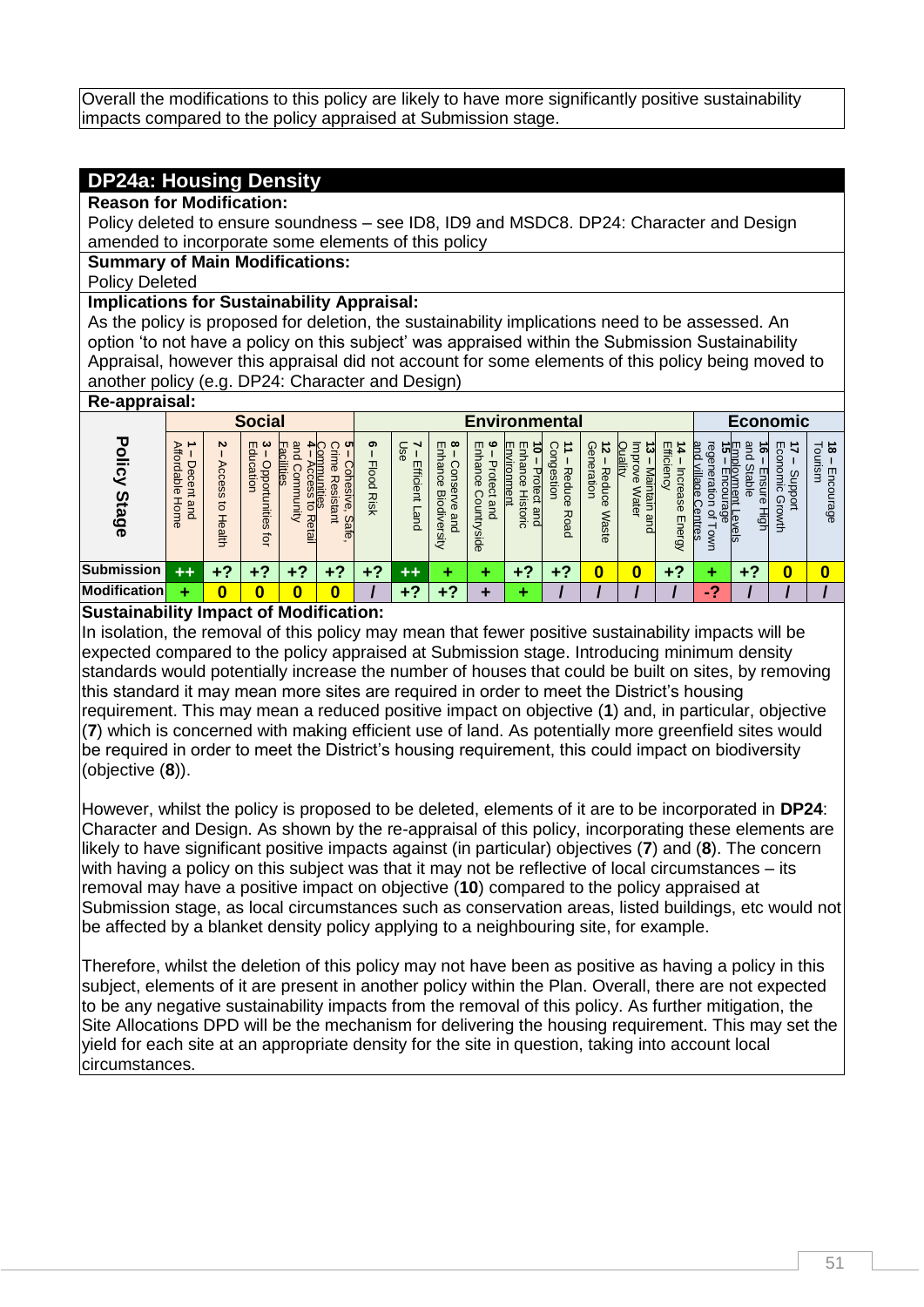# **DP25: Dwelling Space Standards**

**Reason for Modification:**

No Change

### **Summary of Main Modifications:**

#### N/A **Implications for Sustainability Appraisal:**

This policy has not changed since Submission stage, therefore the appraisal within the Submission Sustainability Appraisal is still relevant. Therefore this policy does not require re-appraisal.

# **DP26: Accessibility**

**Reason for Modification:**

Amended in accordance with MSDC8b.

#### **Summary of Main Modifications:**

- Minimum provision of 20% now included (previously all development)
- Amended wheelchair proportion from 5% to 4%

#### **Implications for Sustainability Appraisal:**

The proposed amendments to this policy, including the addition of further criteria, means the revised policy is distinct from the options appraised within the Submission Sustainability Appraisal. This means that a re-appraisal is necessary.

#### **Re-appraisal:**

| n <del>c</del> -appraisai.    |                                                      |                                           |                                                             |                                                    |                                                                                                                   |                           |                                                   |                                                                                          |                                                                                     |                                                                                            |                                                 |                                            |                                                                          |                                         |                                                                               |                                                                                 |                                                          |                                |
|-------------------------------|------------------------------------------------------|-------------------------------------------|-------------------------------------------------------------|----------------------------------------------------|-------------------------------------------------------------------------------------------------------------------|---------------------------|---------------------------------------------------|------------------------------------------------------------------------------------------|-------------------------------------------------------------------------------------|--------------------------------------------------------------------------------------------|-------------------------------------------------|--------------------------------------------|--------------------------------------------------------------------------|-----------------------------------------|-------------------------------------------------------------------------------|---------------------------------------------------------------------------------|----------------------------------------------------------|--------------------------------|
|                               |                                                      |                                           | <b>Social</b>                                               |                                                    |                                                                                                                   |                           |                                                   |                                                                                          |                                                                                     | <b>Environmental</b>                                                                       |                                                 |                                            |                                                                          |                                         |                                                                               | <b>Economic</b>                                                                 |                                                          |                                |
| <b>Policy</b><br><b>Stage</b> | ъ<br>ŧ<br>rdable<br>U<br><b>ecent</b><br>Home<br>and | N<br>⋗<br>ccess<br>$\vec{c}$<br>Φ<br>sith | ౿<br>g<br>ດ<br><b>Holle:</b><br>pport<br>tunities<br>-<br>ă | gnd<br>gc<br>lities<br>g<br>mm<br>I<br>ត<br>Retail | ပာ<br>P<br>Cohesiv<br><u>Inities</u><br>$\tilde{\sigma}$<br>$\omega$<br>$\overline{0}$<br>ត<br>-<br>$\Xi$<br>Safe | ၜ<br><b>Flood</b><br>Risk | c<br>8e<br>п<br>fficient<br>$\overline{ }$<br>and | $m$ $\infty$<br>Ë.<br>ance<br>o<br>ā<br>O<br><b>Biodiv</b><br>⊸<br>Ø<br>and<br>ሟ<br>Sity | ဖ<br>ш<br>っ<br>ᠴ<br>Ψ<br>o<br>G<br>C<br>Φ<br>O<br>Ψ<br>$\Omega$<br><b>SO</b><br>jde | IШ<br>ш<br>ត់<br>E<br>∍<br>ronment<br>anc<br>rotect<br>Ô<br>$\overline{w}$<br>and<br>ioric | Ò<br>Ξ<br>န္ပ<br>stion<br>Φ<br>ăuo<br>Φ<br>Road | Generation<br>ನ<br>Reduc<br>Ô<br>ଽ<br>aste | g<br>Е<br>ರ<br>Nile<br>laintain<br>$\sigma$<br>ξ<br>ate<br>$\frac{1}{2}$ | 띷<br>Φ<br>ncrease<br>ನ<br><b>Energy</b> | rege<br><b>and</b><br>dilage<br>noou<br>ratio<br>age<br>entres<br>Q<br>ş<br>ぅ | Bup<br>调<br>ಹ<br><b>Stabl</b><br>ovment<br>S)<br>$\sigma$<br>Φ<br>High<br>evels | Eco<br>∸<br>Sim<br>ഗ<br>끙<br>⊕<br>$\circ$<br>5<br>⇉<br>Ř | $18 - 1$<br>ā.<br>Ęnc<br>urage |
| <b>Submission</b>             | ٠                                                    | G                                         | ຳ                                                           | c                                                  |                                                                                                                   | 0                         | 0                                                 | 0                                                                                        | 0                                                                                   | G                                                                                          |                                                 | 0                                          | 0                                                                        | 0                                       | 0                                                                             | $+7$                                                                            | 0                                                        |                                |
| <b>Modification</b>           | $+7$                                                 |                                           |                                                             |                                                    |                                                                                                                   |                           |                                                   |                                                                                          |                                                                                     |                                                                                            |                                                 |                                            |                                                                          |                                         |                                                                               |                                                                                 |                                                          |                                |

#### **Sustainability Impact of Modification:**

The modification to this policy reduces the provision of wheelchair-user dwellings from 5% to 4% and increases the threshold from zero to 5+ dwellings providing 20% Category 2 accessible dwellings. This therefore will reduce the number of dwellings built to these standards – this may not be as positive in sustainability terms for objective (**1**) compared to the policy appraised at Submission stage, as the type of home required for all members of the community may not be delivered. However, the thresholds/proportion introduced are more closely aligned with evidence, meaning need for these types of dwellings should still be met. This will be monitored during the plan period and amendments made

Overall the sustainability impacts expected from the modifications to this policy are unlikely to be significantly different to the policy appraised at Submission stage.

# **DP27: Noise, Air and Light Pollution**

**Reason for Modification:**

Amended in accordance with MSDC8.

**Summary of Main Modifications:**

• Amended supporting text to refer to noise guidance

### **Implications for Sustainability Appraisal:**

The modifications proposed to this policy relate to supporting text, factual updates or changes to improve clarity. The changes would not alter the policy so much that it would be distinct from the options already appraised within the Submission Sustainability Appraisal, and therefore a reappraisal is not required.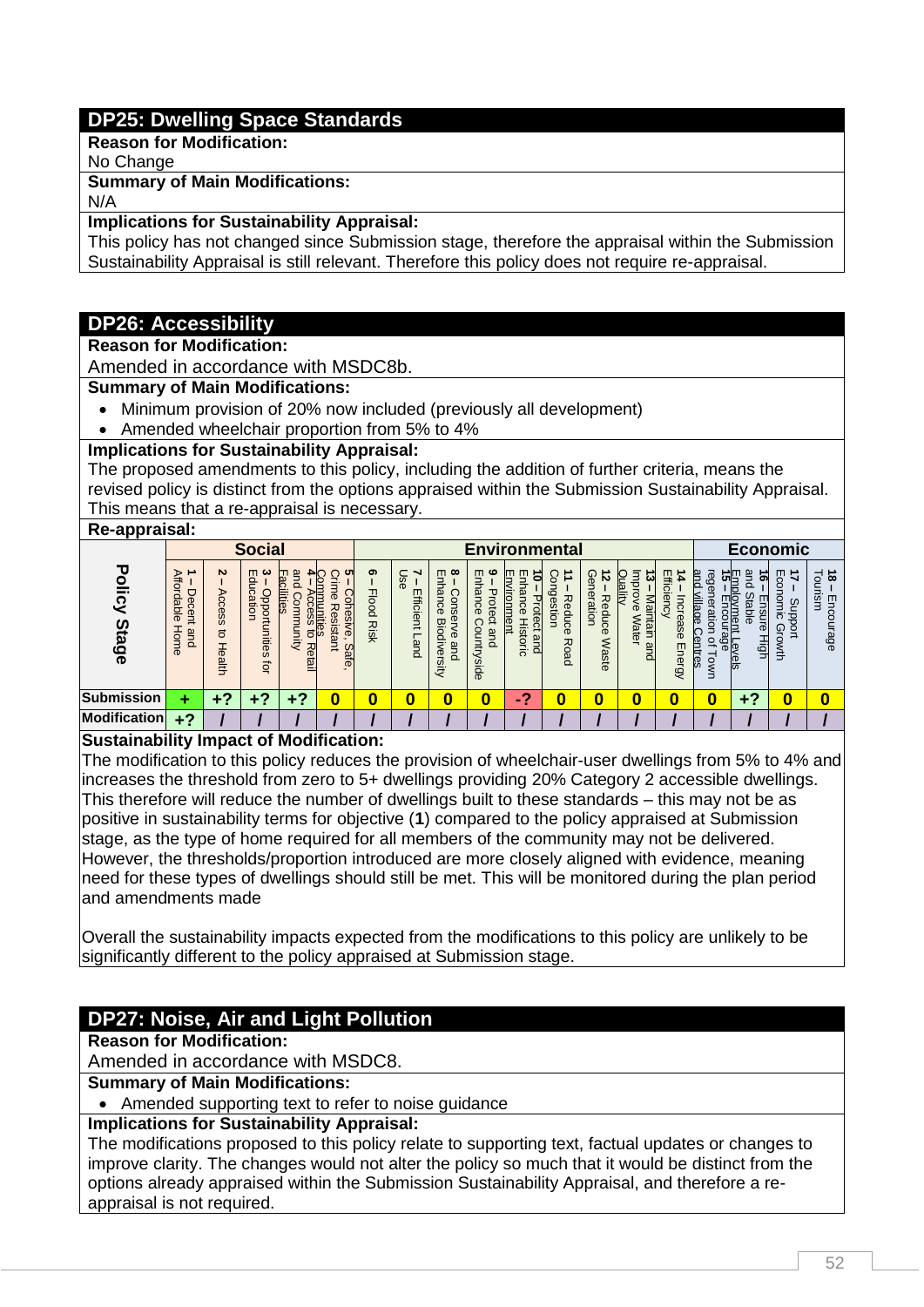# **DP28: Housing Mix**

### **Reason for Modification:**

To clarify that much of the future need for housing in Mid Sussex will be for smaller adaptable dwellings; to enable provision of Use Class C2 older person housing; to clarify Use Class C2 older person housing is considered to be social infrastructure falling under the provisions of Policy DP23.

To account for and accord with the revised definition of Gypsies, Travellers and Travelling Showpeople for the purposes of planning, provided by the PPTS (2015); and to clarify in general terms, the methodology to be employed in calculating provision if required.

### **Summary of Main Modifications:**

- Amendments to supporting text to address C2 use
- Amended criterion related to Gypsy and Traveller provision
- Added criterion related to C2 use and potential for allocation if a need arises

### **Implications for Sustainability Appraisal:**

The proposed amendments to this policy, including the addition of further criteria, means the revised policy is distinct from the options appraised within the Submission Sustainability Appraisal. This means that a re-appraisal is necessary.

### **Re-appraisal:**

| ne-applaisai.                     |                                        |                                                        |                                                                               |                                                           |                                                                                                     |                                  |                        |                                                                                      |                                                                                      |                                                                                       |                                                |                                                                            |                                                                      |                                    |                                                                                           |                                                                                                      |                                              |                                  |
|-----------------------------------|----------------------------------------|--------------------------------------------------------|-------------------------------------------------------------------------------|-----------------------------------------------------------|-----------------------------------------------------------------------------------------------------|----------------------------------|------------------------|--------------------------------------------------------------------------------------|--------------------------------------------------------------------------------------|---------------------------------------------------------------------------------------|------------------------------------------------|----------------------------------------------------------------------------|----------------------------------------------------------------------|------------------------------------|-------------------------------------------------------------------------------------------|------------------------------------------------------------------------------------------------------|----------------------------------------------|----------------------------------|
|                                   |                                        |                                                        | <b>Social</b>                                                                 |                                                           |                                                                                                     |                                  |                        |                                                                                      |                                                                                      | <b>Environmental</b>                                                                  |                                                |                                                                            |                                                                      |                                    |                                                                                           | <b>Economic</b>                                                                                      |                                              |                                  |
| τ<br><b>Olicy</b><br><b>Stage</b> | ъ<br>ffordable<br>ecent<br>Home<br>pue | $\boldsymbol{\kappa}$<br>Access<br>$\vec{0}$<br>Health | ు<br>$\blacksquare$<br>$\Omega$<br>ppo<br>ज़ें<br>$\circ$<br>rtunities<br>ţar | and<br>æ<br><b>ilities</b><br>arnm<br>unit<br>ฮ<br>Retail | cл<br>g<br>nmunities<br>Accese *<br>ŏ<br>Φ<br>hesive<br>观<br>$\sigma$<br>ista<br>÷<br>킂<br>ഗ<br>afe | ၜ<br><b>Flood</b><br><b>Risk</b> | es<br>Efficient<br>and | $m$ $\infty$<br>っ<br>hance<br>C<br><b>ONS</b><br>Φ<br>쯔<br>⊸<br>odivers<br>ଚି<br>pue | ఴ<br>$\blacksquare$<br>롱<br>āς<br>᠊ᠣ<br>O<br>ဥ<br>$\omega$<br>untr<br>ā<br>ωï<br>äge | IШ<br>ш<br>គ<br>∍<br>Þ<br>ironment<br>anc<br>Lote<br>Ô<br>Ö<br>壸<br>→<br>and<br>toric | ဂ<br>GÕ<br>ø<br><b>Stion</b><br>ğ<br>Φ<br>Road | Generation<br>ನ<br>Redu<br>$\Omega$<br>$\sigma$<br>≲<br>æ<br>∸<br>$\sigma$ | Quality<br>$\exists$<br>ರ<br>ഇ<br>$\sigma$<br>≲<br>āin<br>ate<br>gnd | Effici<br>ës<br>$\sigma$<br>Energy | Ρg<br>rege<br>illage<br>uso<br>ratio<br>$\overline{a}$<br>entres<br>$\overline{a}$<br>OWN | Ξ<br>햷<br>ග<br>Stable<br>١Q<br>insu<br><i><b>TTTent</b></i><br>ወ<br>Нğы<br>Levels<br><sub>19</sub> e | m<br>S<br>₹<br>mi<br>S<br>ğ<br>Gro<br>₹<br>∉ | 18 – End<br>Tourism<br>Encourage |
| <b>Submission</b>                 | $++$                                   | $+2$                                                   |                                                                               | 0                                                         | $+7$                                                                                                | 0                                | 0                      | 0                                                                                    | .2                                                                                   | ø                                                                                     | 0                                              | 0                                                                          | 0                                                                    | 0                                  | 0                                                                                         |                                                                                                      |                                              |                                  |
| <b>Modification</b>               |                                        |                                                        |                                                                               |                                                           |                                                                                                     |                                  |                        |                                                                                      |                                                                                      |                                                                                       |                                                |                                                                            |                                                                      |                                    |                                                                                           |                                                                                                      |                                              |                                  |

### **Sustainability Impact of Modification:**

The addition of two criteria related to Gypsy and Traveller provision and Use Class C2 'Extra Care Housing' will ensure that the significantly positive impact on objective (**1**) should be realised.

The modifications strengthen the policy in this respect, rather than make substantial changes. Overall the sustainability impacts expected from the modifications to this policy are unlikely to be significantly different to the policy appraised at Submission stage.

# **DP29: Affordable Housing**

#### **Reason for Modification:**

Amended in accordance with MSDC 8e

### **Summary of Main Modifications:**

- Policy reverted to the Pre-submission version (doc ref: BP2)
- Inserted references to the forthcoming SPD
- Added requirement to meet national technical standards including optional requirements

### **Implications for Sustainability Appraisal:**

The modification proposed to this policy is minor. The changes would not alter the policy so much that it would be distinct from the options already appraised within the Submission Sustainability Appraisal, and therefore a re-appraisal is not required.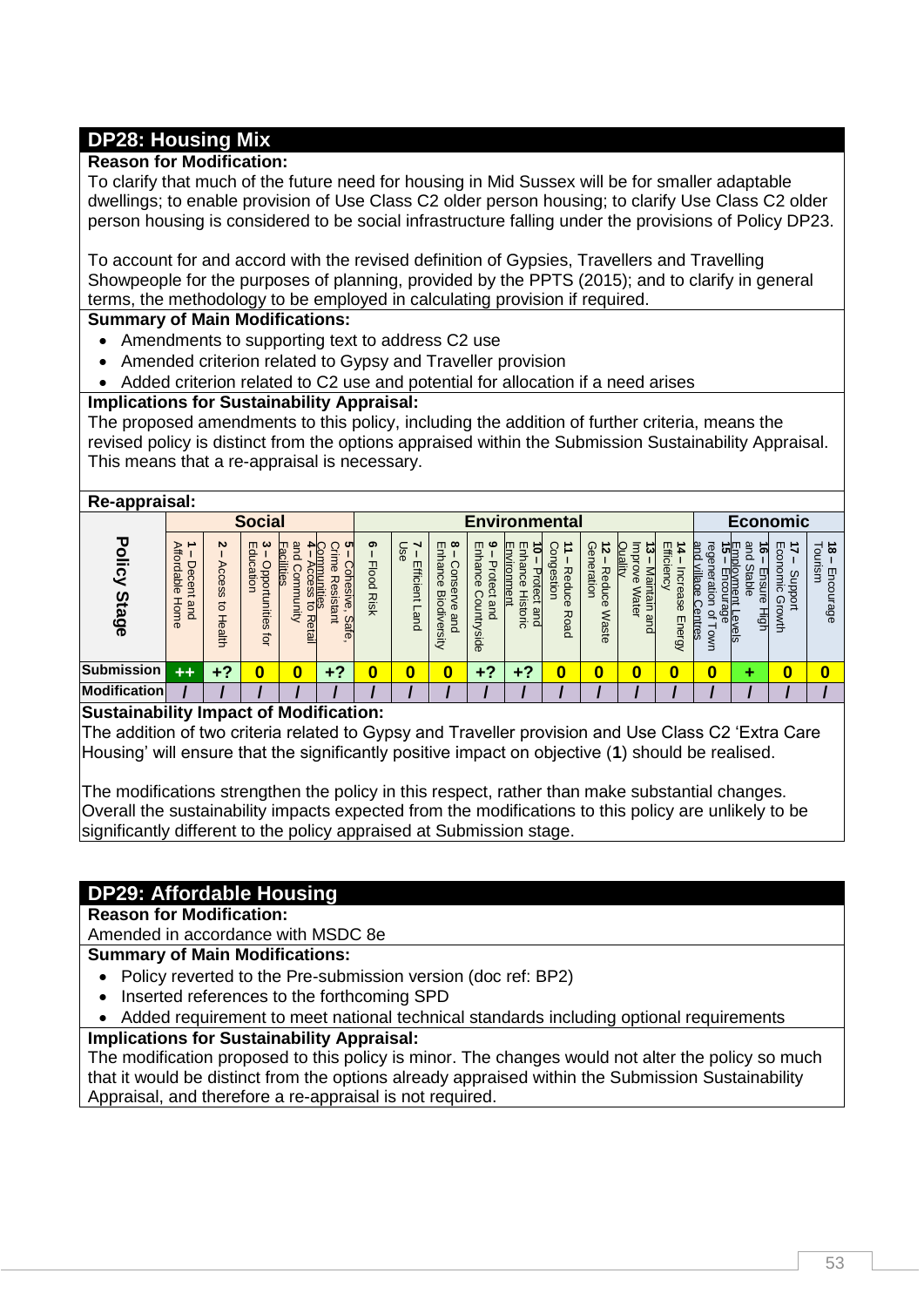# **DP30: Rural Exception Sites**

#### **Reason for Modification:**

Amended in accordance with MSDC8.

### **Summary of Main Modifications:**

- Added a clause related to market housing provision on site (maximum 20%) to improve viability
- Inserted references to the forthcoming SPD

# **Implications for Sustainability Appraisal:**

The proposed amendments to this policy, including the addition of further criteria, means the revised policy is distinct from the options appraised within the Submission Sustainability Appraisal. This means that a re-appraisal is necessary.

#### **Re-appraisal:**

| $\cdots$ $\cdots$ $\cdots$    |                                               |                                                 |                                                         |                                                                       |                                                                                                                 |                           |                                      |                                                                                  |                                                                                   |                                                                                                                                    |                                                                                   |                                                              |                                                               |                                                |                                                                                                   |                                                                                      |                                                                       |                                  |
|-------------------------------|-----------------------------------------------|-------------------------------------------------|---------------------------------------------------------|-----------------------------------------------------------------------|-----------------------------------------------------------------------------------------------------------------|---------------------------|--------------------------------------|----------------------------------------------------------------------------------|-----------------------------------------------------------------------------------|------------------------------------------------------------------------------------------------------------------------------------|-----------------------------------------------------------------------------------|--------------------------------------------------------------|---------------------------------------------------------------|------------------------------------------------|---------------------------------------------------------------------------------------------------|--------------------------------------------------------------------------------------|-----------------------------------------------------------------------|----------------------------------|
|                               |                                               |                                                 | <b>Social</b>                                           |                                                                       |                                                                                                                 |                           |                                      |                                                                                  |                                                                                   | <b>Environmental</b>                                                                                                               |                                                                                   |                                                              |                                                               |                                                |                                                                                                   | Economic                                                                             |                                                                       |                                  |
| <b>Policy</b><br><b>Stage</b> | ъ<br>ffordable<br><b>ecent</b><br>and<br>Home | N<br>⊳<br>ccess<br>$\rightarrow$<br>ö<br>Health | ు<br>m<br>Ω<br>с<br><b>Dpoortunities</b><br>etro<br>ţar | and<br>၉<br>ilities<br>ล<br>amm<br>ወ<br>တ္တ<br>₿.<br>ฮ<br>ュ<br>Retail | cл<br>ă<br>Ξ.<br>munities<br>Φ<br>Ò<br>hesive<br>ᄽ<br>$\sigma$<br>m<br>İSİ.<br>$\omega$<br>급<br>$\omega$<br>afe | ၜ<br><b>Flood</b><br>Rist | ⊂<br>∼<br>8e<br>fficient<br>-<br>and | $m$ $\infty$<br>링<br>ance<br>C<br>SUO<br>Φ<br>쯔<br>-<br>odivers<br>Ø<br>pue<br>J | <u> က</u> ဖ<br>로<br>٩<br>υ<br>0<br>$\vec{a}$<br>Õ<br>$\omega$<br>mun<br>ā<br>side | IШ<br>$\blacksquare$<br>∸<br>c<br>Ρ<br>コ<br>ironment<br>ø<br>ā<br>Lote<br>Ô<br>$\frac{4}{5}$<br>ດ<br>$\rightarrow$<br>and<br>toric | ွ<br><b>GG</b><br>$\overline{0}$<br><b>G</b><br>Ë<br>ğ<br>$\sigma$<br><b>Road</b> | Generation<br>ಸ<br>Redu<br>$\Omega$<br>$\sigma$<br>≲<br>aste | Quality<br>$\bar{3}$<br>ত<br>Φ<br>≅<br>⊒<br>ain<br>ate<br>and | Effic<br>Ř<br>ncre<br>ës<br>$\sigma$<br>Energy | e₫<br>rege<br>mс<br><u>illaqe</u><br>ă<br>ratio<br>ö<br>$\overline{\omega}$<br>entres<br>o<br>OWN | and<br>≓m<br>ಸ<br>უ<br>ს⊟<br>Stable<br>SÜ.<br>/ment<br>ξ<br>ወ<br>Ηğ<br>Levels<br>uge | 円<br>₹<br>ö<br>mi<br>ഗ<br>C<br>꽁<br>$\Omega$<br>ω<br>┭<br>O<br>ミ<br>も | 18 – End<br>Tourism<br>Encourage |
| <b>Submission</b>             | $+ +$                                         | - 2                                             | ø                                                       | œ                                                                     |                                                                                                                 | 0                         | $\sim$                               |                                                                                  |                                                                                   |                                                                                                                                    | $\sim$                                                                            |                                                              | 0                                                             |                                                |                                                                                                   | ++                                                                                   |                                                                       |                                  |
| <b>Modification</b>           |                                               |                                                 |                                                         |                                                                       |                                                                                                                 |                           | $+2$                                 |                                                                                  |                                                                                   |                                                                                                                                    |                                                                                   |                                                              |                                                               |                                                |                                                                                                   |                                                                                      |                                                                       |                                  |
|                               |                                               |                                                 |                                                         |                                                                       |                                                                                                                 |                           |                                      |                                                                                  |                                                                                   |                                                                                                                                    |                                                                                   |                                                              |                                                               |                                                |                                                                                                   |                                                                                      |                                                                       |                                  |

### **Sustainability Impact of Modification:**

The modification referring to an element of market housing being allowable in order to make schemes viable should ensure rural exception sites are delivered in areas of the District that require housing. This should ensure that the significantly positive impacts expected for objective (**1**) are realised.

A further criterion has been added which will ensure that open market and affordable housing are integrated and make best use of land, where market housing is accepted on a site. This will have more positive impacts on objectives (**5**) and (**7**) compared to the policy appraised at Submission stage.

Overall the modifications to this policy are likely to have more significantly positive sustainability impacts compared to the policy appraised at Submission stage.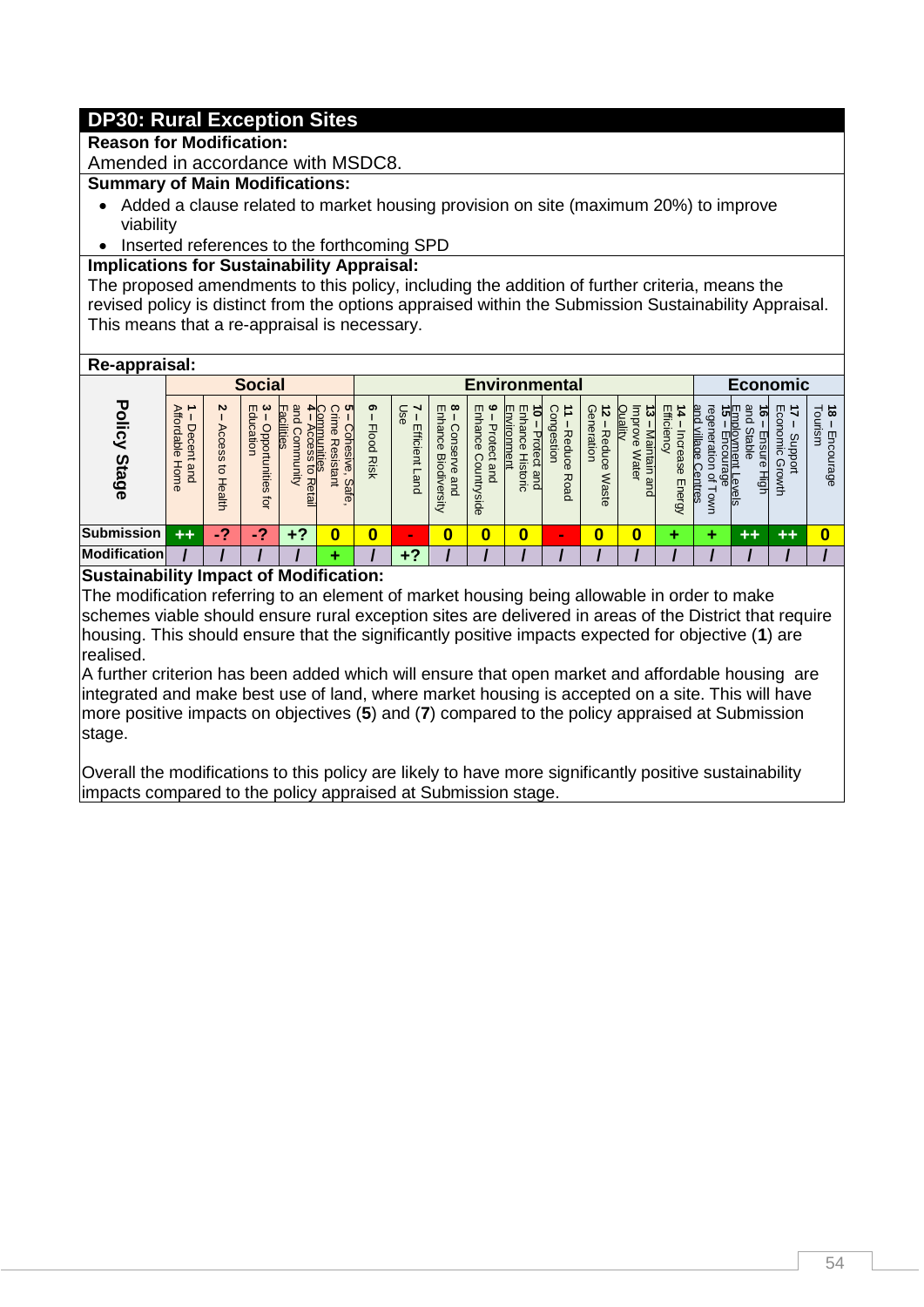# **DP31: Gypsies, Travellers and Travelling Showpeople**

### **Reason for Modification:**

To account for and accord with the revised definition of Gypsies, Travellers and Travelling Showpeople for the purposes of planning, provided by the PPTS (2015).

# **Summary of Main Modifications:**

- Updated reference to the need for pitches
- Amended to account and accord with the new definition in Planning Policy for Traveller Sites (PPTS)
- Additional footnotes related to PPTS

### **Implications for Sustainability Appraisal:**

The proposed amendments to this policy, including the addition of further criteria, means the revised policy is distinct from the options appraised within the Submission Sustainability Appraisal. This means that a re-appraisal is necessary.

#### **Re-appraisal:**

| $\cdots$ $\cdots$ $\cdots$           |                                                                       |                                                                                                                                                                                                                                                                                                                                 |               |  |  |                           |                                             |                                                                                         |                                                                                                            |                                                                                                               |                                                      |                                                                 |                                                                                            |                                                                 |                                                                                               |                                                               |                                                          |                                                      |
|--------------------------------------|-----------------------------------------------------------------------|---------------------------------------------------------------------------------------------------------------------------------------------------------------------------------------------------------------------------------------------------------------------------------------------------------------------------------|---------------|--|--|---------------------------|---------------------------------------------|-----------------------------------------------------------------------------------------|------------------------------------------------------------------------------------------------------------|---------------------------------------------------------------------------------------------------------------|------------------------------------------------------|-----------------------------------------------------------------|--------------------------------------------------------------------------------------------|-----------------------------------------------------------------|-----------------------------------------------------------------------------------------------|---------------------------------------------------------------|----------------------------------------------------------|------------------------------------------------------|
|                                      |                                                                       |                                                                                                                                                                                                                                                                                                                                 | <b>Social</b> |  |  |                           |                                             |                                                                                         |                                                                                                            | <b>Environmental</b>                                                                                          |                                                      |                                                                 |                                                                                            |                                                                 |                                                                                               | <b>Economic</b>                                               |                                                          |                                                      |
| $\overline{6}$<br>ΙË<br><b>Stage</b> | ъ<br>$\ddot{a}$<br>C<br>$\Omega$<br>Œ<br>aldie<br>cent<br>Home<br>and | N<br>$\blacksquare$<br>$\bm{\omega}$<br>and<br>ပၢ<br>т<br>Ω<br>국<br>P<br>ਨੋ<br>⋗<br>lities<br>ወ<br><b>Holle:</b><br>ccess<br>ohesive<br>ರ<br>ō<br>unitie<br>õ<br>Ō<br>⋾<br>ၯ<br>tunities<br>$\overline{\sigma}$<br>$\vec{0}$<br>⋾<br>ä<br>$\circ$<br>₹<br>⊒<br>Retail<br>Safe,<br>᠗<br>ig<br>T<br>$\overline{\phantom{0}}$<br>ă |               |  |  | ග<br><b>Flood</b><br>Risk | Use<br>∼<br>Efficient<br>−<br>ë<br>$\Omega$ | a<br>T∃<br>T<br>ance<br><b>Ons</b><br>ቧ<br>Biod<br>$\sigma$<br>≤.<br>and<br>q<br>m<br>Ē | అ<br>$\mathsf{m}$<br>っ<br>ω<br>ය<br>බ<br>C<br>c<br>$\omega$<br>∍<br>∍<br>$\Omega$<br><b>SO</b><br>÷.<br>ခွ | IП<br>m<br>∸<br>0<br>っ<br>Е<br>anc<br><b>CITIL</b><br>rotec<br>Ô<br>ēnt<br>$\overline{w}$<br>⇥<br>and<br>oric | င္ပ<br><b>G</b><br>Œ<br>ijon<br>guo<br>ወ<br>Ros<br>ō | Generati<br>ಸ<br>Reduc<br>$\mathsf{S}$<br>$\sigma$<br>≲<br>aste | ⊵<br>$\bar{z}$<br>Nillar<br>ਠ<br>ଚ<br>$\overline{\mathbf{v}}$<br><b>Mate</b><br>āin<br>gnd | 핓<br>$\ddot{\bar{\mathfrak{d}}}$<br>cre<br>ese<br><b>Energy</b> | <b>Brid</b><br>rege<br>village<br>ä<br>ratio<br>ë<br>≌<br>entres<br>န္မ<br>$\Omega$<br>o<br>っ | and<br>ನ<br>뺾<br>Stable<br>vment<br>gur<br>Φ<br>High<br>evels | Бc<br>⇉<br>Ŝ<br>DTII<br>S<br>꽁<br>G)<br>-<br>⊐<br>O<br>Ř | $\vec{8}$<br>$\overline{c}$<br>Ē.<br>is<br>Encourage |
| <b>Submission</b>                    |                                                                       |                                                                                                                                                                                                                                                                                                                                 |               |  |  | $+?$                      | ≘<br>$\sim$                                 | 0                                                                                       | $\epsilon$                                                                                                 | $\epsilon$                                                                                                    |                                                      | ÷                                                               | 0                                                                                          | 0                                                               | 0                                                                                             | 0                                                             |                                                          |                                                      |
| <b>Modification</b>                  | $++$                                                                  |                                                                                                                                                                                                                                                                                                                                 |               |  |  |                           |                                             |                                                                                         | ∟າ                                                                                                         |                                                                                                               |                                                      |                                                                 |                                                                                            |                                                                 |                                                                                               |                                                               |                                                          |                                                      |

### **Sustainability Impact of Modification:**

The majority of modifications to this policy are minor wording changes to reflect the new definition in Planning Policy for Traveller Sites. These changes are not likely to have any sustainability impacts, and therefore the appraisal at Submission stage is largely unaffected.

Clarification is made regarding the provision of pitches within allocated sites – namely the Northern Arc (**DP9**), Hardriding Farm, Pease Pottage (**DP9a**) and North of Clayton Mills, Hassocks (**DP9b**). In addition, financial contributions towards off-site provision will be sought if suitable sites can be found elsewhere. This will ensure that the identified need for pitches can be delivered which should have significant positive impacts on objective (**1**).

A further criterion has been added to ensure that new sites and extensions to sites accord with policy **DP14**: High Weald AONB, which should have a positive impact on objective (**9**).

Overall the modifications to this policy are likely to have more significantly positive sustainability impacts compared to the policy appraised at Submission stage.

# **DP32: Listed Buildings and Other Heritage Assets**

### **Reason for Modification:**

Following deletion of DP35: Archaeological Sites, some elements have been incorporated into this policy.

# **Summary of Main Modifications:**

N/A

# **Implications for Sustainability Appraisal:**

The modification proposed to this policy is minor – they signpost the NPPF on this matter. The changes would not alter the policy so much that it would be distinct from the options already appraised within the Submission Sustainability Appraisal, and therefore a re-appraisal is not required.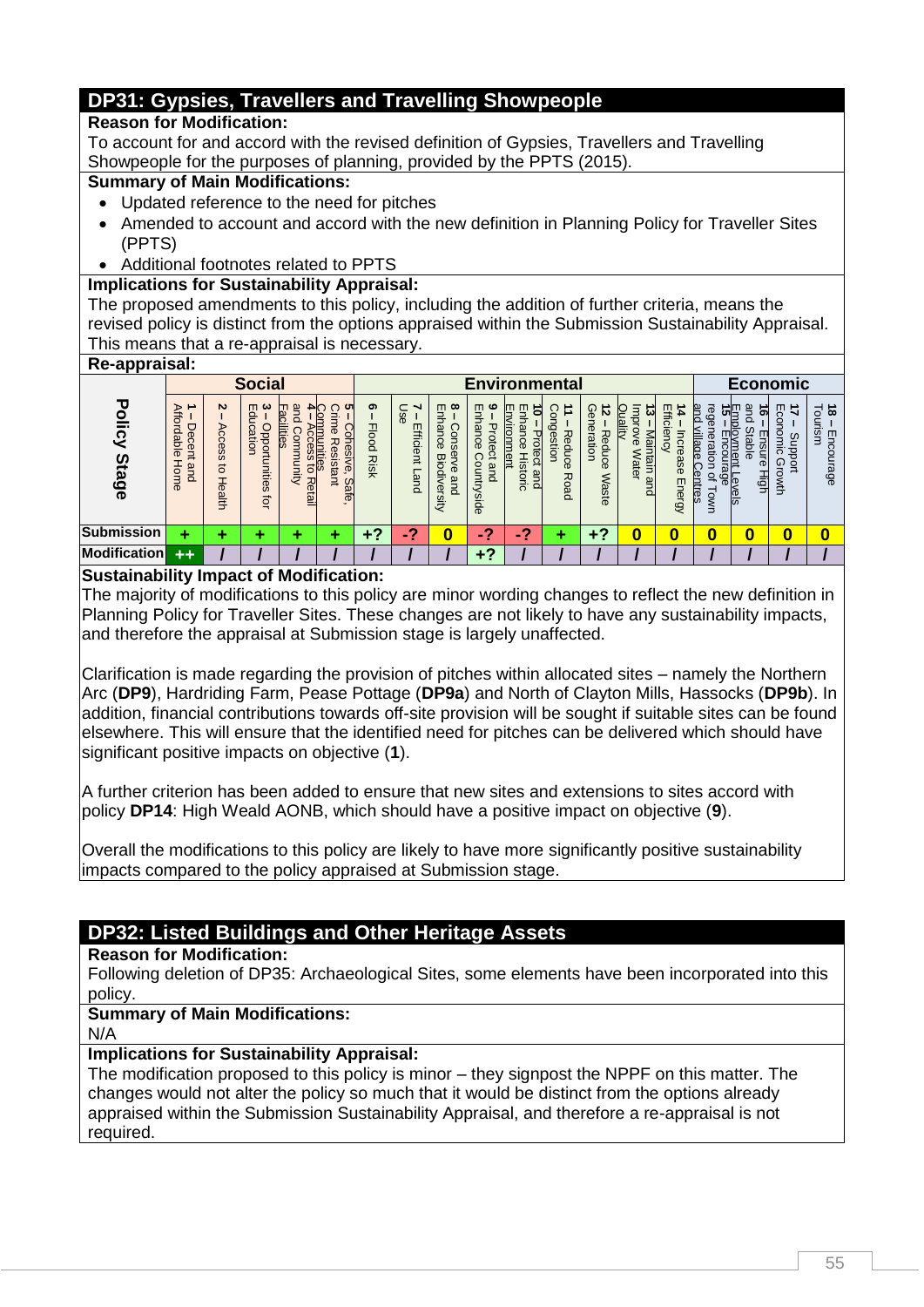# **DP33: Conservation Areas**

### **Reason for Modification:**

Amended in accordance with MSDC8.

**Summary of Main Modifications:**

Amended to refer to activities which contribute to the conservation area

#### **Implications for Sustainability Appraisal:**

The proposed amendments to this policy, including the addition of further criteria, means the revised policy is distinct from the options appraised within the Submission Sustainability Appraisal. This means that a re-appraisal is necessary.

#### **Re-appraisal:**

| . .                    |                                                                     |                                                                       |                                                                                                                   |                                                                 |                                                                                               |                           |                             |                                                                                                                         |                                                                                                                      |                                                                                                            |                                                              |                                                |                                                                                 |                                                    |                                                                                     |                                                                                                              |                                                   |                                                   |
|------------------------|---------------------------------------------------------------------|-----------------------------------------------------------------------|-------------------------------------------------------------------------------------------------------------------|-----------------------------------------------------------------|-----------------------------------------------------------------------------------------------|---------------------------|-----------------------------|-------------------------------------------------------------------------------------------------------------------------|----------------------------------------------------------------------------------------------------------------------|------------------------------------------------------------------------------------------------------------|--------------------------------------------------------------|------------------------------------------------|---------------------------------------------------------------------------------|----------------------------------------------------|-------------------------------------------------------------------------------------|--------------------------------------------------------------------------------------------------------------|---------------------------------------------------|---------------------------------------------------|
|                        |                                                                     |                                                                       | <b>Social</b>                                                                                                     |                                                                 |                                                                                               |                           |                             |                                                                                                                         |                                                                                                                      | <b>Environmental</b>                                                                                       |                                                              |                                                |                                                                                 |                                                    |                                                                                     | <b>Economic</b>                                                                                              |                                                   |                                                   |
| Policy<br><b>Stage</b> | <b>Affo</b><br>rdable<br>ece<br>=<br>and<br>$rac{1}{2}$<br>$\sigma$ | $\mathbf{v}$<br>Acces<br>Ō,<br>$\rightarrow$<br>O<br>÷<br>┷<br>lealth | $\boldsymbol{\omega}$<br>$\blacksquare$<br>₽<br><b>G</b><br>ppor<br>$\Rightarrow$<br>$\circ$<br>≠<br>unities<br>ğ | and<br>၉<br>ilities<br>õ<br>Š<br>Ξ<br>π<br>unity<br>៊<br>Retail | σ<br>g<br>-<br>╕<br>$\circ$<br>unities<br>hesi<br>ᅘ<br>$\mathbf{D}$<br>$\overline{a}$<br>Safe | ග<br><b>Flood</b><br>Risk | န္တ<br>fficient<br>–<br>and | $\infty$<br>$\blacksquare$<br>롸<br>$\omega$<br>mce<br>ons<br>ᢍ<br>-<br>--<br>$\circ$<br>Œ<br>₫.<br>and<br>$\delta$<br>ā | ဖ<br>ш<br>コ<br>ᠴ<br>τ<br>Ψ<br>rote<br>င္ပ<br>0<br>$\omega$<br>Ŝ<br>$\overline{a}$<br>$\rightarrow$<br>≌.<br><b>G</b> | Ęņ<br>௱<br>0<br>구<br><b>Ironment</b><br>ance<br>Totec<br>능<br>$\overline{\phantom{0}}$<br>⊶<br>and<br>öric | ငွ<br>ه<br>$\sigma$<br>educ<br>noits<br>Ô<br>Roa<br>$\Omega$ | ဝူ<br>ಸ<br>neration<br>Reduc<br>Ô<br>≲<br>aste | Ğ<br>Ξ<br>دە<br>ਹ<br>lity<br>⊸<br>O<br>ଚ<br>உ<br>≋<br><b>lain</b><br>ate<br>and | Efficienc<br>⇄<br>∍<br>cre<br>ase<br><b>Energy</b> | <b>and</b><br>rege<br>ಸ<br>villaqe<br>ratio<br>rrage<br>entres<br>$\mathbf{a}$<br>⋾ | and<br>$\frac{5}{15}$<br>ಕ<br>Encoura<br>Encoura<br><b>Stabl</b><br><u>insu:</u><br>ത<br>Φ<br>High<br>Levels | 망<br>₹<br>ğ<br>omic<br>ഗ<br>ᅙ<br>ጪ<br>ਡ<br>₹<br>∉ | $\vec{8}$<br>$\overline{5}$<br>rrism<br>Encourage |
| <b>Submission</b>      | 47                                                                  |                                                                       | 0                                                                                                                 | ◠<br><b>COL</b>                                                 |                                                                                               | 0                         | G<br>$\sim$ 1               | O                                                                                                                       | 0                                                                                                                    | ++                                                                                                         | 0                                                            | 0                                              | 0                                                                               | $\epsilon$                                         | +?                                                                                  | U                                                                                                            |                                                   | $+2$                                              |
| <b>Modification</b>    |                                                                     |                                                                       |                                                                                                                   | G                                                               |                                                                                               |                           |                             |                                                                                                                         |                                                                                                                      |                                                                                                            |                                                              |                                                |                                                                                 |                                                    |                                                                                     |                                                                                                              |                                                   |                                                   |

### **Sustainability Impact of Modification:**

The modification adds a further criterion which would support activities which contribute towards the special character and appearance of conservation areas. This may include markets, crafts or other activities. This may have the potential of providing community facilities (particularly the potential for a weekly market or similar) which may have a positive impact on objective (4) compared to the policy appraised at Submission stage. Similarly, these activities may encourage greater footfall to conservation areas within village centres which should impact positively on objective (**15**) and (**18**).

Overall the modifications to this policy are likely to have more positive sustainability impacts compared to the policy appraised at Submission stage.

# **DP34: Historic Parks and Gardens**

**Reason for Modification:**

No Change

# **Summary of Main Modifications:**

N/A

### **Implications for Sustainability Appraisal:**

This policy has not changed since Submission stage, therefore the appraisal within the Submission Sustainability Appraisal is still relevant. Therefore this policy does not require re-appraisal.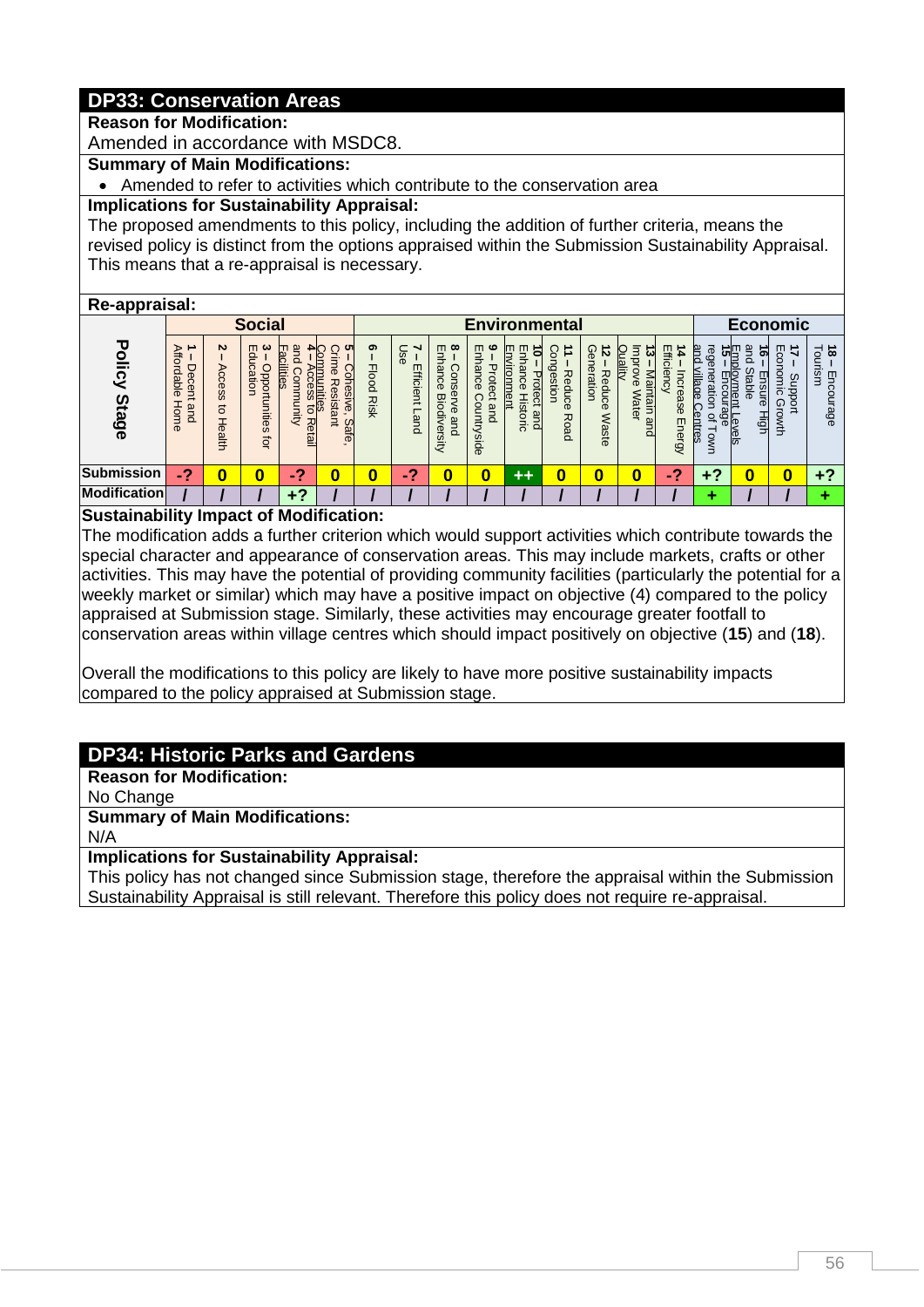# **DP35: Archaeological Sites**

#### **Reason for Modification:**

Policy deleted to ensure soundness – see ID8, ID9 and MSDC8. Elements of this policy have been incorporated in DP32: Listed Buildings and Other Buildings of Merit.

### **Summary of Main Modifications:**

Policy Deleted

#### **Implications for Sustainability Appraisal:**

As the policy is proposed for deletion, the sustainability implications need to be assessed. An option 'to not have a policy on this subject' was appraised within the Submission Sustainability Appraisal, however this appraisal did not account for some elements being incorporated in another policy (DP32).

#### **Re-appraisal:**

| <b>The approved</b>           |                                                            |                                                    |                                                                                          |                                                                                             |                                                                     |                          |                             |                                                                                                                                 |                                                                                                             |                                                                                                                  |                                                 |                                        |                                                                                   |                                                          |                                                                                            |                                                                        |                                            |                            |  |
|-------------------------------|------------------------------------------------------------|----------------------------------------------------|------------------------------------------------------------------------------------------|---------------------------------------------------------------------------------------------|---------------------------------------------------------------------|--------------------------|-----------------------------|---------------------------------------------------------------------------------------------------------------------------------|-------------------------------------------------------------------------------------------------------------|------------------------------------------------------------------------------------------------------------------|-------------------------------------------------|----------------------------------------|-----------------------------------------------------------------------------------|----------------------------------------------------------|--------------------------------------------------------------------------------------------|------------------------------------------------------------------------|--------------------------------------------|----------------------------|--|
|                               |                                                            |                                                    | <b>Social</b>                                                                            |                                                                                             |                                                                     |                          |                             |                                                                                                                                 |                                                                                                             | <b>Environmental</b>                                                                                             |                                                 |                                        |                                                                                   |                                                          | Economic                                                                                   |                                                                        |                                            |                            |  |
| <b>Policy</b><br><b>Stage</b> | Affordable<br><b>ecent</b><br>Hom<br>and<br>$\bar{\sigma}$ | Z<br>Acces<br>$\omega$<br>$\vec{c}$<br>ᆂ<br>lealth | $\boldsymbol{\omega}$<br>$\blacksquare$<br>ducatio<br><b>Opportunities</b><br><b>ior</b> | യ<br>п<br>Ξ<br>ac<br><u>ilities</u><br>ົດ<br>inmo.<br>ຕ<br>$\omega$<br>unity<br>ฮ<br>Retail | o<br>q<br>-<br>munities<br>Ö<br>hesive<br>ᅘ<br>ಸ<br>$\cdot$<br>Safe | ၜ<br>Hood<br><b>Risk</b> | 9S<br>Efficient<br>–<br>and | $\infty$<br>$\mathsf{m}$<br>झ<br>ھ<br>റ<br>š<br>SUO<br>$\sigma$<br>₽<br>ᢍ<br>ilodiv<br>Φ<br>and<br>$\overline{\mathbb{Q}}$<br>ā | అ<br>ш<br>inhanc<br>᠊ᠣ<br><b>rote</b><br>$\sigma$<br>₽<br>◠<br>0<br>and<br>Ĕ<br>$\overline{\omega}$ .<br>ခြ | ш<br>ш<br>∸<br>3<br>0<br>Ξ<br><u> «ronment</u><br>anc<br>notec<br>$\sigma$<br>픇<br>$\rightarrow$<br>toric<br>and | O<br>nge<br>观<br>uoins<br>Φ<br>guc<br>Ô<br>Road | Generation<br>ಸ<br>Reduce<br>≲<br>aste | $\overline{a}$<br>Quality<br>ట<br>prove<br>←<br>ഇ.<br><b>Water</b><br>lain<br>and | Efficiency<br>14<br>ηgι<br>ወ<br>ës<br>Ō<br><b>Energy</b> | and<br>rege<br>$\frac{1}{5}$<br>village<br>መ<br>ratio<br>t Levels<br>devels<br>entres<br>š | and<br>ಹೆ<br>Stable<br><u>lovment</u><br>Encoura<br>马<br>sur<br>Φ<br>원 | Economic<br>∸<br>ddns<br>G.<br>ğ<br>irowth | 18<br>Tourism<br>Encourage |  |
| <b>Submission</b>             | 47                                                         | +?                                                 | 0                                                                                        | L,<br>- 1                                                                                   |                                                                     | 0                        | 0                           | 0                                                                                                                               |                                                                                                             | $+ +$                                                                                                            | 0                                               | ∩                                      | 0                                                                                 | 0                                                        | 0                                                                                          | 0                                                                      | $+2$                                       |                            |  |
| <b>Modification</b>           | 0                                                          |                                                    |                                                                                          |                                                                                             |                                                                     |                          |                             |                                                                                                                                 |                                                                                                             |                                                                                                                  |                                                 |                                        |                                                                                   |                                                          |                                                                                            |                                                                        |                                            |                            |  |

### **Sustainability Impact of Modification:**

This policy is proposed for deletion. This may mean that there is less restriction on providing housing compared to the policy appraised at Submission stage, a neutral effect is now predicted for objective (**1**).

As objective (**10**) is concerned with protecting the historic environment, including sites of archaeological interest, the significant positive impact previously predicted may not now materialise. However, national policy within the National Planning Policy Framework will still ensure that there is no adverse impact on sites of archaeological interest or importance. Further to this, it is proposed to include a signpost to the NPPF in policy **DP32:** Listed Buildings and Other Buildings of Merit, and rename/reword the policy to include 'heritage assets'. This should mitigate any negative impact that could arise from the deletion of this policy.

Overall the sustainability impacts expected from the modifications to this policy are unlikely to be significantly different to the policy appraised at Submission stage.

# **DP36: Trees, Woodland and Hedgerows**

**Reason for Modification:**

Amended in accordance with MSDC8

**Summary of Main Modifications:**

Amended criterion to refer to on-site green infrastructure

**Implications for Sustainability Appraisal:**

The modification proposed to this policy is minor. The changes would not alter the policy so much that it would be distinct from the options already appraised within the Submission Sustainability Appraisal, and therefore a re-appraisal is not required.

### **DP37: Biodiversity**

**Reason for Modification:**

Amended in accordance with MSDC8.

#### **Summary of Main Modifications:**

- Included reference to green infrastructure
- Added criterion related to priority habitats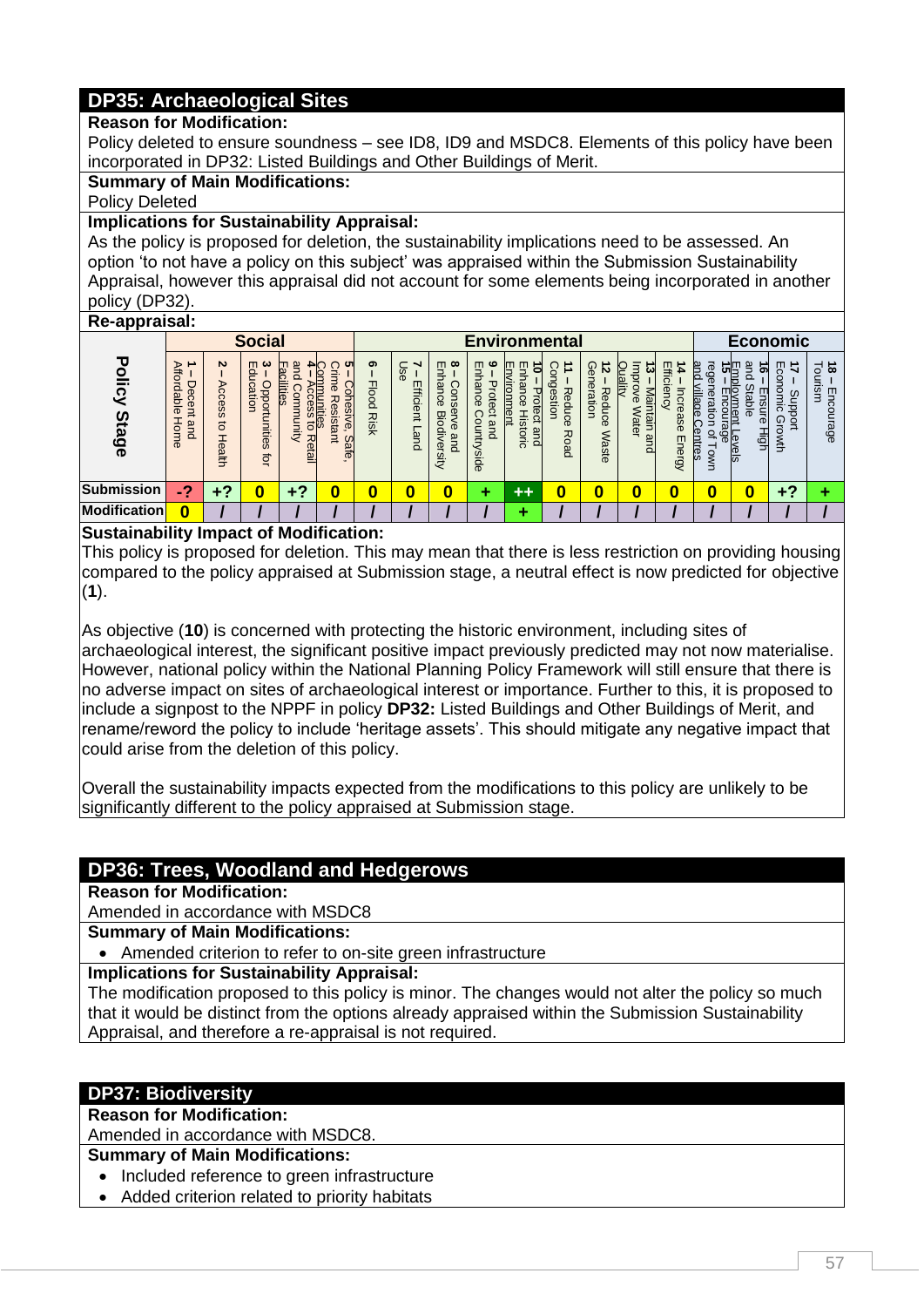### **Implications for Sustainability Appraisal:**

The proposed amendments to this policy, including the addition of further criteria, means the revised policy is distinct from the options appraised within the Submission Sustainability Appraisal. This means that a re-appraisal is necessary.

### **Re-appraisal:**

| n <del>c</del> -appraisai. |                                            |                                    |                                                                                                 |                                                                      |                                                                                                                                              |                           |                                        |                                                                                             |                                                                                |                                                                                     |                                  |                                            |                                                                |                                           |                                                       |                                                                                                  |                                                              |                                      |  |
|----------------------------|--------------------------------------------|------------------------------------|-------------------------------------------------------------------------------------------------|----------------------------------------------------------------------|----------------------------------------------------------------------------------------------------------------------------------------------|---------------------------|----------------------------------------|---------------------------------------------------------------------------------------------|--------------------------------------------------------------------------------|-------------------------------------------------------------------------------------|----------------------------------|--------------------------------------------|----------------------------------------------------------------|-------------------------------------------|-------------------------------------------------------|--------------------------------------------------------------------------------------------------|--------------------------------------------------------------|--------------------------------------|--|
|                            |                                            |                                    | <b>Social</b>                                                                                   |                                                                      |                                                                                                                                              |                           |                                        |                                                                                             |                                                                                | <b>Environmental</b>                                                                |                                  |                                            |                                                                |                                           | Economic                                              |                                                                                                  |                                                              |                                      |  |
| Policy<br><b>Stage</b>     | <b>Affordable</b><br>Decent<br>Home<br>and | Z<br>Access<br>$\vec{0}$<br>Health | $\bm{\omega}$<br>$\blacksquare$<br>Q<br>ਨੋ<br>odd<br>قع<br>$\mathbf{S}$<br>⊣<br>tunities<br>tor | and<br>ac<br><b>ilities</b><br>uuuo:<br>unity<br>$\vec{c}$<br>Retail | ∩<br>ပၢ<br><b>communities</b><br>- Access to<br>$\exists$<br><b>Cohesive</b><br>$\bar{\sigma}$<br>Resista<br>$\sim$<br>⋾<br>Safe<br><b>—</b> | ග<br><b>Flood</b><br>Rist | Use<br>Efficient<br>┍<br>ä<br>$\Omega$ | $\infty$<br>$\blacksquare$<br>nhance<br>C<br>suo<br>읙<br>Bio<br>Œ<br>diver<br>pue<br>w<br>ā | అ<br>g<br>hance<br>Prote<br>ğ<br>O<br>ountryside<br>$\omega$<br>$\overline{a}$ | Environment<br>핅<br>る<br>ance<br>rotec<br>His<br>$\rightarrow$<br>÷<br>and<br>ioric | Congestion<br>Reduc<br>Ô<br>Road | Generation<br>ನ<br>Reduc<br>Ô<br>ଽ<br>aste | $\overline{3}$<br>Quality<br>prove<br>Maintain<br>Wate<br>gind | Efficie<br>Increase<br>Š<br><b>Energy</b> | regeneration<br>and<br>village<br>Centres<br>₽<br>OWN | and<br>ᆥ<br>ಕ<br>Stable<br>⊡l⊡<br>Ensure<br><u>pyment</u><br>Encoura<br>r Levels<br>rage<br>High | Бc<br>⇉<br>ğ<br>omic<br>ddn <sub>S</sub><br>᠗<br>ğ<br>irowth | ನ<br>$\vec{a}$<br>unsin<br>Encourage |  |
| <b>Submission</b>          | +?                                         | ۰                                  | 0                                                                                               |                                                                      | O                                                                                                                                            | +?                        | 0                                      | $^{\tiny \textcolor{red}{+}\, \textcolor{red}{+}\,}$                                        |                                                                                |                                                                                     | D                                | 0                                          |                                                                | 0                                         | 0                                                     | 0                                                                                                | 0                                                            |                                      |  |
| <b>Modification</b>        |                                            | $++$                               |                                                                                                 |                                                                      |                                                                                                                                              |                           |                                        |                                                                                             |                                                                                |                                                                                     |                                  |                                            |                                                                |                                           |                                                       |                                                                                                  |                                                              |                                      |  |
|                            |                                            |                                    |                                                                                                 |                                                                      |                                                                                                                                              |                           |                                        |                                                                                             |                                                                                |                                                                                     |                                  |                                            |                                                                |                                           |                                                       |                                                                                                  |                                                              |                                      |  |

#### **Sustainability Impact of Modification:**

The addition of a criterion that includes Green Infrastructure will mitigate the proposed deletion of policy **DP38**: Green Infrastructure. Protection of existing, or additional areas of green open space provided as part of new development will be beneficial to health, which has a significant positive impact on objective (**2**). Green Infrastructure is capable of mitigating the impact of flood risk, which will have a positive impact on objective (**6**).

The addition of a criterion that promotes restoration, management and expansion of priority habitats will ensure that the significant positive effects related to objective (**8**) will be strengthened.

Overall the modifications to this policy are likely to have more positive sustainability impacts compared to the policy appraised at Submission stage.

# **DP38: Green Infrastructure**

# **Reason for Modification:**

Policy deleted to ensure soundness – see ID8, ID9 and MSDC8. DP37: Biodiversity amended to incorporate some elements of this policy.

#### **Summary of Main Modifications:**

Policy Deleted

### **Implications for Sustainability Appraisal:**

As the policy is proposed for deletion, the sustainability implications need to be assessed. An option 'to not have a policy on this subject' was appraised within the Submission Sustainability Appraisal, however this appraisal did not account for elements of this policy being incorporated within another policy.

#### **Re-appraisal:**

| <b>The applaint</b>    |                                                                                             |                                                                 |                                                                                            |                                                                        |                                                                                                         |                               |                                       |                                                                                                                                 |                                                                                                 |                                                                                                       |                                                     |                                                                 |                                                                                        |                                              |                                                                        |                                                                                    |                                                                      |                                      |  |
|------------------------|---------------------------------------------------------------------------------------------|-----------------------------------------------------------------|--------------------------------------------------------------------------------------------|------------------------------------------------------------------------|---------------------------------------------------------------------------------------------------------|-------------------------------|---------------------------------------|---------------------------------------------------------------------------------------------------------------------------------|-------------------------------------------------------------------------------------------------|-------------------------------------------------------------------------------------------------------|-----------------------------------------------------|-----------------------------------------------------------------|----------------------------------------------------------------------------------------|----------------------------------------------|------------------------------------------------------------------------|------------------------------------------------------------------------------------|----------------------------------------------------------------------|--------------------------------------|--|
|                        | <b>Social</b>                                                                               |                                                                 |                                                                                            |                                                                        |                                                                                                         |                               |                                       |                                                                                                                                 |                                                                                                 | <b>Environmental</b>                                                                                  |                                                     |                                                                 |                                                                                        |                                              | Economic                                                               |                                                                                    |                                                                      |                                      |  |
| Policy<br><b>Stage</b> | Affo<br>$\rightarrow$<br><b>ndable</b><br>ecent<br>g<br>$rac{1}{2}$<br>$\Omega$<br>$\sigma$ | $\boldsymbol{\kappa}$<br>⋗<br>ccess<br>$\vec{c}$<br>I<br>lealth | $\boldsymbol{\omega}$<br>ш<br>$\Omega$<br>ਨੋ<br>알<br>ppor<br>$\circ$<br>⊣<br>tunities<br>ġ | and<br>п<br>ac<br><u>alities</u><br>'n<br>ornm<br>unity<br>ฮ<br>Retail | c<br>q<br>≣<br>Ö<br>hesi<br>Б<br>lities<br>-<br>$\overline{\delta}$<br>ista<br>$\cdot$<br>⋥<br>S<br>efe | ග<br><b>Floo</b><br>Q<br>Risk | 3e<br>ш<br>fficient<br>قا<br>$\Omega$ | $\infty$<br>m<br>っ<br>ᠴ<br>С<br>$\omega$<br>อวน<br><b>ONS</b><br>Φ<br>쯔<br>≒<br>$\overline{5}$<br>Œ<br>≤.<br>and<br>Ø<br>⊸<br>ഗ | $\circ$<br>ш<br>コ<br>᠊ᠣ<br>ēη<br>ote<br>ဥ<br>요<br>0<br>Ψ<br>s<br>$\Omega$<br>⇉<br>5<br>--<br>ခွ | 巴<br>ш<br>∸<br>0<br>∍<br>ironment<br>gn<br>ດ<br>Lote<br>$\ddot{\sigma}$<br>ㅎ<br>Ċ<br>⊣<br>and<br>oric | Co<br>É<br><b>GG</b><br>观<br>educe<br>stion<br>Road | Generation<br>ಸ<br>Reduc<br>$\sigma$<br>≲<br>æ<br>∸<br>$\sigma$ | ē<br>Е<br>uality<br>᠊ᠣ<br>$\overline{\mathbf{z}}$<br>Ø<br>⋾<br>Wate<br>ja<br>E<br>gind | Effic<br>$\vec{q}$<br>esee.<br><b>Energy</b> | and<br>rege<br>rillage<br>noou:<br>iratio<br>age<br>entres<br>₽<br>OWN | and<br>뺾<br>ಹೆ<br>Stable<br>lg<br>∍<br>ment<br>S<br>-<br>$\sigma$<br>Нğh<br>Levels | ₹<br>ਨ੍ਹਾ<br>₽<br>Smi<br>w<br>c<br>공<br>G.<br>$\circ$<br>3<br>⊐<br>Ř | ಕ ಕ<br>Š<br>ism<br>Enc<br>ö<br>urage |  |
| <b>Submission</b>      | $+2$                                                                                        | $^{\rm ++}$                                                     | 0                                                                                          |                                                                        |                                                                                                         | ۰                             | 0                                     | $^{\tiny \textcolor{red}{+}\, \textcolor{red}{+}\,}$                                                                            | ++                                                                                              | o<br>٠                                                                                                |                                                     |                                                                 |                                                                                        | 0                                            | 0                                                                      |                                                                                    | 0                                                                    |                                      |  |
| <b>Modification</b>    |                                                                                             | ♪                                                               |                                                                                            |                                                                        |                                                                                                         | $+7$                          |                                       |                                                                                                                                 |                                                                                                 |                                                                                                       |                                                     |                                                                 |                                                                                        |                                              |                                                                        |                                                                                    |                                                                      |                                      |  |

### **Sustainability Impact of Modification:**

Protection of existing, or additional areas of green open space provided as part of new development will be beneficial to health, by removing this policy there will be a less positive impact on objective (**2**) compared to the policy appraised at Submission stage. Green Infrastructure is capable of mitigating the impact of flood risk, therefore a less positive impact on objective (**6**) is expected from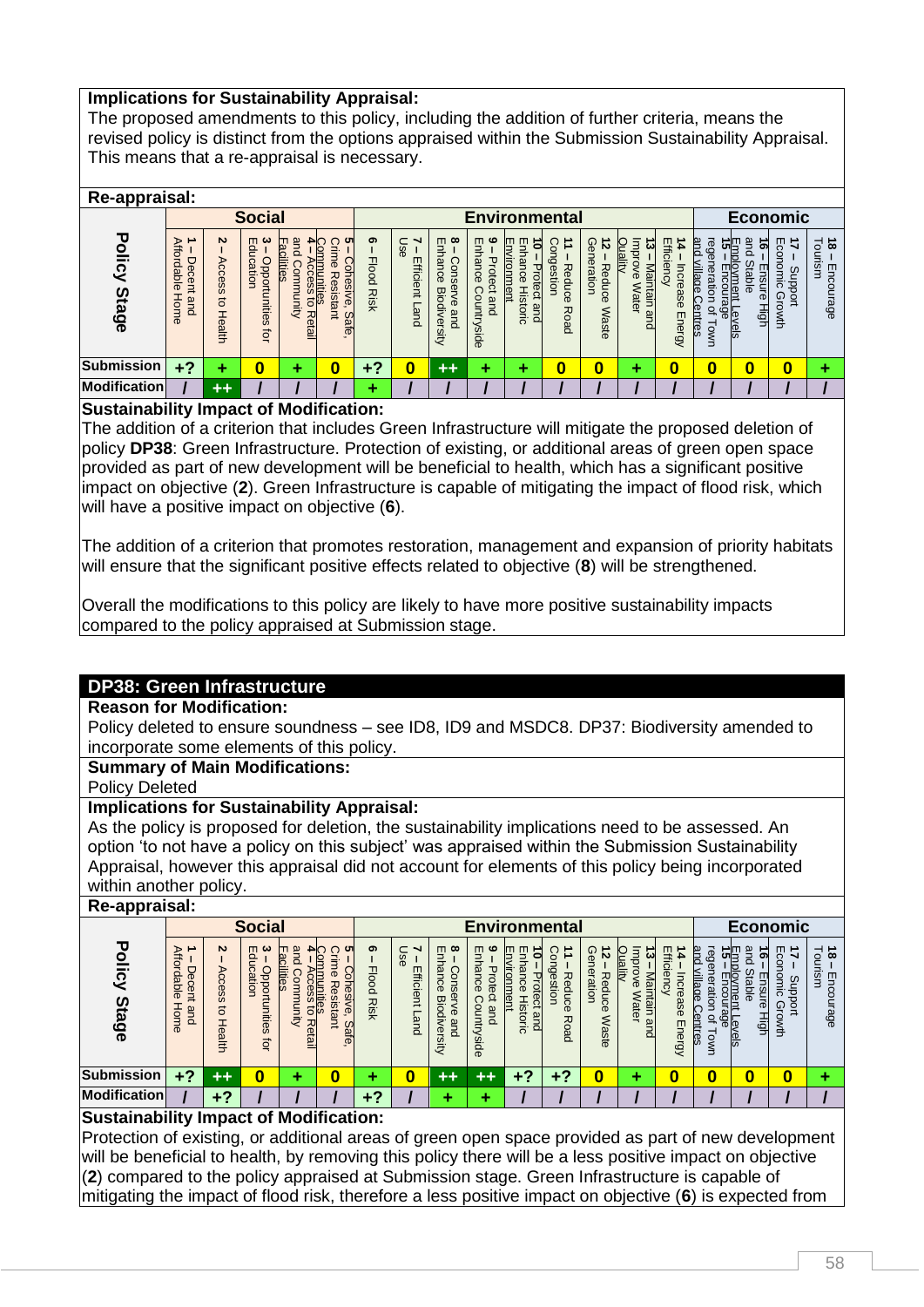the deletion of this policy. However, policy **DP37**: Biodiversity has been amended to incorporate Green Infrastructure – the re-appraisal for this policy identifies more positive impacts on objectives (**2**) and (**6**), which will mitigate the loss of this policy and any negative impacts its deletion would have in sustainability terms.

Overall the sustainability impacts expected from the modifications to this policy are unlikely to be significantly different to the policy appraised at Submission stage, as any positive impacts that would no longer arise (due to the deletion of this policy) will be mitigated by incorporating elements of this policy in **DP37**: Biodiversity.

# **DP39: Sustainable Design and Construction**

**Reason for Modification:**

Amended in accordance with MSDC8a

**Summary of Main Modifications:**

- Softened reference to requirement for communal heating networks, to 'explore opportunities for :
- Included viability/feasibility clause
- **Implications for Sustainability Appraisal:**

The proposed amendments to this policy, including the addition of further criteria, means the revised policy is distinct from the options appraised within the Submission Sustainability Appraisal. This means that a re-appraisal is necessary.

### **Re-appraisal:**

| ne-applaisai.                 |                                           |                                                                       |                                                                                    |                                                                             |                                                                                                |                           |                             |                                                                                          |                                                                                        |                                                                                                                         |                                                       |                                        |                                                                     |                                                                |                                                                                                        |                                                    |                                                       |                                     |
|-------------------------------|-------------------------------------------|-----------------------------------------------------------------------|------------------------------------------------------------------------------------|-----------------------------------------------------------------------------|------------------------------------------------------------------------------------------------|---------------------------|-----------------------------|------------------------------------------------------------------------------------------|----------------------------------------------------------------------------------------|-------------------------------------------------------------------------------------------------------------------------|-------------------------------------------------------|----------------------------------------|---------------------------------------------------------------------|----------------------------------------------------------------|--------------------------------------------------------------------------------------------------------|----------------------------------------------------|-------------------------------------------------------|-------------------------------------|
|                               |                                           |                                                                       | <b>Social</b>                                                                      |                                                                             |                                                                                                |                           |                             | <b>Environmental</b>                                                                     | Economic                                                                               |                                                                                                                         |                                                       |                                        |                                                                     |                                                                |                                                                                                        |                                                    |                                                       |                                     |
| <b>Policy</b><br><b>Stage</b> | <b>Affordable</b><br>ecent<br>Home<br>and | $\boldsymbol{\kappa}$<br>Access<br>$\rightarrow$<br>$\circ$<br>Health | ల<br>$\blacksquare$<br>ducati<br>loqd<br>O<br>$\mathbf{S}$<br>⋾<br>tunities<br>ţar | and<br>п<br>ac<br>ilities<br>ā<br>unmo:<br>ဥ<br>aint<br>$\vec{o}$<br>Retail | ◠<br>ပ<br>q<br><u>munities</u><br>$\circ$<br>hesive<br>观<br>ista<br>w<br>⊒<br>$\omega$<br>efe. | ග<br><b>Flood</b><br>Risk | 9S<br>Efficient<br>-<br>and | $\infty$<br>$\mathsf{m}$<br>nhance<br>O<br>ons<br>Bio<br>{}<br>Œ<br>diver<br>and<br>kijk | m<br>అ<br>urau<br>τ<br>ap.<br><b>G</b><br>c<br>$\omega$<br>$\overline{a}$<br>¥<br>side | ш<br>ш<br>-<br>$\bullet$<br>∍<br>Þ<br><u> Ironment</u><br>ance<br>᠊ᠣ<br>rote<br>동<br>ດ<br>$\rightarrow$<br>toric<br>and | ွ<br>∸<br>ngestion<br>공<br>ë<br>ດ<br>Ô<br><b>Road</b> | Generation<br>ನ<br>Reduce<br>ଽ<br>aste | ąщ<br>Quality<br>ω<br>rove<br>Nai<br>긎<br><b>Wate</b><br>ā.<br>gind | Effici<br>14<br>ency<br>Incre<br>ës<br>$\sigma$<br>E<br>:uergy | and<br>rege<br>뺿<br>village<br>Encoura<br>Encoura<br>eratio<br>$\overline{\omega}$<br>entres<br>க<br>c | and<br>ಹೆ<br>Stable<br>Ensur<br>Φ<br>Нğһ<br>Levels | Economic<br>⇉<br>ddn <sub>S</sub><br>⋒<br>å<br>5<br>Ř | $\frac{1}{5}$<br>unism<br>Encourage |
| <b>Submission</b>             | ۰                                         |                                                                       | 0                                                                                  | 0                                                                           |                                                                                                | 0                         | $\boldsymbol{0}$            | 0                                                                                        | 0                                                                                      | 0                                                                                                                       | $\blacktriangle$                                      | **                                     |                                                                     | $^{\rm ++}$                                                    | 0                                                                                                      | 0                                                  |                                                       |                                     |
| <b>Modification</b>           |                                           |                                                                       |                                                                                    |                                                                             |                                                                                                |                           |                             |                                                                                          |                                                                                        |                                                                                                                         |                                                       |                                        |                                                                     |                                                                |                                                                                                        |                                                    |                                                       |                                     |

#### **Sustainability Impact of Modification:**

Modifications made to the criterion related to supplying energy through communal heating networks should not have an impact on the sustainability objectives. The modification relates to viabilityshould a scheme not be financially viable, it would not go ahead, and therefore neither would the energy efficiency measures (such as on-site renewable energy supply) associated with it. Adding the clause puts the emphasis on developers to explore the opportunities for such energy supply methods and prove that they are not technically or financially viable. Therefore the significantly positive impacts for objective (**14**) should still be expected.

Overall the modifications to this policy are likely to have more positive sustainability impacts compared to the policy appraised at Submission stage.

# **DP40: Renewable Energy Schemes**

**Reason for Modification:**

Amended in accordance with MSDC8a.

**Summary of Main Modifications:**

• Included criteria related to wind energy development

### **Implications for Sustainability Appraisal:**

The modifications proposed to this policy relate to supporting text, factual updates or changes to improve clarity. The changes would not alter the policy so much that it would be distinct from the options already appraised within the Submission Sustainability Appraisal, and therefore a reappraisal is not required.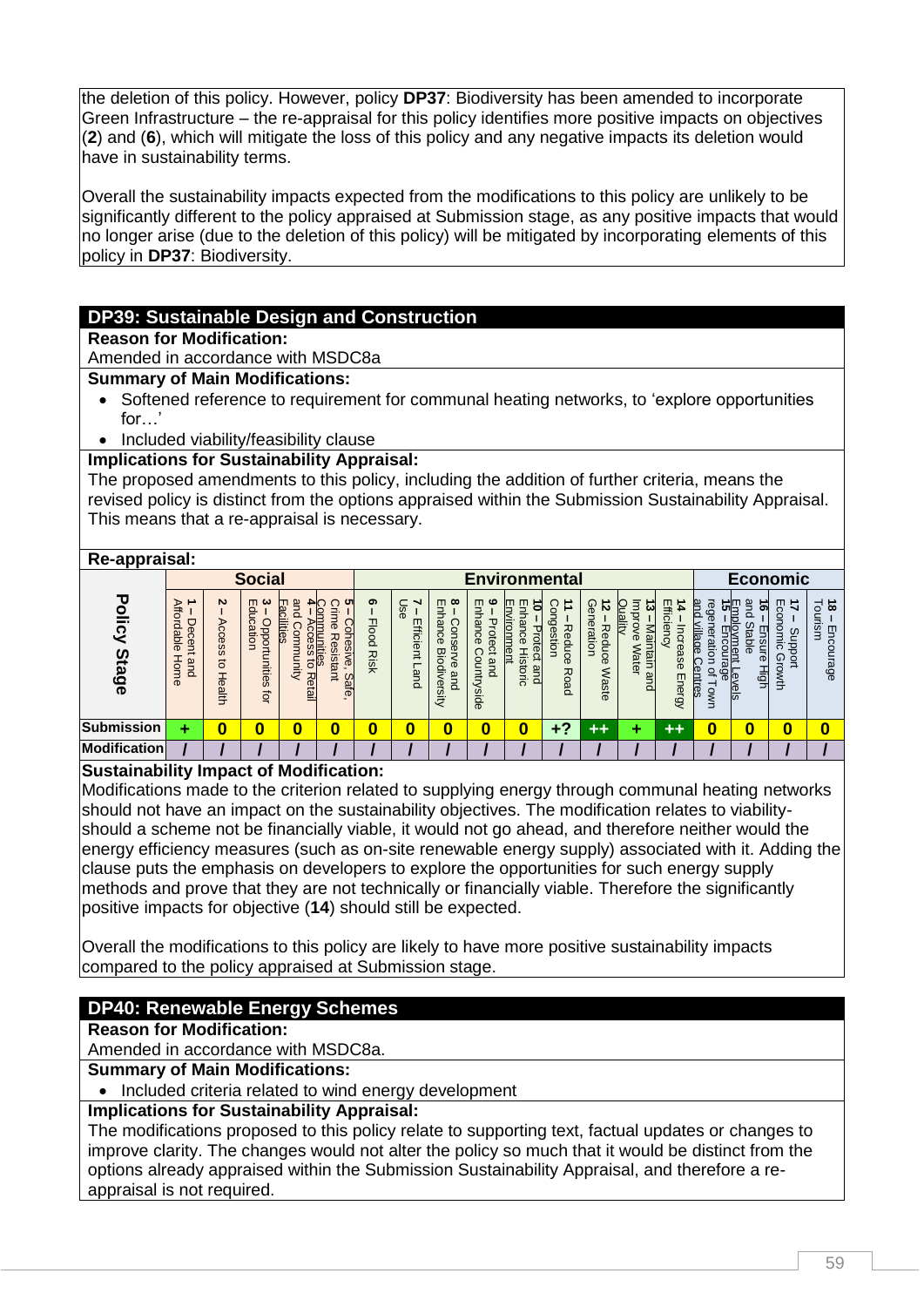# **DP41: Flood Risk and Drainage**

#### **Reason for Modification:**

Amended in accordance with MSDC8a.

#### **Summary of Main Modifications:**

• Included threshold of 10 dwellings in relation to requirement for SuDS

#### **Implications for Sustainability Appraisal:**

The modifications proposed to this policy relate to supporting text, factual updates or changes to improve clarity. The changes would not alter the policy so much that it would be distinct from the options already appraised within the Submission Sustainability Appraisal, and therefore a reappraisal is not required.

### **DP42: Water Infrastructure and the Water Environment**

**Reason for Modification:**

No Change

**Summary of Main Modifications:**

N/A

**Implications for Sustainability Appraisal:**

This policy has not changed since Submission stage, therefore the appraisal within the Submission Sustainability Appraisal is still relevant. Therefore this policy does not require re-appraisal.

### <span id="page-61-0"></span>**Policy Appraisals - Conclusion**

8.8. The following table summarises the total number of impacts (ranging **++** to **--**) for each objective:

|                  |                                    |                                           | <b>Social</b>                      |                                                                         |                                                                    |                        |                           |                                                             |                                        | <b>Environmental</b>                                |                                            |                                                   |                                               |                                    | <b>Economic</b>                                                                                                      |                                                |                                                    |                           |  |  |
|------------------|------------------------------------|-------------------------------------------|------------------------------------|-------------------------------------------------------------------------|--------------------------------------------------------------------|------------------------|---------------------------|-------------------------------------------------------------|----------------------------------------|-----------------------------------------------------|--------------------------------------------|---------------------------------------------------|-----------------------------------------------|------------------------------------|----------------------------------------------------------------------------------------------------------------------|------------------------------------------------|----------------------------------------------------|---------------------------|--|--|
|                  | Affordable Home<br>∸<br>Decent and | Z<br>Access<br>$\vec{c}$<br><b>Health</b> | 3 – Opportunities for<br>Education | and Community<br>Facilities<br>$\frac{4}{1}$<br><b>Access to Retail</b> | ပ<br><b>Crime Resistant</b><br>communities<br>ı<br>Cohesive, Safe, | စ<br><b>Flood Risk</b> | 7 – I<br>- Efficient Land | 8 - Conse<br>Enhance<br>Conserve and<br><b>Biodiversity</b> | 9 – Protect and<br>Enhance Countryside | Environment<br>Enhance Historic<br>10 - Protect and | $\vec{=}$<br>Congestion<br>-Reduce<br>Road | $\vec{z}$<br>Generation<br>Reduce<br><b>Waste</b> | Improve Water<br>Quality<br>13 – Maintain and | 14 - Increase Energy<br>Efficiency | and village Centres<br>regeneration<br><u>Employment Levels</u><br>15 – Encourage<br>$\overline{\mathbf{C}}$<br>Town | and<br>$\overline{9}$<br>Stable<br>Ensure High | $\overrightarrow{1}$<br>Economic Growth<br>Support | Tourism<br>18 - Encourage |  |  |
| $^{\mathrm{+}}$  | 1                                  | $\overline{2}$                            | 4                                  | $\overline{2}$                                                          | 1                                                                  | 0                      | 0                         | 0                                                           | 0                                      | 0                                                   | 0                                          | 0                                                 | 0                                             | 4                                  | 0                                                                                                                    | $\Omega$                                       | 0                                                  | 0                         |  |  |
| ٠                | 1                                  |                                           | 0                                  | 0                                                                       | 1                                                                  | 1                      | 1                         | 2                                                           | 4                                      | 3                                                   | $\overline{2}$                             | 0                                                 | 1                                             | 0                                  |                                                                                                                      | $\Omega$                                       | 1                                                  | 1                         |  |  |
| $+?$             | 1                                  | $\overline{2}$                            | 0                                  | 1                                                                       | 0                                                                  | 1                      | 2                         | 3                                                           | 1                                      | 0                                                   | 0                                          | 0                                                 | 0                                             | 0                                  | $\Omega$                                                                                                             | 0                                              | 0                                                  | 0                         |  |  |
| $\boldsymbol{0}$ | 1                                  | 1                                         | 1                                  | 1                                                                       | 1                                                                  | 0                      | 0                         | 0                                                           | 0                                      | 0                                                   | 0                                          | 0                                                 | 0                                             | 0                                  | 0                                                                                                                    | $\Omega$                                       | 0                                                  | 0                         |  |  |
|                  | 34                                 | 32                                        | 36                                 | 34                                                                      | 35                                                                 | 36                     | 35                        | 33                                                          | 33                                     | 35                                                  | 36                                         | 38                                                | 37                                            | 37                                 | 36                                                                                                                   | 38                                             | 37                                                 | 37                        |  |  |
| Q                | 0                                  | 0                                         | $\Omega$                           | 0                                                                       | 0                                                                  | 0                      | 0                         | 0                                                           | $\overline{0}$                         | 0                                                   | 0                                          | 0                                                 | 0                                             | 0                                  | 1                                                                                                                    | $\overline{0}$                                 | $\overline{0}$                                     | 0                         |  |  |
| $\blacksquare$   | 0                                  | 0                                         | 0                                  | 0                                                                       | 0                                                                  | 0                      | 0                         | 0                                                           | 0                                      | 0                                                   | 0                                          | 0                                                 | 0                                             | 0                                  | 0                                                                                                                    | $\Omega$                                       | $\overline{0}$                                     | 0                         |  |  |
| $- -$            | 0                                  | 0                                         | 0                                  | 0                                                                       | 0                                                                  | 0                      | 0                         | 0                                                           | 0                                      | 0                                                   | 0                                          | 0                                                 | 0                                             | 0                                  | 0                                                                                                                    | $\Omega$                                       | $\Omega$                                           | 0                         |  |  |

<span id="page-61-1"></span>**Table 8 -** Sustainability Appraisal – Policies Conclusion

8.9. A number of significantly positive impacts are predicted to occur from the Main Modifications, nearly all on the social objectives – particularly those related to providing health and community facilities. There are predicted to be social, environmental and economic benefits overall, particularly related to protecting the countryside and historic environment. This shows that the modifications in general are more positive compared to the policies appraised at Submission stage.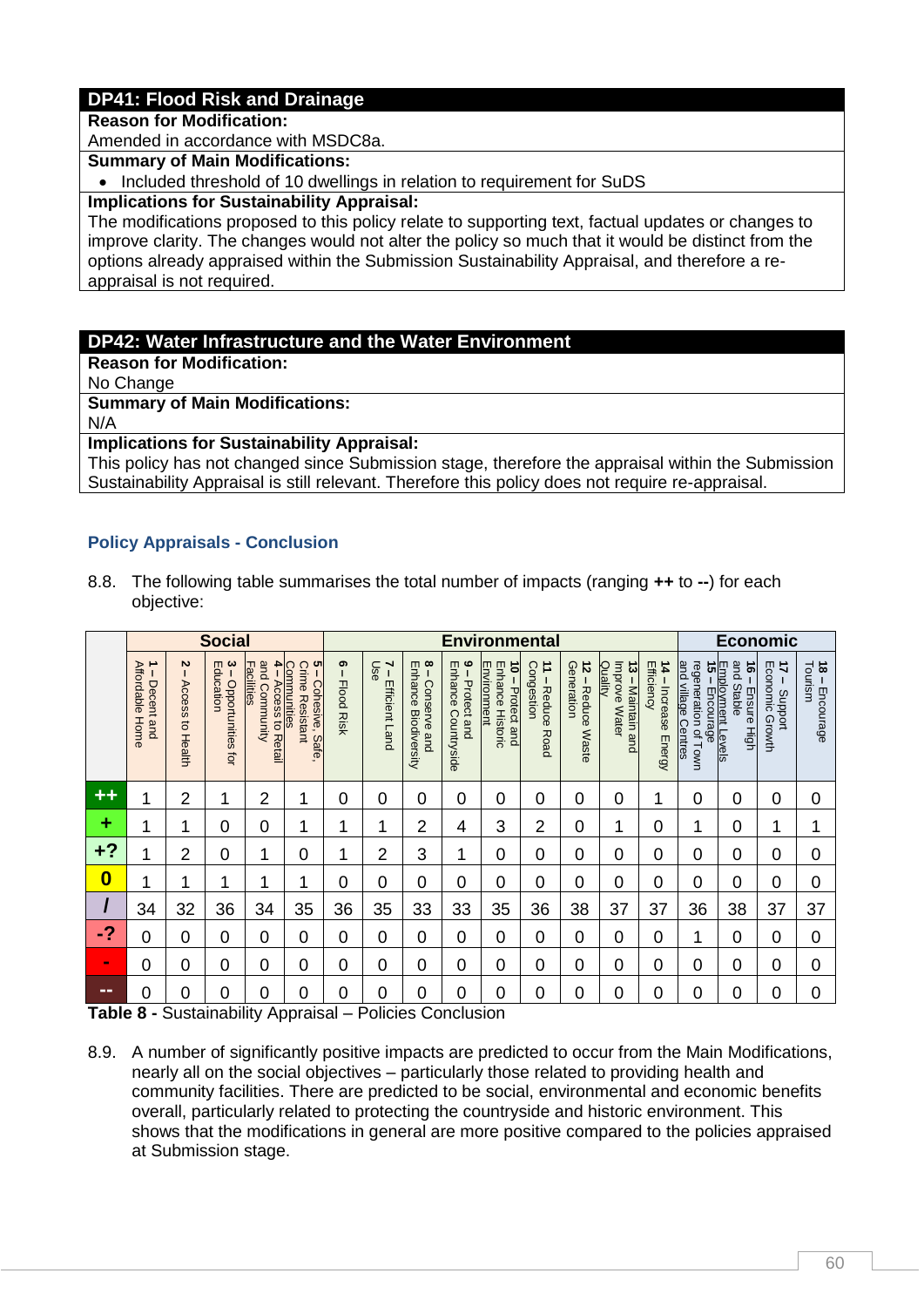- 8.10. As expected, the Main Modifications largely show no impact on the objectives (as demonstrated by the amount of '**/**' scores) although it was necessary to test this through the appraisals.
- 8.11. Importantly, there are no negative arising from the Main Modifications. This shows that the changes made to the District Plan policies in order to ensure soundness will not impact the sustainability of the plan – in actual fact, the plan promotes sustainable development more effectively with the proposed modifications.